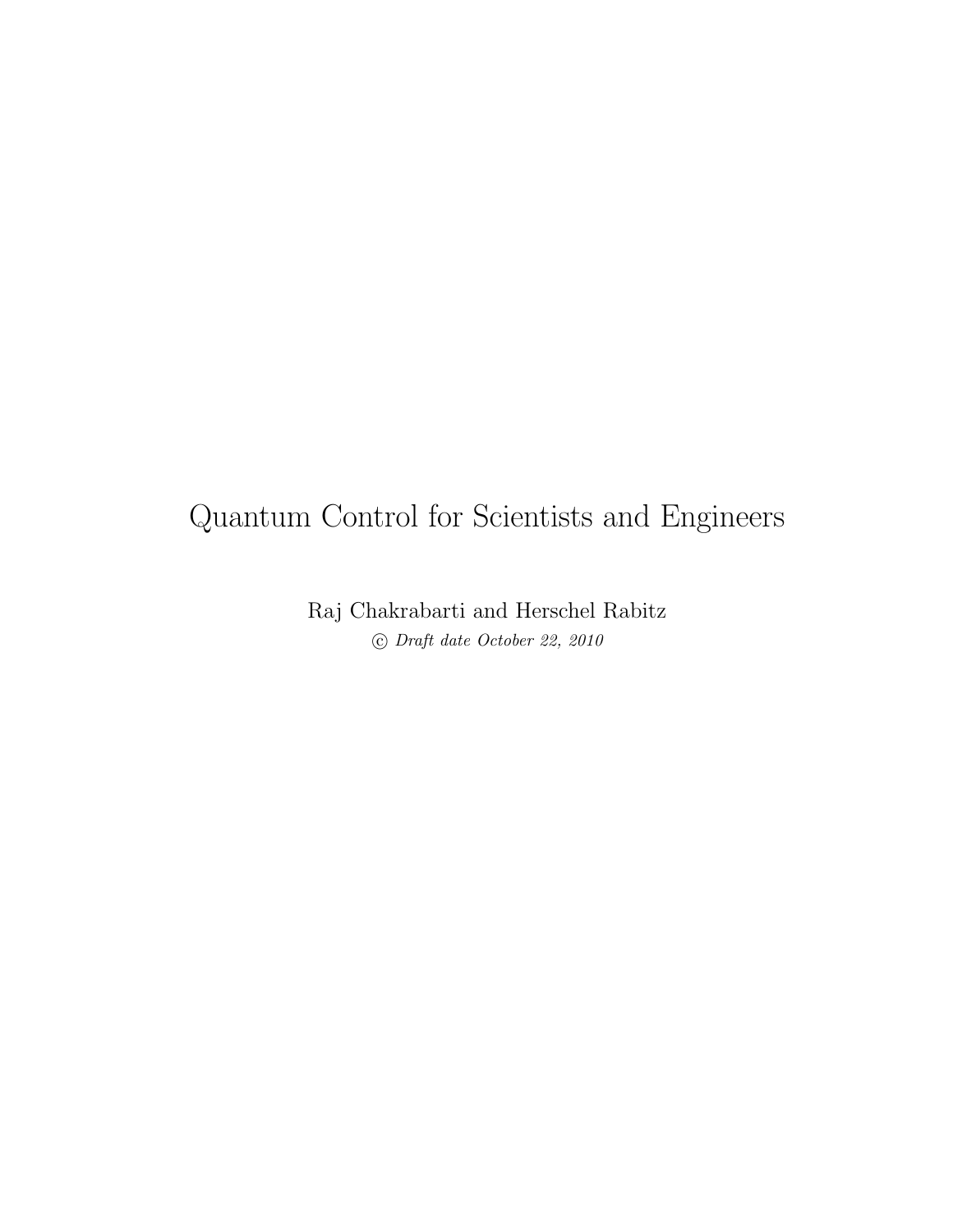# <span id="page-1-0"></span>**Contents**

|                                                         | Contents<br>$\mathbf{i}$ |                                         |                                                                |                |  |  |  |  |
|---------------------------------------------------------|--------------------------|-----------------------------------------|----------------------------------------------------------------|----------------|--|--|--|--|
| iii<br>Preface                                          |                          |                                         |                                                                |                |  |  |  |  |
| $\mathbf{1}$                                            | Introduction             |                                         |                                                                |                |  |  |  |  |
|                                                         | 1.1                      | Early developments of quantum control   |                                                                |                |  |  |  |  |
|                                                         |                          | 1.1.1                                   | Control via two-pathway quantum interference                   | 3              |  |  |  |  |
|                                                         |                          | 1.1.2                                   |                                                                | $\overline{4}$ |  |  |  |  |
|                                                         |                          | 1.1.3                                   | Control via stimulated Raman adiabatic passage                 | $\overline{5}$ |  |  |  |  |
|                                                         |                          | 1.1.4                                   | Control via wave-packet interferometry                         | 5              |  |  |  |  |
|                                                         |                          | 1.1.5                                   | Quantum optimal control theory $\dots \dots \dots \dots \dots$ | $6\,$          |  |  |  |  |
|                                                         |                          | 1.1.6                                   | Control with linearly chirped pulses                           | 6              |  |  |  |  |
|                                                         |                          | 1.1.7                                   | Control via non-resonant dynamic Stark effect                  | $\overline{7}$ |  |  |  |  |
|                                                         |                          | 1.1.8                                   | Control of nuclear spins with radiofrequency fields            | 8              |  |  |  |  |
| Molecular Interactions: Light as controller<br>$\bf{2}$ |                          |                                         |                                                                | 9              |  |  |  |  |
|                                                         | 2.1                      |                                         |                                                                | 10             |  |  |  |  |
|                                                         |                          | 2.1.1                                   | Representation of the Electric field                           | 11             |  |  |  |  |
|                                                         | 2.2                      |                                         |                                                                | 15             |  |  |  |  |
|                                                         | 2.3                      |                                         |                                                                | 17             |  |  |  |  |
|                                                         | 2.4                      | Quantum interference between pathways   | 19                                                             |                |  |  |  |  |
| 3                                                       |                          | (Classical)Optimal Control theory<br>23 |                                                                |                |  |  |  |  |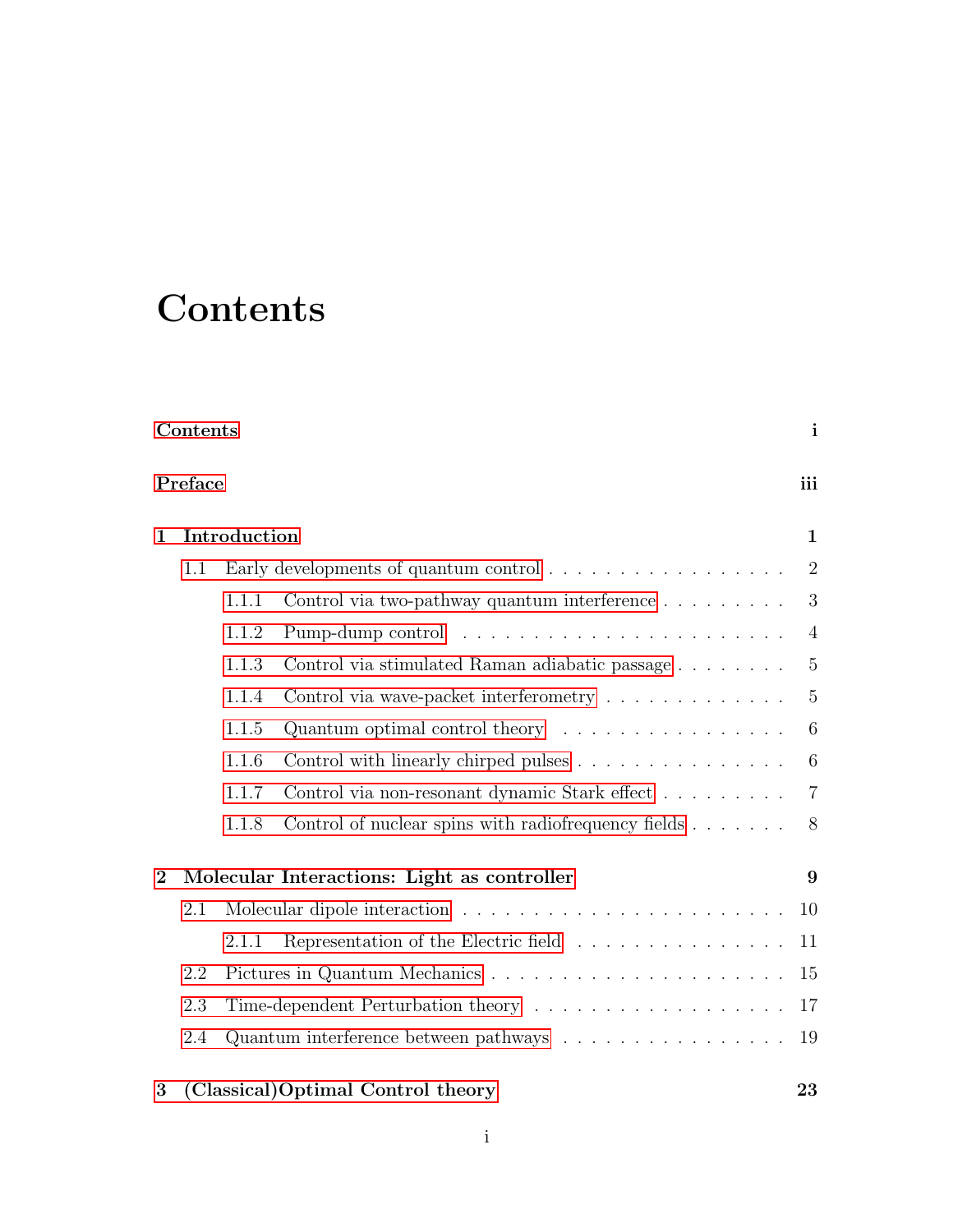|          | 3.1                       |                                                                                                |                                                                       |    |  |  |  |
|----------|---------------------------|------------------------------------------------------------------------------------------------|-----------------------------------------------------------------------|----|--|--|--|
|          |                           | 3.1.1                                                                                          | Examples of various types of cost functionals                         | 26 |  |  |  |
|          |                           | 3.1.2                                                                                          | Linear and Bi-linear control systems                                  | 26 |  |  |  |
|          | 3.2                       |                                                                                                |                                                                       |    |  |  |  |
|          | 3.3                       | Optimality conditions: Linear Control problems $\ldots \ldots \ldots \ldots$                   |                                                                       |    |  |  |  |
|          | 3.4                       | Analytic Solutions: General Guidelines                                                         |                                                                       |    |  |  |  |
|          |                           | 3.4.1                                                                                          | Linear system: An example $\dots \dots \dots \dots \dots \dots \dots$ | 31 |  |  |  |
| 4        |                           | Quantum optimal control theory                                                                 | 35                                                                    |    |  |  |  |
|          | 4.1                       |                                                                                                |                                                                       | 35 |  |  |  |
|          | 4.2                       |                                                                                                |                                                                       | 35 |  |  |  |
|          | 4.3                       | Controlled quantum mechanical systems $\hfill\ldots\ldots\ldots\ldots\ldots\ldots\ldots\ldots$ |                                                                       |    |  |  |  |
|          | 4.4                       | Quantum optimal control theory $\dots \dots \dots \dots \dots \dots \dots \dots$               |                                                                       |    |  |  |  |
|          |                           | 4.4.1                                                                                          | Controllability of closed quantum systems                             | 38 |  |  |  |
|          |                           | 4.4.2                                                                                          | Theoretical formulation of quantum optimal control theory             | 40 |  |  |  |
|          |                           | 4.4.3                                                                                          | Searching for optimal controls $\dots \dots \dots \dots \dots \dots$  | 43 |  |  |  |
|          |                           | 4.4.4                                                                                          |                                                                       | 46 |  |  |  |
|          | 4.5                       |                                                                                                |                                                                       |    |  |  |  |
|          |                           | 4.5.1                                                                                          | Applications of QOCT for open quantum systems $\dots \dots$           | 53 |  |  |  |
| $\bf{5}$ |                           |                                                                                                | Quantum control landscapes                                            | 55 |  |  |  |
|          | 5.1                       |                                                                                                |                                                                       | 55 |  |  |  |
|          |                           | 5.1.1                                                                                          |                                                                       | 60 |  |  |  |
|          |                           | 5.1.2                                                                                          | Pareto optimality for multi-objective control                         | 61 |  |  |  |
|          |                           | 5.1.3                                                                                          | Landscape exploration via homotopy trajectory control                 | 61 |  |  |  |
|          |                           | 5.1.4                                                                                          | Practical importance of control landscape analysis                    | 62 |  |  |  |
|          |                           | 5.1.5                                                                                          | Experimental observation of quantum control landscapes                | 63 |  |  |  |
|          | <b>Bibliography</b><br>65 |                                                                                                |                                                                       |    |  |  |  |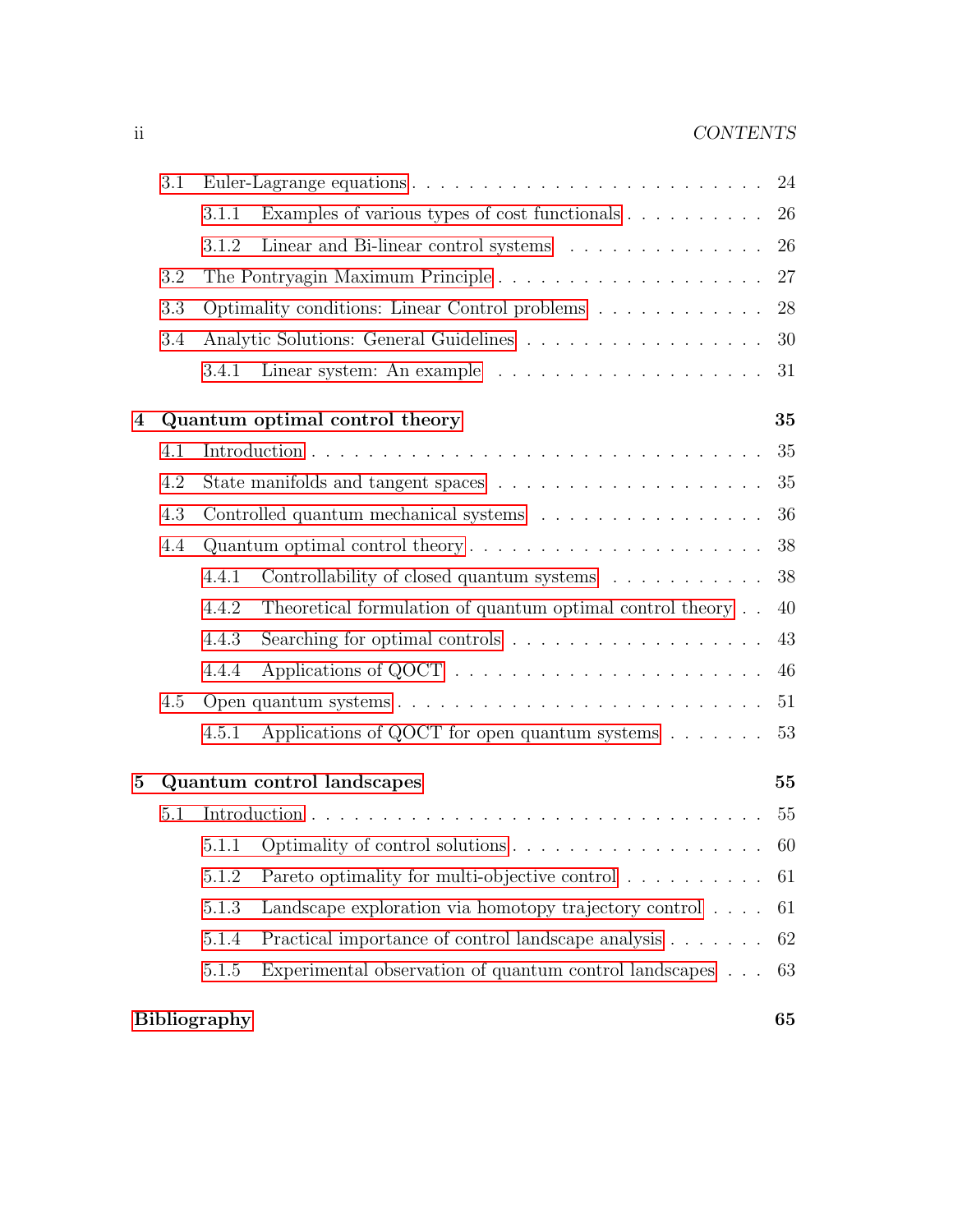## Preface

<span id="page-3-0"></span>With interest mounting across academic departments in the engineering of quantum systems and the design of quantum information processing devices, the need has arisen to delineate the fundamental principles of quantum engineering in a clear and accessible fashion. At the heart of this subject is the theory of quantum estimation and control namely, how to optimally steer a quantum dynamical system to a desired objective, making the best possible use of the information obtained from observations of that system at intermediate times. Until recently, it has been difficult to find an integrated treatment of these topics in one source, partly due to the rapidly changing nature of the fields. The subject is now sufficiently mature to warrant a text/reference book that extends the classical treatment of both estimation and control to the quantum domain. This book aims to provide a self-contained survey of these topics for use by graduate students and researchers in quantum engineering and quantum information sciences. Due to the interdisciplinary nature of these disciplines, the books audience may be comprised of readers with formal training in a wide variety of fields, including quantum chemistry, physics, electrical or mechanical engineering, applied mathematics, or computer science. The only essential prerequisite is an introductory course in quantum mechanics at the first-year graduate level, as typically taught in physics departments. One of our primary goals is to give the student with limited background in control theory, but a familiarity with quantum dynamical systems, the tools to engineer those systems and the necessary preparation to engage the research literature. A second objective is to offer a convenient reference for active and experienced researchers in quantum engineering and quantum information theory. Along the way, we will endeavor to show that quantum control and estimation penetrate directly to the heart of quantum physics and shed light on some longstanding controversies surrounding the subject through a pragmatic approach to observation and regulation.

Optimal control theory can be subdivided into the related subjects of open loop and closed loop control. The former deals with the identification of control laws based solely on knowledge of the dynamical equations of motion and the systems initial conditions, while the latter additionally employs real-time measurements and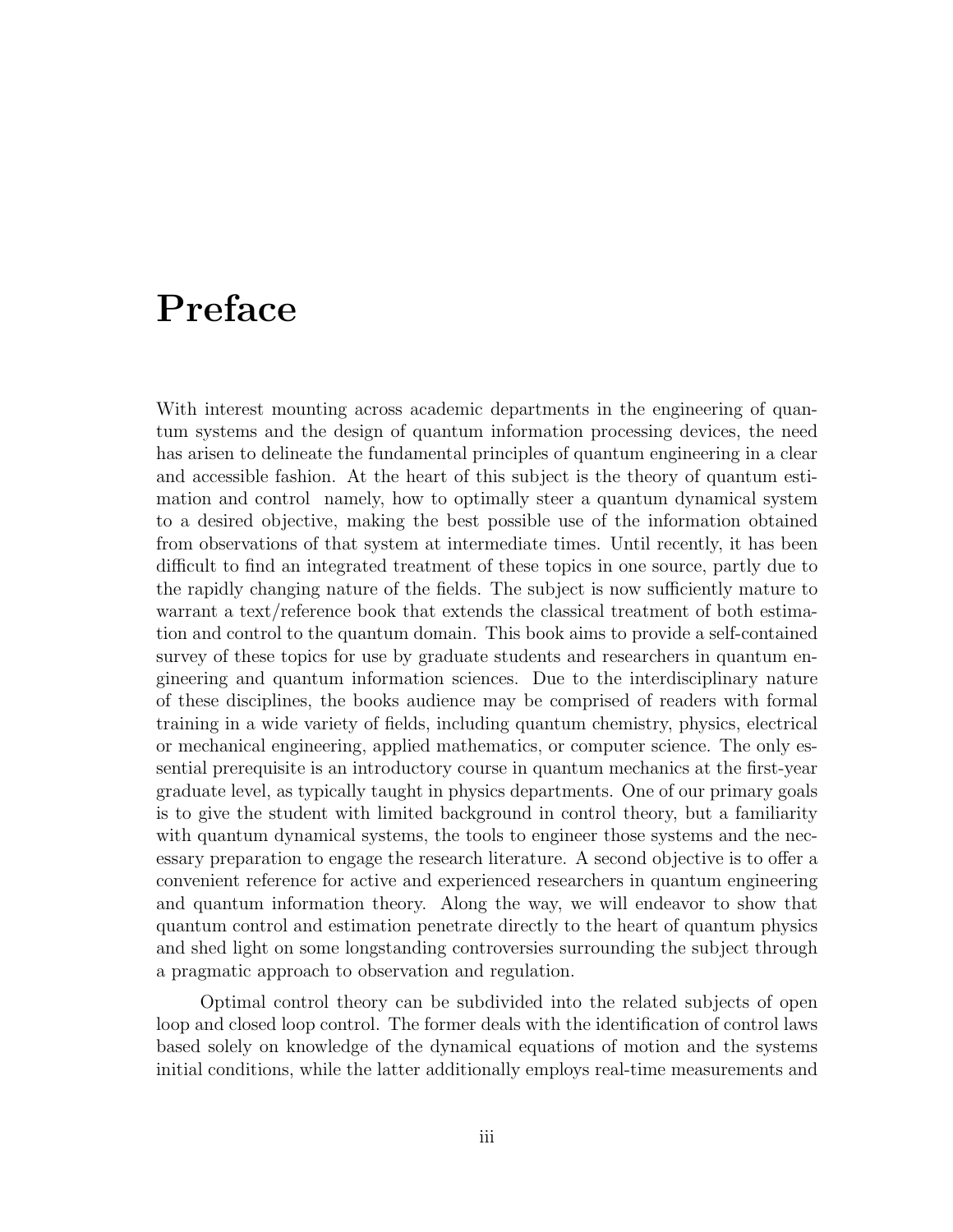feedback in order to correct for the effects of noise and uncertainty and to update the control law. In many experimental incarnations of quantum control such as the original applications to the femtosecond laser control of molecular dynamics realtime feedback is not possible (or necessary) due to the short characteristic time scale of the dynamics. The salient feature of open loop control is that it does not require state estimation.

Part I is dedicated to open loop quantum optimal control. Our treatment of open loop control is based on geometric control theory, which uses the principles of group theory to

assess system controllability and derive optimal control laws. Geometric control theory is particularly powerful in quantum mechanics due to the linearity of quantum dynamics and the existence of manifold quantum symmetries. General theorems on open loop quantum control are easiest to prove from the geometric standpoint. By contrast, in most textbooks on classical open loop control, geometric control theory is de-emphasized. In a point of departure from previous texts, we show how the properties of quantum optimal control landscapes that have rendered open loop control remarkably successful -even for highly complex systems -can be rendered transparent through geometric control. Quantum open loop learning control, wherein control fields are iteratively updated in the laboratory to identify optimal solutions, is also covered in Part I.

In certain certain classes of quantum control problems, real-time feedback can improve fidelity. For example, in quantum computation, real-time error correction may help to stabilize information processing channels in the presence of environmental noise and decoherence. In cases where the time delay between measurement and application of feedback is much smaller than the dynamical time scale of the system, closed loop quantum feedback can be implemented. As of the time of this writing, there are no textbooks available on this important subject of closed loop quantum control. The principles of quantum optimal control introduced in Part I are extended to the derivation of closed loop control laws in Part II.

Closed loop control has been extensively studied in the context of classical systems, and the textbooks by Bryson Ho, or Stengel, may be familiar to many readers with backgrounds in engineering. It is thus important to provide a summary of the major differences between classical and quantum closed loop control. First, the state of a quantum dynamical system can never be precisely known on the basis of a finite number of measurements, even in the absence of measurement error or noise in the system. By contrast, in nonstatistical classical mechanics, the state vector can in principle be precisely determined. Second, measurement of the state of a quantum system generally disturbs the state, resulting in stochastic collapse of the state vector into an eigenstate of the corresponding observable. Even in the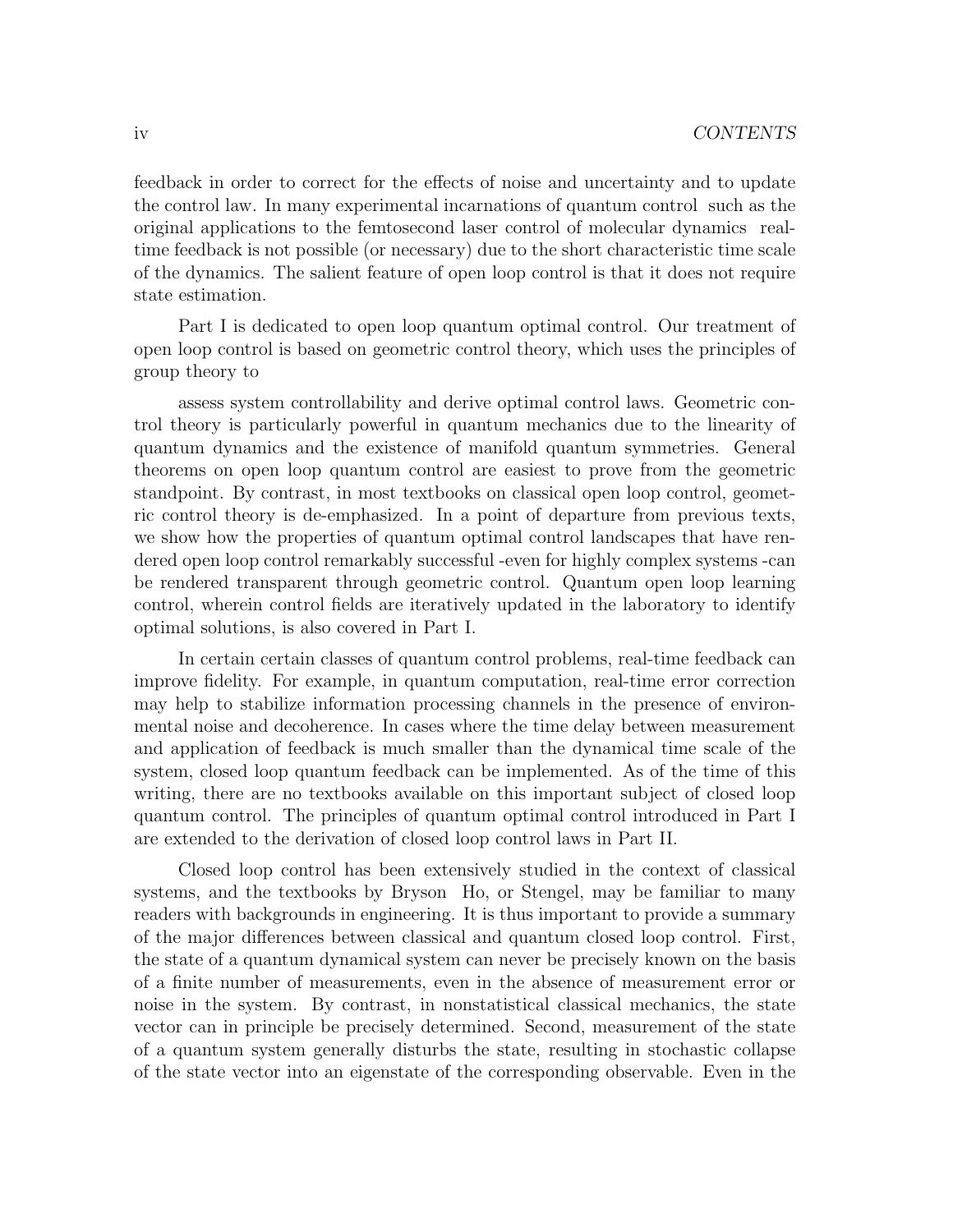presence of weak, continuous (as opposed to projective) measurement, which does not necessarily result in collapse into an eigenstate, the measurement results in the introduction of a stochastic driving term into the dynamical equations governing the systems evolution.

As a result of these two features, there are two fundamentally different types of regulators or feedback controllers in quantum control classical feedback controllers and coherent (or quantum) feedback controllers. Closed loop quantum control involving measurements is referred to as quantum control via classical feedback. Such control is always stochastic in quantum mechanics, although it may be deterministic in classical mechanics. By contrast, coherent controllers exploit coherent sensing i.e., transfer of information in the quantum state of the controlled system through entanglement with the controller, which is itself a quantum system. Coherent feedback controllers are the quantum analog of the classical flyball governor in Watts steam engine. This form of closed loop control, where the controller is a second dynamical system and does not require measurements, is often referred to as selfregulation in the control/systems

engineering literature. In essence, the quantum controller assimilates information on the state of the system through entanglement, rather than classical measurement, and is designed to react accordingly. The coherent controller functions as a quantum computer that monitors the state of the target system and processes it, prior to feeding back optimal controls.

Coherent feedback controllers are somewhat more difficult to design experimentally, because all information regarding the feedback control law must be preprogrammed into the design of the controller (or regulator), and because the controller must be directly interfaced with the target system. However, learning control methods can be used to facilitate design, and the lack of measurement-induced disturbance renders such controllers more suitable for noise-sensitive applications like quantum computation. We therefore examine both coherent and classical feedback controllers in this book.

Given that statistical estimation of the state is required for closed loop control with classical feedback, Part II begins with a self-contained treatment of quantum estimation theory, prior to integrating estimation with control. In order to understand quantum estimation theory, we must be cognizant of a third difference between classical and quantum systems namely, that quantum probability theory is based on noncommutative probability spaces. For example, this means that quantum noise (stochastic processes) must be defined in terms of a noncommutative generalization of the Ito stochastic calculus. There are now several classic texts available on quantum probability and quantum statistical inference, which cover the essential differences with classical probability, noise and estimation. The treatments in these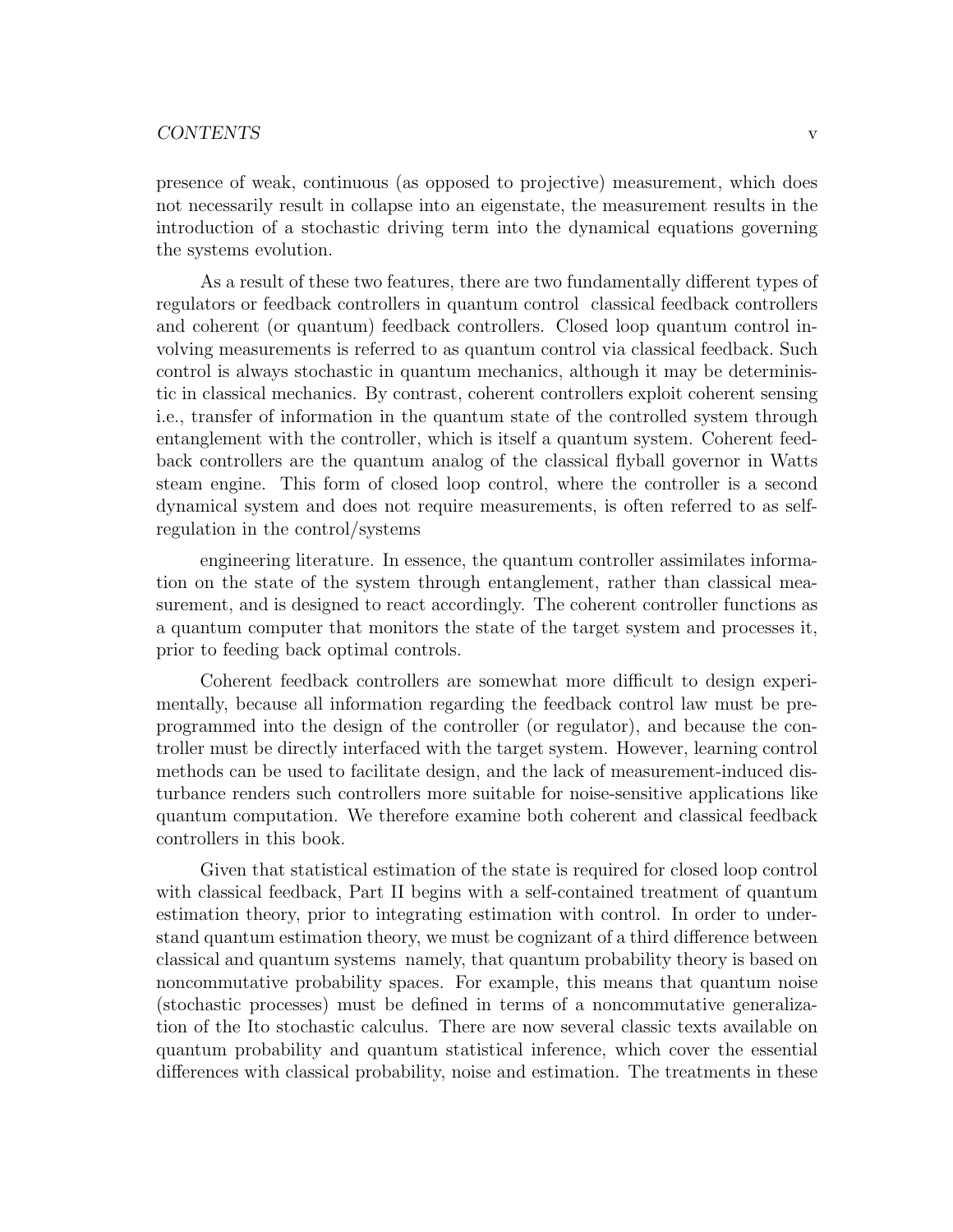books focus on the formal (asymptotic) properties of the estimators or stochastic processes themselves, but do not cover either practical algorithms for state estimation or filtering theory, which are essential for stochastic optimal control. Here, we address both topics. The necessary background on classical probability theory as well as classical filtering is provided.

As in the classical setting, quantum estimation theory can be approached from two standpoints: frequentist or Bayesian statistics. Bayesian estimation is considerably more general than frequentist estimation, and is rigorous for finite sample sizes. Good finite sample size performance is especially important in quantum estimation problems, because of the inevitable disturbances caused by measurements. Moreover, in filtering problems, where both state variables and dynamical parameters must be estimated, Bayesian methods permit estimates for both -including confidence intervals to be obtained simultaneously, since all information about the system is contained within the posterior plausibility distribution. The Bayesian approach has been adopted in the formal quantum statistical inference literature, due to its rigorous theoretical consistency with the axioms of quantum mechanics, but has thus far been underrepresented in the quantum engineering literature. In this book we adopt the Bayesian framework as the foundation for the treatment of estimation, with the aim of demonstrating that it is the preferred method for both stationary and continuous time statistical inference.

Given the emphasis on controlling real quantum systems in the presence of noise and incomplete information, the approach adopted in this book synthesizes features of pure

mathematics and applied/engineering mathematics. This philosophy extends to the example problems that illustrate the principles introduced in each section. Nearly all problems of practical importance in quantum control especially stochastic control -do not admit analytical solution and must be solved numerically. The application of computers to filtering and control problems has a distinguished history of success in classical control theory. Quantum control is no exception. In contrast to most books on quantum mechanics, therefore, some of the examples and problems in this book include the option of combining analytical problem formulation with numerical solution. Two separate chapters are dedicated to describing the theoretical underpinnings of the numerical methods employed.

These simulations may be carried out using either reader-developed code or a library of publicly available quantum control and estimation programs [note: slated for development; details TBD] under the name of The Quantum Scientific Library (QSL). The QSL project aims to provide an integrated suite of control and estimation codes to quantum engineers, given the aforementioned fundamentally different properties of quantum/classical estimation and control. The QSL estimation rou-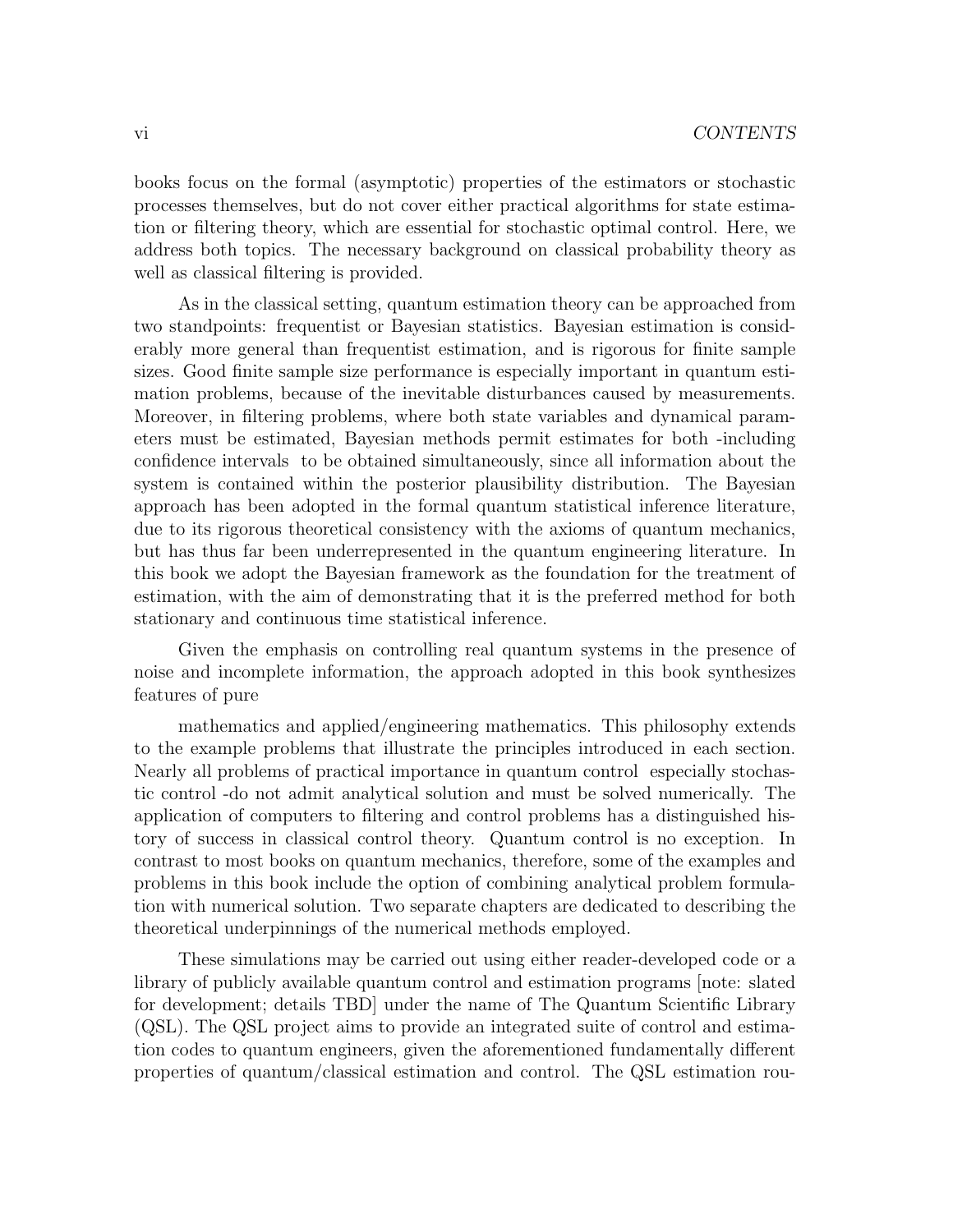#### CONTENTS vii

tines contain both frequentist and Bayesian algorithms (the latter based on efficient Markov Chain Monte Carlo (MCMC) techniques). QSL optimal control algorithms include stochastic (genetic and evolutionary) algorithms for open-loop control of open and closed quantum systems, as well as gradient-based algorithms for searching control landscapes. Hybrid stochastic(simulated annealing)/deterministic algorithms are also included for overcoming control landscape traps. The QSL will be open source, with freely available online documentation.

The book is organized as follows. The preliminary chapter (0) reviews basic concepts of quantum dynamics. This is meant to be a refresher of concepts covered in a first-year graduate quantum physics course. Part I of the book deals with open-loop optimal control theory -optimal control without feedback based on measurement of the state. In Chapter 1, the basic definitions of control systems are presented. This includes the classification of system dynamics and the establishment of the bilinearity of quantum control systems, definitions of the various types of controllability, and powerful controllability theorems that apply to quantum systems. Necessary background on Lie groups and Lie algebras can be found in the Appendix. In Chapter 2, the basics of quantum optimal control theory are presented, including the Euler-Lagrange equations of Pontryagins maximum principle, from which open loop control laws follow. Analytical solutions are presented for selected low-dimensional control systems with various types of costs. Chapter 3 categorizes generic properties of the solution sets of quantum optimal control problems: regular and singular extremals and features of control landscapes that affect the efficiency of the search for optimal controls. In Chapter 4, we present numerical algorithms for open loop quantum optimal control, including stochastic and gradient-based deterministic techniques. Chapter 5 surveys some of the most important applications of open loop quantum optimal control, namely control of the expectation values of quantum observables for state preparation or chemical reaction control, as well as control of quantum gates for quantum computing.

Part II, quantum estimation theory and stochastic control, begins with Chapter 7, an overview of quantum probability theory and its differences with respect to classical probability theory, emphasizing the advantages of Bayesian techniques in quantum statistical inference. The necessary background in classical probability theory is reviewed in the Appendix. Chapter 8 examines the stochastic processes that are the subject of stochastic quantum control. In Chapter 9, the various forms of quantum measurement, and their stochastic effects on the quantum state -an important difference with respect to classical stochastic control -are described. In Chapter 10, quantum filtering and forecasting theory, which are essential for the control of stochastic systems, are covered. The relationship between the systemtheoretic notion of observability namely, the ability to completely specify the state through sequential measurements -and controllability is established. Then, both fre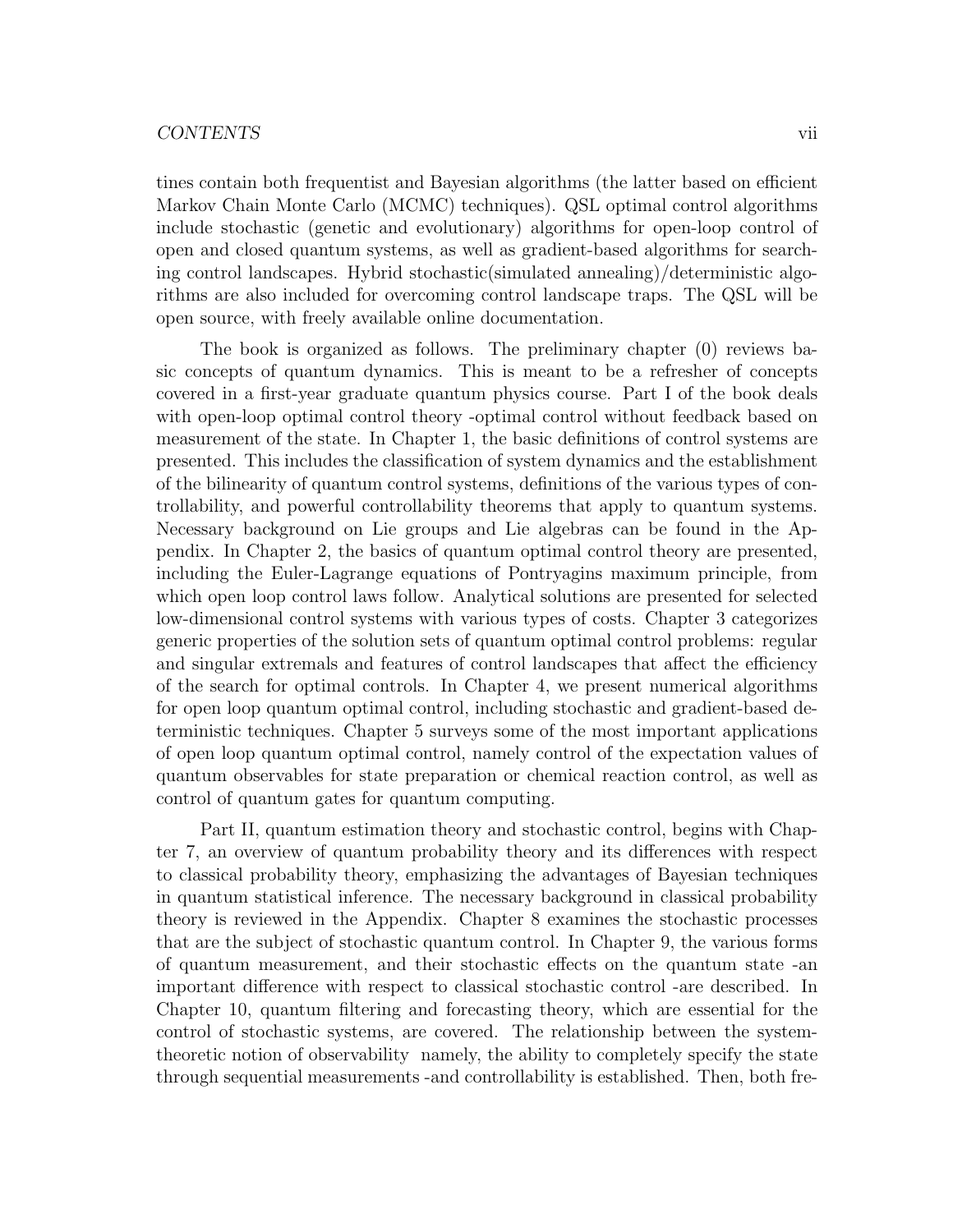quentist (Kalman) filtering and Bayesian filtering of quantum states are considered in turn. In Chapter 11, the two primary variants of closed loop quantum control coherent and classical feedback are discussed. Section

11.1 on deterministic (coherent) feedback control is based primary on the results from Chapters 1 and 2 on OCT, and does not require a thorough reading of Chapters 7-9. Section 11.2 on quantum control via classical feedback combines the dynamic programming results from 11.1 with the filtering theory covered in Chapter 10, in order to develop the quantum stochastic feedback control theory. Finally, Chapter 12 presents numerical methods for (frequentist and Bayesian) quantum filtering as well as dynamic programming, with accompanying examples that can be run using the QSL. This book grew out of an extensive review article on open loop quantum optimal control written by the authors for International Reviews in Physical Chemistry in 2007. Chapters 3 and 4, especially, are based heavily on that work.

Raj Chakrabarti, Herschel Rabitz

Princeton,

New Jersey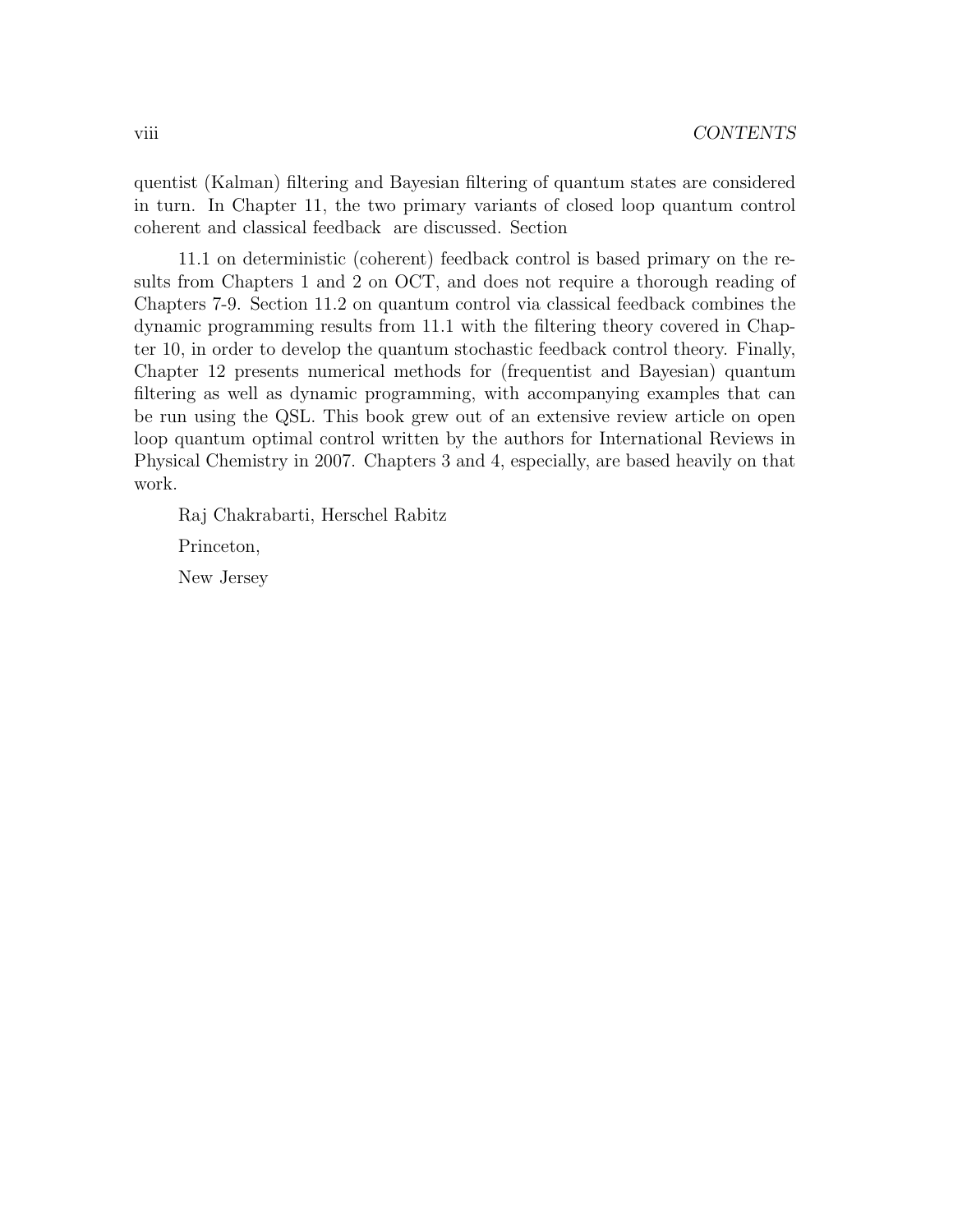## <span id="page-9-0"></span>Chapter 1

## Introduction

For many decades, physicists and chemists have employed various spectroscopic methods to carefully observe quantum systems on the atomic and molecular scale. The fascinating feature of quantum control is the ability to not just observe but actively manipulate the course of physical and chemical processes, thereby providing hitherto unattainable means to explore quantum dynamics. This remarkable capability along with a multitude of possible practical applications have attracted enormous attention to the field of control over quantum phenomena. This area of research has experienced extensive development during the last two decades and continues to grow rapidly. A notable feature of this development is the fruitful interplay between theoretical and experimental advances.

Various theoretical and experimental aspects of quantum control have been reviewed in a number of articles and books [\[1,](#page-73-0) [2,](#page-73-1) ?, [97,](#page-78-0) [98,](#page-78-1) ?, [3,](#page-73-2) [61,](#page-76-0) ?, [82,](#page-77-0) [5,](#page-73-3) [99,](#page-78-2) [4,](#page-73-4) [130,](#page-80-0) [133,](#page-80-1) [83,](#page-77-1) [139,](#page-81-0) [12,](#page-73-5) [13,](#page-73-6) ?, [6,](#page-73-7) [134,](#page-80-2) [141,](#page-81-1) [62,](#page-76-1) [135,](#page-81-2) [8,](#page-73-8) [7,](#page-73-9) [136,](#page-81-3) [137,](#page-81-4) [14,](#page-73-10) [138,](#page-81-5) [15,](#page-74-0) [16,](#page-74-1) [17,](#page-74-2) [18,](#page-74-3) [10,](#page-73-11) [9,](#page-73-12) [131,](#page-80-3) [147,](#page-81-6) [11,](#page-73-13) [19,](#page-74-4) [20,](#page-74-5) [21,](#page-74-6) [22,](#page-74-7) [23\]](#page-74-8). This paper starts with a short review of historical developments as a basis for evaluating the current status of the field and forecasting future directions of research. We try to identify important trends, follow their evolution from the past through the present, and cautiously project them into the future. This paper is not intended to be a complete review of quantum control, but rather a perspective and prospective on the field.

In section [1.1,](#page-10-0) we discuss the historical evolution of relevant key ideas from the first attempts to use monochromatic laser fields for selective excitation of molecular bonds, through the inception of the crucial concept of control via manipulation of quantum interferences, and to the emergence of advanced contemporary methods that employ specially tailored ultrafast laser pulses to control quantum dynamics of a wide variety of physical and chemical systems in a precise and effective manner. After this historical summary, we review in more detail the recent progress in the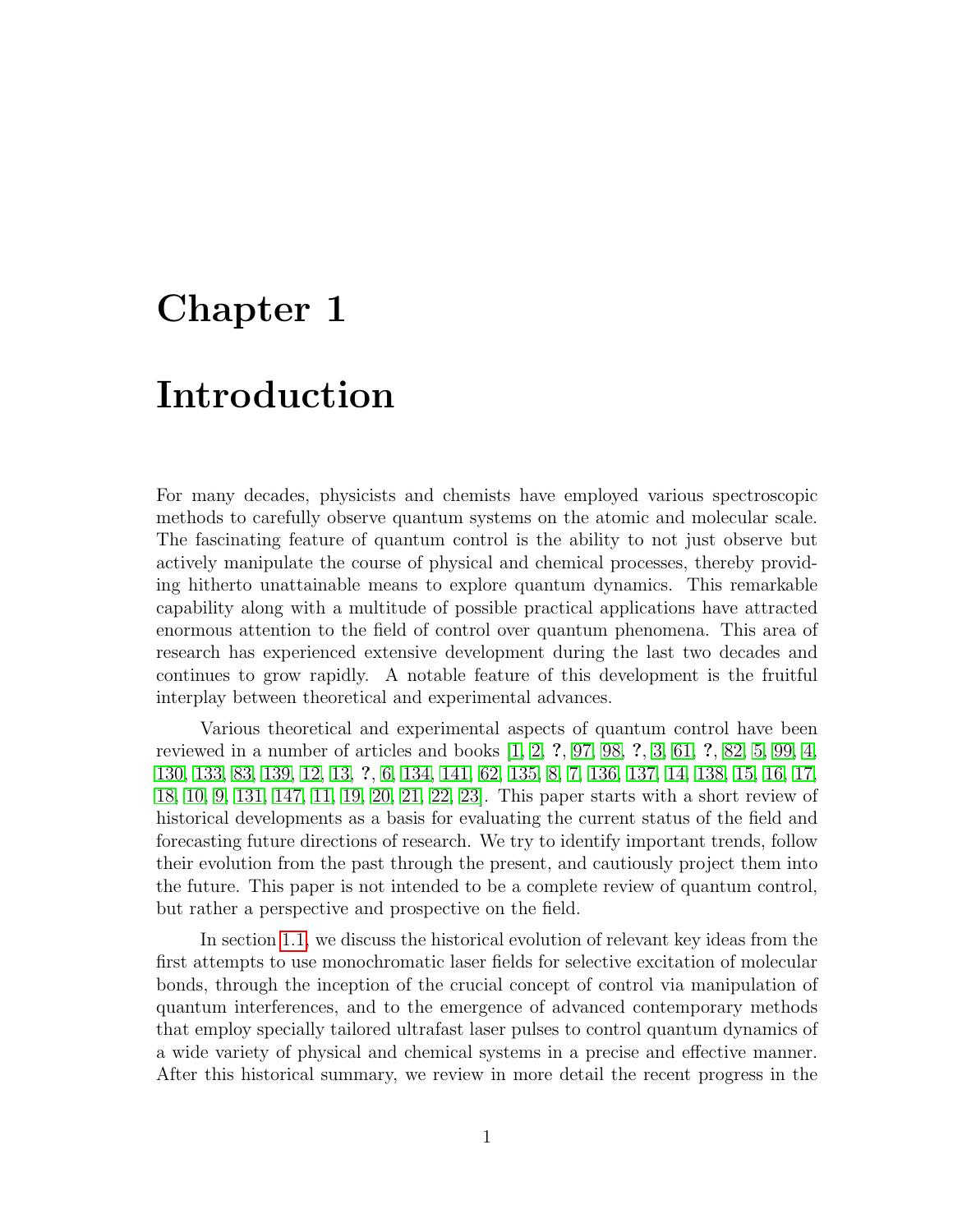field, focusing on significant theoretical concepts, experimental methods, and practical advances that have shaped the development of quantum control during the last decade. Section ?? is devoted to quantum optimal control theory (QOCT), which is currently the leading theoretical approach for identifying the structure of controls (e.g., the shape of laser pulses) that enable attaining the quantum dynamical objective in the best possible way. We present the formalism of QOCT (i.e., the types of objective functionals used in various problems and methods employed to search for optimal controls), consider the issues of controllability and existence of optimal control solutions, survey applications, and discuss the advantages and limitations of this approach. In section ??, we review the theory of quantum control landscapes, which provides a basis to analyze the complexity of finding optimal solutions. Topics discussed in that section include the landscape topology (i.e., the characterization of critical points), optimality conditions for control solutions, Pareto optimality for multi-objective control, homotopy trajectory control methods, and the practical implications of control landscape analysis. The important theoretical advances in the field of quantum control have laid the foundation for the fascinating discoveries occurring in laboratories where closed-loop optimizations guided by learning algorithms alter quantum dynamics of real physical and chemical systems in dramatic and often unexpected way. Section ??, which constitutes a very significant portion of this paper, is devoted to laboratory implementations of adaptive feedback control (AFC) of quantum phenomena. We review numerous AFC experiments that have been performed during the last decade in areas ranging from photochemistry to quantum information sciences. These experimental studies (most of which employ shaped femtosecond laser pulses) clearly demonstrate the capability of AFC to manipulate dynamics of a broad variety of quantum systems and explore the underlying physical mechanisms. The role of theoretical control designs in experimental realizations is discussed in section ??. In particular, we emphasize the importance of theoretical studies for the feasibility analysis of quantum control experiments. Section ?? presents concepts and potential applications of real-time feedback control (RTFC). Both measurement-based and coherent types of RTFC are described, along with current technological obstacles limiting more extensive use of these approaches in the laboratory. Future directions of quantum control are considered in section ??, including important unsolved problems and some emerging new trends and applications. Finally, concluding remarks are given in section ??.

## <span id="page-10-0"></span>1.1 Early developments of quantum control

The historical origins of quantum control lie in early attempts to use lasers for manipulation of chemical reactions, in particular, selective breaking of bonds in molecules. Lasers, with their tight frequency control and high intensity, were con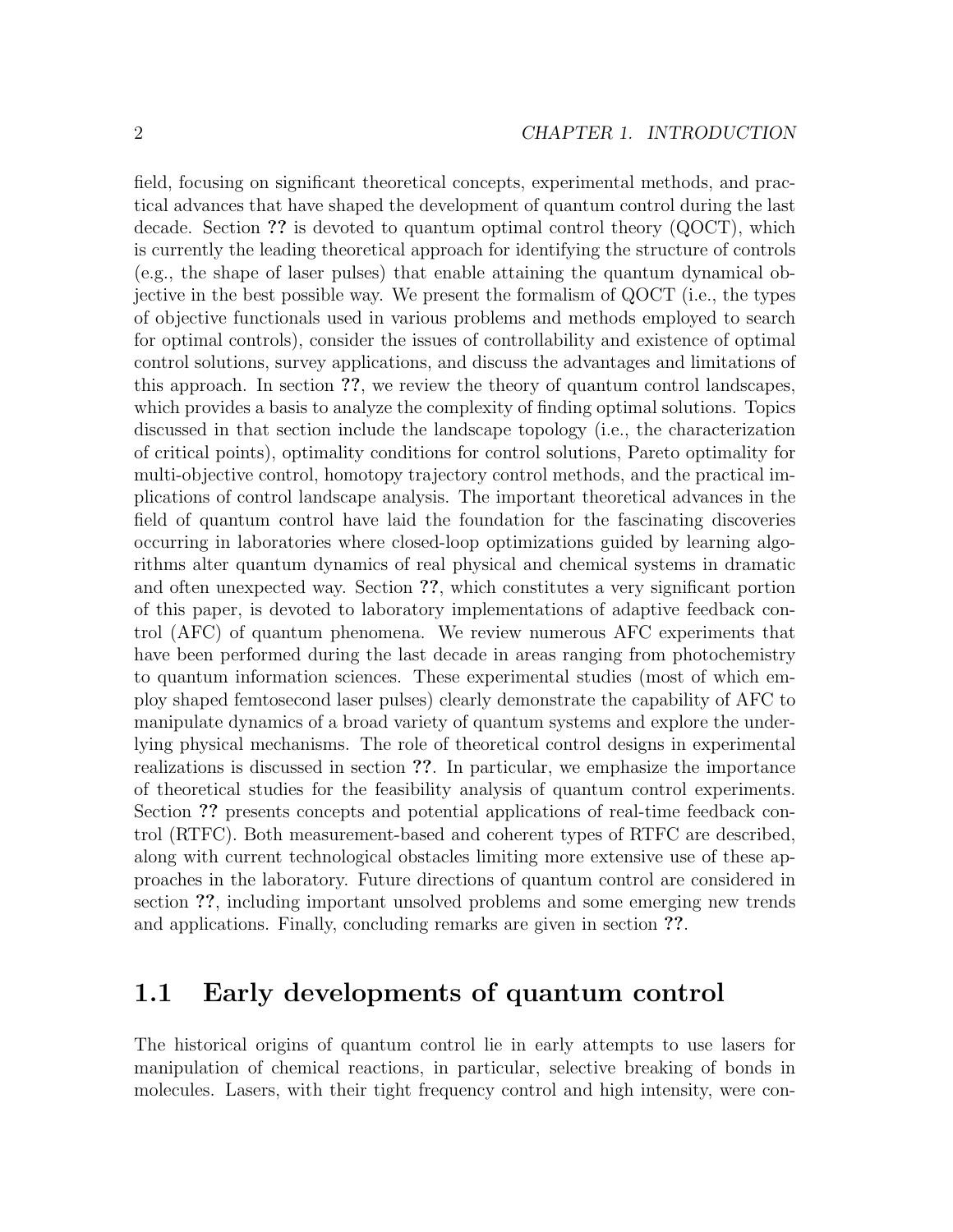sidered ideal for the role of molecular-scale 'scissors' to precisely cut an identified bond, without damage to others. In the 1960s, when the remarkable characteristics of lasers were initially realized, it was thought that transforming this dream into reality would be relatively simple. These hopes were based on intuitive, appealing logic. The procedure involved tuning the monochromatic laser radiation to the characteristic frequency of a particular chemical bond in a molecule. It was suggested that the energy of the laser would naturally be absorbed in a selective way, causing excitation and, ultimately, breakage of the targeted bond. Numerous attempts were made in the 1970s to implement this idea [\[24,](#page-74-9) [25,](#page-74-10) [26\]](#page-74-11). However, it was soon realized that intramolecular vibrational redistribution of the deposited energy rapidly dissipates the initial local excitation and thus generally prevents selective bond breaking [\[27,](#page-74-12) [28,](#page-74-13) [29\]](#page-74-14). This process effectively increases the rovibrational temperature in the molecule in the same manner as incoherent heating does, often resulting in breakage of the weakest bond(s), which is usually not the target of interest.

### <span id="page-11-0"></span>1.1.1 Control via two-pathway quantum interference

Several important steps towards modern quantum control were made in the late 1980s. Brumer and Shapiro [\[30,](#page-74-15) [31,](#page-74-16) [32,](#page-74-17) [33\]](#page-74-18) identified the role of quantum interference in optical control of molecular systems. They proposed to use two monochromatic laser beams with commensurate frequencies and tunable intensities and phases for creating quantum interference between two reaction pathways. The theoretical analysis showed that by tuning the phase difference between the two laser fields it would be possible to control branching ratios of molecular reactions [\[41,](#page-75-0) [42,](#page-75-1) [43\]](#page-75-2). The method of two-pathway quantum interference can be also used for controlling population transfer between bound states [\[44,](#page-75-3) [45\]](#page-75-4) (in this case, the number of photons absorbed along two pathways often must be either all even or all odd to ensure that the wave functions excited by the two lasers have the same parity; most commonly, one- and three-photon excitations were considered).

The principle of coherent control via two-pathway quantum interference was demonstrated during the 1990s in a number of experiments, including control of population transfer in bound-to-bound transitions in atoms and molecules [\[44,](#page-75-3) [45,](#page-75-4) [46,](#page-75-5) [47,](#page-75-6) [48,](#page-75-7) [49\]](#page-75-8), control of energy and angular distributions of photoionized electrons [\[50,](#page-75-9) [51,](#page-75-10) [52,](#page-75-11) [53\]](#page-75-12) and photodissociation products [\[54\]](#page-75-13) in bound-to-continuum transitions, control of cross-sections of photochemical reactions [\[55,](#page-76-2) [56,](#page-76-3) [57\]](#page-76-4), and control of photocurrents in semiconductors [\[58,](#page-76-5) [59\]](#page-76-6). However, practical applications of this method are limited by a number of factors. In particular, it is quite difficult in practice to match excitation rates along the two pathways, either because one of the absorption cross-sections is very small or because other competing processes intervene. Another practical limitation, characteristic of experiments in optically dense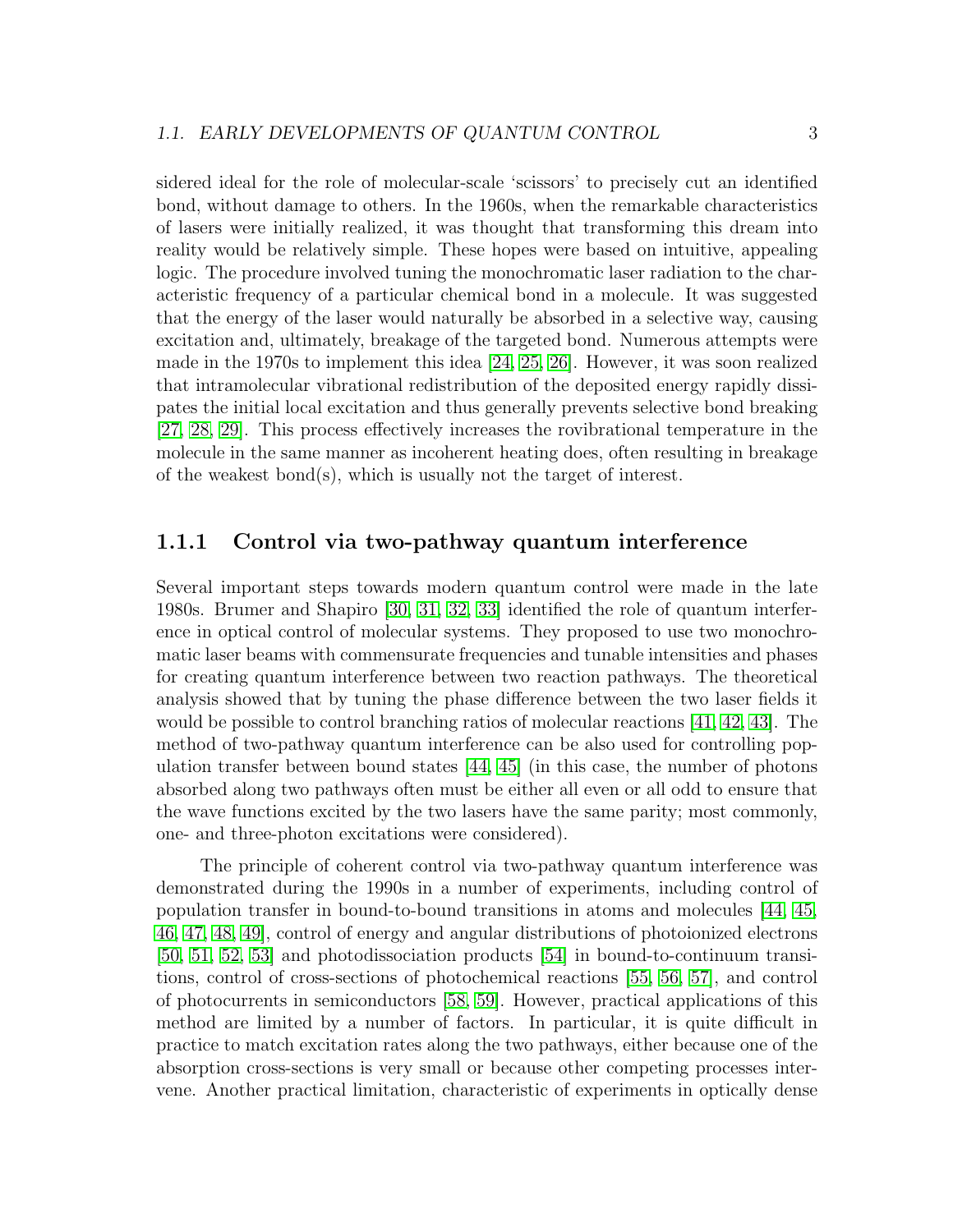media, is undesirable phase and amplitude locking of the two laser fields [\[60\]](#page-76-7). Due to these factors and other technical issues (e.g., imperfect focusing and alignment of the two laser beams), modulation depths achieved in two-pathway interference experiments were modest: typically, about 25–50% for control of population transfer between bound states [\[45,](#page-75-4) [46,](#page-75-5) [47,](#page-75-6) [49\]](#page-75-8) (the highest reported value was about 75% in one experiment [\[48\]](#page-75-7)), and about 15–25% for control of dissociation and ionization branching ratios in molecules [\[55,](#page-76-2) [56\]](#page-76-3). Two-pathway interference control is a nascent form of full multi-pathway control offered by operating with broad-bandwidth optimally shaped pulses.

### <span id="page-12-0"></span>1.1.2 Pump-dump control

In the 1980s, Tannor, Kosloff, and Rice [\[34,](#page-74-19) [35\]](#page-74-20) proposed a method for selectively controlling intramolecular reactions by using two successive femtosecond laser pulses with a tunable time delay between them. The first laser pulse (the "pump") generates a vibrational wave packet on an electronically excited potential-energy surface of the molecule. After the initial excitation, the wave packet evolves freely until the second laser pulse (the "dump") transfers some of the population back to the ground potential-energy surface into the desired reaction channel. Reaction selectivity is achieved by using the time delay between the two laser pulses to control the location at which the excited wave packet is dumped to the ground potentialenergy surface [\[3,](#page-73-2) [5\]](#page-73-3). For example, it may be possible to use this method to move the ground-state wave-function beyond a barrier obstructing the target reaction channel. In some cases, the second pulse transfers the population to an electronic state other than the ground state (e.g., to a higher excited state) in a pump-repump scheme.

The feasibility of the pump-dump control method was demonstrated in a number of experiments [\[63,](#page-76-8) [64,](#page-76-9) [65,](#page-76-10) [66,](#page-76-11) [67\]](#page-76-12). The pump-dump scheme can be also used as a time-resolved spectroscopy technique to explore transient molecular states and thus obtain new information about the dynamics of the molecule at various stages of a reaction [\[68,](#page-76-13) [69,](#page-76-14) [70,](#page-76-15) [71,](#page-77-2) [72,](#page-77-3) [73,](#page-77-4) [74,](#page-77-5) [75\]](#page-77-6). In pump-dump control experiments, the system dynamics often can be explained in the time domain in a simple and intuitive way to provide a satisfactory qualitative interpretation of the control mechanism. The pump-dump method gained considerable popularity [\[3,](#page-73-2) [5,](#page-73-3) [14\]](#page-73-10) due to its capabilities to control and investigate molecular dynamics. However, the employment of transform-limited laser pulses significantly restricts the effectiveness of this technique as a practical control tool. More effective control of the wave-packet dynamics and, consequently, higher reaction selectivity can be achieved by optimally shaping one or both of the pulses. For example, even a chirp of the pump pulse may improve the effectiveness of control by producing more localized wave packets (the use of pulse chirping will be discussed in section [1.1.6](#page-14-1) in more detail). Recent experi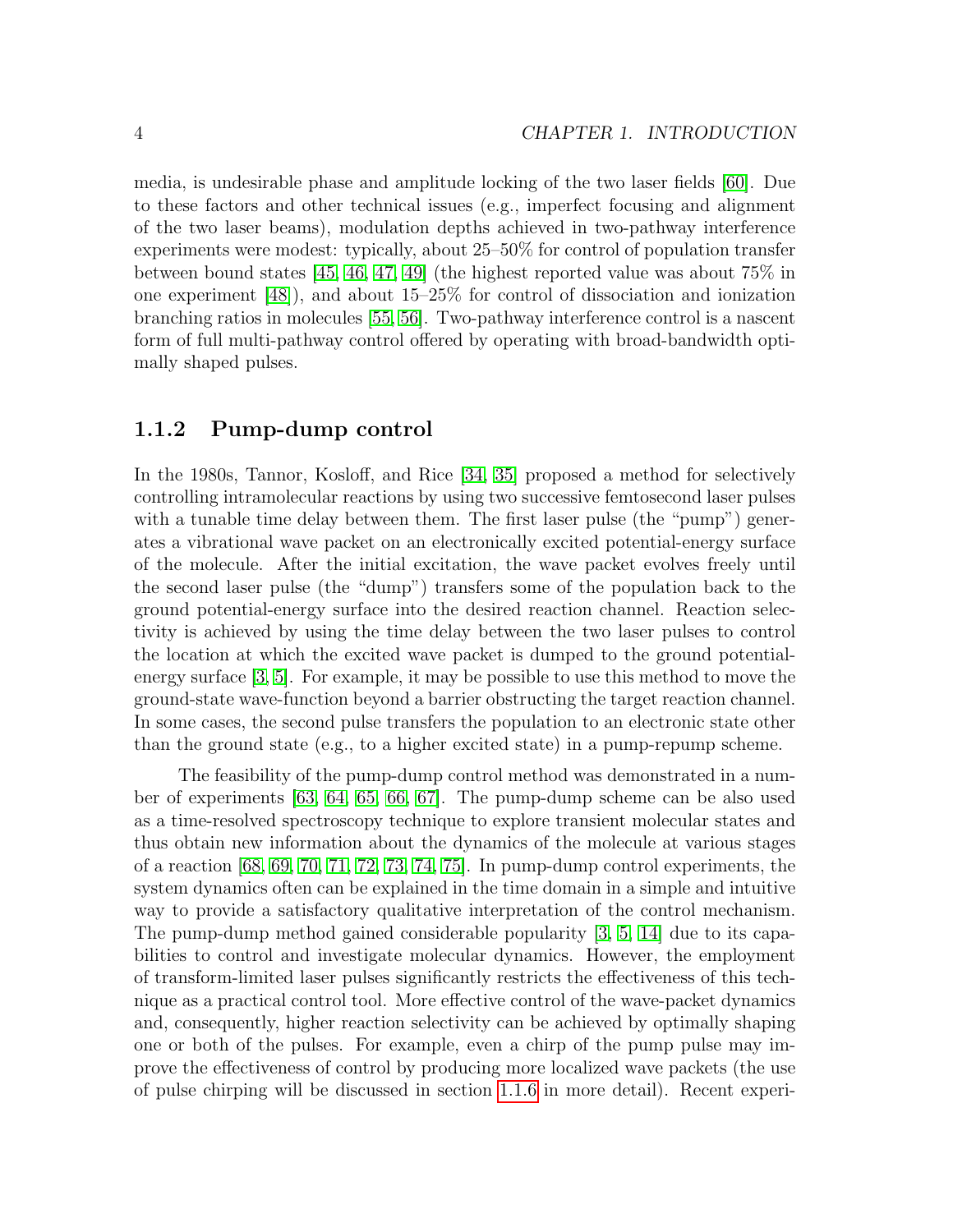mental applications of the pump-dump scheme with shaped laser pulses (optimized using adaptive methods) will be discussed in section ??.

### <span id="page-13-0"></span>1.1.3 Control via stimulated Raman adiabatic passage

In the late 1980s, Bergmann and collaborators [\[76,](#page-77-7) [77,](#page-77-8) [78,](#page-77-9) [79\]](#page-77-10) demonstrated a very efficient adiabatic method for population transfer between discrete quantum states in atoms or molecules. In this approach known as stimulated Raman adiabatic passage (STIRAP), two time-delayed laser pulses (typically, of nanosecond duration) are applied to a three-level Λ-type configuration to achieve complete population transfer between the two lower levels via the intermediate upper level. Interestingly, the pulse sequence employed in the STIRAP method is counter-intuitive, i.e., the Stokes laser pulse that couples the intermediate and final states precedes (but overlaps) the pump laser pulse that couples the initial and intermediate states. The laser electric fields should be sufficiently strong to generate many cycles of Rabi oscillations. The laserinduced coherence between the quantum states is controlled by tuning the time delay, so that the transient population in the intermediate state remains almost zero, thus avoiding losses by radiative decay. Detailed reviews of STIRAP and related adiabatic passage techniques can be found in [\[82,](#page-77-0) [83\]](#page-77-1). While the efficiency of the STIRAP method, under appropriate conditions, is very high, its applicability is restricted to control of population transfer between a few discrete states as arise in atoms and small (diatomic and triatomic) molecules. In larger polyatomic molecules, the very high density of levels generally prevents successful adiabatic passage [\[82,](#page-77-0) [83\]](#page-77-1).

### <span id="page-13-1"></span>1.1.4 Control via wave-packet interferometry

Another two-pulse approach for control of population transfer between bound states employs Ramsey interference of optically excited wave packets [?, ?]. In this method, referred to as wave-packet interferometry (WPI) [\[20\]](#page-74-5), two time-delayed laser pulses excite an atomic, molecular, or quantum-dot transition, resulting in two wave packets on an excited state. Quantum interference between the two coherent wave packets can be controlled by tuning the time delay between the laser pulses. For control of population transfer, constructive or destructive interference between the excited wave packets gives rise to larger or smaller excited-state population, respectively. The same control mechanism is also applicable to other problems such as control of atomic radial wave-functions and control of molecular alignment. WPI was demonstrated with Rydberg [\[84,](#page-77-11) [85,](#page-77-12) [86\]](#page-77-13) and fine-structure [\[87,](#page-78-3) [88\]](#page-78-4) wave packets in atoms, vibrational [\[89,](#page-78-5) [90,](#page-78-6) [91,](#page-78-7) [92,](#page-78-8) [93\]](#page-78-9) and rotational [\[94\]](#page-78-10) wave packets in molecules, and exciton fine-structure wave packets in semiconductor quantum dots [\[95,](#page-78-11) [96\]](#page-78-12) (for a detailed review of coherent control applications of WPI, see [\[20\]](#page-74-5); the use of WPI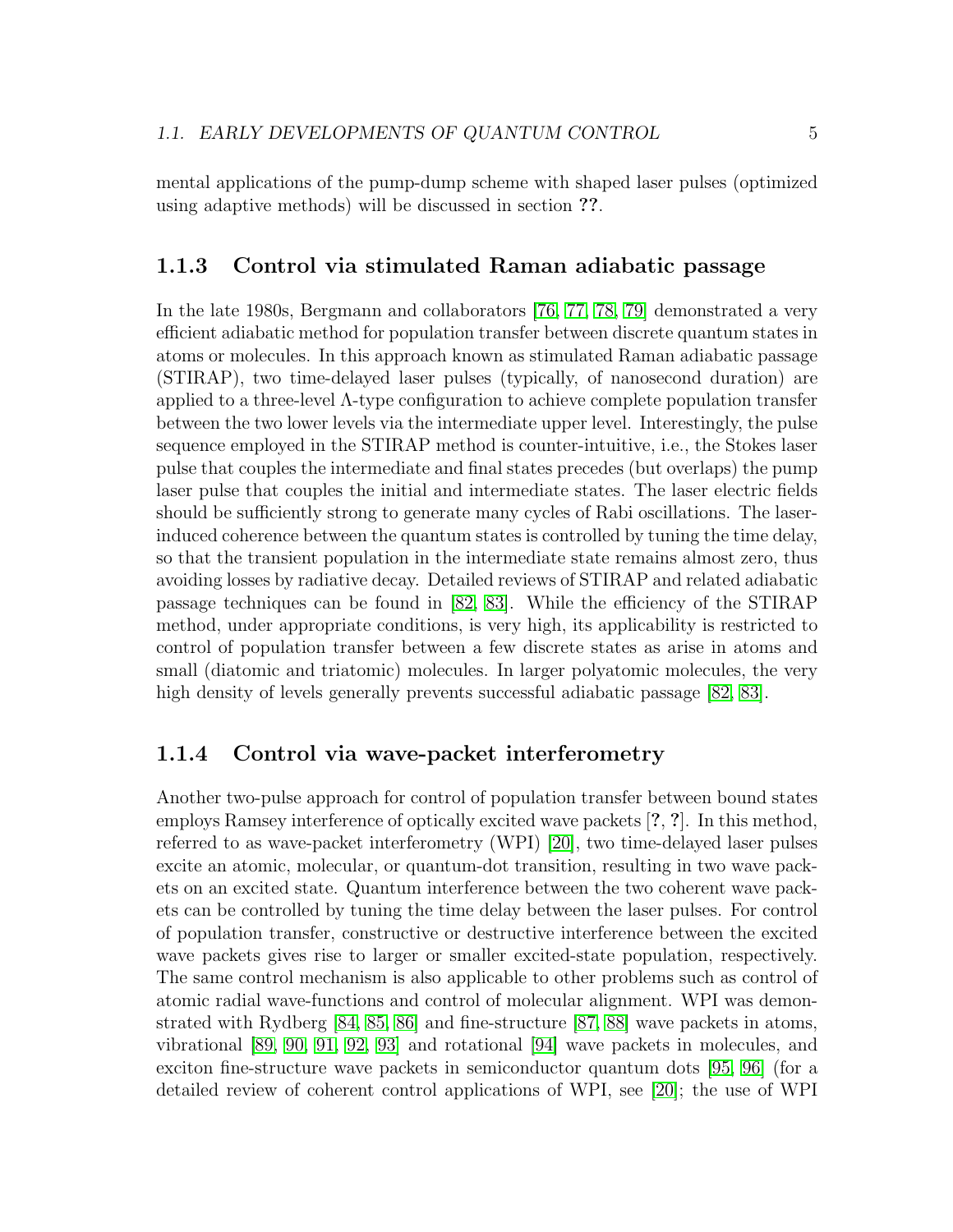for molecular state reconstruction is reviewed in [?]). Once again, much more effective manipulation of quantum interferences is possible in this control scheme when shaped laser pulses are used instead of transform-limited ones (see section ?? for details).

#### <span id="page-14-0"></span>1.1.5 Quantum optimal control theory

Although the control approaches discussed in sections [1.1.1–](#page-11-0)[1.1.4](#page-13-1) were initially perceived as quite different, it is now clear that on a fundamental level all of them employ the mechanism of quantum interference induced by control laser fields. A common feature of these methods is that they generally attempt to manipulate the evolution of quantum systems by controlling just one parameter: the phase difference between two laser fields in control via two-pathway quantum interference; the time delay between two laser pulses in pump-dump control, STIRAP, and WPI. While single-parameter control may be relatively effective in some simple systems, more complex systems and applications require more flexible and capable control resources. The single-parameter control schemes have been unified and generalized by the concept of control with specially tailored ultrashort laser pulses. Rabitz and co-workers [\[36,](#page-75-14) [37,](#page-75-15) [38\]](#page-75-16) and others [\[39,](#page-75-17) [40\]](#page-75-18) suggested that it would be possible to steer the quantum evolution to a desired product channel by specifically designing and tailoring the time-dependent electric field of the laser pulse to the characteristics of the system. Specifically, QOCT may be used to design laser pulse shapes which are best suited for achieving the desired goal [\[36,](#page-75-14) [37,](#page-75-15) [38,](#page-75-16) [39,](#page-75-17) [40,](#page-75-18) [124,](#page-80-4) [125,](#page-80-5) [126,](#page-80-6) [127,](#page-80-7) [128,](#page-80-8) ?, [129\]](#page-80-9). An optimally shaped laser pulse typically has a complex form, both temporally and spectrally. The phases and amplitudes of different frequency components are optimized to excite an interference pattern amongst distinct quantum pathways, to best achieve the desired dynamics. The first optimal fields for quantum control were computed by Shi, Woody, and Rabitz [\[36\]](#page-75-14) who showed that the amplitudes of the interfering vibrational modes of a laser-driven molecule could add up constructively in a given bond. We will review QOCT and its applications in more detail in section ?? (for earlier reviews of QOCT, see [\[3,](#page-73-2) [5,](#page-73-3) [130,](#page-80-0) [131,](#page-80-3) [11\]](#page-73-13)).

#### <span id="page-14-1"></span>1.1.6 Control with linearly chirped pulses

Laser pulse-shaping technology rapidly developed during the early 1990s [\[97,](#page-78-0) [98,](#page-78-1) [99\]](#page-78-2). However, the capabilities of pulse shaping were not fully exploited in quantum control until the first experimental demonstrations of adaptive feedback control (AFC) in 1997–1998 [\[440,](#page-97-0) [478\]](#page-99-0). Initially, ultrashort laser pulses with time-varying photon frequencies were used to tune just the linear chirp, which represents an increase or decrease of the instantaneous frequency as a function of time under the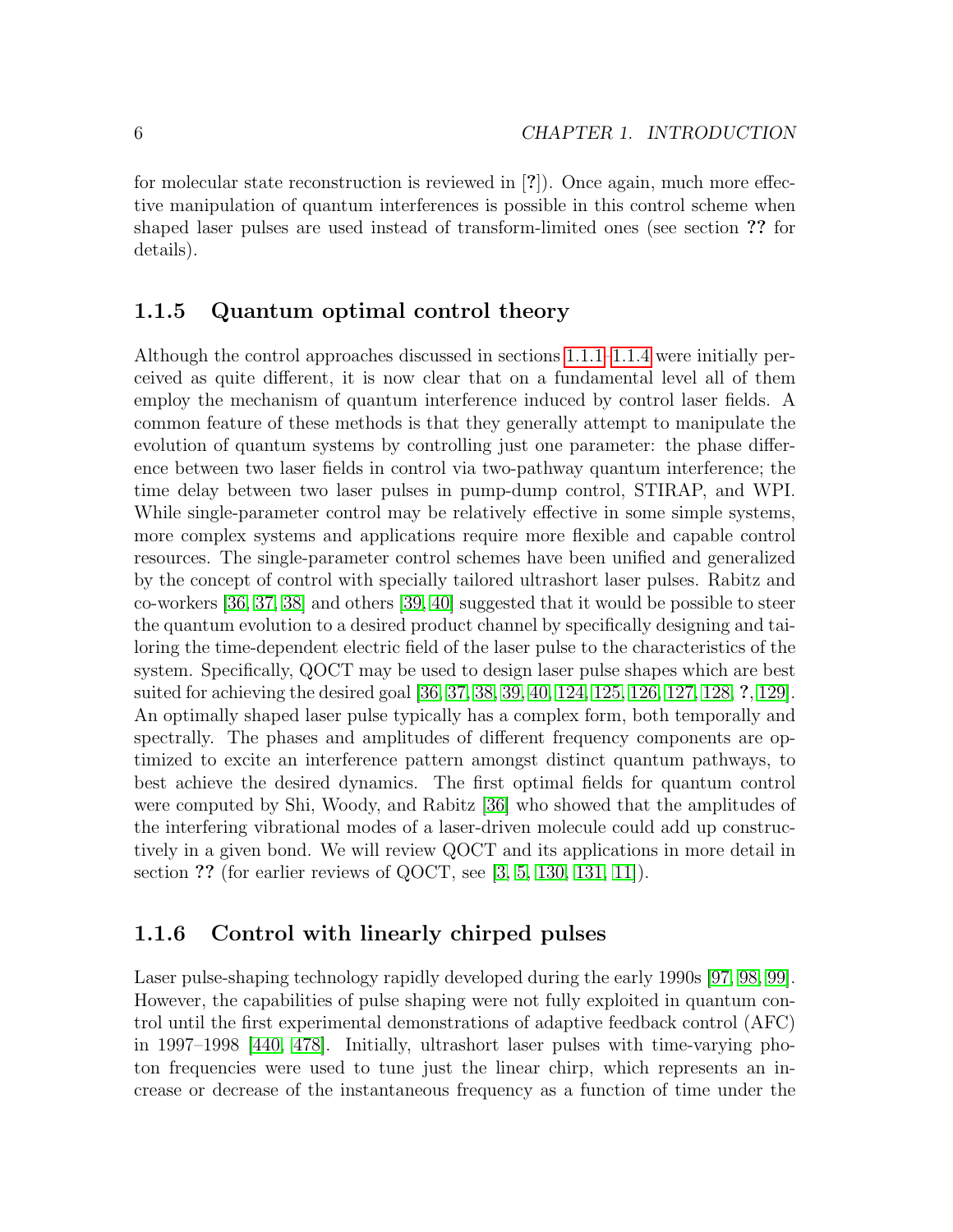pulse envelope.[1](#page-15-1) Linearly chirped femtosecond laser pulses were successfully applied for control of various atomic and molecular processes, including control of vibrational wave packets [\[100,](#page-78-13) [101,](#page-78-14) [102,](#page-79-0) [103,](#page-79-1) [104,](#page-79-2) [105,](#page-79-3) [106\]](#page-79-4), control of population transfer between atomic states [\[107,](#page-79-5) [108,](#page-79-6) [109\]](#page-79-7) and between molecular vibrational levels [\[110,](#page-79-8) [111,](#page-79-9) [112\]](#page-79-10) via "ladder-climbing" processes, control of electronic excitations in molecules [\[113,](#page-79-11) [114,](#page-79-12) [115,](#page-79-13) [116,](#page-79-14) [117\]](#page-80-10), selective excitation of vibrational modes in coherent anti-Stokes Raman scattering (CARS) [\[118\]](#page-80-11), improvement of the resolution of CARS spectroscopy [\[119,](#page-80-12) [120\]](#page-80-13), and control of photoelectron spectra [\[121\]](#page-80-14) and transitions through multiple highly excited states [\[122\]](#page-80-15) in strong-field ionization of atoms. In particular, when the emission and absorption bands of a molecule strongly overlap, pulses with negative and positive chirp excite vibrational modes predominately in the ground and excited electronic states, respectively [\[100,](#page-78-13) [104,](#page-79-2) [105,](#page-79-3) [106\]](#page-79-4). Chirped pulses can be also used to control the localization of vibrational wave packets in diatomic molecules, with the negative and positive chirp increasing and decreasing the localization, respectively [\[101,](#page-78-14) [102,](#page-79-0) [103\]](#page-79-1). Based on this effect, pump pulses with negative chirp were used to enhance selectivity in pump-dump control of photodissociation reactions [\[103\]](#page-79-1). Recently, the localization effect of negatively chirped pulses was used to protect vibrational wave packets against rotationally-induced decoherence [\[123\]](#page-80-16). Due to their effectiveness in various applications, chirped laser pulses are widely used in quantum control. However, by the end of the 1990s, many experimenters realized that more sophisticated pulse shapes, beyond just linear chirp, provide a much more powerful and flexible tool for control of quantum phenomena in complex physical and chemical systems. Femtosecond pulse-shaping technology is utilized to the fullest extent in AFC experiments where laser pulses are optimally tailored to meet the needs of complex quantum dynamics objectives [\[4,](#page-73-4) [133,](#page-80-1) [12,](#page-73-5) [13,](#page-73-6) [134,](#page-80-2) [135,](#page-81-2) [8,](#page-73-8) [7,](#page-73-9) [136,](#page-81-3) [137,](#page-81-4) [138,](#page-81-5) [9,](#page-73-12) [19\]](#page-74-4). The enormous growth of this field during the last decade is reviewed in section ??.

## <span id="page-15-0"></span>1.1.7 Control via non-resonant dynamic Stark effect

Optimal control of quantum phenomena in atoms and molecules usually operates at laser intensities sufficient to be in the non-perturbative regime. Thus, controlled dynamics will naturally utilize the dynamic Stark shift amongst other available physical processes in order to reach the target. In a recent quantum control development, Stolow and co-workers proposed and experimentally demonstrated manipulation of molecular processes exclusively employing the non-resonant dynamic Stark effect  $(NRDSE)$  [?, ?, ?, ?]. In this approach, a quantum system is controlled by an infrared laser pulse in the intermediate field-strength regime (non-perturbative but

<span id="page-15-1"></span><sup>&</sup>lt;sup>1</sup>The instantaneous frequency  $\omega(t)$  of a linearly chirped pulse with a carrier frequency  $\omega_0$  is given at time t by  $\omega(t) = \omega_0 + 2bt$ , where b is the chirp parameter that can be negative or positive.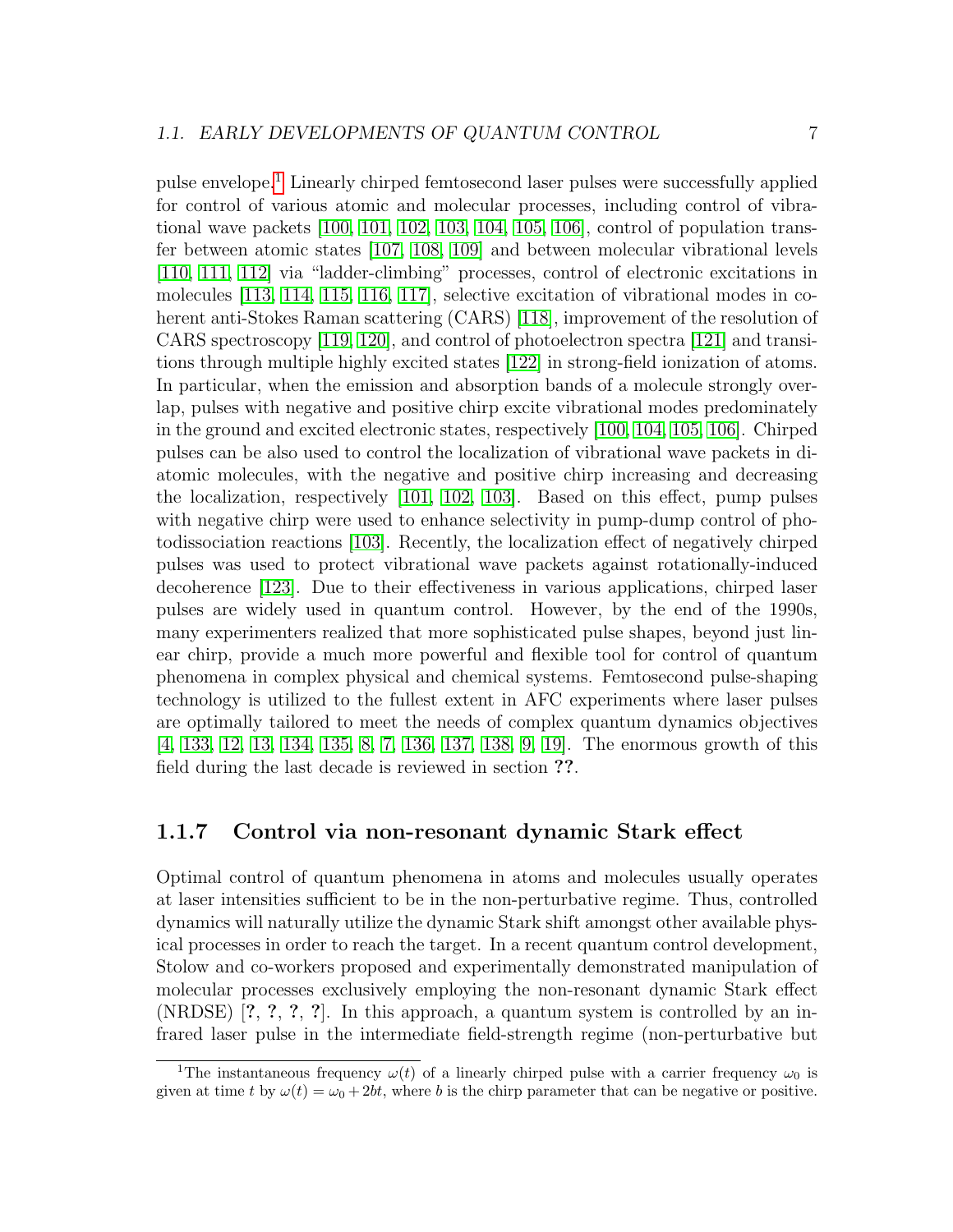non-ionizing). Laser frequency and intensity are chosen to eliminate the complex competing processes (e.g., multiphoton resonances and strong-field ionization), so that only the NRDSE contributes to the control mechanism. By utilizing Raman coupling, control via NRDSE reversibly modifies the effective Hamiltonian during system evolution, thus making it possible to affect the course of intramolecular dynamic processes. For example, a suitably timed infrared laser pulse can act as a "photonic catalyst" by reversibly modifying potential energy barriers during a chemical reaction without inducing any real electronic transitions [?]. Control via NRDSE was successfully applied to create field-free "switched" wave packets (which can be employed, e.g., for molecular axis alignment) [?, ?] and modify branching ratios in non-adiabatic molecular photodissociation [?, ?].

### <span id="page-16-0"></span>1.1.8 Control of nuclear spins with radiofrequency fields

One of the earliest examples of coherent control of quantum dynamics is manipulation of nuclear spin ensembles using radiofrequency (RF) fields [?]. The main application of nuclear magnetic resonance (NMR) control techniques is high-resolution spectroscopy of polyatomic molecules (e.g., protein structure determination) [\[598,](#page-106-0) ?, ?, ?]. While control of an isolated spin by a time-dependent magnetic field is a simple quantum problem, in reality, NMR spectroscopy of molecules containing tens or even hundreds of nuclei involves many complex issues such as the effect of interactions between the spins, thermal relaxation, instrumental noise, and influence of the solvent. Therefore, modern NMR spectroscopy often employs thousands of precisely sequenced and phase-modulated pulses. Among important NMR control techniques are composite pulses, refocusing, and pulse shaping. In particular, the use of shaped RF pulses in NMR makes it possible to improve the frequency selectivity, suppress the solvent contribution, simplify high-resolution spectra, and reduce the size and duration of experiments [?]. In recent years, NMR became an important testbed for developing control methods for applications in quantum information sciences [?, ?, ?, [355,](#page-92-0) [356\]](#page-92-1). In order to perform fault-tolerant quantum computations, the system dynamics must be controlled with an unprecedented level of precision, which requires even more sophisticated designs of control pulses than in high-resolution spectroscopy. In particular, QOCT was recently applied to identify optimal sequences of RF pulses for operation of NMR quantum information processors [\[356,](#page-92-1) [284\]](#page-88-0).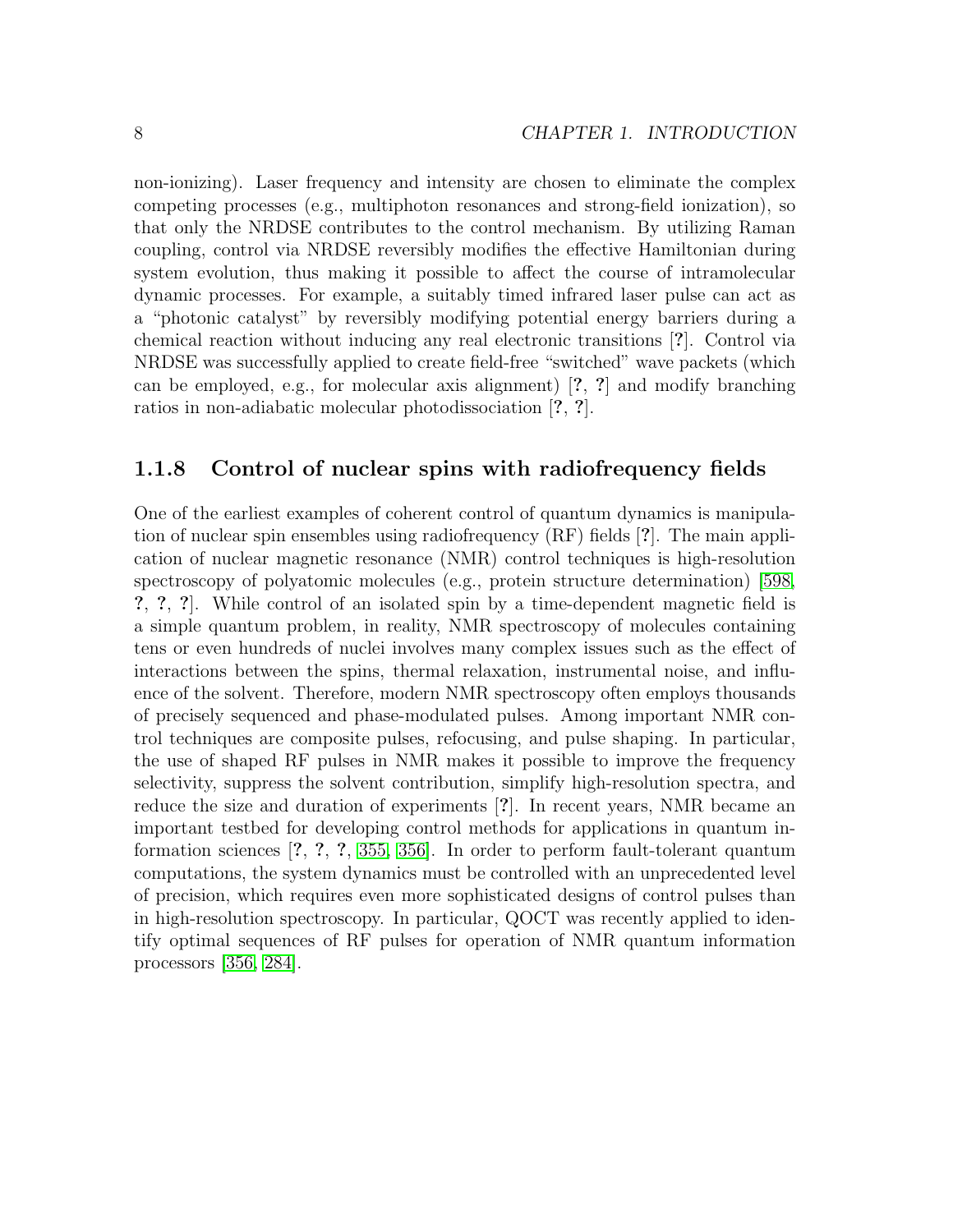## <span id="page-17-0"></span>Chapter 2

# Molecular Interactions: Light as controller

A molecule in an electromagnetic field will have an evolution largely controlled by the field properties such as the amplitude, phase and frequency. When a molecule is exposed to light a variety of things could happen which could trigger one or all, of the degrees of freedom of the molecule. The molecule, in accordance with the law of conservation of energy, will absorb the energy of the field and could lead to mechanical motion such as translational, vibrational and rotational or could excite the electronic energy levels which later de-excite to the ground state by emitting light. The most basic example of this type is often discussed in the case of a two level system as shown in Fig. [2.](#page-17-1)

This simple example illustrates how light acts as a controller. From a purely mechanistic perspective, the scenario depicted in Fig. [2](#page-17-1) is a population inversion due to the incident light of frequency  $\omega = \frac{E_2 - E_1}{\hbar}$  and hence controls the dynamics



<span id="page-17-1"></span>Figure 2.1: A two level atom interacting with light of frequency  $\omega = \frac{E_2 - E_1}{\hbar}$ . Initially the molecule is in the ground state  $|E_1\rangle$  and by absorbing the photon the molecule gets excited and will reach  $|E_2\rangle$ .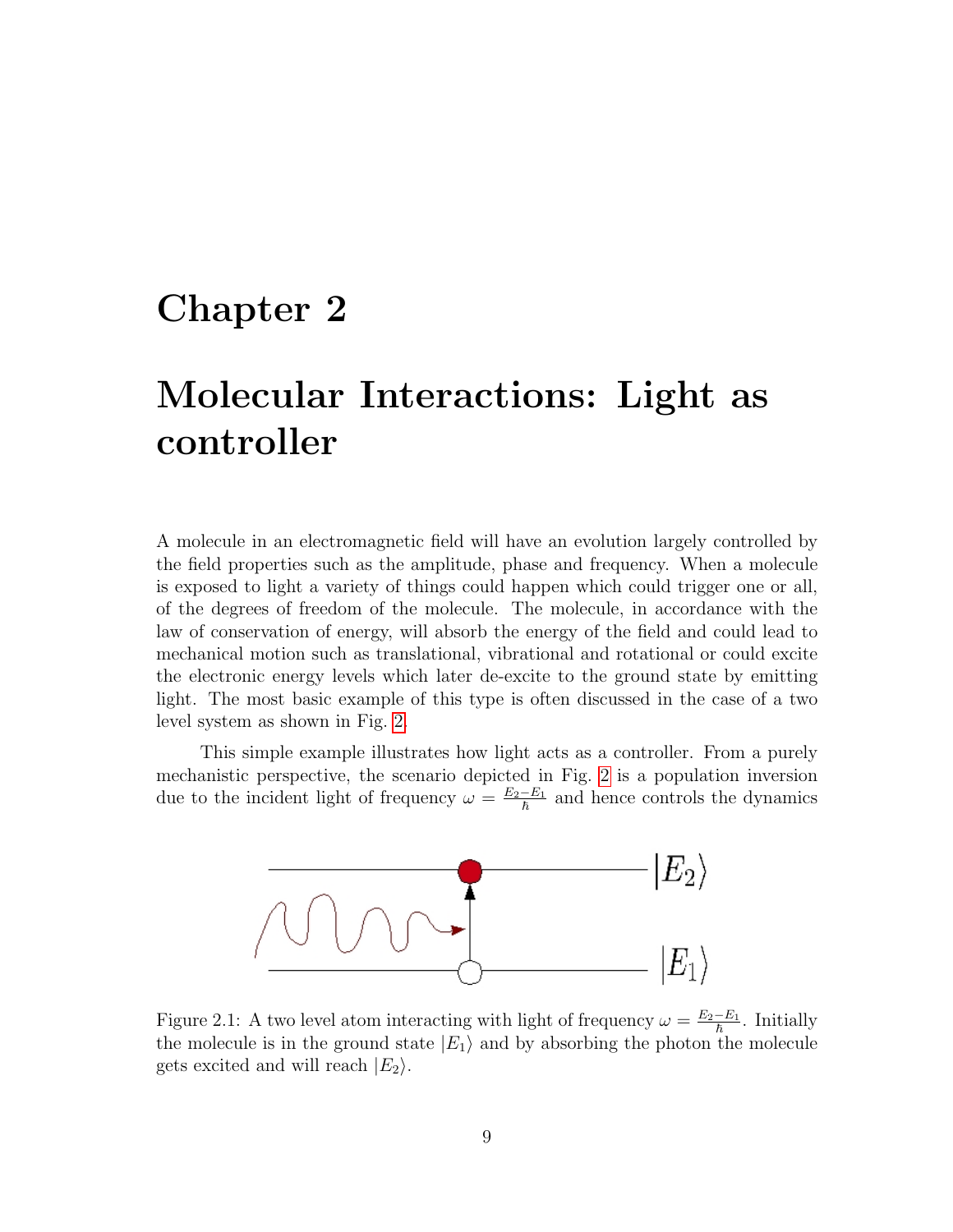of the system. The field in this case is called as resonant since the frequency of the field is exactly equal to the difference of the energy levels of the system. The frequency difference  $\Delta = \omega_0 = \omega$  is called as detuning and is an important factor in practical situations of electromagnetic interaction. Does this population transfer happen instantaneously ???

Further insight into the above example reveals that for such a well defined system one does not need any rigorous mathematical and/or numerical modeling to find the electromagnetic field to control the system. However depending on the task that we wish to achieve, it will turn out that employing the concepts for control theory would be useful to optimize the energy of the light pulse. This discussion is taken up in later chapters.

## <span id="page-18-0"></span>2.1 Molecular dipole interaction

An initially, electrically neutral molecule when placed in an electric field will transform as a dipole(spatially separated equal and opposite charge) due to the pull on the positive charge and push on the negative charge. Thus the molecule, apart from undergoing mechanical twists and turns, will also have a temporal evolution under the potential energy of the light field, which results in driving the molecule's vibrational, rotational and electronic states from an arbitrary initial state.

classically, the energy of a system of charged particles in an electric field can be approximated to first order as  $V = \mathbf{D} \cdot \vec{\varepsilon}$ , where  $\mathbf{D} = \sum_{i=1}^{n} q_i \mathbf{r}_i$ , where  $r_i$  denotes the radial position vector for particle i, and where n denotes the number of particles in the molecule

In classical electrodynamics the energy of a system of charged particles is governed by the dipole moment  $\vec{d} = q\vec{r}$ . The energy in presence of electric field  $\vec{\varepsilon}$  is given as  $V = -\vec{d} \cdot \vec{\varepsilon}$ . A straightforward extension to a system of charged particles in an electric field can be approximated to first order as  $V = \cdot \vec{\varepsilon}$ , where  $= \sum_{i=1}^{n} q_{ii}$ , where  $r_i$  denotes the radial position vector for particle i, and where n denotes the number of particles in the molecule. In general we will have three components of the dipole vector  $D_x, D_y$  and  $D_z$ . Assuming a field polarized in the z-direction and assuming the diameter of the molecule is much smaller than the wavelength of the light, the interaction potential energy of the molecule is given as

(2.1) 
$$
V = \vec{\varepsilon}(\mathbf{r}, t) \cdot \vec{D} \approx \varepsilon_z(t) D_z.
$$

When treating the system quantum mechanically, since the free Hamiltonian  $H_0$ (corresponding to the kinetic energy of the system) is usually a matrix the inter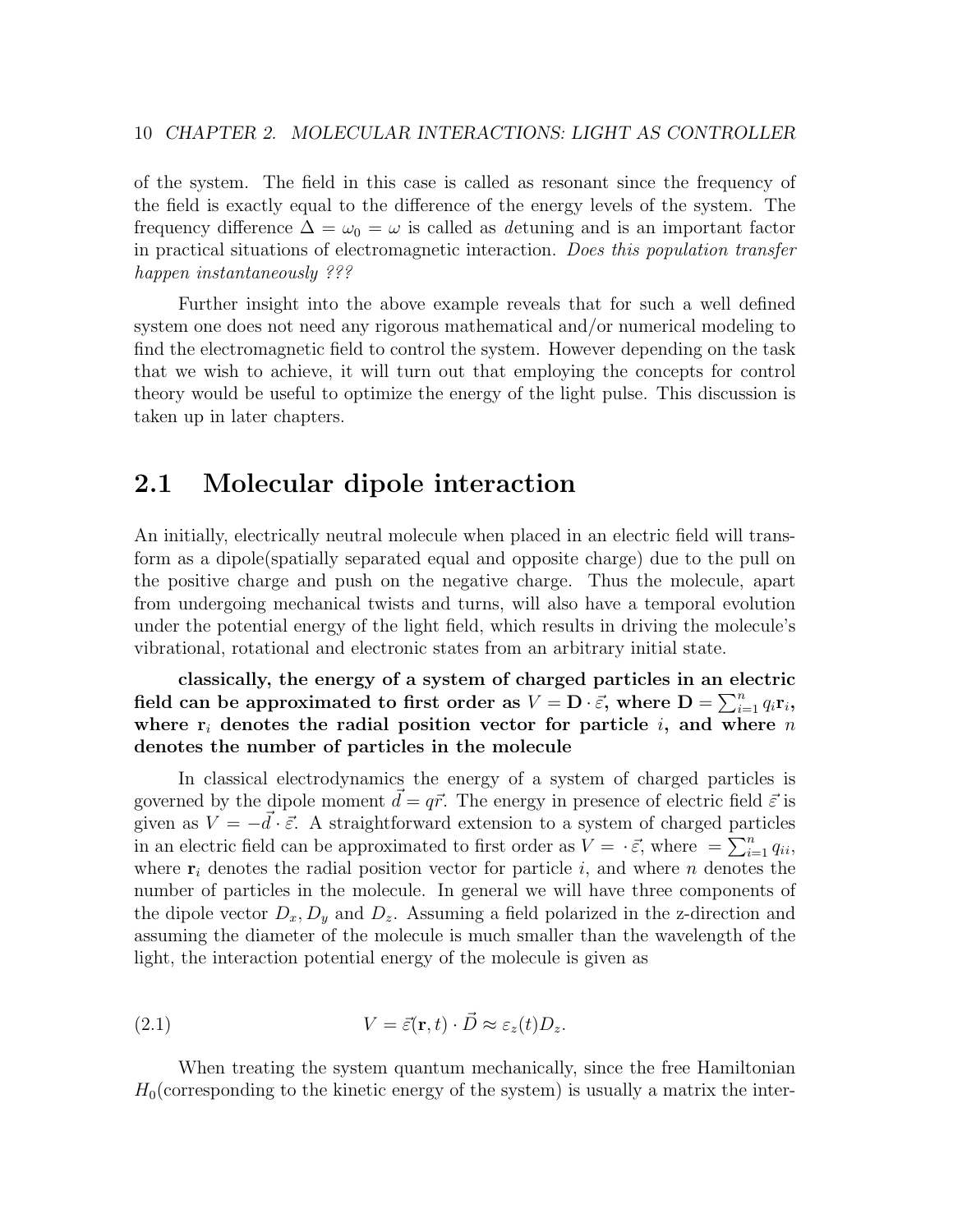acting dipole moment will now be a matrix dipole moment operator  $\hat{\mu}$ . Using the energy eigen states of  $H_0$ ,  $|\psi_i\rangle$  we can define the dipole matrix  $\hat{\mu} = \langle \psi_i | \hat{\mu}(r) | \psi_j \rangle$ , where the position dependent  $\mu(\mathbf{r})$  is analogous to . The interaction potential Hamiltonian  $\hat{H}_I = -A \cos(\omega t) \cdot \hat{\mu}$  and hence the total Hamiltonian is

<span id="page-19-1"></span>
$$
H = H_0 + H_I = H_0 + \mu \cdot \vec{\varepsilon}(\mathbf{r}, t)
$$

and the corresponding Schrödinger equation is

(2.2) 
$$
\frac{d\psi(t)}{dt} = \frac{-i}{\hbar}(H_0 - \mu \cdot \varepsilon(t))\psi(t).
$$

The bare Hamiltonian  $H_0$  and the dipole operator  $\mu$  are hermitian as they are required to have real eigen values to accurately represent a physical situation. In the conventional quantum mechanical description the interaction Hamiltonian  $H_I$ is interpreted as a small perturbation to the actual bare Hamiltonian  $H_0$  and there are many approximation methods developed to solve the above equation.

Another way of looking at Eq. [\(2.2\)](#page-19-1) is to recognize it as a control equation. The mathematical structure of Eq. [\(2.2\)](#page-19-1) can be recognized as what is popularly known as bilinear control equation which is of the following form for a hermitian matrices  $A$  and  $B$ ,

<span id="page-19-2"></span>
$$
\frac{dx}{dt} = (Ax(t) + Bu(t))x(t)
$$

where  $u(t)$  is a time dependent control that can designed to for example to drive the state  $x(t)$  to a predefined final state  $X(T)$ . These type of bilinear equations frequently appear in classical optimal control theoretic problems often encountered in engineering designs. This equation will be discussed more in later chapters??

Therefore in the Schrödinger equation[.2.2](#page-19-1) the electric field  $\varepsilon(t)$  acts as the time dependent control, solving which leads to time-dependent probability transitions  $P_{ij}(t)$  between the energy eigen states  $|\psi_i\rangle$  and  $|\psi_j\rangle$  of the bare Hamiltonian  $H_0$ which is usually time-independent. For a closed system, where the Schrödinger equation can be exactly solved and the dynamics are Unitary, always leads to time independent probabilities and the states in that case are called as 'stationary states'. In the case of an interaction, the Hamiltonian is not known exactly and the Schrödinger equation cannot be solved exactly and so the time-dependent probabilities.

### <span id="page-19-0"></span>2.1.1 Representation of the Electric field

The classical theory of light is a well defined field and is discussed in many text books and so in this section we briefly discuss the representation of light for completeness and only pertinent to the quantum control theory.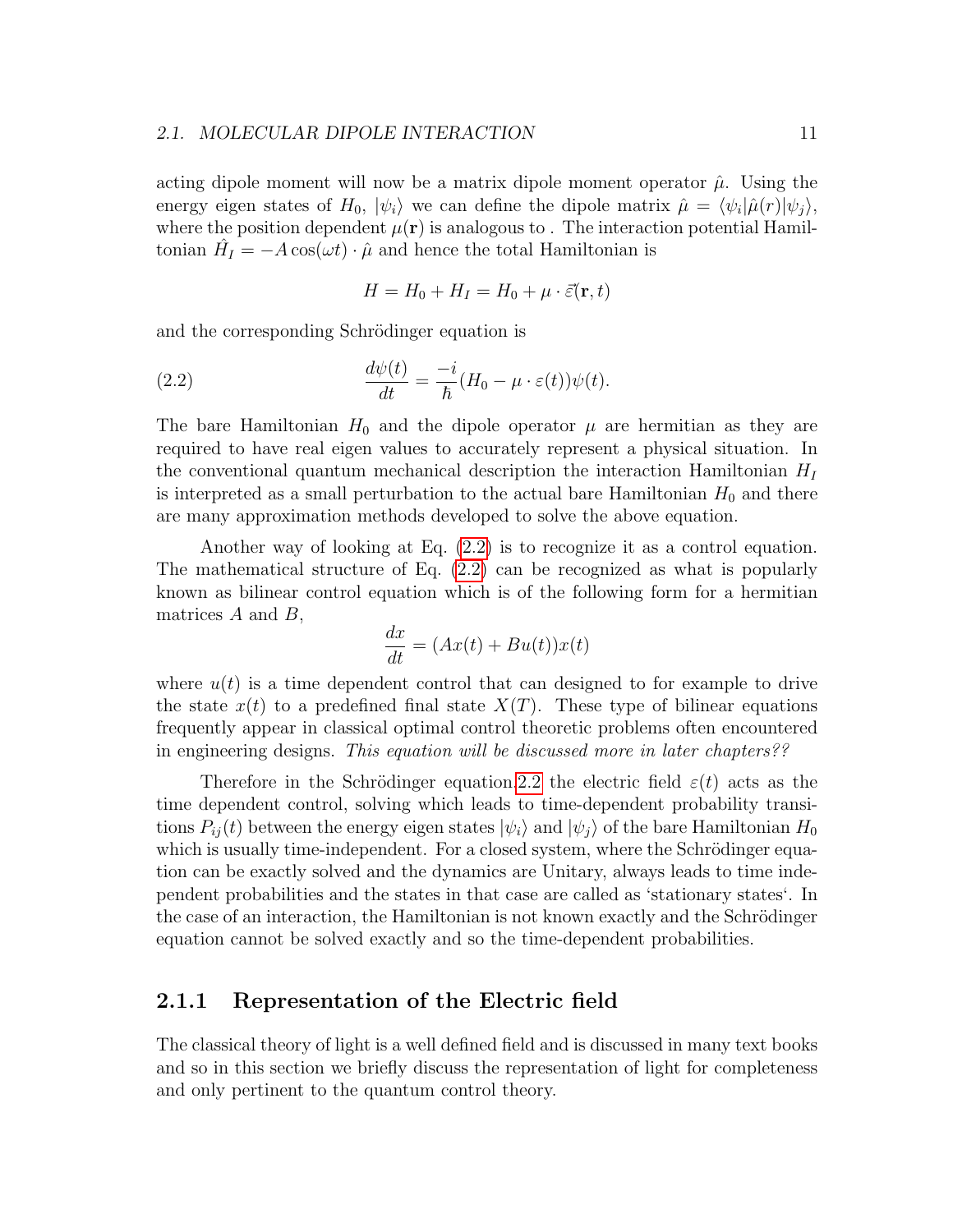In performing the quantum control experiments in the actual laboratory, one uses the laser as the light source and the techniques in this book mainly focus on designing the pulse shapes to perform the control task at hand. Usually a pulsed femtosecond laser is used. In theory, laser light is considered as a semiclassical source and so can be described to a remarkably well using the wave theory. In a fully quantum picture the finding an optimal pulse translates to finding an optimal distribution of photons that interact with the physical system under consideration, which is molecule in the present context.

An electromagnetic wave travelling in the z-direction, in general, is composed of all possible frequency modes and is written as,

(2.3) 
$$
\varepsilon(t - x/c) = \Re \left\{ \int_{-\infty}^{\infty} A(\omega) \exp(i\phi(\omega)) \exp[i\omega(t - x/c)] d\omega \right\}
$$

where  $c = 3 \times 10^8 m/s$ , is the speed of light, t is time in seconds and  $\omega$  is the frequency and  $\phi(\omega)$  is the frequency dependent phase.  $A(\omega)$  is the complex electric field amplitude in the frequency domain.

In practice, wavelength of highest frequency, which corresponds to the Ultra Violet regime of the electromagnetic spectrum,  $c/\omega \approx 10^3$  angstroms, whereas molecular diameter are of the order of single angstroms, and so  $\omega x/c$  much larger than molecule. Thus we can approximate Eq. [2.3](#page-19-2) as

(2.4) 
$$
\varepsilon(t) \approx \Re\left\{ \int_{-\infty}^{\infty} A(\omega) \exp(i\phi(\omega)) \exp(i\omega t) d\omega \right\}.
$$

The most important components of the field apart from the frequency  $\omega$ , are the phase  $\phi(\omega)$  and the amplitude  $A(\omega)$  in desiging the optimal pulse shapes. Most Quantum Control processes are sensitive to phase [?] and for most physical systems phase-only shaping, by fixing the amplitude  $A(\omega)$  is sufficient for attaining optimal control.ELABORATE....

The amplitude  $A(\omega)$  is typically modelled as Gaussian and is true in most of the practically relevant cases. Thus,

(2.5) 
$$
\Re[A(\omega)] = \frac{1}{\sqrt{2\pi\sigma}} \exp[-(\omega - \omega_0)^2/\sigma^2]
$$

for some mean frequency  $\omega_0$  and variance of  $\sigma$ . For a pulsed laser this variance  $\sigma$  is called bandwidth of the pulse. Since the shape of the pulse need not be preserved as it propagates, sometimes use of envelope ot shape function will be very helpful. A standard nonlinear chirp is a Gaussian. With an envelope function  $s(t)$  the electric field will be

(2.6) 
$$
\varepsilon(t) = s(t)\Re\left\{\int_{-\infty}^{\infty} A(\omega) \exp(i\phi(\omega)) \exp(i\omega t) d\omega\right\}
$$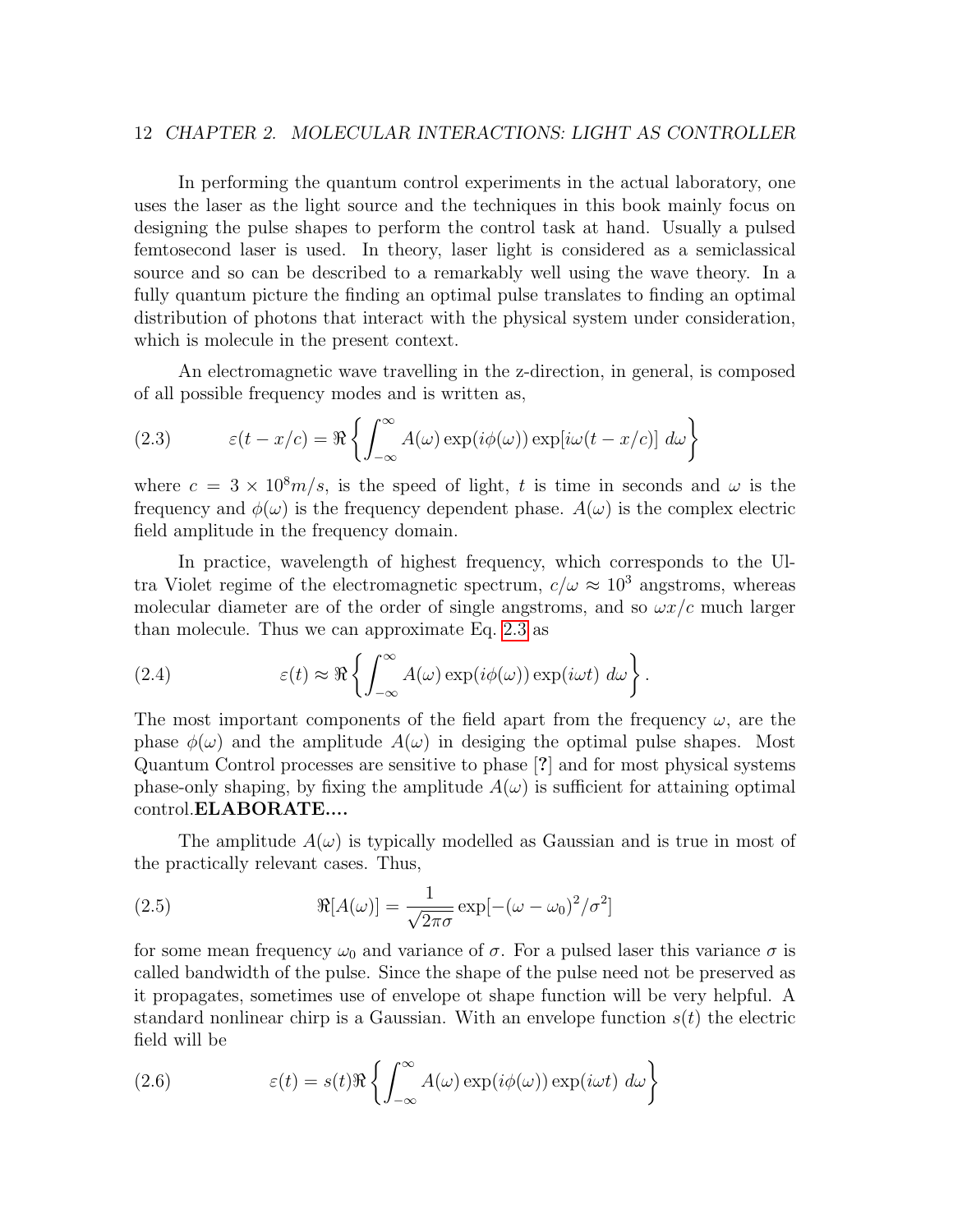#### 2.1. MOLECULAR DIPOLE INTERACTION 13

and typical examples of the envelope function are  $s(t) = \sin^2(\pi t/T)$  or  $\frac{1}{\sqrt{2}}$  $\frac{1}{2\pi\sigma}$  exp[-(t- $(t_0)^2/\sigma^2$ . The total energy of the of the field is given as the square of the amplitude:

(2.7) 
$$
\mathbf{E} = \int_{\infty}^{\infty} |\varepsilon(t)|^2 dt = \int_{\infty}^{\infty} |\varepsilon(\omega)|^2 d\omega
$$

where  $\varepsilon(\omega) = A(\omega) \exp(i\phi(\omega))$  is the electric field in frequency domain and  $\varepsilon(t) =$  $A(t) \exp(i\Phi(t))$  in the time domain.

The spectral phase  $\phi(\omega)$  and the temporal phase  $\Phi(t)$  cannot be measured absolutely and only the relevant phase are important. The phase of an electromagnetic wave is not just a mathematical generlization, but is a well defined property of the wave. The importance of relative phase is demonstrated in the classic double-slit experiment. [?].

As an example of the theory developed so far, let us now investigate an harmonic oscillator in an external external electromagnetic field. Consider a di-atomic molecule with atomic masses  $m_1$  and  $m_2$  and are spatially saperated with a distance  $r_0$ . The total Hamiltonian H wich is the sum of the free Hamiltonian  $H_0$ , consisting of Kinetic and Potential energy, and the interaction Hamiltonian  $H_I$  is given as

$$
H=-\frac{\hbar^2}{2m}\frac{d^2}{dr^2}+\frac{1}{2}kr^2-\mu(r)\cdot\varepsilon(t)
$$

with  $m = \frac{m_1 m_2}{m_1 + m_2}$  $\frac{m_1m_2}{m_1+m_2}$  being the reduced mass of the molecule. The corresponding Schrödinger equation is

<span id="page-21-0"></span>(2.8) 
$$
i\hbar \frac{d}{dt}\psi(r,t) = \left(-\frac{\hbar^2}{2m}\frac{d^2}{dr^2} + \frac{1}{2}kr^2 - \mu(r)\cdot \varepsilon(t)\right)\psi(r,t).
$$

The dipole moment matrix  $\mu$  is an  $N \times N$  Hermitian matrix in the eigen basis of  $H_0$ as described earlier in this section. It can be noted from the above equation that although a dipole transition matrix may be well defined for a system, it does not have any effects on the system dynamics in absence of the interaction external field  $\varepsilon(t).$ 

The diagonal elements of  $\mu$  are less significant since only the off diagonal elements are what allow the electric field to drive transition between the states. This can be seen more explicitly, if  $H_0$  and  $\mu$  are both  $N \times N$  diagonal matrices, then Eq. [2.8](#page-21-0) can have the solution

<span id="page-21-1"></span>(2.9) 
$$
\psi(t + \Delta t) \approx \exp \left[ \begin{array}{ccc} -\frac{i}{\hbar}(E_1 - m_1 \varepsilon(t))\Delta t & 0 \\ 0 & -\frac{i}{\hbar}(E_N - m_N \varepsilon(t))\Delta t \end{array} \right] \psi(t),
$$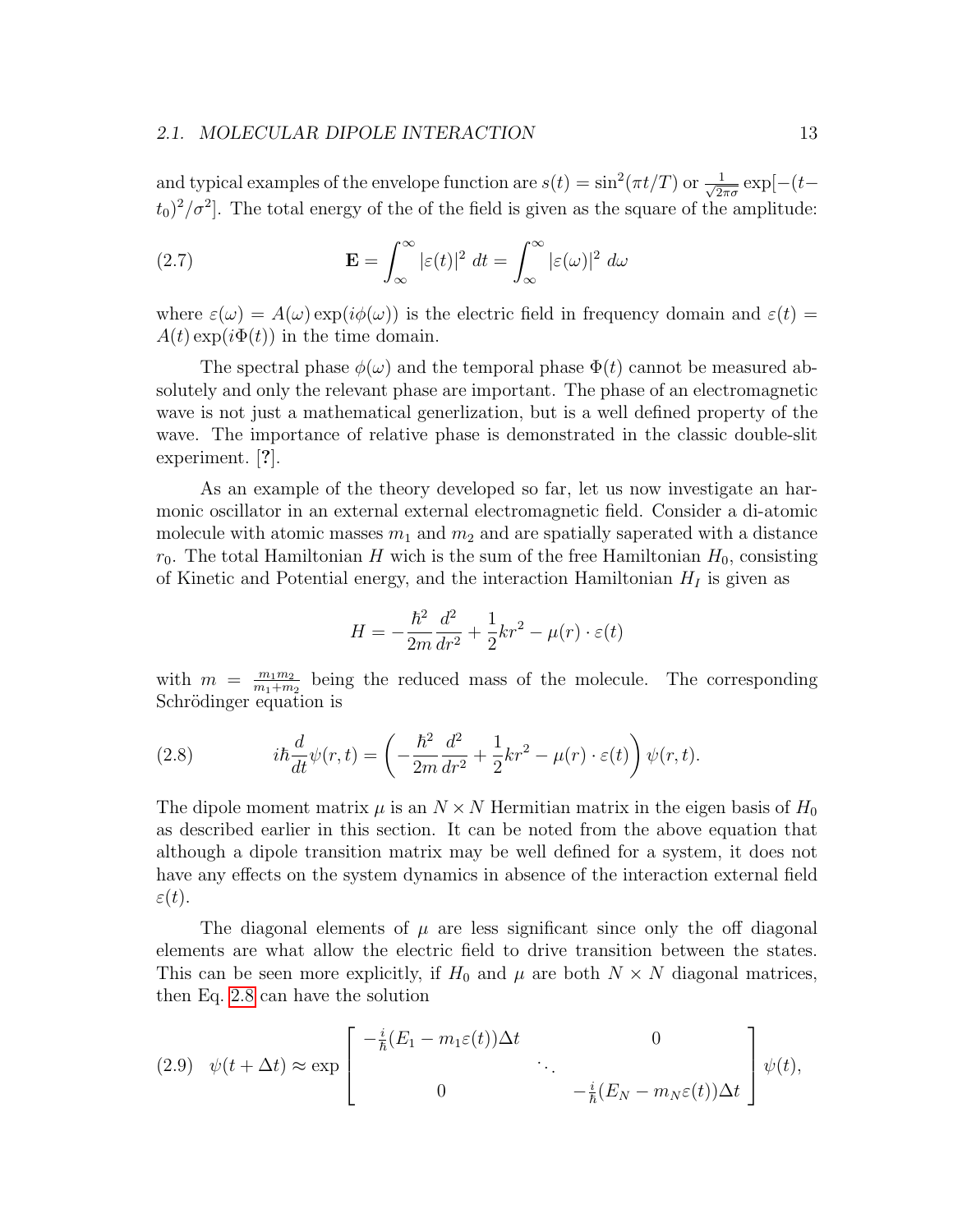where the diagonal elements of dipole matrix  $\mu_{ii} = m_i$ . Suppose if we begin in the ground state corresponding to energy  $E_1$  implying  $\psi(0) = [1, 0, \cdots, \cdots, 0]^{\dagger}$ , the solution in Eq. [2.9](#page-21-1) leads to

$$
\psi(T) = \prod_{n=1} \exp(-\frac{i}{\hbar}(E_1 - m_1 \varepsilon(t_n)) \Delta t) \psi(0)
$$

and there is no transition to a different system. The only effect of the evolution is that the initial state is multiplied by an irrelevant global phase, since the expectation value of any observable  $\hat{O}$  is same:  $\langle \psi(T)|\hat{O}|\psi(T)\rangle = \langle \psi(0)|\hat{O}|\psi(0)\rangle$ . Thus the state will not transit to another state. However the ground state energy is being continuously changed as more and more energy is being added via the field  $\varepsilon(t)$ . This simple example illustrates that we need the off-diagonal transition matrix elements to perform any driving of between the states.

In reality however, as observed in the molecular spectroscopy experiments, only certain direct transitions are possible and may use indirect transitions such as exciting the molecule to short lived intermediate states and then to the final target state can be used for the cases where the direct transtions are not allowed. Whether a direct transition is "forbidded" or "allowed" depends on matrix elements of the dipole moment operators. The matrix elements of  $\mu$  can be straightforwardly calculated once the Schrödinger equation is solved with the free Hamiltonian  $H_0$ for the eigen state  $|\psi_i\rangle$ . If the  $\mu_{ij} = \langle \psi_i | \mu | \psi_j \rangle = 0$  then the transition between the states  $|\psi_i\rangle$  and  $|\psi_j\rangle$  is forbidded, while for an allowed transition  $\mu_{ij} \neq 0$ . For simple harmonic oscillator corresponding to the transitions between the diatomic vibrational states it turns out that the states are given as,

$$
\psi_{\nu}(r) = \frac{1}{\sqrt{2^{\nu}n!}} \left(\frac{m\omega}{\pi\hbar}\right)^{1/4} e^{-\frac{m\omega r^2}{2\hbar}} H_{\nu}\left(r\sqrt{\frac{m\omega}{\hbar}}\right)
$$

where  $\omega = \sqrt{\frac{k}{m}}$  $\frac{k}{m}$  and  $H_{\nu}(r) = (-1)^{\nu} e^{r^2} \frac{d^{\nu}}{dr^{\nu}} (e^{-r^2})$  is called as the Hermite polynomial and the corresponding energy eigen values are

$$
E_{\nu} = \hbar \omega \left( \nu + \frac{1}{2} \right).
$$

Expanding the dipole moment  $\mu(r) = \mu_0 + \left(\frac{d\mu}{dr}\right)\hat{r} + \cdots$ , where  $\mu_0$  refers to the permanent dipole moment at the equalibrium and can be ignored. In the first order term, for most physical systems  $d\mu/dr$  is a constant  $\alpha(say)$  and  $\hat{r}$  is the position operator. Ignoring the hiher order terms, which is reasonable assumption(??), we can calculate the dipole matrix elements quite explicitly as  $\langle \psi_\nu(r) | \mu(r) | \psi'_\nu(r) \rangle =$  $\alpha \langle \psi_{\nu}(r) | (r) | \psi_{\nu}'(r) \rangle$ . For harmonic oscillator it turns out that

<span id="page-22-0"></span>(2.10) 
$$
\langle \psi_{\nu}(r)|\mu(r)|\psi_{\nu}'(r)\rangle = 0, \quad \forall \nu' \neq \nu \pm 1.
$$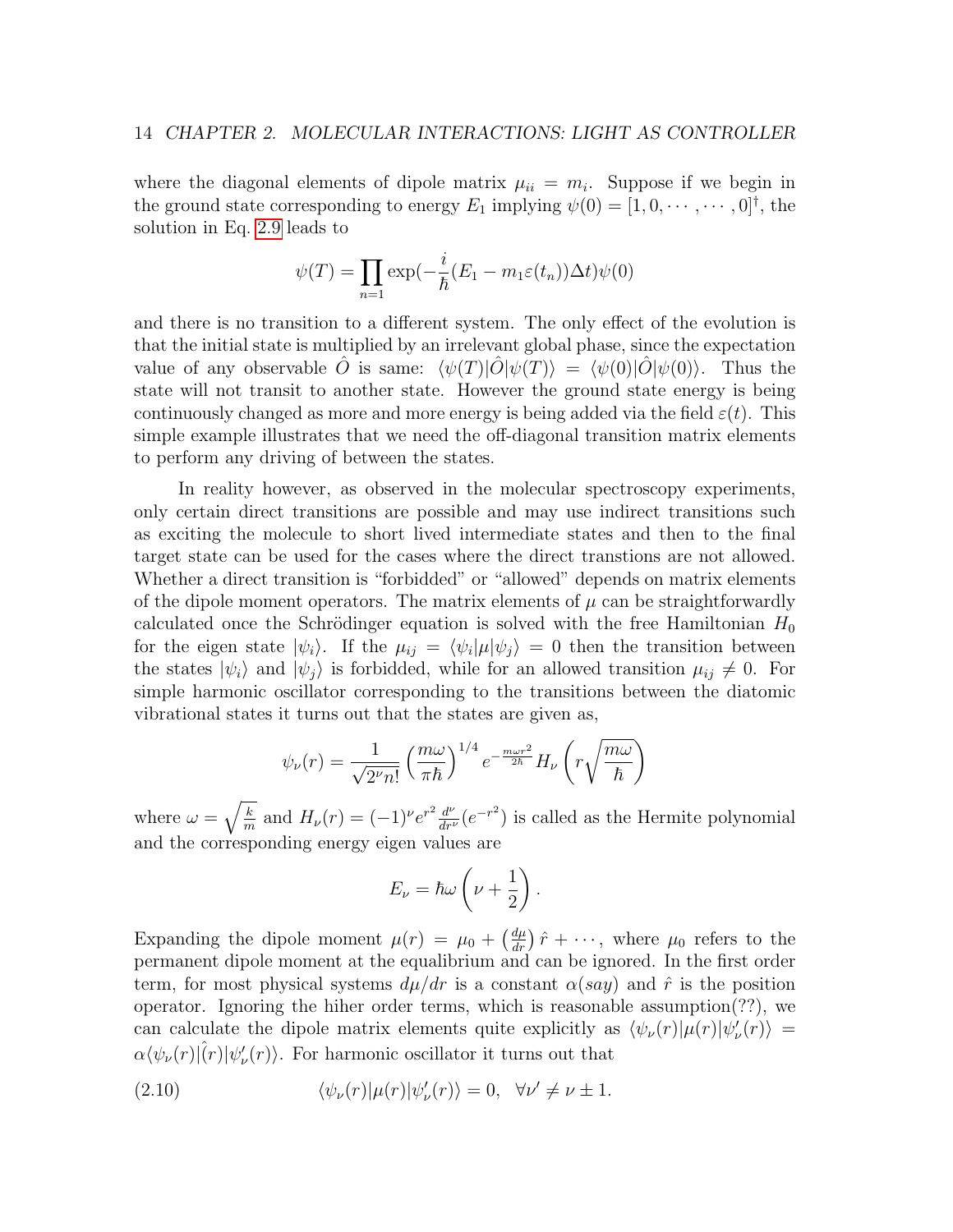Thus for the vibrational states one can either excite or de-excite only to the immediate neighbouring states and the selection rule can be succintly written as  $\Delta \nu = \pm 1$ , for the states that are solely charecterized by the quantum number  $\nu$ , and the dipole matrix will have a banded structure:

$$
\begin{bmatrix}\n\mu_{11} & \mu_{12} & & & & \\
\mu_{21} & \mu_{22} & \mu_{23} & & & \\
0 & \mu_{32} & \mu_{33} & \mu_{34} & & \\
\vdots & \vdots & \vdots & \vdots & \ddots & \\
0 & 0 & \cdots & \mu_{N(N-1)} & \mu_{NN}\n\end{bmatrix}
$$

with  $\mu_{ij} = \mu_{ji}$  due to the Hermiticity of  $\mu$ . An important goal in quantum control is finding the laser pulses that drive the transitions between the molecular energy eigenstates. The possibility of such transitions a transition depends on the dipole matrix elements. Conssider the problem of exciting the molecule from the ground vibrational state  $\nu = 0$  to the 1<sup>st</sup> excited vibrational state with  $\nu = 1$  using a sinusoidal filed, we would need a non-zero matrix element  $\langle \nu = 0 | \mu | \nu = 1 \rangle$ . On the other hand considering the problem of exciting the ground vibrational state to, say  $3^{rd}$  excited vibrational state may be possible, inspite of the fact that  $\langle \nu = 0 | \mu | \nu =$  $3\rangle = 0$ , by involving a multistep level-level transitions such as following the system in the path:  $1 \rightarrow 2 \rightarrow 3$ .

• Excercise: Using the Harmonic oscillator eigen functions, derive the selection rules shown in Eq. [2.10](#page-22-0)

## <span id="page-23-0"></span>2.2 Pictures in Quantum Mechanics

This section should be in the first chapter.

The time dependent Schrödinger equation for a closed system, mathematically speaking is simply a first order differential equation written as,

(2.11) 
$$
i\hbar \frac{d}{dt}\psi(r,t) = H_0\psi(r,t)
$$

and the solutions seeks to find the wavefunction as a function of time:  $\psi(t)$ . The dynamics of the system are then Unitary, since the norm of the wavefunction  $|\langle \psi(t)|\psi(t)\rangle|^2 = |\langle \psi(t)|\psi(t)\rangle|^2 = 1$  is preserved. The solution of the above equation then is

 $\ddot{\phantom{0}}$ 

(2.12) 
$$
\psi(t) = U(t,0)\psi(0), \text{ where } U(t,0) = e^{-\frac{i}{\hbar}\int_0^t H_0(t)dt}
$$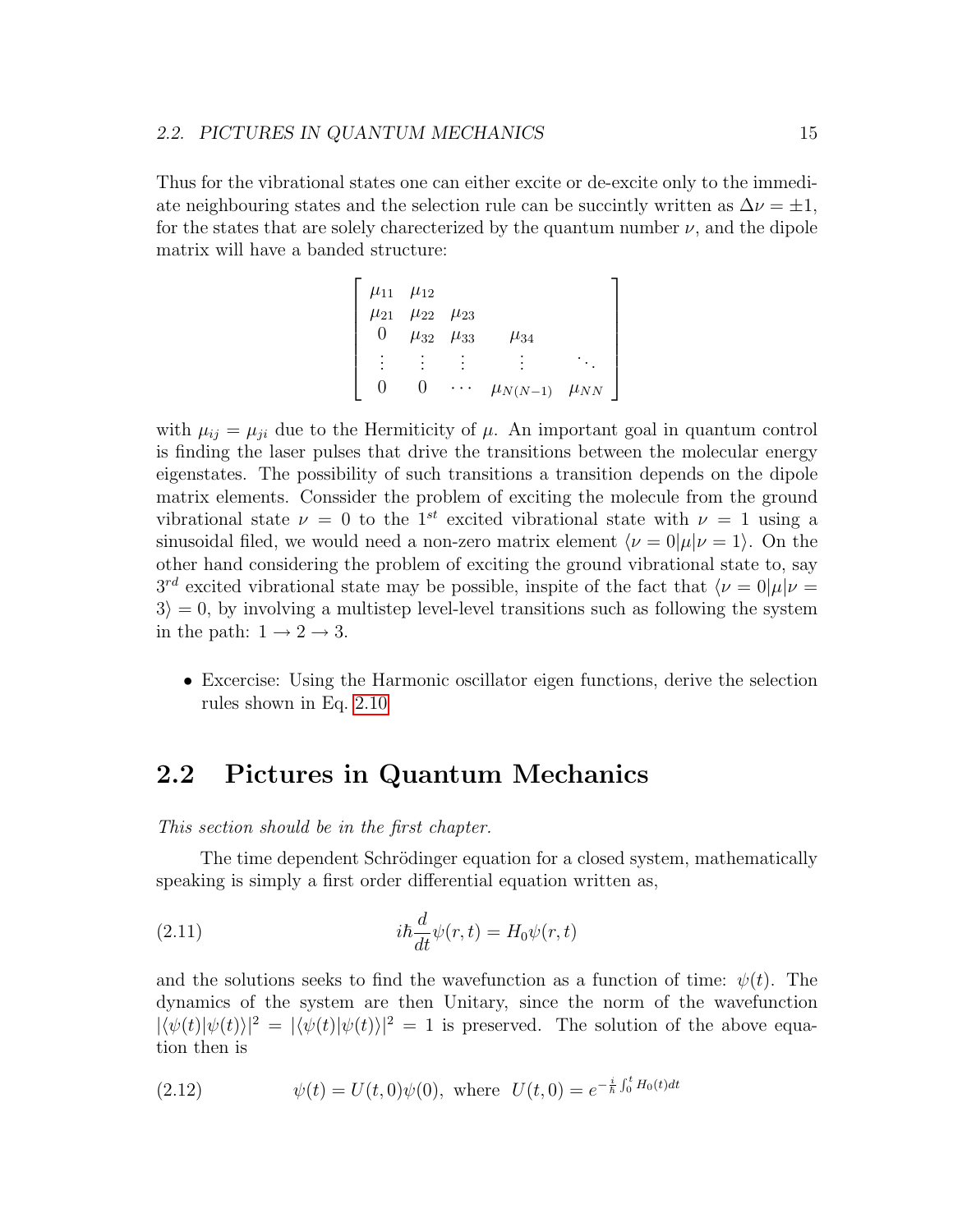with  $\psi(0)$  being the state at  $t = 0$ . This is called as *Schrödinger picture* where the states evolve in time and any observable  $\Theta$  is time independent.

Another conveneint representation is *Heisenberg picture*, where the states are independent of time and the observables are functions of time  $\Theta(t)$ . Thus the equation of motion for the obeservable is

(2.13) 
$$
\frac{d\Theta}{dt} = -\frac{i}{\hbar} [\Theta, H]
$$

with  $[A, B] = Ab - BA$  is the commutator. In the Heisenberg the time development of the operator  $\Theta$  is also given as  $\Theta(t) = U^{\dagger}(t)\Theta U(t)$  and the expectation value of the observable is given as

(2.14) 
$$
\langle \psi | \Theta(t) | \psi \rangle = \langle \psi | U^{\dagger}(t) \Theta U(t) | \psi \rangle = \langle U(t) \psi | \Theta | U(t) \psi \rangle = \langle \psi(t) | \Theta | \psi(t) \rangle.
$$

The last term in the above equality is the expectaion value in the Schrödinger picture and it shows that the expectaion values in both pictures is equal. The basic differnce being that in the Schrödinger picture the evolution of the states is governed by the total Hamiltonian,  $H$  and the observable do not change, while in the Heisenberg picture the states do not change while the evolution of the observables is governed by the total Hamiltonian H.

In treating the system interacting with an external potential or field, the total Hamiltonian  $H(t) = H_0 + H_1(t) = H_0 - \mu \cdot \varepsilon(t)$ . It turns out another conveneint picture called as Interaction picture, where both the states and observables evolve in time. The evolution of the states is determined by the interaction Hamiltonian  $H_1(t)$  and the evolution of the observables in determined by the free Hamiltonian  $H_0$ . This also is equivalent to solving the problem in the system reference reference frame and is performed as,

$$
H_I(t) = \exp(\frac{i}{\hbar}H_0t)H_1(t)\exp(-\frac{i}{\hbar}H_0t)
$$

and the state vectors in this basis are  $|\phi(t)\rangle = exp\left(\frac{i}{\hbar}H_0t\right)|\psi(t)\rangle$  where  $\psi(t)$  is the state in the Schrödinger picture. Since at  $t=0$  the exponent  $exp\left(\frac{i}{\hbar}H_0t\right)$  is identity implying that the initial state in both the pictures coincide. We can also get the relation between the matrix elements of the Hamiltonian in both pictures.

$$
\langle j|H_I|i\rangle = \langle j|\exp(\frac{i}{\hbar}H_0t)H_1(t)\exp(-\frac{i}{\hbar}H_0t)|i\rangle
$$

$$
=\exp^{\frac{i(E_j-E_i)t}{\hbar}}\langle j|H_1(t)|i\rangle
$$

. To derive the Schrödinger equation in the interaction picture consider the time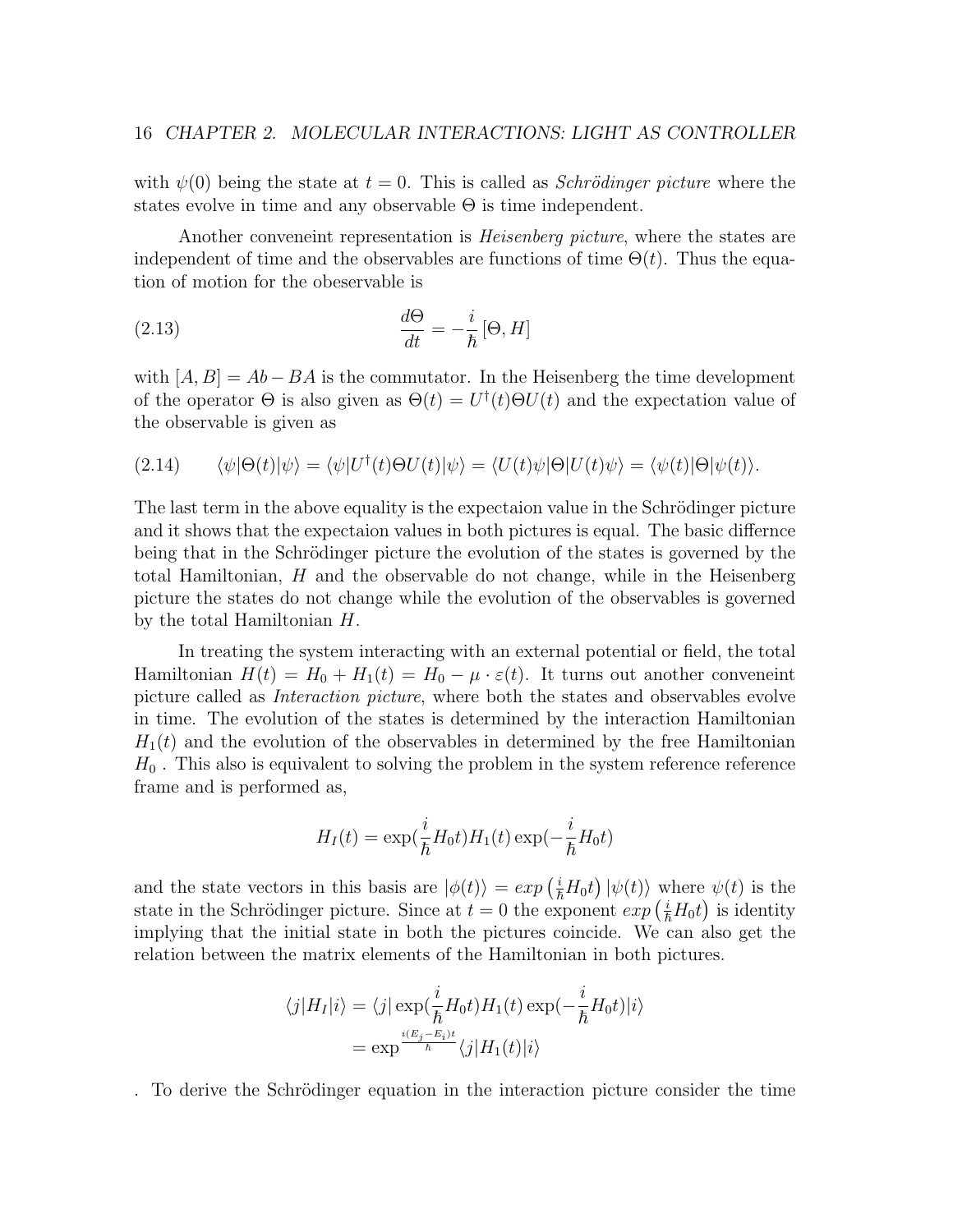evolution of  $|\phi(t)\rangle$ ,

$$
\frac{d}{dt}|\phi(t)\rangle = \frac{i}{\hbar}H_0|\phi(t)\rangle - \frac{i}{\hbar}\exp(\frac{i}{\hbar}H_0t)H(t)|\psi(t)\rangle
$$
\n
$$
= \frac{i}{\hbar}H_0|\phi(t)\rangle - \frac{i}{\hbar}H_0\exp(\frac{i}{\hbar}H_0t)|\psi(t)\rangle - \frac{i}{\hbar}\exp(\frac{i}{\hbar}H_0t)H_1(t)|\psi(t)\rangle
$$
\n
$$
= \frac{i}{\hbar}H_0|\phi(t)\rangle - \frac{i}{\hbar}H_0|\phi(t)\rangle - \frac{i}{\hbar}\exp(\frac{i}{\hbar}H_0t)H_1(t)|\psi(t)\rangle
$$
\n
$$
= -\frac{i}{\hbar}\exp(\frac{i}{\hbar}H_0t)H_1(t)\exp(-\frac{i}{\hbar}H_0t)|\phi(t)\rangle
$$
\n
$$
= -\frac{i}{\hbar}H_1(t)|\phi(t)\rangle
$$

<span id="page-25-1"></span>We therefore can define the unitary propagator in the interaction picture as

(2.15) 
$$
U_I(t) = \mathcal{T} \exp\left[-\frac{i}{\hbar} \int_0^t H_I(t')dt'\right]
$$

where  $\mathcal T$  is called the time ordering operator. We can derive the relation between the unitary propagator in Schrödinger picture and interaction picture which may be useful when dealing with the change in representations. Noting that the free hamiltonian  $H_0$  is always time independent and  $|\phi(t)\rangle = U_I(t)|\phi(0)\rangle$  and by denoting  $U_0 = \exp\left(\frac{i}{\hbar}H_0t\right)$ , starting from the state in the interaction picture

$$
\begin{aligned} |\phi(t)\rangle &= U_0 \, |\psi(t)\rangle \\ U_I \, |\phi(0)\rangle &= U_0 \exp\left(-\frac{i}{\hbar} \int_0^t H(t')dt'\right) |\psi(0)\rangle \\ U_I \, |\phi(0)\rangle &= U_0 U_s \, |\psi(0)\rangle \\ U_I &= U_0 U_s \end{aligned}
$$

since the initial state in both pictures is identical.

## <span id="page-25-0"></span>2.3 Time-dependent Perturbation theory

The Schrödinger equation in give Eq. [2.2](#page-19-1) often cannot be solved exactly except in very few lower dimensional such as a two energy level systems. In general, as the dimension of the Hilbert space grows, the Schrödinger equation in presence of external field often becomes intractable. It is a common practice to treat the external field as a perturbation to the free Hamiltonian  $H_0$  and assume that the perturbation be small when compared to the eigen values of  $H_0$ . This theory is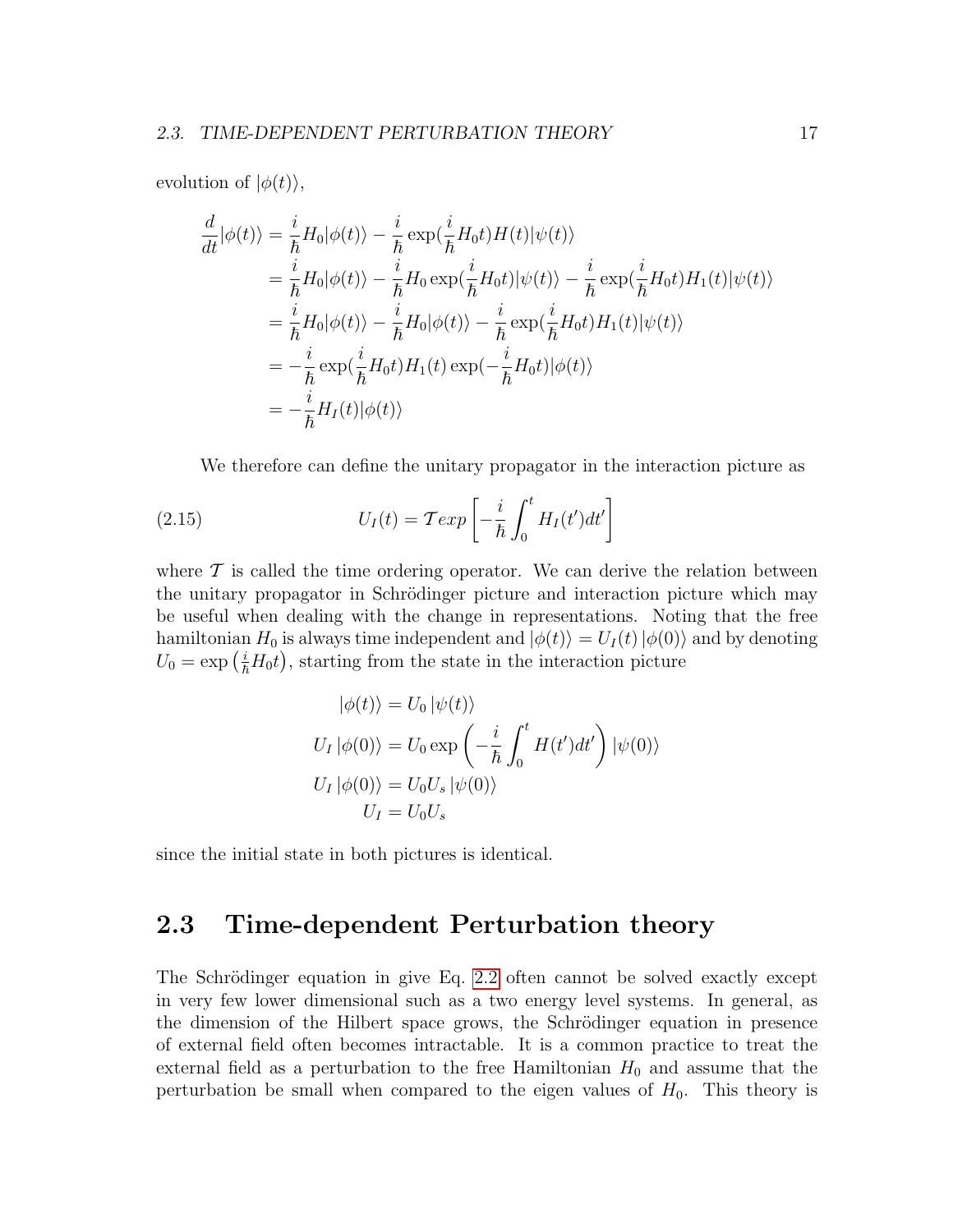called perturbation theory and the corrections to the energy eigen functions as well as to the energy eigen values can be found to reasonable degree of accuracy.

Perturbation theory seeks to compute the time evolution of state of the system in the presence of the applied field in terms of linear combination of the unperturbed wavefunctions by using a Taylor expansion of the  $\psi(t)$  in orders of the interaction Hamiltonian strength  $\lambda$  which is typically used to compute the transition probabilities in weak fields. In general this indicates that the optimal fields are resonant, since in spectroscopic experiments the absorption and emission of charecteristic spectral frequencies corresponding to transitions between the energy levels  $E_i, E_j$  of a molecule. However, these solutions are approximate, and control theory is required to compute the optimal fields. For analytical insight, we will begin with a study of perturbation theory calculations of the transition probability.

The dynamics of the system in the interaction picture can be obtained from the unitary propagator given in Eq. [2.15,](#page-25-1) which also can be rewritten as a differential equation from the Schrödinger equation for  $|\phi(t)\rangle$ ,

<span id="page-26-0"></span>
$$
\frac{d}{dt} |\phi(t)\rangle = -\frac{i}{\hbar} H_I(t) |\phi(t)\rangle
$$

$$
\frac{d}{dt} U_I(t) |\phi(0)\rangle = -\frac{i}{\hbar} H_I(t) U_I |\phi(0)\rangle
$$

which immediately leads to

(2.16) 
$$
\frac{d}{dt}U_I(t) = -\frac{i}{\hbar}H_I(t)U_I(t).
$$

with  $U_I(0) = I_N$ .

This differential equation [2.16](#page-26-0) is often becomes cumbersome for higher dimensional systems since it involves matrices. A formal solution for Eq. [2.16](#page-26-0) can be written as, along with the initial condition

(2.17) 
$$
U_I(t) = I_N - \frac{i}{\hbar} \int_0^t H_I(t') U_I(t') dt'.
$$

Instead of representing this as a matrix exponential, we may expand the exponential in a series and is called as Dyson series, which is equivalent to the following iterative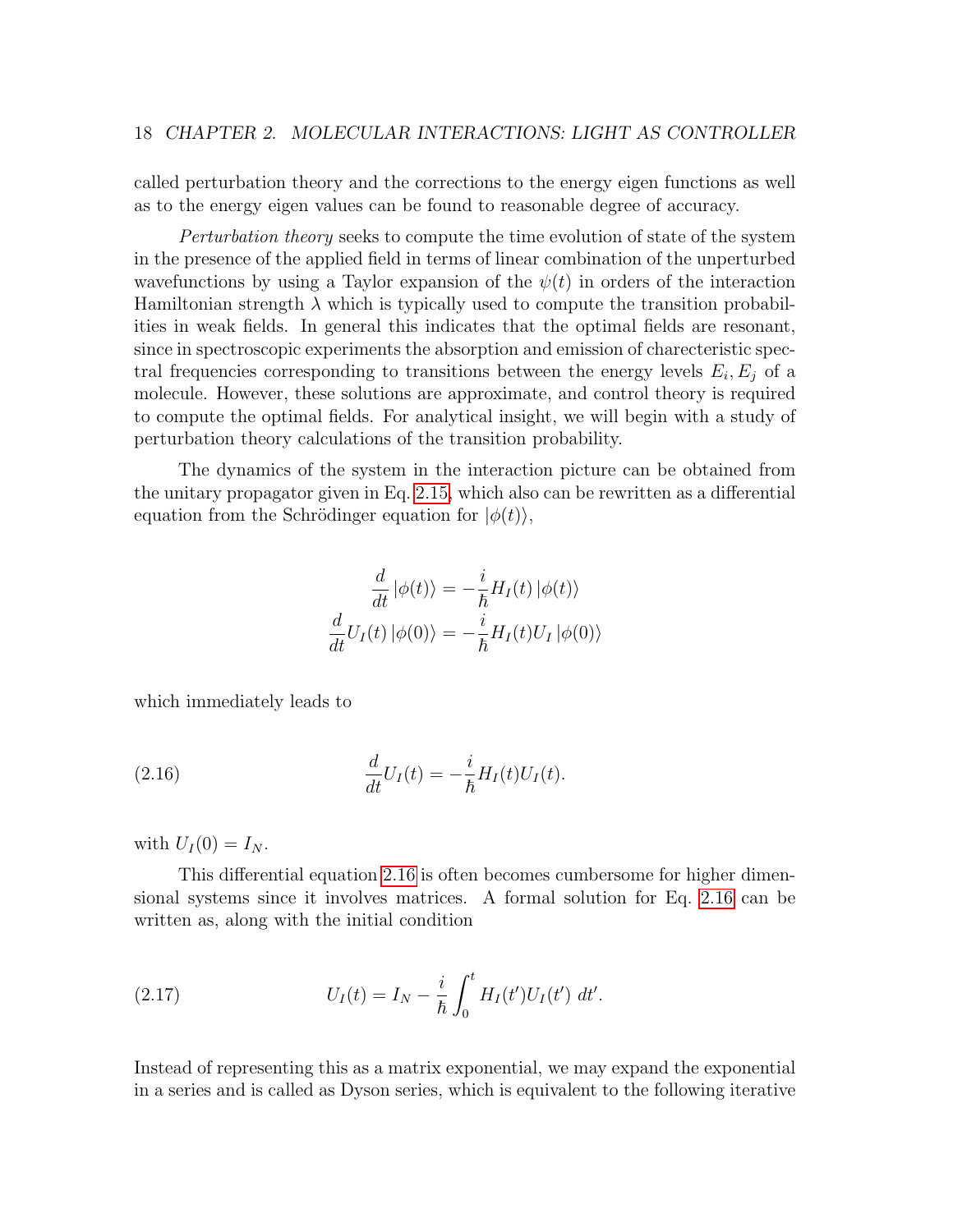representation of  $U_I(t)$ :

$$
U_{I}(t) = I_{N} - \frac{i}{\hbar} \int_{0}^{t} H_{I}(t')U_{I}(t') dt'
$$
  
\n
$$
= I_{N} - \frac{i}{\hbar} \int_{0}^{t} H_{I}(t') \left[ I_{N} - \frac{i}{\hbar} \int_{0}^{t'} H_{I}(t'')U_{I}(t'') dt'' \right] dt'
$$
  
\n
$$
= I_{N} - \frac{i}{\hbar} \int_{0}^{t} H_{I}(t') dt' + (-\frac{i}{\hbar})^{2} \int_{0}^{t'} \int_{0}^{t'} H_{I}(t')H_{I}(t'') dt'' dt' + \cdots + (-\frac{i}{\hbar})^{n} \int_{0}^{t'} \int_{0}^{t'' - 1} H_{I}(t')H_{I}(t'') \cdots H_{I}(t^{n}) dt^{n} \cdots dt' \cdots
$$

Since one is more interested in finding the transition amplitudes  $c_{ji}(t)$  =  $\langle j|U_I(t)|i\rangle$  and to approximate it to arbitrary order using the above series expansion of  $U_I(t)$ 

$$
c_{ji}^1(t) = -\langle j | \lambda \frac{i}{\hbar} \int_0^t H_I(t') dt' | i \rangle
$$
  
\n
$$
c_{ji}^2(t) = \langle j | \frac{2}{\hbar^2} \int_0^t \int_0^{t-1} H_I(t'') dt'' dt' | i \rangle
$$
  
\n
$$
\vdots
$$
  
\n
$$
c_{ji}^n(t) = \langle j | (-\lambda \frac{i}{\hbar})^n \int_0^t \cdots \int_0^{t^n - 1} H_I(t') \cdots H_I(t^n) dt^n \cdots dt' | i \rangle
$$

## <span id="page-27-0"></span>2.4 Quantum interference between pathways

The transition of the molucule from state  $i$  to state  $j$  in reality takes several routes. In the perturbation expansion for the probability amplitudes in the previous section, each order of the probability amplitude is called as a pathway. Due to the presence of the imaginary number i(not to be confused with the state  $|i\rangle$ ) these amplitudes in general are complex number and carry a imaginary phase which cannot be neglected since  $c_{ji}^n$  is only a part contributing to the total probability. Quite intuitively we can compare the amplitudes with the amplitudes of the electric field in the famous double-slit experiments, where the final intensity on the screen is a definite function of the relative phase between the amplitudes that are emerging from the two pinholes. In the present case the total transition probability(which is analogous to the intensity on the screen) between the states i and j at time t upto  $n^{th}$  order is then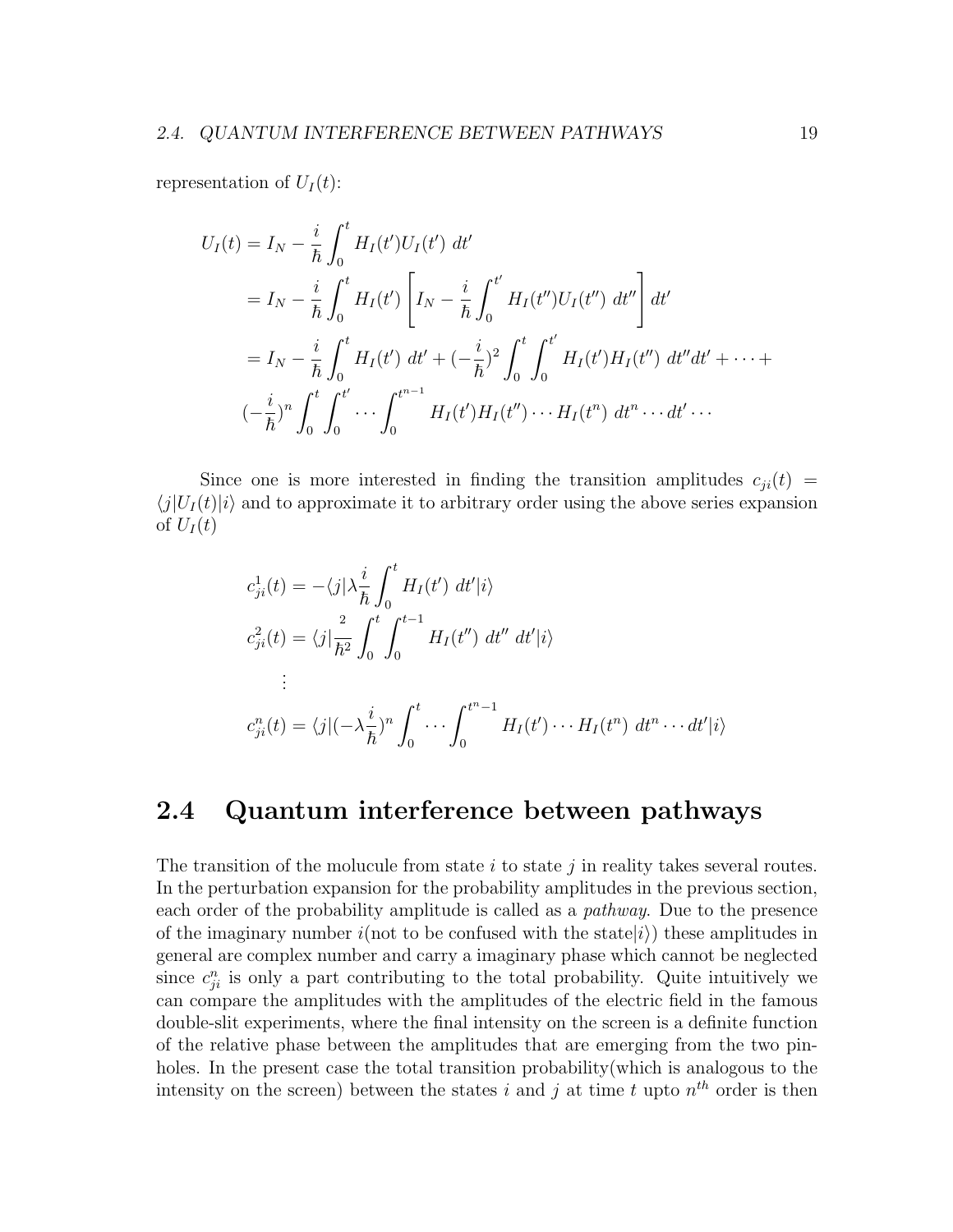given as

$$
P_{ij}(t) = |c_{ji}^1(t) + c_{ji}^2(t) + \dots + c_{ji}^n(t)|^2 = [c_{ji}^1(t) + c_{ji}^2(t) + \dots + c_{ji}^n(t)]^*
$$
  
 
$$
\times [c_{ji}^1(t) + c_{ji}^2(t) + \dots + c_{ji}^n(t)].
$$

This is a remarkable result and is hallamark of quantum mechanics in the context of molecules and demonstrates the property of quantum intereference between paths due to the presence of coherence terms  $c_{ji}^x(t)$ <sup>\*</sup> $c_{ji}^y(t)$ .

In presence of a well defined external electric field we can derive explicit expression for various orders of the probability amplitudes. Consider a field in Fourier series representation

$$
\varepsilon(t) = \int_{-\infty}^{\infty} d\omega \, A(\omega) \exp(i\phi(\omega)) \exp(-i\omega t)
$$

and the interaction Hamitonian  $H_I(t)$ 

$$
H_I(t) = \exp(\frac{i}{\hbar}H_0t)[-\mu \cdot \varepsilon(t)] \exp(-\frac{i}{\hbar}H_0t)
$$

and noting that  $\langle j | \int_0^t H_I(t) dt | i \rangle = - \int_0^t \varepsilon(t) \langle j | \exp(\frac{i}{\hbar} H_0 t) \mu \exp(-\frac{i}{\hbar} H_0 t) | i \rangle dt$  we get for the first order probability amplitude as

$$
c_{ji}^1(t) = \frac{i}{\hbar} \langle j|\mu|i\rangle \int_0^t \varepsilon(t) \exp(\frac{i}{\hbar}(E_j - E_i)t) dt
$$
  
=  $\frac{i}{\hbar} \langle j|\mu|i\rangle \int_{-\infty}^{\infty} d\omega A(\omega) \exp(i\phi(\omega)) \int_0^t \exp((\frac{i}{\hbar}(E_j - E_i) - i\omega)t) dt.$ 

Making the substitution  $\omega_{ji} \equiv \frac{E_j - E_i}{\hbar}$  and considering the long-time limit,  $t \longrightarrow \infty$ , the temporal integration is easy to compute in a closed form if we further set the initial time as  $-\infty$  and the final time as  $+\infty$  we get

$$
\int_{-\infty}^{+\infty} \exp[i(\omega_{ji} - \omega)t'] dt' = 2\pi \delta(\omega_{ji} - \omega)
$$

we get the first order probability amplitude as

$$
c_{ji}^{1}(\infty) = \langle j|\mu|i\rangle \int_{-\infty}^{\infty} d\omega \, A(\omega) \exp(i\phi(\omega)) 2\pi \delta(\omega_{ji} - \omega)
$$

and due to the delta function it requires  $\omega = \omega_{ij}$  in order to have a nonzero contributions and thus in this asymptotic time limit, the perturbation theory demands the external field be in resonance with the molecular frequency. Therefore we have

(2.18) 
$$
c_{ji}^{1}(\infty) = \frac{2\pi i}{\hbar} \langle j|\mu|i\rangle A(\omega_{ji}) \exp(i\phi(\omega_{ji})).
$$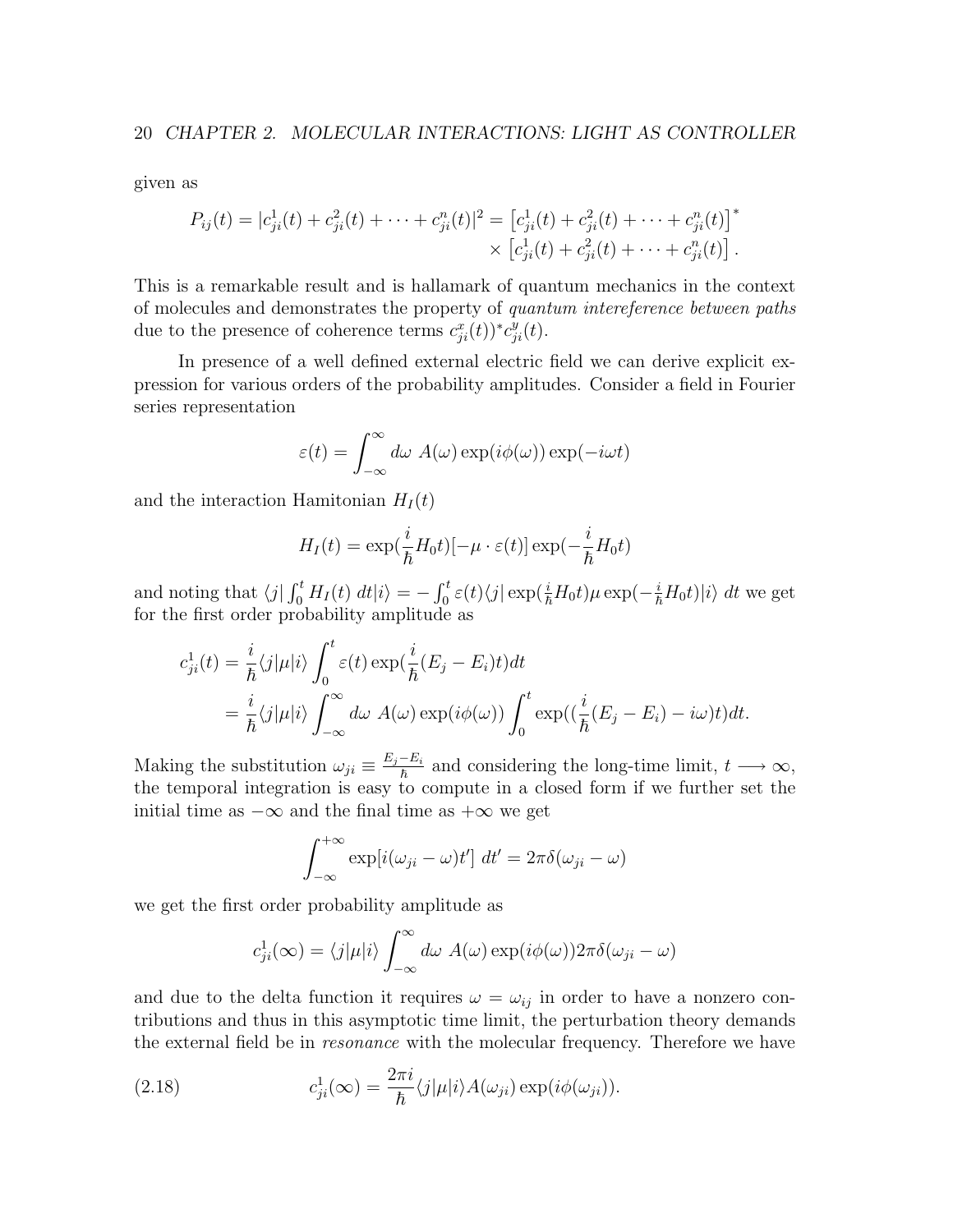Earlier we have mentioned that the phase of the pulse is extremely important and now from the above equation we can see that the optical phase now translates to the phase between the pathways. But if we use only the transition probability amplitude with just the first order we immediately see that

<span id="page-29-0"></span>(2.19) 
$$
|c_{ji}^{1}(\infty)|^{2} = \frac{4\pi^{2}}{\hbar^{2}} |\langle j|\mu|i\rangle|^{2} |A(\omega_{ji})|^{2}
$$

and the phase is irrelavant for the net probability, thus we are not using all information contained in control to drive system to target state.

In an optimal control experiment very often we may want to control the transition between different final states of the molecule. A simple example could be preparing a superposition states for application in quantum computing. Controlling different final states indeed translates to controlling the ration of the probabilities  $P_{ji}$  and  $P_{ki}$  and is called as *branching ratio*,  $R = \frac{P_{ji}}{P_{ki}}$  $\frac{\bar{P}_{ji}}{P_{ki}} = \frac{|c_{ji}(\infty)|^2}{|c_{ki}(\infty)|^2}$  $\frac{|c_{ji}(\infty)|^2}{|c_{ki}(\infty)|^2}$ . Ideally we would want to control this ration by adjusting the field parameters such as phase and amplitude. Using Eq. [2.19](#page-29-0) we get,

$$
R = \frac{|c_j(\infty)|^2}{|c_k(\infty)|^2} = \frac{|A(\omega_{ji})|^2 |\langle i|\mu|j\rangle|^2}{|A(\omega_{ki})|^2 |\langle i|\mu|k\rangle|^2}.
$$

which is independent of the field phases. The presence of two different frequencies  $\omega_{ji}$ and  $\omega_{ki}$ , the multichromaticity of the laser field is important because each transition pathway requires a corresponding field mode tuned to  $\omega_{ji}$ .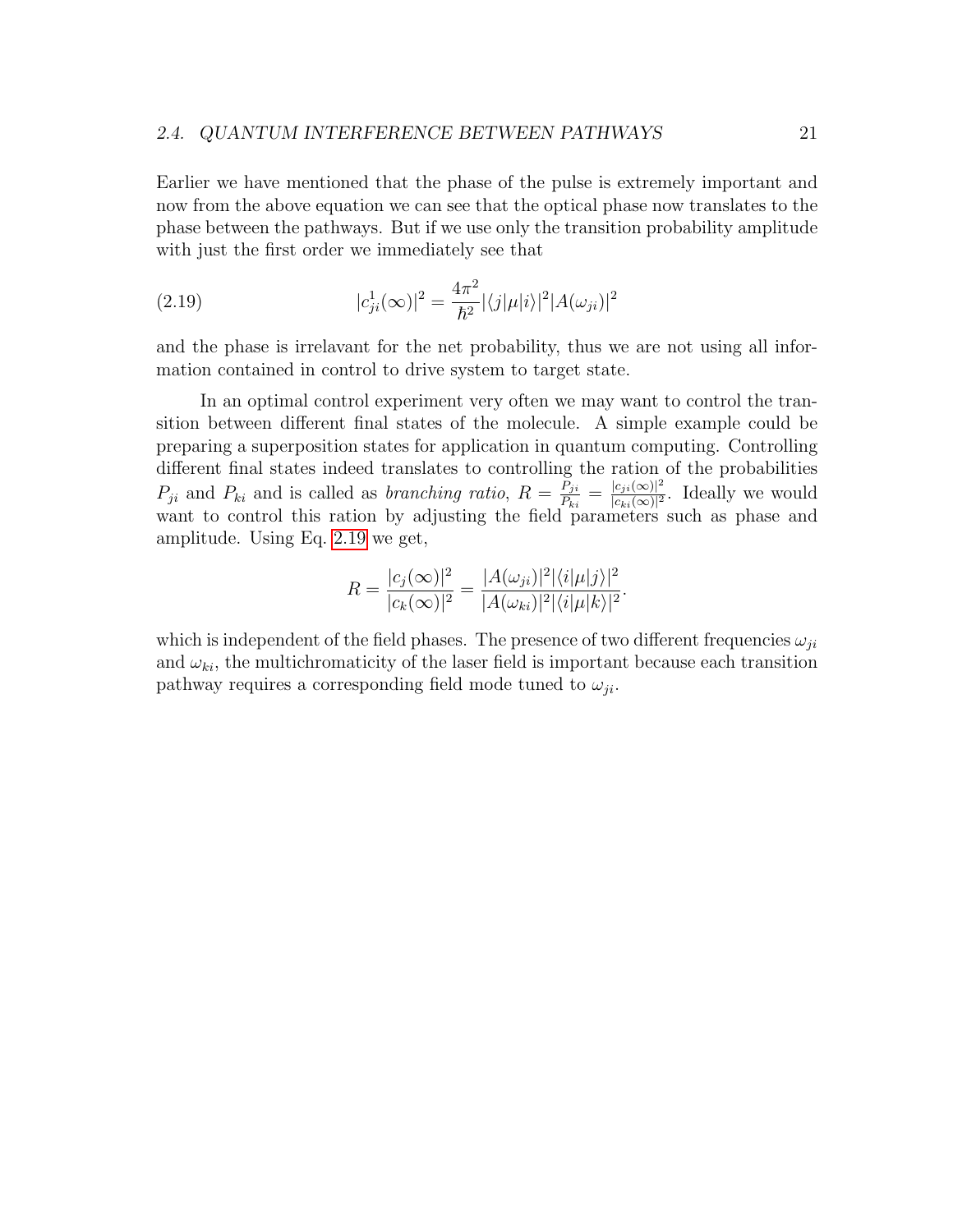CHAPTER 2. MOLECULAR INTERACTIONS: LIGHT AS CONTROLLER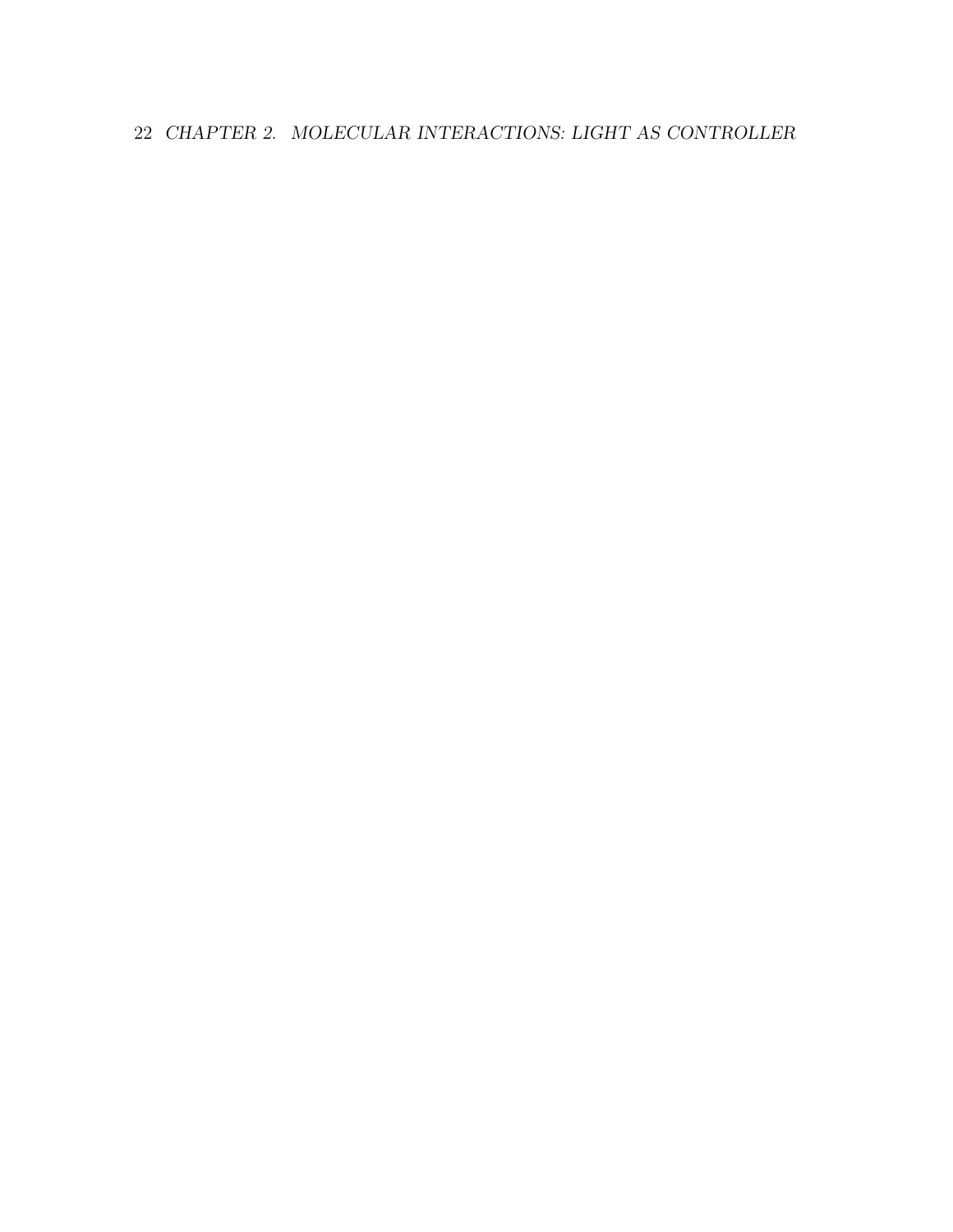## <span id="page-31-0"></span>Chapter 3

# (Classical)Optimal Control theory



Figure 3.1: A system evolving or driven by external forces from here to there can take several paths for instance a and b. The theory of optimal control aims at designing the external control such that the evolution will follow a desired path that makes optimal use of the resources at hand.

Very often, as in the case of every invention, engineering new devices and technologies primarily we are interested in controlling the system, and making it perform in a precisely defined manner. Optimal control theory aims at designing controls,optimized over the requirements, which either control a system at a set point such as temperature of a room or drive the system to a well defined final state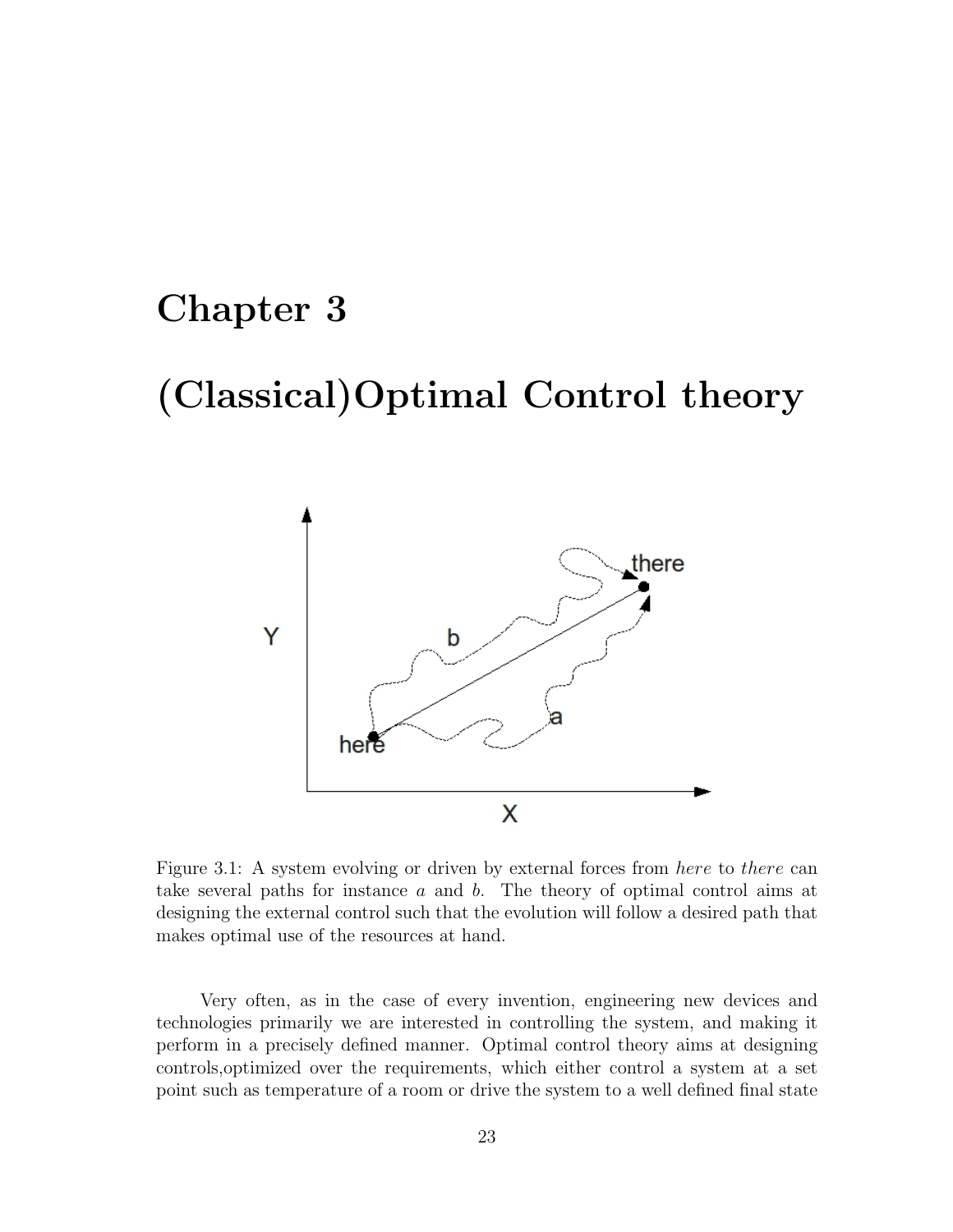starting from an arbitrary initial state. Without a well designed control, often a well designed system could not be of much use. A simple and everyday example is the accelerator(gas pedal) and the brake of a car. Without the brake, the accelerator is not of much use, and brake is the controller of the car speed. In this simple case the control(brake) is applied by judging the speed of the car by the driver and therefore not a fully automated control since the human intervention is inevitable. On the other hand, another simple and everyday example of a fully automated control is the thermistor that we use to control the temperature of a room. In this case the thermocouple acts as a control which monitors the temperature and heats the room when the surrounding temperature is below the set value and vice-versa.

Lets consider a simple dynamical system, and whose state  $x(t)$  can be determined by a first order differential equation,

(3.1) 
$$
\frac{dx(t)}{dt} = f(x(t), u(t), t),
$$

where f could be any function which in general depends on state  $x(t)$ , control  $u(t)$ and time t......

## <span id="page-32-0"></span>3.1 Euler-Lagrange equations

Optimal control theory has its roots in calculus of variation which aims at maximizing a functional(functional is a function of a function). In general a functional could be a a function of initial state, final state and the cost associated in reaching the final state, all of which could be functions of some system dependent parameters. There are three types of optimal control functionals, Bolza, Lagrange and Mayer that are used in the literature and are suffice to deal with most of the physical systems. (Are there any other functionals besides these??)

Consider the state of the system denoted by  $x(t)$  and the control  $u(t)$ , the most "general" cost functional called as Bolza functional is given as:

<span id="page-32-1"></span>(3.2) 
$$
J[x(\cdot), u(\cdot)] = F(x(T)) + \int_0^T L(x(t), u(t)) dt.
$$

The term  $J[x(\cdot), u(\cdot)]$  is functional, since  $F(x(T))$  is the function often depends only on the final state  $x(T)$  and be thought of as an input-output relation, and  $L(x(t), u(t))$  is lagrange function and is same is the one we encounter in calculus of variation.

The integral  $\int_0^T L(x(t), u(t)) dt$  represents the cost associated, and if this is the only term present then the cost functional  $J$  is called as the *Lagrange* type,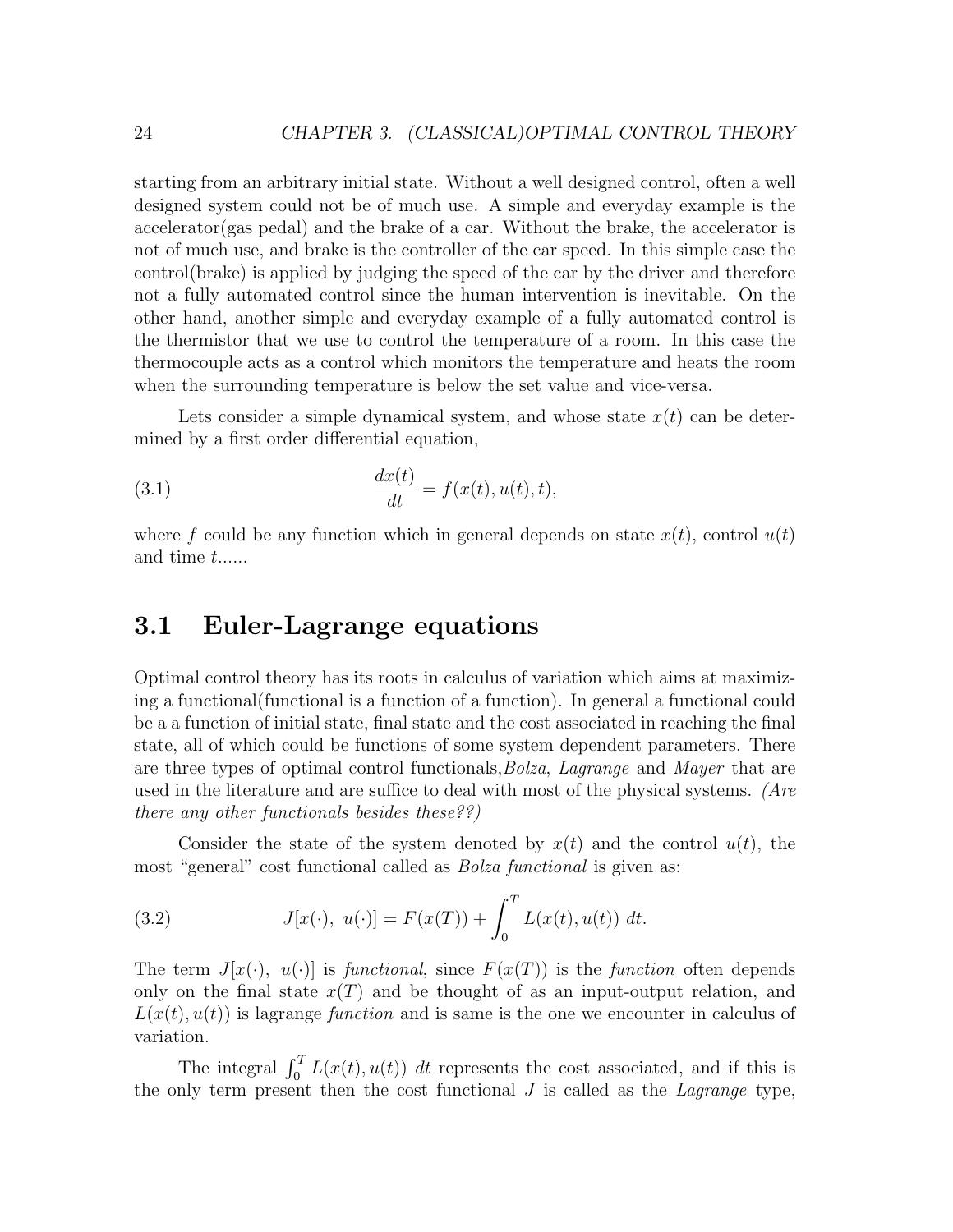#### 3.1. EULER-LAGRANGE EQUATIONS 25

which physically represents the case where accuracy of reaching the final state can be compromised, but the main goal is to minimize the cost, energy, in reaching the target. On the other hand in the event when we demand the system to reach the exact final state and do not mind in the cost(energy) expended, we will only have the term  $F(x(T))$  and the cost functional is then said to be *Mayer* type.

Once the type of problem is decided the optimal control problem in Eq. [3.2](#page-32-1) can be stated as

$$
\max_{u(\cdot)} J[x(\cdot), u(\cdot)]
$$

subject to the constraints involved in the system as represented by dynamical differential equation of the system.

In Eq. [3.2](#page-32-1) the Lagrange term does not necessarily incorporate the constraints of the system as given by the dynamical equations the system follows. Therefore, define a Lagrangian functions  $J$  that incorporates the constraints of the dynamical system and is given as

<span id="page-33-0"></span>
$$
(3.4) \ \ \bar{J}[\ x(\cdot), \phi(\cdot)] = F(x(T)) + \int_0^T \left[ \lambda L(x(t), u(t)) + \langle \phi(t), f(x(t), u(t), t) - \dot{x} \rangle \right] \ dt
$$

where is the lagrange multiplier and  $\phi(t)$  is????.

Following the calculus of variations we can define a *Hamiltonian* function, also known as PMP-Hamiltonian in control theory for the reasons explained in the next section,

(3.5) 
$$
\mathbf{H}(x(t), \phi(t), u(t)) = \lambda L(x(t), u(t)) + \langle \phi(t), f(x(t), u(t), t) \rangle
$$

where  $\phi(t)$  is called the costate for reasons that will be explained later. Since the inner product is linear,  $\langle \phi, f - \dot{x} \rangle = \langle \phi, f \rangle - \langle \phi, \dot{x} \rangle$  and expressing the Lagrangian in terms of  $H$  in Eq. [3.4](#page-33-0) we get,

(3.6) 
$$
\bar{J}[x(\cdot),\phi(\cdot)] = F(x(T)) + \int_0^T \mathbf{H}(x(t),\phi(t),u(t)) dt - \int_0^T \langle \phi, \frac{dx}{dt} \rangle dt
$$

and integrating  $\langle \phi(t), \frac{dx(t)}{dt} \rangle$  by parts we arrive at (3.7)

$$
\bar{J} = F(x(T)) - \langle \phi(T), x(T) \rangle + \langle \phi(0), x(0) \rangle + \int_0^T \mathbf{H}(x(t), \phi(t), u(t)) + \langle \frac{d\phi(t)}{dt}, x(t) \rangle dt.
$$

Adopting calculus of variation the solution of the optimal controlu $(t)$  can be found by maximizing  $J$ . The first-order variation will be given as,

$$
\delta \bar{J} = \langle \nabla_{x(T)} F(x(T)) - \phi(T), \delta x(T) \rangle + \langle \phi(0), \delta x(0) \rangle +
$$
  
+ 
$$
\int_0^T \langle \nabla_{x(t)} \mathbf{H} + \frac{d\phi(t)}{dt}, \delta x(t) \rangle + \nabla_{u(t)} \mathbf{H} \cdot \delta u(t) dt.
$$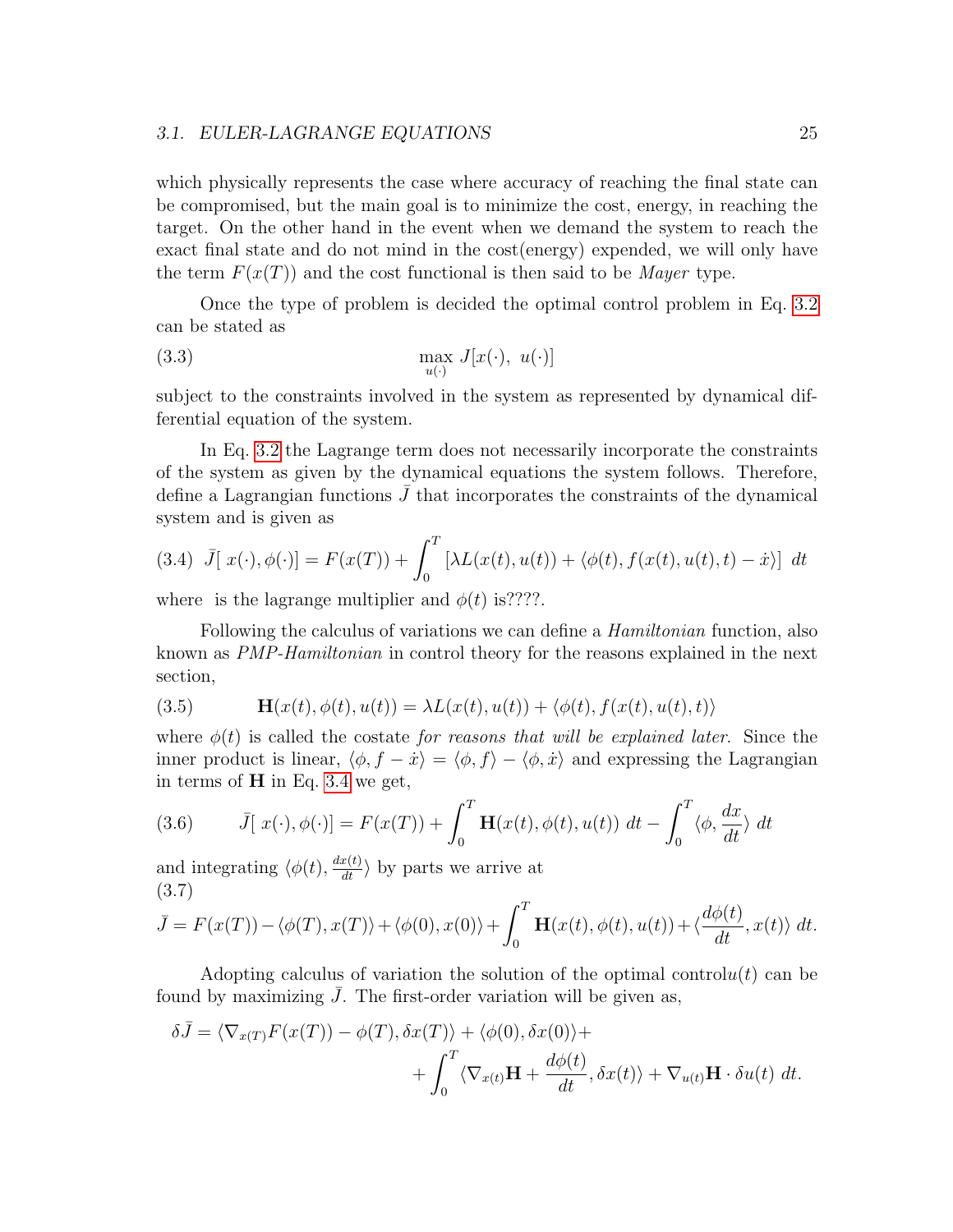As stated above an ideal control can be obtained by minimizing the cost functional designed, i.e. by setting

$$
\delta \bar J = 0
$$

for any  $\delta u$ , and for any  $\delta x(t)$ . This condition is analogous to the principle of least action in calculus of variation in which the action is minimized and thus the cost function  $\bar{J}$  is an analogous quantity to action in classical Hamiltonian dynamics. This condition further implies the integrand in the equation for  $\delta J$  is zero and thus leads to the following two Euler-Lagrange equations:

(3.8) 
$$
\nabla_{x(t)} \mathbf{H} + \frac{d\phi(t)}{dt} = 0
$$

(3.9) 
$$
\nabla_{u(t)} \mathbf{H} = 0, \quad 0 \le t \le T.
$$

The first Euler-Lagrange equation [4.15](#page-49-0) along with the definition of the PMP-Hamiltoniancan be used to generate the dynamical equation of the co-state or adjoint state:

$$
\frac{d\phi(t)}{dt} = -\nabla_{x(t)}\mathbf{H} = -\lambda \nabla_{x(t)}L(x(t), u(t)) - \nabla_{x(t)}\langle \phi(t), f(x(t), u(t)) \rangle,
$$

## <span id="page-34-0"></span>3.1.1 Examples of various types of cost functionals

### <span id="page-34-1"></span>3.1.2 Linear and Bi-linear control systems

For linear control systems such as

$$
\frac{dx(t)}{dt} = Ax(t)
$$

for an hermitian matrix A for a generic case, we can make the identification ( $How$ ) is this identification done???)

$$
\nabla_{x(t)}(\mathbf{H} - \lambda L) = A^T \phi(t)
$$

and subsequently using the first Euler-Lagrange equation [4.15](#page-49-0) we get the co-state dynamical equation for linear control:

(3.10) 
$$
\frac{d\phi(t)}{dt} = -\lambda \left( \nabla_{x(t)} L \right) - A^T \phi(t).
$$

Note that the co-state in this case of linear system is not written interms of the state  $x(t)$  for reasons that will be made clear in a moment.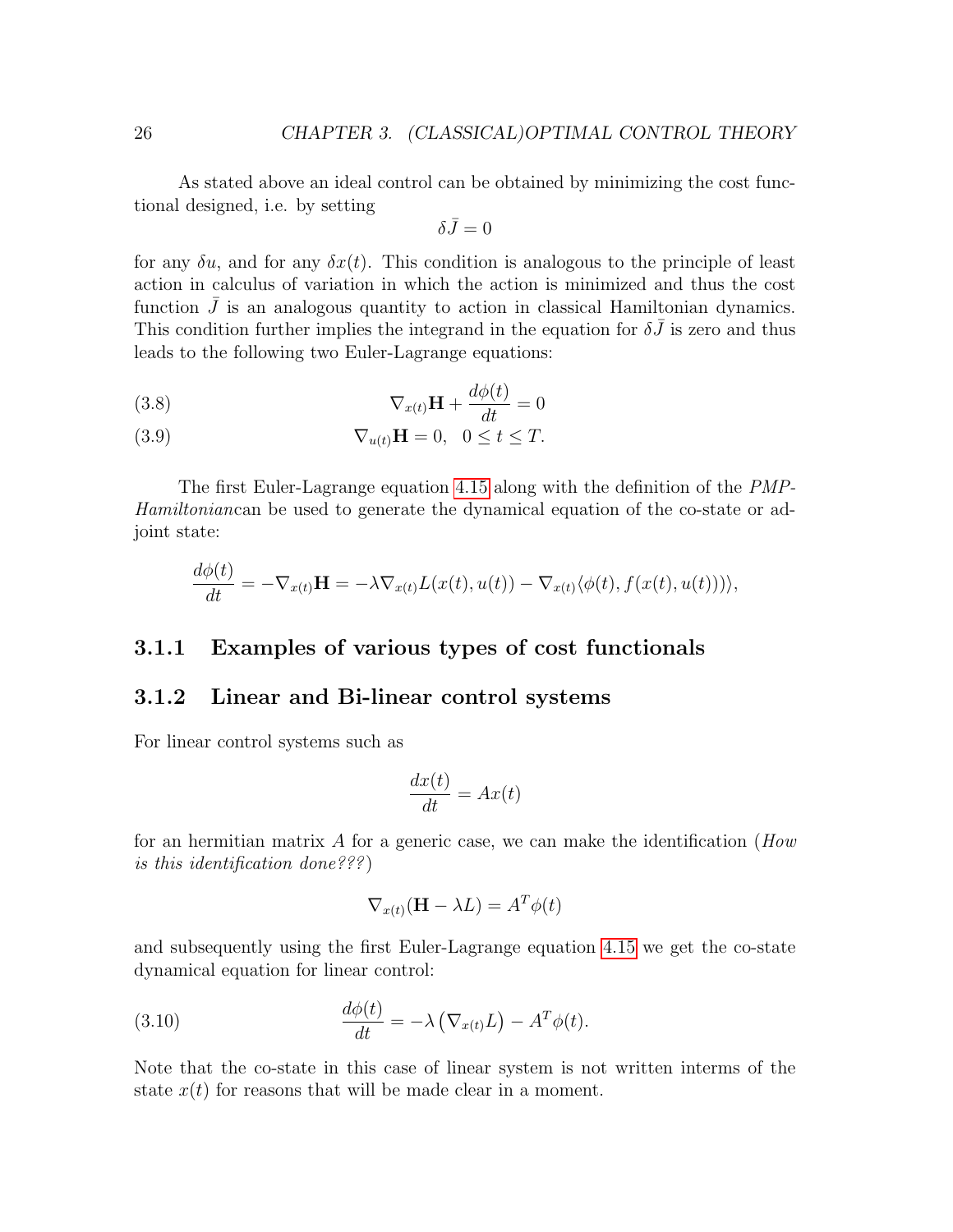#### 3.2. THE PONTRYAGIN MAXIMUM PRINCIPLE 27

Now consider a bilinear control system

$$
\frac{dx(t)}{dt} = (A + Bu(t))x(t)
$$

where A and B are hermitian matrices,  $u(t)$  is the control. Bilinear control systems are close to many practical situations such as a molecular system interacts with an external field  $\varepsilon(t)$  we have the Schrödinger equation as

$$
\frac{d}{dt}\psi(t) = \frac{-i}{\hbar} \left( H_0 - \mu \cdot \varepsilon(t) \right) \psi(t)
$$

for an hermitian matrices  $H_0$  and  $\mu$  which is a bilinear control system where  $\varepsilon(t)$  is the control. The second Euler-Lagrange equation is simply the ODE of the control system, which is said to be the dynamical equation of the variational system. For bilinear systems, we have  $\langle \delta \phi(t), (A + Bu(t))x(t) - \frac{dx(t)}{dt} \rangle = 0, \ \forall \ \delta \phi(t)$ . Based on the dynamical and adjoint equations, we have

$$
\frac{d}{dt}(\phi(t)x^{\dagger}(t)) = \frac{d\phi(t)}{dt}x^{\dagger}(t) + \phi(t)\frac{dx^{\dagger}(t)}{dt}
$$
\n
$$
= \phi(t)(A + \sum_{i} B_{i}u_{i}(t))x(t) - \phi(t)(A + \sum_{i} B_{i}u_{i}(t))x(t) = 0
$$

*i.e.*, matrix elements of  $\phi(t)x^{\dagger}(t)$  are constants of the motion and, in particular,  $x^{\dagger}(t)\phi(t) = x^{\dagger}(T)\phi(T)$ , so we may express the costate vector in terms of the state vector:  $\phi(t) = x(t)x^{\dagger}(T)\phi(T)$ .

For linear systems, it is not possible to express  $\phi(t)$  in terms of  $x(t)$  in this simple general way because an analogous constant of the motion does not exist. The explicit expression for  $\phi(t)$  will depend on the specific form of the matrices A, B.

If the cost function is of Mayer or Bolza type (latter required for linear systems), the 1st E-L equation is associated with boundary condition

(3.11) 
$$
\phi(T) = \nabla_{x(T)} F(x(T)), \text{[Show the proof]}
$$

Note that the boundary conditions for the optimal control problem with endpoint cost, specified in the variational and adjoint equations, are "split" between the initial and final times; the costate  $\phi(t)$  is propagated backwards in time starting from  $\phi(T)$ , whereas the "state"  $x(t)$  is propagated forward in time starting from  $x(0)$ .

Example:

## <span id="page-35-0"></span>3.2 The Pontryagin Maximum Principle

The Euler-Lagrange equations described in the previous section can also derived from Pontryagin Maximum Principle, which also states the necessary condition to find an optimal control with a fixed final time T.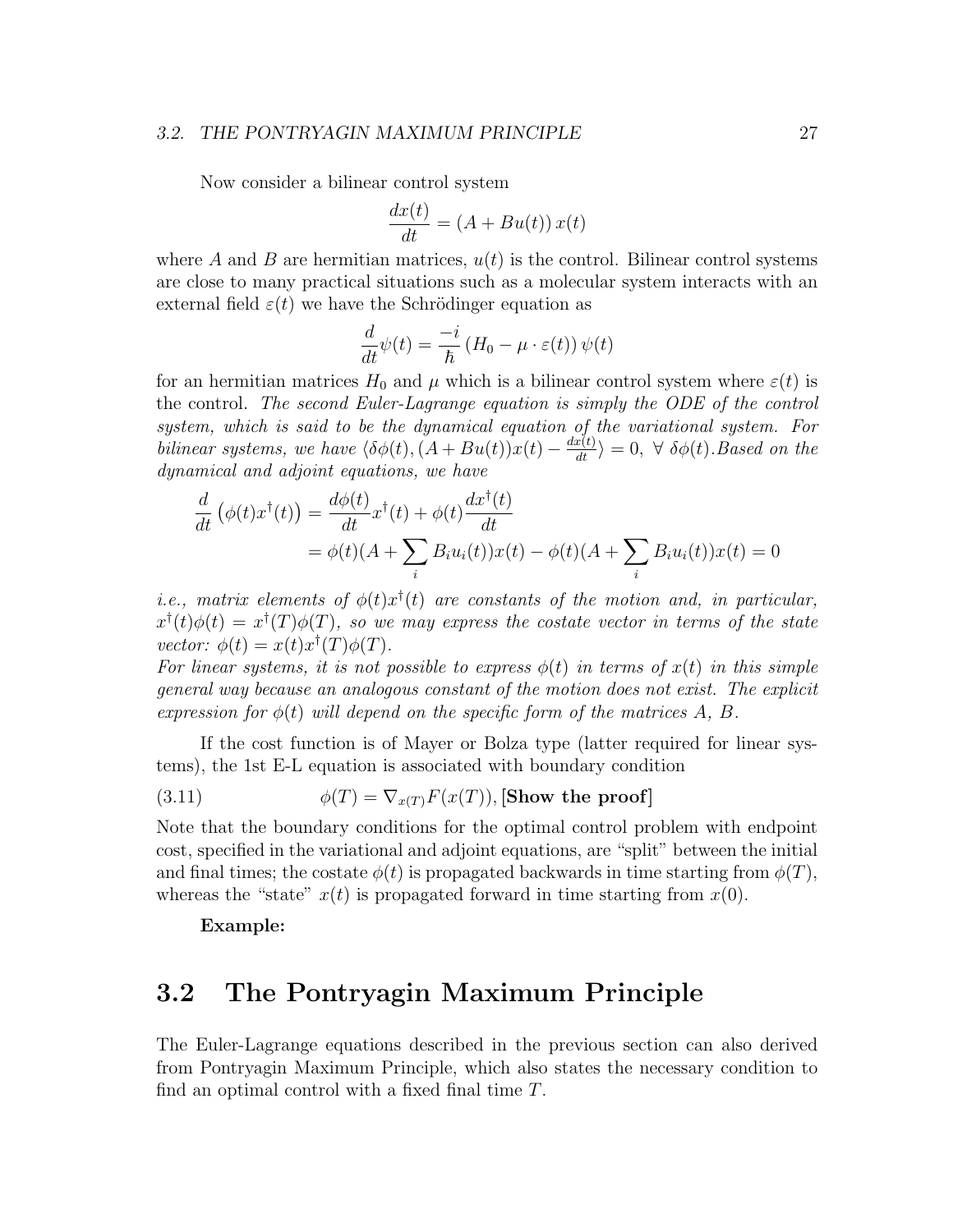Theorem 3.2.1 (Pontryagin maximum principle) Consider the problem of steering the control system

$$
\dot{x} = f(x, u), \quad x \in M, \quad u \in \Omega \subset R^k,
$$

where M is the state space of the system, from some initial state  $x(0) = x_0$  to some final state  $x_1$  while minimizing a cost of the form  $\int_0^T f^0(x, u) dt$ . The maximum principle states that if the couple  $\bar{u}(t)$ ,  $\bar{x}(t)$  is optimal, there exists an absolutely continuous vector  $\lambda(t) \in \mathbb{R}^n$  and a constant  $\lambda \leq 0$ , such that the PMP-Hamiltonian function  $h(x(t), \lambda(t), u(t)) = \langle \lambda(t), f(x(t), u(t)) \rangle + \lambda_0 f^0(x(t), u(t))$  satisfies

$$
h(\bar{x}(t),\lambda(t),\bar{u}(t)) = max_u h(\bar{x}(t),\lambda(t),u)
$$

and

$$
\lambda_j(t) = -\frac{\partial h}{\partial x_j}, \quad j \in 1, ..., n.
$$

Moreover, denoting the tangent space to the manifold M at state  $x(t')$  by  $T_{x(t')}M$ , we have  $\langle \lambda(0), T_{x(0)}M\rangle = \langle \lambda(T), T_{x(T)}M\rangle$  (transversality condition) [\[249\]](#page-86-0). If the final time T is fixed,  $h(\bar{x}(t), \lambda(t), \bar{u}(t))$  is constant, whereas if T is allowed to vary,  $h(\bar{x}(t), \lambda(t), \bar{u}(t)) = 0.$ 

This theorem is analogous to the Hamiltonian dynamical equations in Newtonian dynamics. If the control objective is to minimize the final time  $T$  instead of a cost of the form above, the optimal trajectory on  $[0, T]$  is associated with the Hamiltonian  $-\lambda_0 + \langle \lambda(t), f(x(t), u(t)) \rangle$ . In this case,  $\max_u h(\bar{x}(t), \lambda(t), u) = 0$  in [0, T], and we have the additional condition that if  $\lambda_0 = 0$ , then  $\lambda(t) \neq 0$  for any t [\[249\]](#page-86-0).

A corollary of the above PMP-theorem for Mayer type problems is Corollary: An optimal control  $\bar{u}(\cdot)$  that solves the control problem max J satisfies  $\frac{\partial \mathbf{H}}{\partial u(t)} = 0$  for a matrix  $\phi(T) = \nabla_{x(T)} F(x(T))$  for Bolza or Mayer functionals (otherwise unspecified for Lagrange functionals) and scalar  $\lambda$  where at least one of  $\phi(T)$ ,  $\lambda$ is nonzero.

# 3.3 Optimality conditions: Linear Control problems

From the *PMP-theorem* we can deduce the conditions that determine if the system is optimally controllable. Satisfaction of the first-order conditions following from the PMP is a necessary but not sufficient condition for optimality of a control  $\varepsilon(\cdot)$ . So-called *Legendre* conditions on the Hessian  $\frac{\partial^2 \mathbf{H}}{\partial w(t) \partial w}$  $\frac{\partial^2 \mathbf{H}}{\partial u(t) \partial u(t')}$ , which depend on the type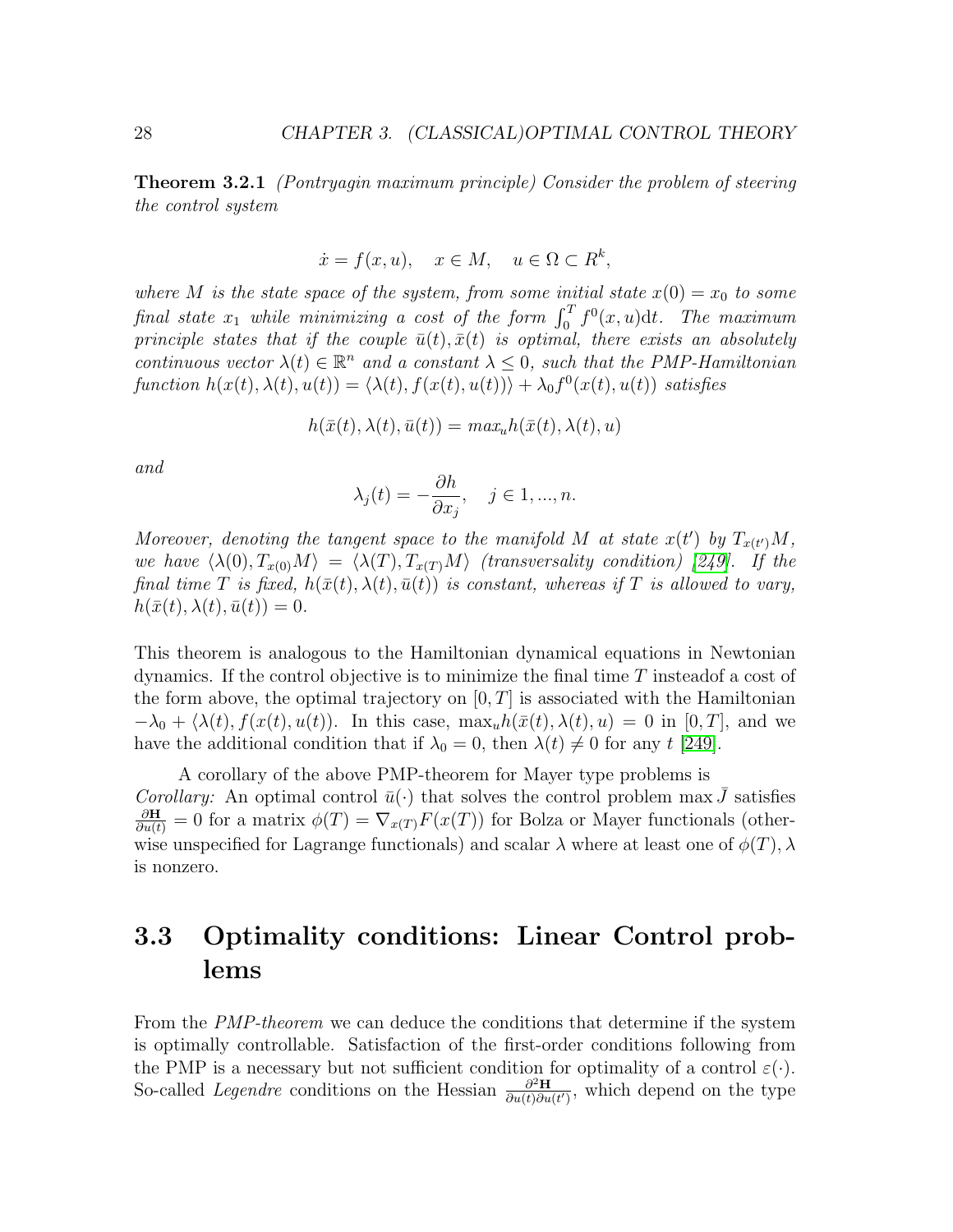of cost, are also required for optimality. In this section we elucidate the optimality conditions for linear systems..

The first Euler-lagrange equation for linear system is given in Eq. [3.10,](#page-34-0) which gives us the dynamical equation for the adjoint state. The second Euler-Lagrange equation for linear system leads us to

<span id="page-37-0"></span>(3.12) 
$$
\nabla_{u(t)} \mathbf{H} = 0, \quad 0 \le t \le T
$$

$$
= \lambda \nabla_{u(t)} L(u(t)) + \langle B, \phi(t) \rangle = 0
$$

Eq. [3.12](#page-37-0) can also be deduced from the  $PMP-theorem$ , which for linear systems demands that

(3.13) 
$$
\frac{\partial \mathbf{H}_L}{\partial u_i(t)} = \lambda \frac{\partial L(u(t))}{\partial u_i(t)} + \langle \phi(t), \vec{b}_i \rangle = 0, \quad 0 \le t \le T,
$$

where  $H_L$  represents the *PMP-Hamiltonian* for cost functionals of the Lagrange type and  $\vec{b}_i$  is *i*-th column of B. In general the space of admissible controls  $u(\cdot)$ denoted K is not completely acessible. Impostion of endpoint constraint on the state for Lagrange functionals places restrictions on the adjoint state  $\phi(T)$  and hence restricts admissible optimal solutions(controls) to a subspace  $\mathcal{S}_L \subset \mathbb{K}$  and thus a unique control is then specified.

For cost functionals of the *Bolza* type we have a similar equation with  $\mathbf{H}_L$ replaced with  $H_B$ , the *PMP-Hamiltonian* for Bolza type. Thus we have

(3.14) 
$$
\frac{\partial \mathbf{H}_B}{\partial u_i(t)} = \lambda \frac{\partial L(u(t))}{\partial u_i(t)} + \langle \phi(t), \vec{b}_i \rangle = 0, \quad 0 \le t \le T,
$$

along with the boundary condition for the adjoint state,  $\phi(T) = \nabla_{x(T)} F(x(T))$ for linear systems. Due to an explicit boundary condition,  $\phi(T)$ , for Bolza-type functionals, the PMP can explicitly specify a unique optimal control  $\bar{u}(\cdot) \in \mathbb{K}$  in the absence of an endpoint constraint, since it may be possible to solve for  $\bar{u}(\cdot)$  when  $\phi(T) = \nabla F(x(T)) \neq 0$ ; a unique control is specified there is a unique state that maximizes  $F(x)$ .

In case of Mayer type cost functionals we do not have the Lagrangian L and hence we have

(3.15) 
$$
\frac{\partial \mathbf{H}_M}{\partial u_i(t)} = \langle \phi(t), \vec{b}_i \rangle = 0, \quad 0 \le t \le T,
$$

along with the boundary condition  $\phi(T) = \nabla_{x(T)} F(x(T))$  for the adjoint state and for this type of cost functionals the PMP condition defines a submanifold  $\mathcal{S}_M \subset \mathbb{K}$  of codimension equal to the number of constraints present in the condition  $\nabla F(x(T)) =$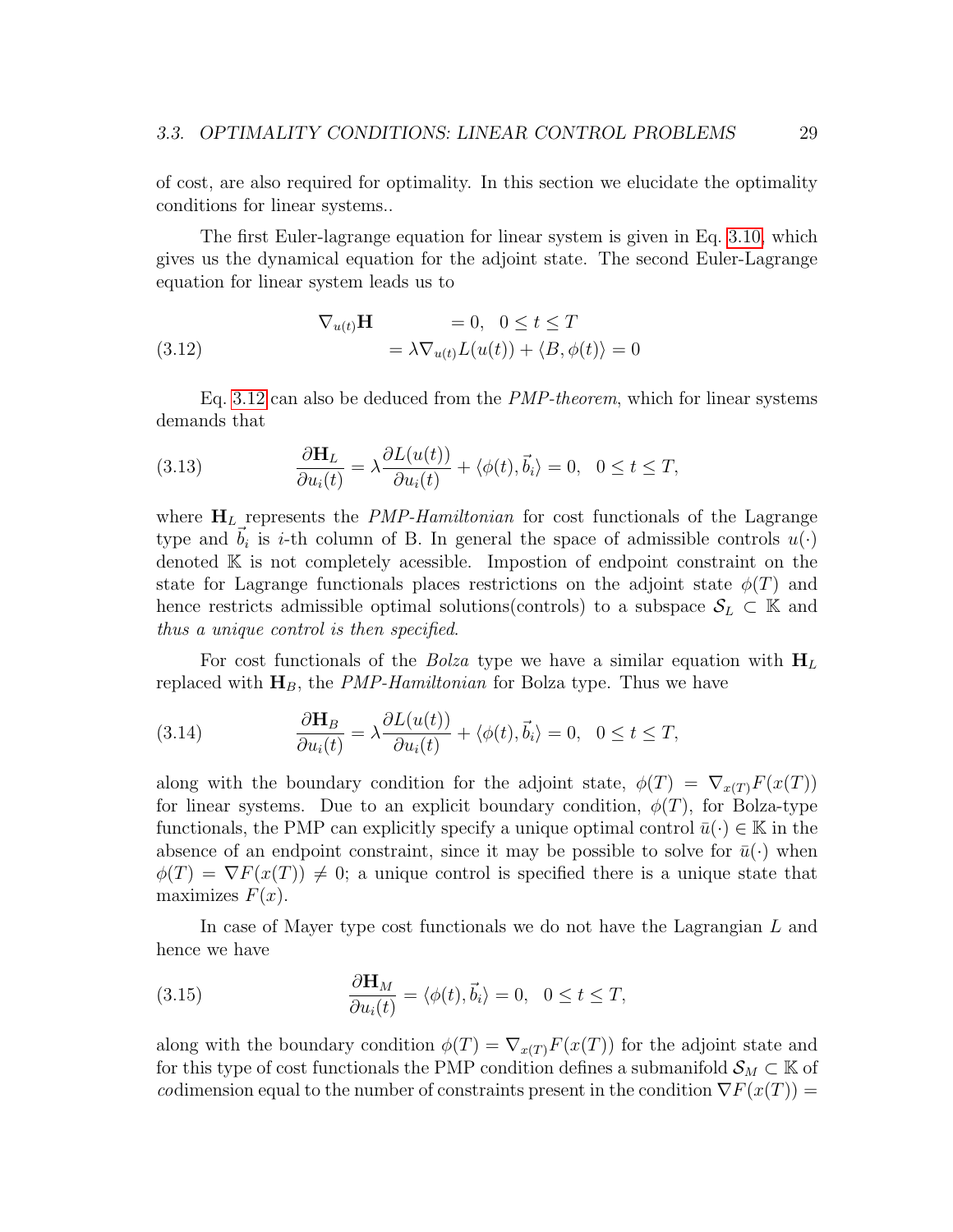$0$ (e.g.,  $N^2$ ,  $N^2-1$ , or 1 for unitary propagator, density matrix or observable control, respectively). We will focus on analytical solutions to OCT problems with Bolza costs or Lagrange costs with a terminal constraint, because a unique optimal control exists for these problems.

Example that connects with the previous example in this chapter

## 3.4 Analytic Solutions: General Guidelines

The existance of the solution, an optimal control is discussed in the previous section. In order to achieve the task usually one has to pay the cost which is enocoded in the Lagrange term of Eq. [3.4.](#page-33-0) There are mainly two types of Lagrange cost function in determining the solution strategy and charecteristics of closed form optimal control solutions. The first type is *linear cost function*, which has the form:

$$
\int_0^T c^T x(t) \ dt
$$

for some constant c. The second type of cost function is called the *quadratic cost* function and is has the general form

$$
\frac{1}{2}\int_0^T x^T(t)Qx(t) dt
$$

where  $Q$  is not necessarily positive-definite, but symmetric and hence a quadratic form of cost function.

Solving optimal control problems in closed form is non-trivial task because one must not only integrate systems of coupled differential equations as the differential equations are expressed parametrically in terms of controls and one must simultaneously solve for the optimal values of all these parameters. The solution to a control problem, either in the parametric form of the controls or the explicit function is called as the control law.

One can solve the optimal control problems either from *Euler-Lagrange* equations or the PMP-theorem. In general solving an optimal control problem involves the following steps:

- 1. Find the dynamical equations for the adjoint state  $\phi(t)$ , for the control system.
- 2. Express the control  $u(t)$  in terms of the state  $x(t)$  and the costate  $\phi(t)$
- 3. If the adjoint equations are uncoupled to the dynamical equations,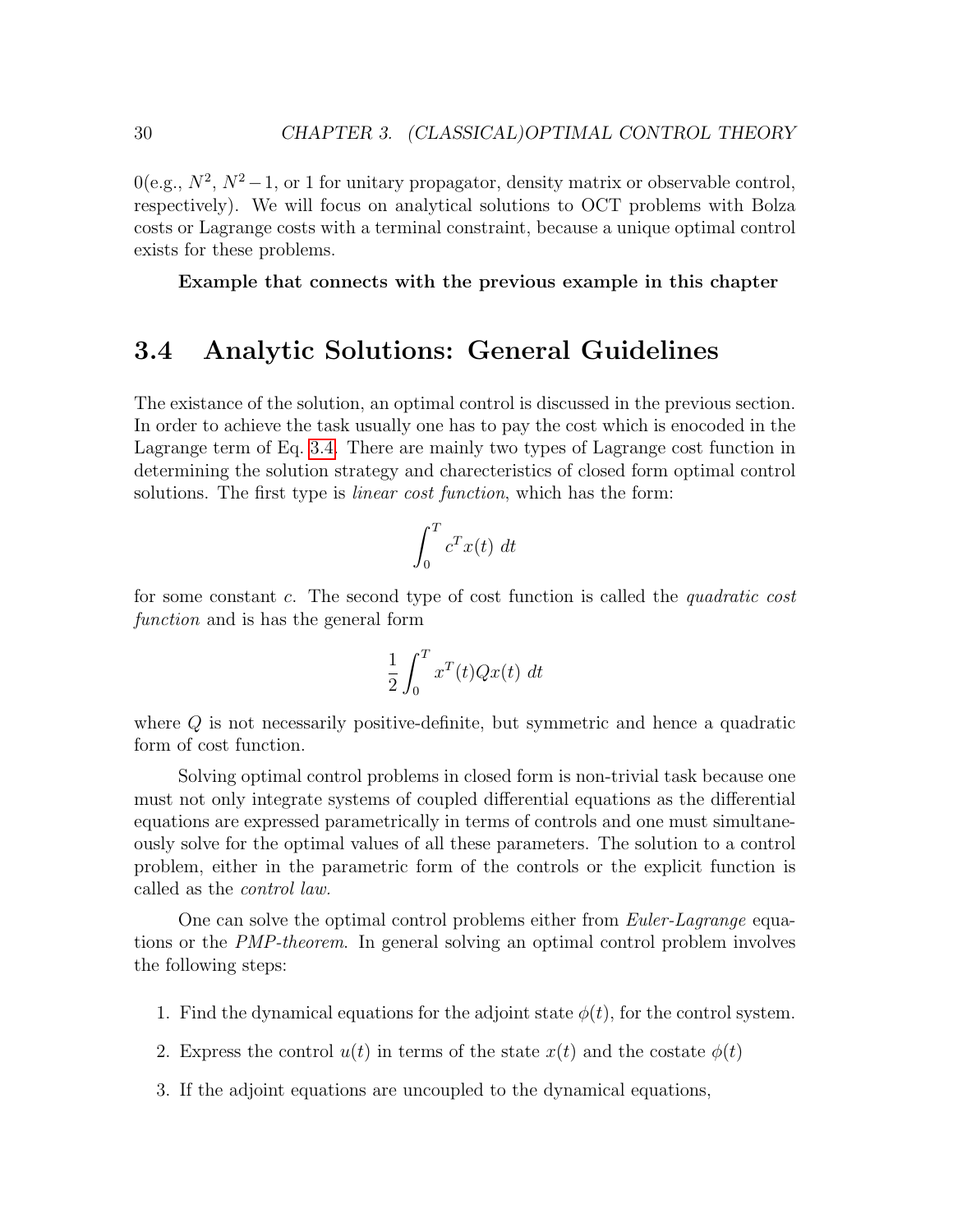- (a) integrate them and express undetermined integration constants in terms of  $\phi(T)$ .
- (b) Insert this solution for  $\phi(t)$  into the dynamical equations and solve for the optimal control.
- 4. If the adjoint equations are coupled to the dynamical equations,
	- (a) solve the system simultaneously (e.g.,using Laplace transforms) express integration constants in terms of  $\phi(T)$  and the known initial conditions  $x(0)$ .
	- (b) If the cost functional is Lagrange, with an endpoint constraint on the state, use this constraint to obtain  $\phi(T)$  and hence explicit solutions for  $\phi(t), x(t).$
	- (c) If the cost functional is Bolza, use  $\phi(T) = \nabla F(x(T))$  to obtain a relation between  $\phi(T)$  and  $x(T)$ ; substitute this implicit expression for  $\phi(T)$  into all equations to obtain explicit expressions for all constants and determine  $x(t), \phi(t).$
	- (d) Use the resulting explicit solutions for  $x(t)$ ,  $\phi(t)$  in the equation for  $u(t)$ to obtain the optimal control  $\bar{u}(t)$ .

### 3.4.1 Linear system: An example

As an application of the theory developed so far, let us take up the example of solving the optimal contorl, i.e. finiding the control law for controlling the temperature in a room. The temperature in a room is denoted  $y(t)$ . It is desired to heat the room (to a target temperature) using the smallest possible amount of energy (heat). Let the ambient (external) temperature be denoted  $y_e$ . The rate of heat supply to the room is denoted  $u(t)$ . The dynamics of temperature change are then given by

<span id="page-39-0"></span>(3.16) 
$$
\frac{dy}{dt} = -a(y(t) - y_e) + bu(t)
$$

where  $a, b$  are constants depending on the insulation and rate of heat transfer. Let the total energy (heat) be given by  $\frac{1}{2} \int_0^T u^2(t) dt$ . We are given the initial temperature  $x(0)$ .

**The problem:** Calculate the control function  $\bar{u}(t)$  that heats the room to temperature  $y_f$  at time T while minimizing the energy used, using two possible performance indices: a)  $J=\frac{1}{2}$  $\frac{1}{2} \int_0^T u^2(t) dt$  this case corresponds to the demand that the final state must be precisely  $y_f$ ; b)  $J = k[y(T) - y_f]^2 + \frac{1}{2}$  $\frac{1}{2} \int_0^T u^2(t) dt$ , this case corresponds to the situation that the final temperature need not be precisely  $y_f$ .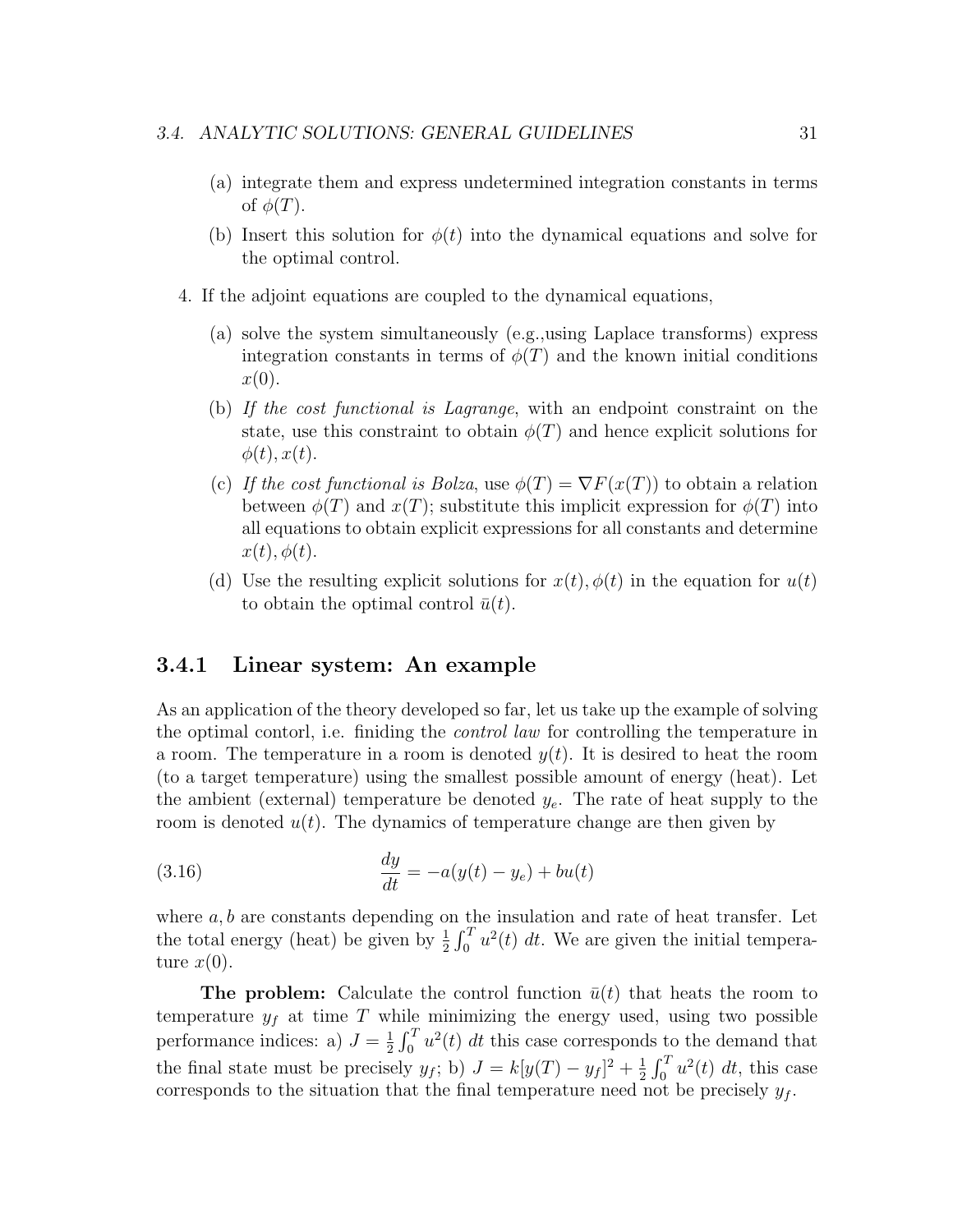Solution: To simplify the problem, first let us perform a change of variable in the system differential equation [3.16.](#page-39-0) Making  $x(t) = y(t) - y_e$  and  $x_f = y_f - y_e$ leads us to

(3.17) 
$$
\frac{dx}{dt} = -ax(t) + bu(t)
$$

which has a bi-linear form and in case of (a) where the cost functional is of Lagrange type, the problem now is min J subject to the above equation and  $x(T) = X(T) =$  $u(t)$  $100(sav)$ .

On the other hand when the cost functional is Bolza type

$$
J = F(x(T)) + \int_0^T L(t) dt
$$

Following the guidelines outlined in the previous section, first we need to obtain the dynamical equation for the adjoint state  $\phi(t)$  and we need to first find the PMP-Hamiltonian which is given as,

$$
\mathbf{H}(\mathbf{x}(t), \phi(t), \mathbf{u}(t)) = \lambda L(\mathbf{x}(t), \mathbf{u}(t)) + \langle \phi(t), A\mathbf{x}(t) + B\mathbf{u}(t) \rangle
$$

$$
= \frac{1}{2}\lambda u^2(t) - \phi(t)ax(t) + \phi(t)bu(t)
$$

and using the First Euler-Lagrange equation, the adjoint dynamical equation is given as,

$$
\frac{d\phi(t)}{dt} = -\nabla_{\mathbf{x}} \mathbf{H}(\mathbf{x}(t), \phi(t), u(t))
$$

$$
= -\frac{\partial}{\partial x(t)}[-\phi(t)ax(t) + \phi(t)bu(t)]
$$

$$
= \phi(t)a
$$

To obtain the functional form of the adjoint equation  $\phi(t)$ , we need to integrate the above  $1^{st}$  order ODE with a being a constant coefficient. We thus obtain,

$$
\phi(t) = c \exp(at)
$$

where  $c$  is integration constant and can be obtained from the boundary condition for  $\phi(T)$ . Therefore

$$
c = \exp(aT)\phi(T)
$$

gives us the solution of the adjoint equation as

(3.19) 
$$
\phi(t) = \exp[-a(T-t)]\phi(T)
$$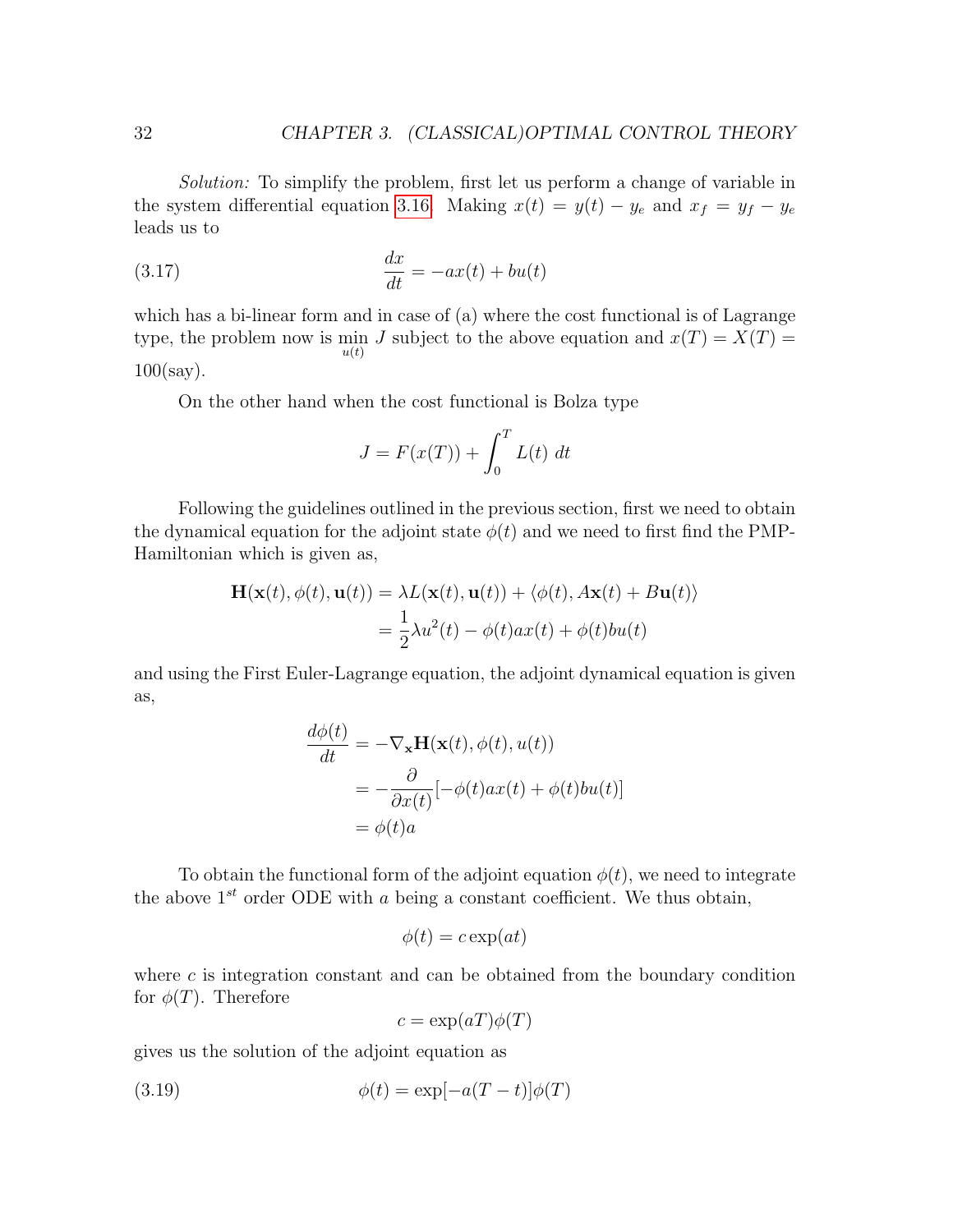#### 3.4. ANALYTIC SOLUTIONS: GENERAL GUIDELINES 33

Now applying the second Euler-Lagrange equation we get

(3.20) 
$$
\frac{\partial \mathbf{H}}{\partial u(t)} = \phi(t)b + \bar{u}(t) = 0, \quad 0 \le t \le T
$$

$$
\implies \bar{u}(t) = -\phi(t)b
$$

where  $\bar{u}(t)$  is the optimal control. Now using the solution for the adjoint equation,  $\phi(t)$  from above in the dynamical equation for the system we get

(3.21) 
$$
\frac{dx}{dt} = -ax(t) - b^2\phi(t)
$$

$$
= -ax(t) - b^2 \exp[-a(T - t)]\phi(T)
$$

The above dynamical equation for the system, can be analytically integrated using Laplace transforms [?]. The following three identifications will be useful

- The Laplace transform of  $ax(t)$  is  $aX(s)$
- The Laplace transform of  $\exp(-at)$  is  $\frac{1}{s-a}$
- Laplace transform of  $\frac{dx}{dt}$  is  $sX(s) x(0)$

where s is frequency. Thus in the frequency domain the system dynamical equation will take the form,

(3.22) 
$$
X(s) = \frac{x(0)}{s+a} - b^2 \exp(aT)\phi(T)\frac{1}{(s+a)(s-a)}.
$$

Performing an inverse Laplace transform we arrive at,

<span id="page-41-0"></span>(3.23) 
$$
x(t) = x(0) \exp(-at) - \frac{x(0)b^2 \exp(aT)\phi(T)}{a} \sinh(at)
$$

where we used the inverse Laplace transforms:  $\mathcal{L}^{-1}(\frac{1}{\epsilon_1})$  $\frac{1}{s+a}$ ) is exp(-at) and  $\mathcal{L}^{-1}(\frac{1}{(s+a)(s+a)})$  $\frac{1}{(s+a)(s-a)}$ ) =  $\frac{\sinh(at)}{a}$ .  $\overline{a}$ 

From Eqs. ?? we can see that both optimal control and the state are solved but are implicitly expressed in terms of the boundary condition on the adjoint state  $\phi(T)$ , and so the problem will be completely solved once we have the  $\phi(T)$ . There are two ways to obtain  $\phi(T)$  depending on the cost functional type: Lagrange or Bolza. When dealing with the Lagrange cost we have well defined boundary condition on the state,  $x(T) = x_f$  which can be used in Eq. [3.23](#page-41-0) leading to

<span id="page-41-1"></span>(3.24) 
$$
x_f = x(0) \exp(-aT) - \frac{x(0)b^2 \exp(aT)\phi(T)}{a} \sinh(aT)
$$

$$
\phi_L(T) = \frac{a}{x(0)b^2 \exp(aT)\sinh(aT)} (x(0) \exp(-aT) - x_f)
$$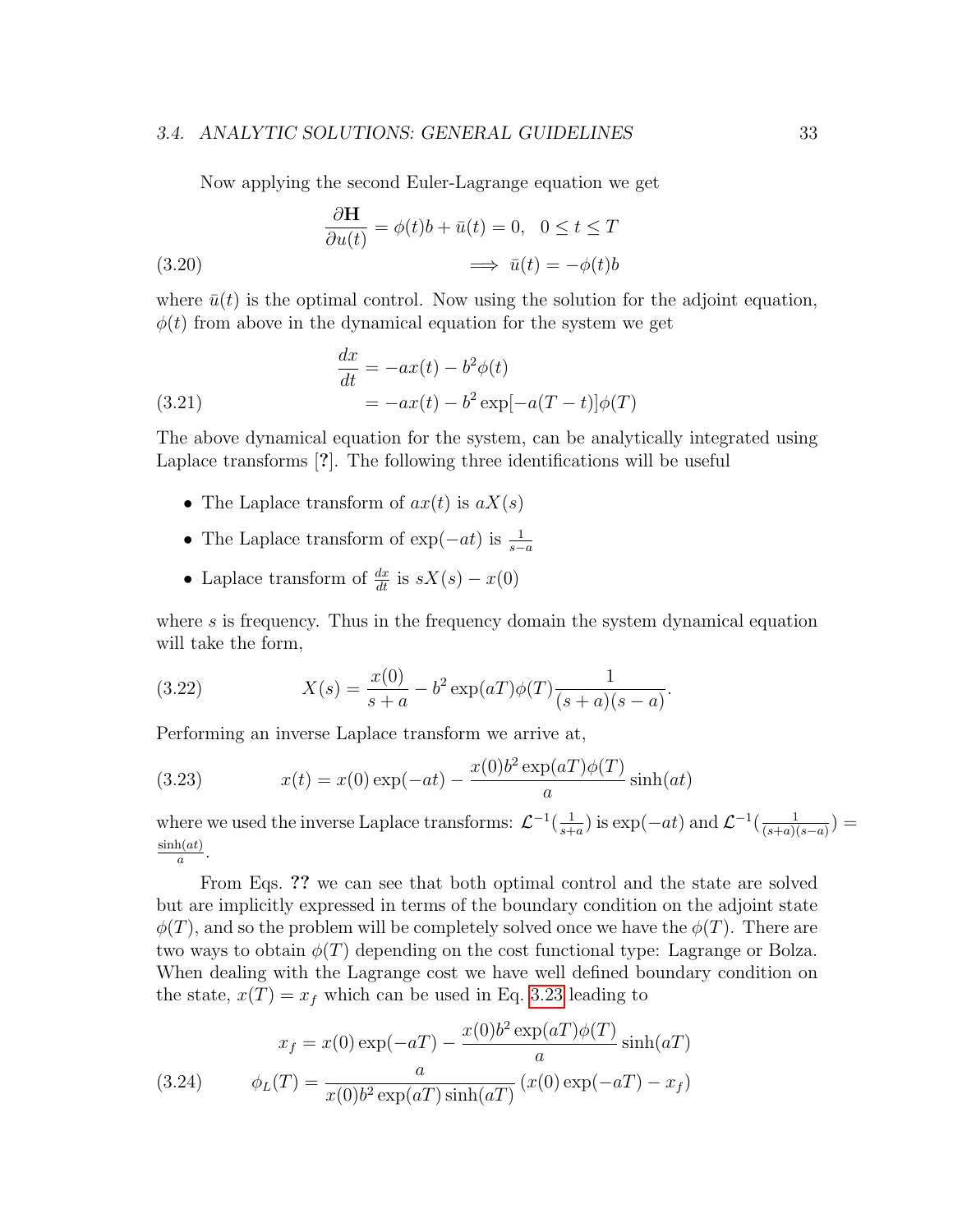where the subscript  $L$  denotes the Lagrange type. When the cost function is of the Bolza type we can use the boundary condition, noting for the current problem at hand  $F = k[x(T) = x_f]^2$ , we have

(3.25) 
$$
\phi_B(T) = \nabla_x F(x(T)) = 2kx(T)
$$

where the subscript  $B$  denotes the Bolza type. Thus we have the solution for the state in both the cases.

To obtain the optimal control  $\bar{u}(t)$  we can use Eqs. ??, leading us to

<span id="page-42-0"></span>
$$
\bar{u}(t) = -\phi(t)b
$$
  

$$
\bar{u}_k(t) = \exp[a(T - t)]\phi_k(T)b
$$

where  $k = L$  refers to Lagrange type and Eq. [3.24](#page-41-1) must be used, for  $k = B$  Eq. [3.25](#page-42-0) must be used.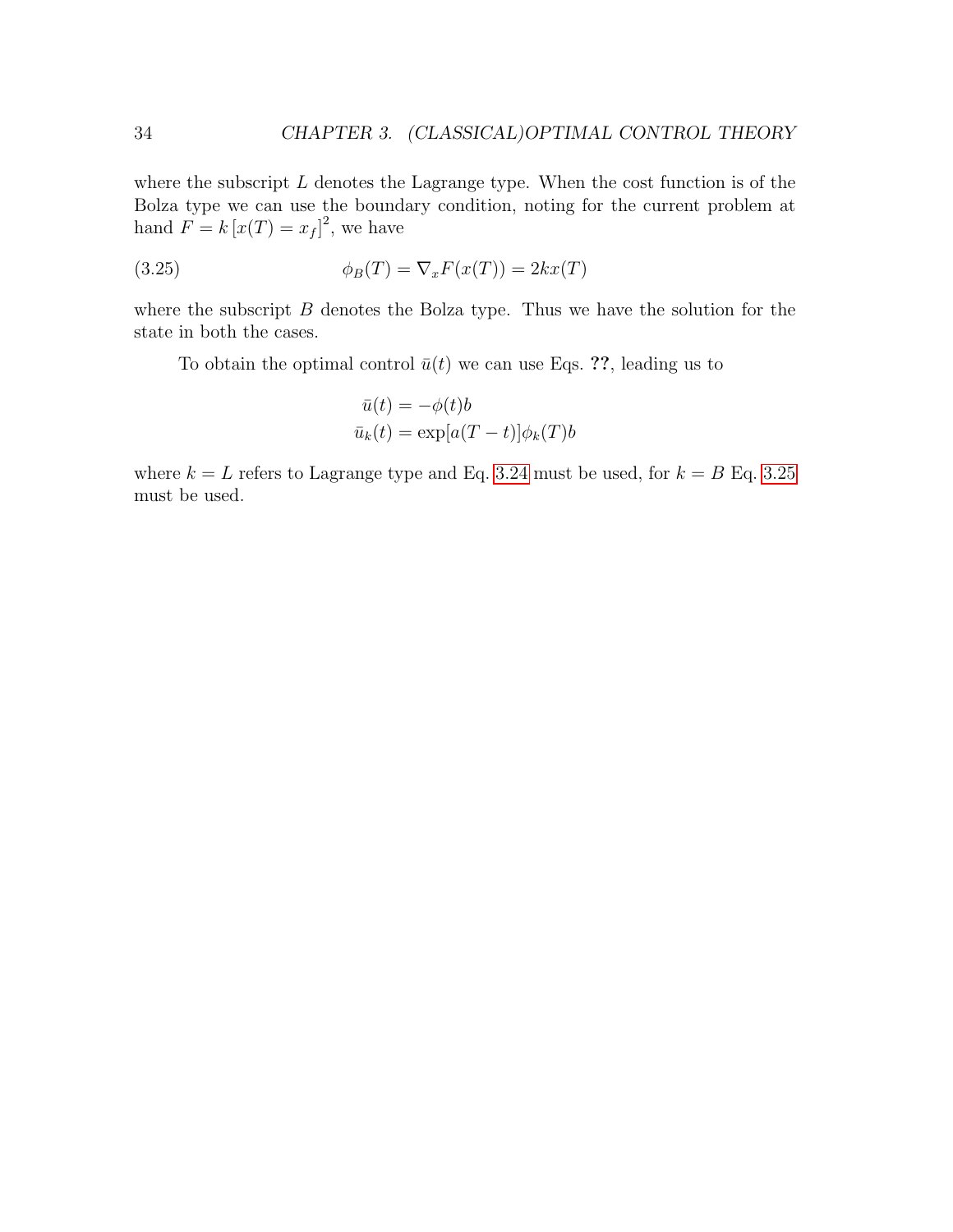# Chapter 4

# Quantum optimal control theory

# 4.1 Introduction

Optimal control theory[OCT] as described in chapter 4, has been tremendously successful in many of the classical engineering application ranging from sophisticated robotics to the design on thermistors for everyday use. Carrying forward the tremendous success of the OCT to the molecular system requires the basic formalism of the OCT to be treated in accordance with the laws of quantum mechanics and hence is termed as quantum optimal control theory or more generally quantum control. Historically, the origins of quantum control can be traced back to early attempts at the use of lasers for the selective breaking of bonds in molecules. The concept was based on the application of monochromatic laser radiation tuned to the particular vibrational frequency that would excite and, ultimately, break the targeted chemical bond. A relatively new paradigm of quantum control is towards the quantum information processing, where control of the temporal evolution of states, which are used as information carriers, is desired.

# 4.2 State manifolds and tangent spaces

In quantum mechanics the states,  $|\psi(t)\rangle$  are described by complex vectors in Hilbert space H, with a well defined norm at all times t. The Hilbert sphere  $S_H$  is the space of pure states. The quantum states  $|\psi\rangle$  evolve on this sphere according the Schrödinger equation for the state matrix or unitary propagator  $U(t)$ . The manifold of states is described by the unitary group  $\mathcal{U}(N)$ . Quantum control is achieved by controlling the propagator  $U(t)$  and since the map  $U(t) \mapsto \psi(t)$  is many-to-one, achieving a control over  $U(t)$  is generally more difficult. Further a point on this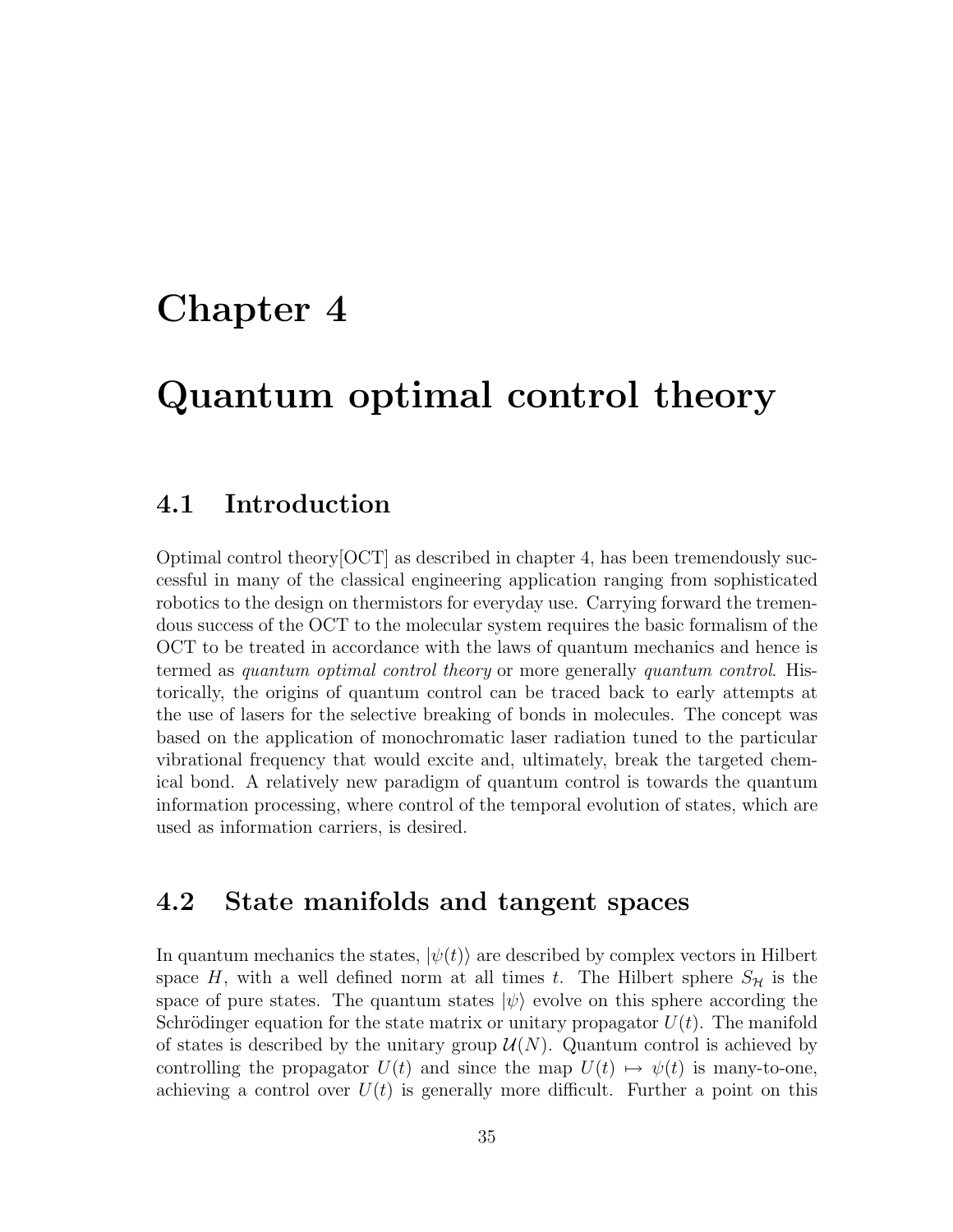sphere represents a state at the respective time. From geometrical point of view we can define tangent space to a point on the Hilbert sphere  $S_{\mathcal{H}}$  as intuitively the flat place touching the manifold at that point. It is generally important when there are constraints on the components of the state vector (e.g., sphere  $S^2$  embedded in  $\mathbb{R}^3$ ). Formally, the tangent space at  $p$  is the set of all tangent vectors to the manifold at p, with each tangent vector of a smooth curve  $\sigma$  (in the ambient space) passing through p.  $\sigma(0) = p, \frac{d\sigma}{dt}|_{t=0} = v.$ 

Tangent spaces form an important component in quantum control as the existence of tangent vectors represents various possible controls that can then be designed and so it is helpful to define the tangent spaces for both Hilbert sphere  $S_{\mathcal{H}}$ and to the unitary group  $U(N)$ .

- Tangent space to  $S_{\mathcal{H}}$ : Let  $S_{\mathcal{H}}$  denote the Hilbert (complex) sphere, the  $2N-1$ dimensional space of all N-component complex vectors whose (Hermitian) norm  $\langle \psi | \psi \rangle = 1$ . Then the tangent space  $T_S$  is the set of all complex vectors  $\psi_{\perp}$  satisfying  $\langle \psi | \psi_{\perp} \rangle = 0$ .
- Tangent space to  $U(N)$ :  $\mathcal{T}_U U(N) := \{UA : A^{\dagger} = -A\}$  is the *tangent space* to the unitary group  $U(N)$  at U. Here,  $A = iB (B = B^{\dagger})$  is a skew-Hermitian  $N \times N$  matrix, an arbitrary element of the Lie algebra  $u(N)$ .

the above discussion on tangent spaces needs to be followed by examples and pictorial illustrations??

## 4.3 Controlled quantum mechanical systems

In this section, we present basic results from quantum theory, which are needed to describe the dynamics of closed quantum systems, that are isolated from any possible environmental interaction. Such an evolution is always unitary propagator,  $U(t)$ . Coherent control of quantum phenomena involves the application of classical fields (e.g., laser pulses) to quantum systems (e.g., atoms, molecules, quantum dots, etc.). Consider first a coherently controlled closed quantum system (i.e., a system isolated from the environment during the control process), whose evolution is governed by the time-dependent Hamiltonian of the form

<span id="page-44-0"></span>(4.1) 
$$
H(t) = H_0 + H_c(t).
$$

Here,  $H_0$  is the free Hamiltonian of the system and  $H_c(t)$  is the control Hamiltonian (at time  $t$ ) that represents the interaction of the system with the external field. In the mathematically oriented literature, the control Hamiltonian is usually formally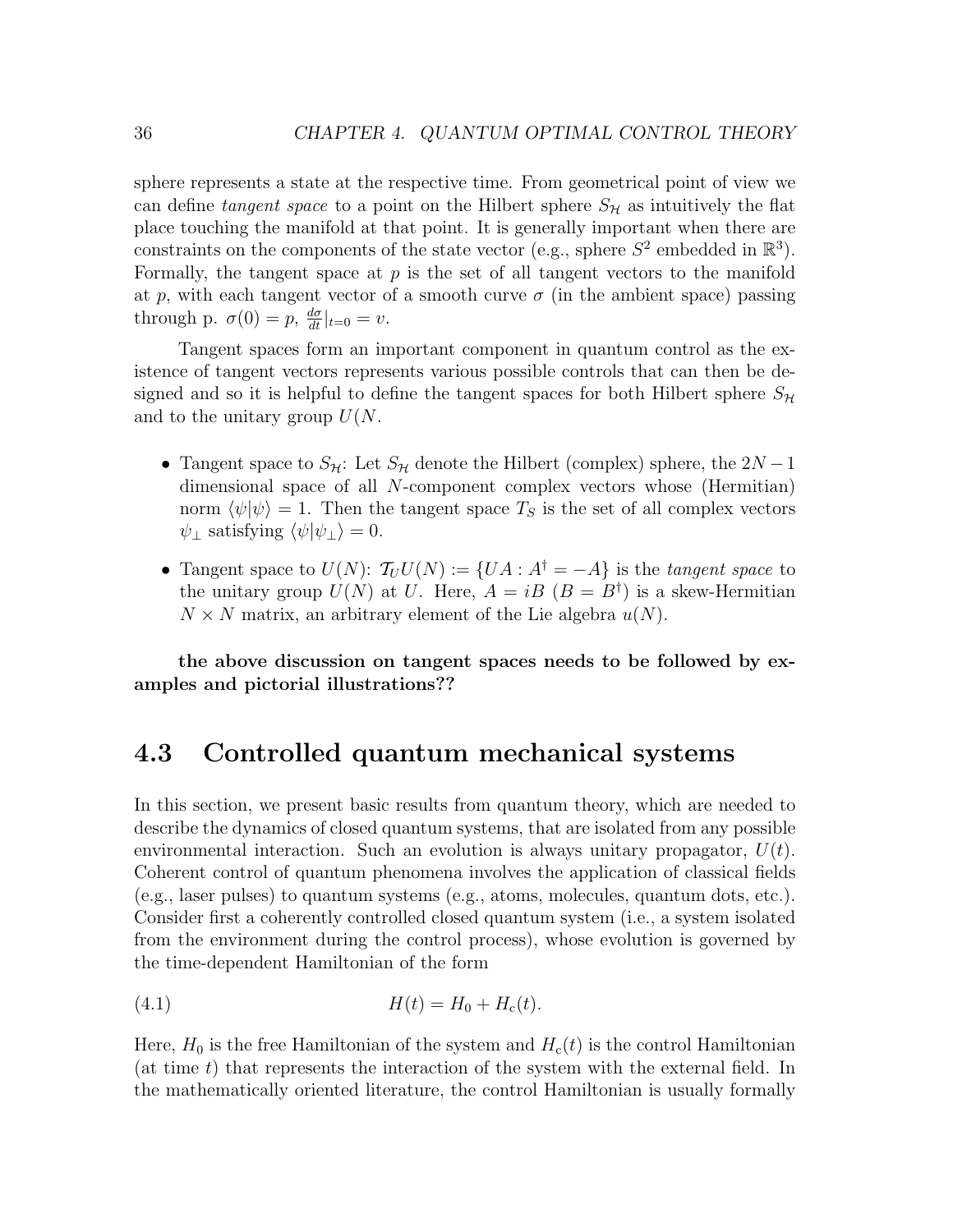written as  $H_c(t) = \sum_m c_m(t) H_m$ , where  $\{c_m(t)\}\$ are real-valued control functions at time t and  ${H_m}$  are Hermitian operators through which the controls couple to the system. In physical and chemical applications, the control Hamiltonian is often given by

<span id="page-45-0"></span>
$$
(4.2) \t\t\t H_{\rm c}(t) = -\varepsilon(t)\mu,
$$

where  $\mu$  is the dipole operator and  $\varepsilon(t)$  is the control field at time t. The Hamiltonian of the form [\(4.2\)](#page-45-0) adequately describes the interaction of an atomic or molecular system with a laser electric field in the dipole approximation or the interaction of a spin system with a time-dependent magnetic field. However, other forms for  $H_c(t)$ can arise including those nonlinear in  $\varepsilon(t)$ . For the control fields, we will use the notation  $\varepsilon(\cdot) \in \mathbb{K}$  and  $c_m(\cdot) \in \mathbb{K}$ , where K is the space of locally bounded, sufficiently smooth, square integrable functions of time defined on some interval  $[0, T]$ , with T being the target time for achieving the desired control outcome.

The Hilbert space  $H$  of a quantum system is spanned by the eigenstates of the free Hamiltonian  $H_0$ . Let  $\mathcal{T}(\mathcal{H})$  be the space of trace-class operators on  $\mathcal{H}$ . For example, for an N-level quantum system,  $\mathcal{H} = \mathbb{C}^N$  is the space of complex vectors of length N and  $\mathcal{T}(\mathcal{H}) = \mathcal{M}_N$  is the space of  $N \times N$  complex matrices. The set of admissible states of a quantum system, which are represented by density matrices on the Hilbert space  $\mathcal{H}$ , is denoted as  $\mathcal{D}(\mathcal{H})$ . Any density matrix  $\rho \in \mathcal{D}(\mathcal{H})$  is a positive operator of trace one, i.e.,  $\rho \geq 0$  and  $\text{Tr}(\rho) = 1$  [thus,  $\mathcal{D}(\mathcal{H}) \subset \mathcal{T}(\mathcal{H})$ ]. The density matrix of a pure state satisfies  $\text{Tr}(\rho^2) = 1$  and can be expressed as  $\rho = |\psi\rangle\langle\psi|$ , where  $|\psi\rangle$  is a normalized complex vector in H. Any quantum state which is not pure can be represented as a statistical mixture of pure states and therefore is called mixed; the density matrix of a mixed state satisfies  $\text{Tr}(\rho^2)$  < 1. In the presence of environmental interactions the states will be described using the density matrices  $\rho$ as the state is often incoherent and hence is a mixed state.

The time evolution of a closed quantum system from  $t = 0$  to t is given in the Schrödinger picture by

(4.3) 
$$
\rho(t) = U(t)\rho_0 U^{\dagger}(t),
$$

where  $\rho(t)$  is the density matrix of the system at time t,  $\rho_0 = \rho(0)$  is the initial state, and  $U(t)$  is the system's unitary evolution operator [for an N-level quantum system,  $U(t)$  is an  $N \times N$  unitary matrix]. If the state is initially pure:  $\rho_0 = |\psi_0\rangle \langle \psi_0|$ , it will always remain pure under unitary evolution:  $\rho(t) = |\psi(t)\rangle \langle \psi(t)|$ , where

(4.4) 
$$
|\psi(t)\rangle = U(t)|\psi_0\rangle.
$$

The evolution operator satisfies the Schrödinger equation:

<span id="page-45-1"></span>(4.5) 
$$
\frac{d}{dt}U(t) = -\frac{i}{\hbar}H(t)U(t), \quad U(0) = I,
$$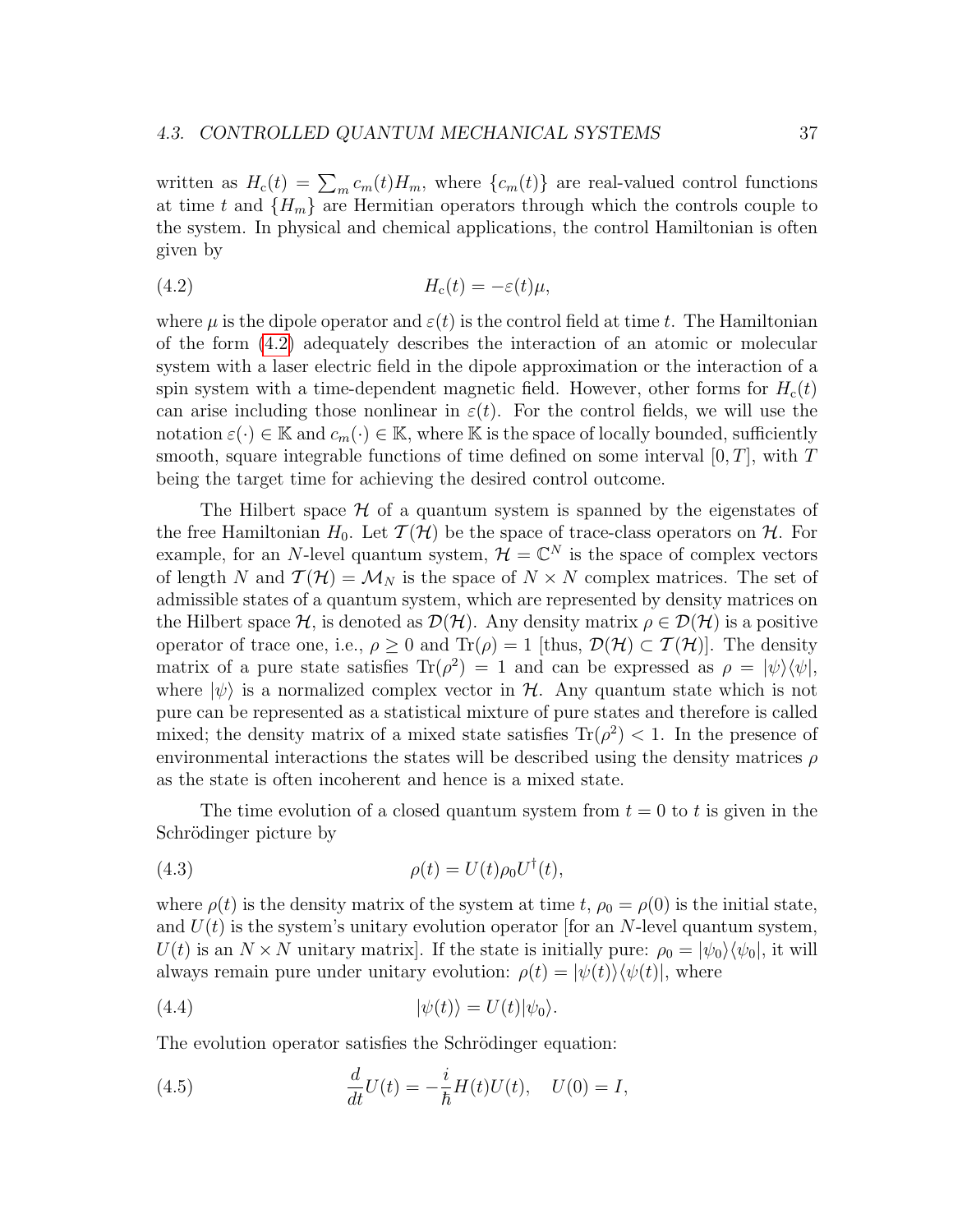where I is the identity operator on  $H$ . The corresponding evolution equation for the density matrix (called the von Neumann equation) is

(4.6) 
$$
\frac{d}{dt}\rho(t) = -\frac{i}{\hbar}[H(t), \rho(t)], \quad \rho(0) = \rho_0,
$$

and the Schrödinger equation for a pure state is

<span id="page-46-1"></span>(4.7) 
$$
\frac{d}{dt}|\psi(t)\rangle = -\frac{i}{\hbar}H(t)|\psi(t)\rangle, \quad |\psi(0)\rangle = |\psi_0\rangle.
$$

In practice, it is often necessary to take into account interactions between quantum systems called as open quantum systems (e.g., between molecules in a liquid or between electron spins and nuclear spins in a semiconductor material) . We will return to the case of open quantum systems in section [4.5.](#page-59-0)

## 4.4 Quantum optimal control theory

### 4.4.1 Controllability of closed quantum systems

Before considering the design of a control or a control experiment, a basic issue to address is whether in principle a control exists to meet the desired objective. Assessing the system's controllability is an important issue from both fundamental and practical perspectives. A quantum system is called controllable in a set of configurations,  $S = \{\zeta\}$ , if for any pair of configurations  $\zeta_1 \in S$  and  $\zeta_2 \in S$  there exists a control that can drive the system from the initial configuration  $\zeta_1$  to the final configuration  $\zeta_2$  in a finite time  $T<sup>1</sup>$  $T<sup>1</sup>$  $T<sup>1</sup>$ . Here, possible types of the configuration ζ include the system's state ρ, the expectation value Tr(ρΘ) of an observable (a Hermitian operator)  $\Theta$ , the evolution operator U, and the Kraus map  $\Phi$ , with the particular choice depending on the specific control problem.

Consider first the well studied issue of controllability of closed quantum systems with unitary dynamics [\[142,](#page-81-0) [143,](#page-81-1) [163,](#page-82-0) [164,](#page-82-1) [165,](#page-82-2) [166,](#page-82-3) [167,](#page-82-4) [168,](#page-82-5) [169,](#page-82-6) [170,](#page-82-7) [171,](#page-82-8) [172,](#page-82-9) [173,](#page-83-0) [174,](#page-83-1) [175,](#page-83-2) [176,](#page-83-3) [177,](#page-83-4) [178,](#page-83-5) [179\]](#page-83-6). A closed quantum system is called kinematically controllable in a set  $\mathcal{S}_K$  of states if for any pair of states  $\rho_1 \in \mathcal{S}_K$  and  $\rho_2 \in \mathcal{S}_K$  there exists a unitary operator U, such that  $\rho_2 = U \rho_1 U^{\dagger}$ . Any two quantum states that belong to the same kinematically controllable set  $\mathcal{S}_K$  are called kinematically equivalent. As unitary evolution preserves the spectrum of a density matrix, two states  $\rho_1$ 

<span id="page-46-0"></span><sup>1</sup>More generally, the definition of controllability can be extended by considering the asymptotic evolution in the limit  $T \to \infty$ . For the sake of simplicity, we will consider here only finite-time controllability.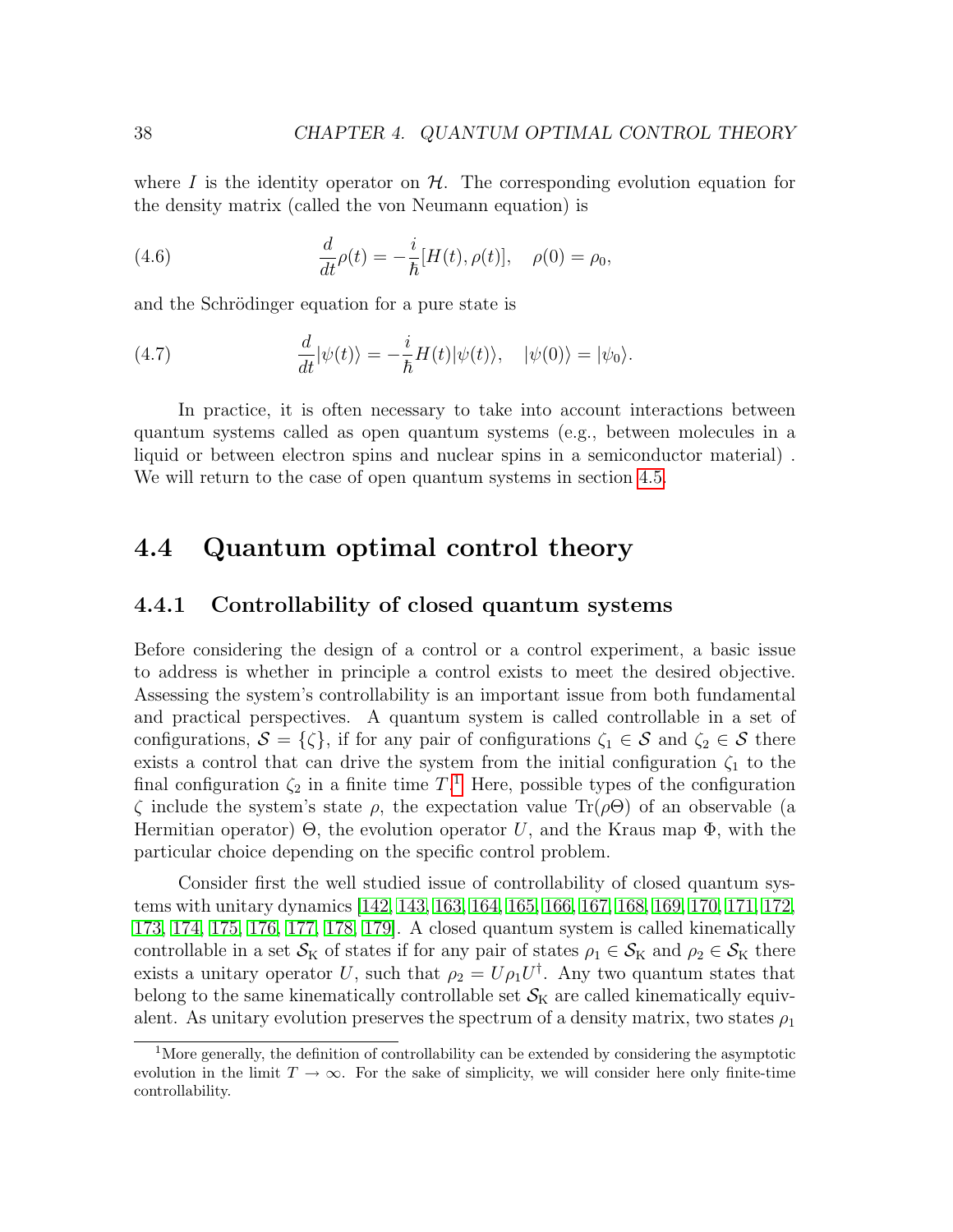and  $\rho_2$  of a closed quantum system are kinematically equivalent if and only if they have the same eigenvalues [\[171,](#page-82-8) [172\]](#page-82-9). Therefore, all quantum states that belong to the same kinematically controllable set have the same density-matrix eigenvalues (and, correspondingly, the same von Neumann entropy and purity [\[158\]](#page-82-10)). For example, all pure states belong to the same kinematically controllable set. However, any pure state is not kinematically equivalent to any mixed state. For a closed quantum system, all states on the system's Hilbert space are separated into disconnected sets of kinematically equivalent states.

It is also possible to consider controllability in the dynamic picture. Assume that the Hamiltonian  $H(t)$  which governs the dynamics of a closed quantum system through the Schrödinger equation  $(4.5)$  is a function of a set of time-dependent controls:  $H(t) = H(c_1(t), \ldots, c_k(t))$ . A closed quantum system is called dynamically controllable in a set  $S_D$  of states if for any pair of states  $\rho_1 \in S_D$  and  $\rho_2 \in S_D$  there exist a finite time T and a set of controls  $\{c_1(\cdot), \ldots, c_k(\cdot)\}\)$ , such that the solution  $U(T)$  of the Schrödinger equation [\(4.5\)](#page-45-1) transforms  $\rho_1$  into  $\rho_2$ :  $\rho_2 = U(T)\rho_1 U^{\dagger}(T)$ . Since a closed system is controllable only within a set of kinematically equivalent states, a dynamically controllable set of states  $S<sub>D</sub>$  is always a subset of the corresponding kinematically controllable set  $\mathcal{S}_K$ . If the dynamically controllable set of pure states coincides with its kinematically controllable counterpart (i.e., the set of all pure states), the closed quantum system is called pure-state controllable. If for any pair of kinematically equivalent states  $\rho_1$  and  $\rho_2$  there exists a set of controls that drives  $\rho_1$  into  $\rho_2$  in finite time (i.e., if all dynamically controllable sets of states coincide with their kinematically controllable counterparts), the closed system is called density-matrix controllable.

It is also possible to consider controllability of closed quantum systems in the set of unitary evolution operators. A closed quantum system is called evolutionoperator controllable if for any unitary operator  $W$  there exists a finite time  $T$ and a set of controls  $\{c_1(\cdot), \ldots, c_k(\cdot)\}\)$ , such that  $W = U(T)$ , where  $U(T)$  is the solution of the Schrödinger equation [\(4.5\)](#page-45-1) with  $H(t) = H(c_1(t), \ldots, c_k(t))$ . For an N-level closed quantum system, a necessary and sufficient condition for evolution-operator controllability is [\[143,](#page-81-1) [171,](#page-82-8) [172,](#page-82-9) [173\]](#page-83-0) that the dynamical Lie group  $\mathfrak{G}$  of the system (i.e., the Lie group generated by the system's Hamiltonian) be  $U(N)$  [or  $SU(N)$  for a traceless Hamiltonian. It was also shown [\[171,](#page-82-8) [172,](#page-82-9) [173\]](#page-83-0) that densitymatrix controllability is equivalent to evolution-operator controllability. For specific classes of states, the requirements for controllability are weaker [\[165,](#page-82-2) [166,](#page-82-3) [167\]](#page-82-4). For example, pure-state controllability requires that the system's dynamical Lie group  $\mathfrak{G}$  is transitive on the sphere  $\mathbb{S}^{2N-1}$ . For infinite-level quantum systems evolving on non-compact Lie groups, such as those arising in quantum optics, the conditions for controllability are more stringent [\[179,](#page-83-6) [180\]](#page-83-7).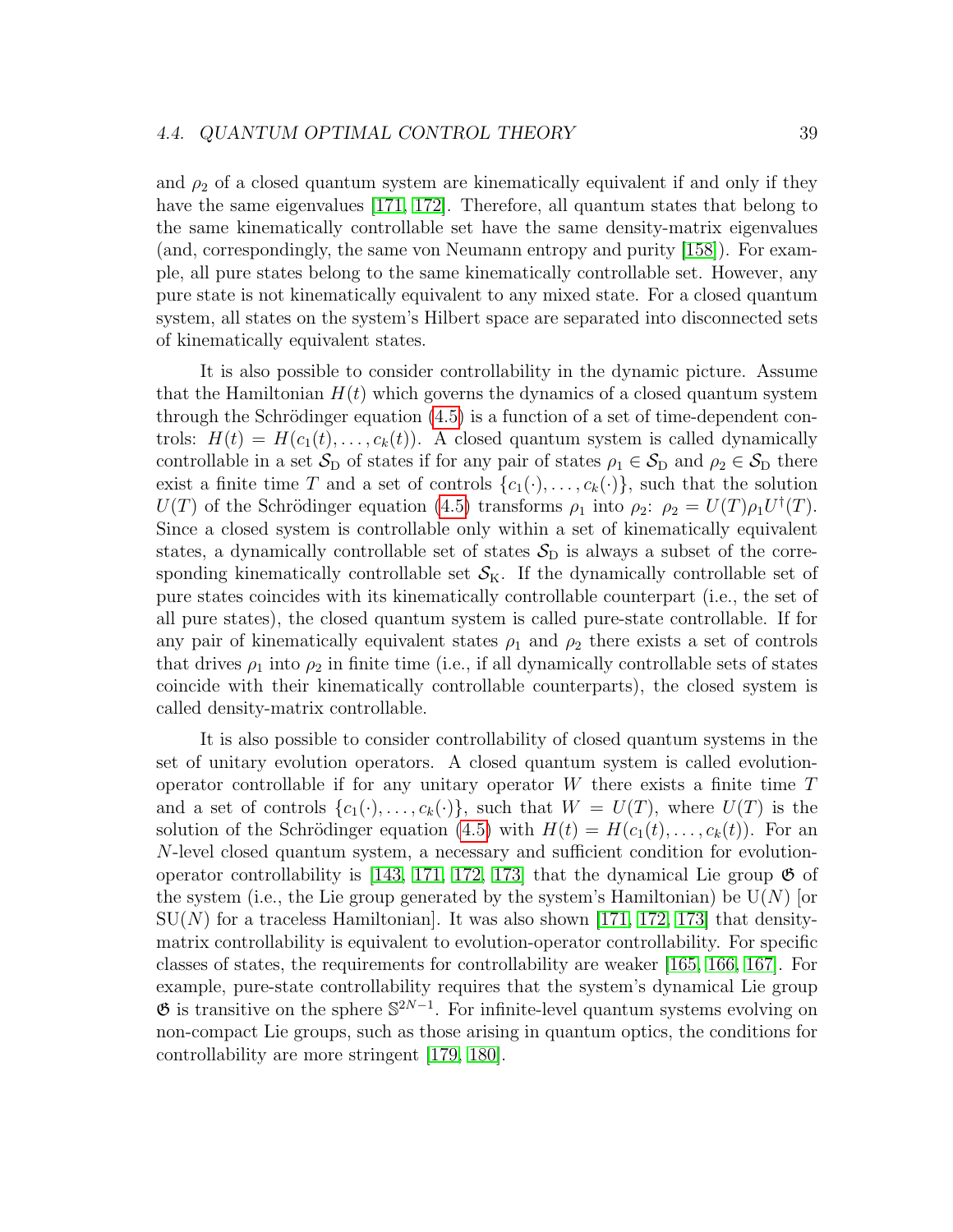## 4.4.2 Theoretical formulation of quantum optimal control theory

In the majority of physical and chemical applications, the most effective way to coherently control complex dynamical processes in quantum systems is via the coordinated interaction between the system and electromagnetic field whose temporal profile may be continuously altered throughout the control period. For a specified control objective, and with restrictions imposed by many possible constraints, the time-dependent field required to manipulate the system in a desired way can be designed using Quantum Optimal Control Theory(QOCT )

The control theory rests on the fact that an objective function, which means the actual purpose of the problem, can be described and so the formulation of a quantum control problem should begin the definition of a quantitative control objective.

Consider a coherently controlled N-level closed quantum system, with the Hamiltonian

<span id="page-48-1"></span>(4.8) 
$$
H(t) = H_0 - \varepsilon(t)\mu
$$

and the unitary evolution operator  $U(t) \in U(N)$  that obeys the Schrödinger equation [\(4.5\)](#page-45-1). In QOCT, the control objective for such a system can be a functional of the set of evolution operators  $U(\cdot) = \{U(t) | t \in [0,T]\}\$  (where T is the target time), as well as of the control fields  $\varepsilon(\cdot)$ . The general class of control objective functionals (also referred to as cost functionals) can be written as

<span id="page-48-0"></span>(4.9) 
$$
J[U(\cdot),\varepsilon(\cdot)] = F(U(T)) + \int_0^T G(U(t),\varepsilon(t))dt,
$$

where  $F$ , also called as the kinematic objective function, is a continuously differentiable function on  $U(N)$ , and G is a continuously differentiable function on  $U(N) \times \mathbb{R}$ . Usually, the first term in [\(3.2\)](#page-32-0) represents the main physical goal, while the second term is used to incorporate various constraints on the dynamics and control fields.

On the Hilbert sphere  $S_{H}$ , the optimal control problem may be stated as

(4.10) 
$$
J_{\text{opt}} = \max_{\varepsilon(\cdot)} J[U(\cdot), \varepsilon(\cdot)],
$$

subject to the dynamical constraint of the Schrödinger equation. The maximization in Eq.  $(4.4.1)$  equivalent to minimization with a change of sign of the functional, but does not alter the basic formalism. The cost functional of the form [\(3.2\)](#page-32-0) is said to be of the Bolza type. If only the term  $\int_0^T G(U(t), \varepsilon(t))dt$  is present, the cost functional is said to be of the Lagrange type, whereas if only the term  $F(U(T))$  is present, the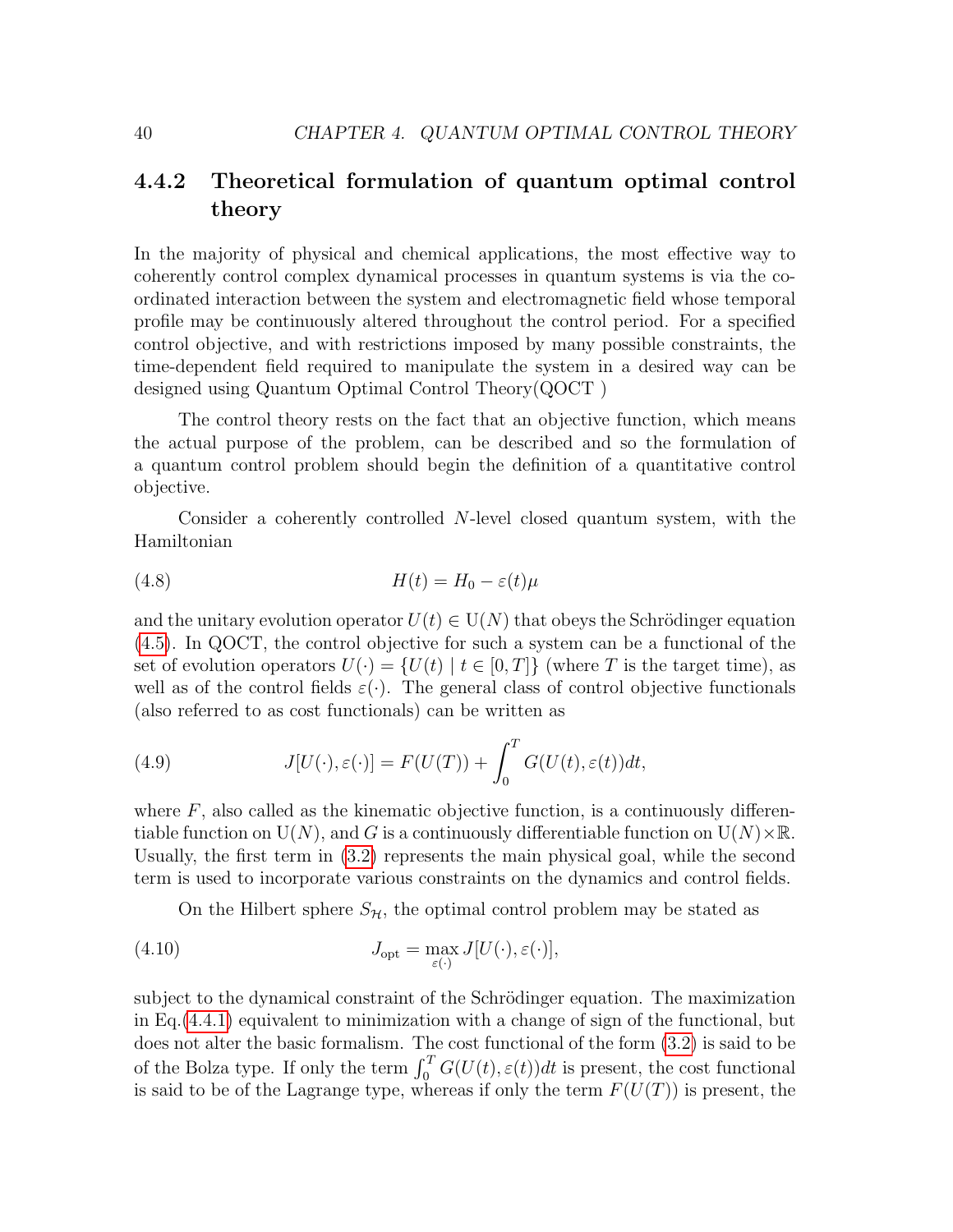functional is said to be of the Mayer type [\[204\]](#page-84-0). The choice of  $F(U(T))$  depends on the problem at hand and will be discussed in more detail.

The cost functional for a pure state subject to Schrödinger can be written as,

(4.11) 
$$
\bar{J}[\psi(\cdot), \phi(\cdot), \varepsilon(\cdot)] = F(\psi(T)) + \int_0^T \left[ \lambda L(\psi(t), \varepsilon(t)) + \langle \phi^{\dagger}(t) | \left( -\frac{i}{\hbar} (H_0 - \varepsilon(t) \cdot \mu) - \frac{d}{dt} \right) | \psi(t) \rangle \right] dt
$$

where  $\lambda$  is a scalar weight and  $|\phi(t)\rangle$  is a Lagrange multiplier to satisfy the Schrödinger and can be treated as an auxiliary state often called as costate.

A necessary condition for a solution of the optimization problem [\(4.4.1\)](#page-50-0) subject to the dynamical constraint [\(4.5\)](#page-45-1) is that the first-order functional derivatives of the objective functional  $\tilde{J}[U(\cdot), V(\cdot), \varepsilon(\cdot)]$  of Eq. [\(4.20\)](#page-51-0) with respect to  $V(\cdot)$ ,  $U(\cdot)$ , and  $\varepsilon(\cdot)$  are equal to zero. The resulting set of Euler-Lagrange(EL) equations is given by

(4.12) 
$$
\frac{d}{dt}U(t) = -\frac{i}{\hbar}H(t)U(t), \quad U(0) = I,
$$

(4.13) 
$$
\frac{d}{dt}V(t) = -\frac{i}{\hbar}H(t)V(t), \quad V(T) = \nabla F(U(T)),
$$

(4.14) 
$$
\frac{\partial}{\partial \varepsilon(t)} G(\varepsilon(t)) - \frac{2}{\hbar} \text{Im} \left\{ \text{Tr} \left[ V^{\dagger}(t) \mu U(t) \right] \right\} = 0,
$$

where  $\nabla F(U(T))$  is the gradient of F at  $U(T)$  in U(N). Critical points of the objective functional, which include optimal controls, can be obtained by solving this set of equations.

Following the above, the EL equations, leads to an equation of motion for the costate  $|\phi(t)\rangle$ . Noting that  $H_0$  and  $\mu$  in the bilinear system [\(4.1\)](#page-44-0) are Hermitian and based on the objective functional in [\(4.20\)](#page-51-0) we get,

(4.15) 
$$
\frac{d\phi(t)}{dt} = -\frac{i}{\hbar}(H_0 - \varepsilon(t) \cdot \mu)\phi(t).
$$

#### <span id="page-49-0"></span>1. Exercise: Derive Eq. [\(4.15\)](#page-49-0)...we may need to fill the proof

To solve the costate equation [\(4.15\)](#page-49-0) we can use the fact that the matrix elements  $\langle \psi(t)|\phi(t)\rangle$  are constant of motion, i. e.,

$$
\frac{d\langle\psi(t)|\phi(t)\rangle}{dt} = \frac{d\langle\psi(t)|}{dt} |\phi(t)\rangle + \langle\psi(t)| \frac{d|\phi(t)\rangle}{dt}
$$
  
= 
$$
\frac{i}{\hbar} [\langle\psi(t)| (H_0 - \mu \varepsilon(t)) |\phi(t)\rangle - \langle\psi(t)| (H_0 - \mu \varepsilon(t)) |\phi(t)\rangle]
$$
  
= 0.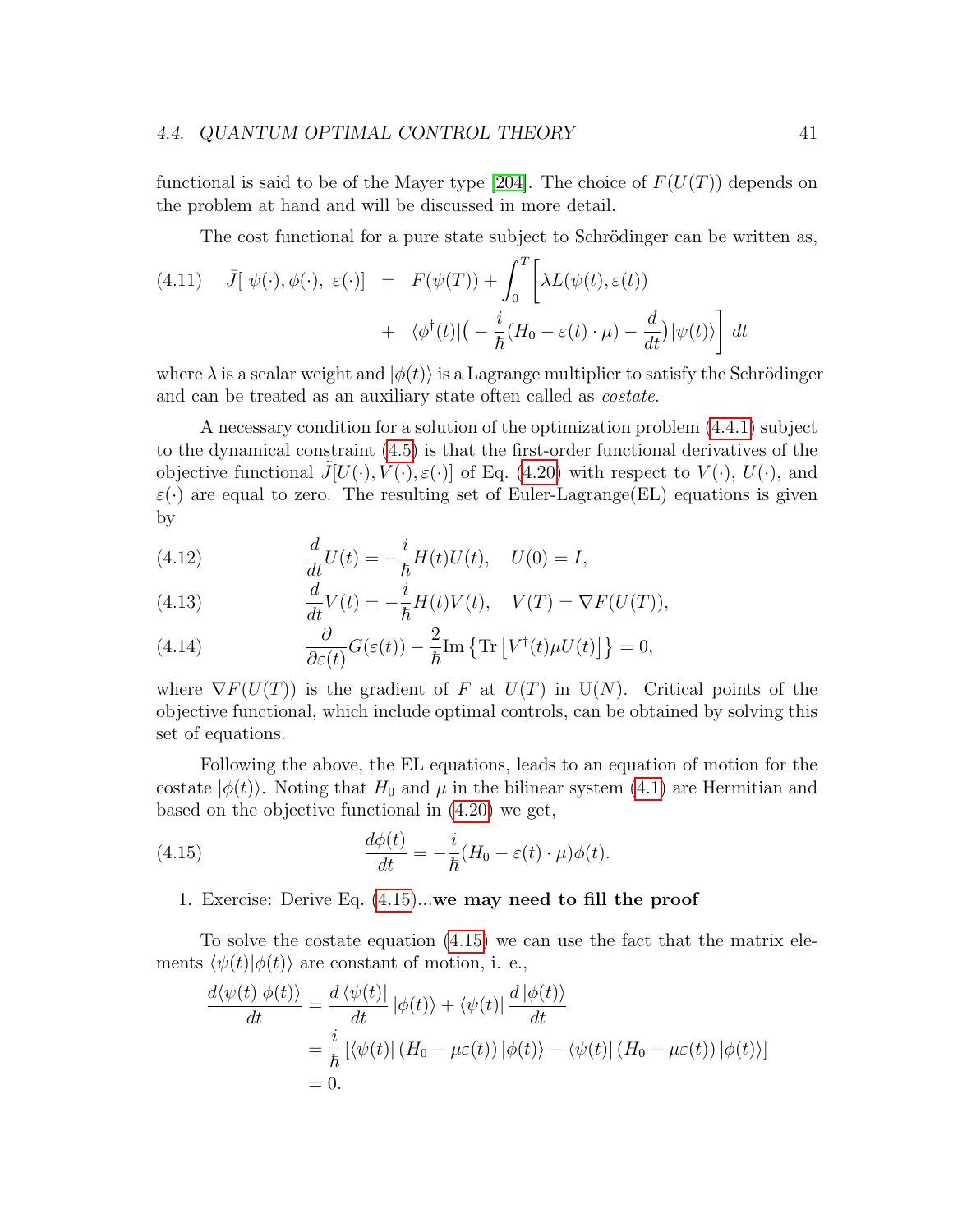This implies that  $\langle \psi(t)|\phi(t)\rangle = \langle \psi(T)|\phi(T)\rangle$  and hence we can express the costate equation in terms of state vector as,

(4.16) 
$$
|\phi(t)\rangle = \langle \psi(T)|\phi(T)|\psi(t)\rangle.
$$

An equivalent approach to solve the optimal controls is based on applying Pontryagin Maximum Principle(PMP), which is,

<span id="page-50-0"></span>**Theorem 4.4.1** (Pontryagin) An optimal control  $\bar{\varepsilon}(\cdot)$  that solves

<span id="page-50-1"></span>
$$
\max_{\boldsymbol{\varepsilon}(\cdot)}\;J[\psi(\cdot),\;\boldsymbol{\varepsilon}(\cdot)]
$$

satisfies  $\frac{\partial H}{\partial \varepsilon(t)} = 0$  for a matrix  $\phi(T) = \psi(T)\psi^{\dagger}(t)\phi(t)$  and scalar  $\lambda$  where at least one of  $\phi(T)$ ,  $\lambda$  is nonzero.

where  $H$  is called as PMP-Hamiltonian or PMP-function and for a generic optimal control problem as given in Eq. [4.9](#page-48-0) and is defined as

(4.17) 
$$
\mathbf{H}[U(t), V(t), \varepsilon(t)]G(\varepsilon(t)) - 2\mathrm{Re}\left[\langle V(t), \frac{i}{\hbar}H(t)U(t)\rangle\right] \n= G(\varepsilon(t)) + \frac{2}{\hbar}\mathrm{Im}\left\{\mathrm{Tr}\left[V^{\dagger}(t)H(t)U(t)\right]\right\},
$$

where  $\langle A, B \rangle = \text{Tr}(A^{\dagger}B)$  is the Hilbert-Schmidt inner product. According to the PMP, all solutions to the optimization problem [\(4.4.1\)](#page-50-0) satisfy equations

(4.18) 
$$
\frac{dU(t)}{dt} = \frac{\partial \mathbf{H}}{\partial V(t)}, \quad \frac{dV(t)}{dt} = -\frac{\partial \mathbf{H}}{\partial U(t)}, \quad \frac{\partial \mathbf{H}}{\partial \varepsilon(t)} = 0, \quad \forall t \in [0, T],
$$

with the boundary conditions  $U(0) = I$ ,  $V(T) = \nabla F(U(T))$ . It is easy to see that for the PMP function of the form  $(4.31)$ , the conditions  $(4.32)$  produce Eqs.  $(4.22)$ – [\(4.24\)](#page-52-1). Satisfaction of the first-order condition  $\delta \tilde{J}/\delta \varepsilon(\cdot) = 0$  or, equivalently,  $\partial \mathbf{H}/\partial \varepsilon(t) =$  $0 \ (\forall t \in [0, T])$  is a necessary but not sufficient condition for optimality of a control ε(.). So-called Legendre conditions on the Hessian  $\partial^2 \mathbf{H}/\partial \varepsilon(t')\partial \varepsilon(t)$  are also required for optimality [\[204,](#page-84-0) [273\]](#page-88-0). The optimality criteria are discussed in Section to be written.

For the pure state optimal control problem described in [\(4.20\)](#page-51-0) which basically describes a control on the Hilbert sphere  $S_H$  the PMP Hamiltonian can be written as,

$$
\mathbf{H}[\psi(t),\phi(t),\varepsilon(t)]=\lambda L(\psi(t),\varepsilon(t))-\langle\phi(t),\frac{i}{\hbar}H_0\psi(t)\rangle+\varepsilon(t)\langle\phi(t),\frac{i}{\hbar}\mu\psi(t)\rangle,
$$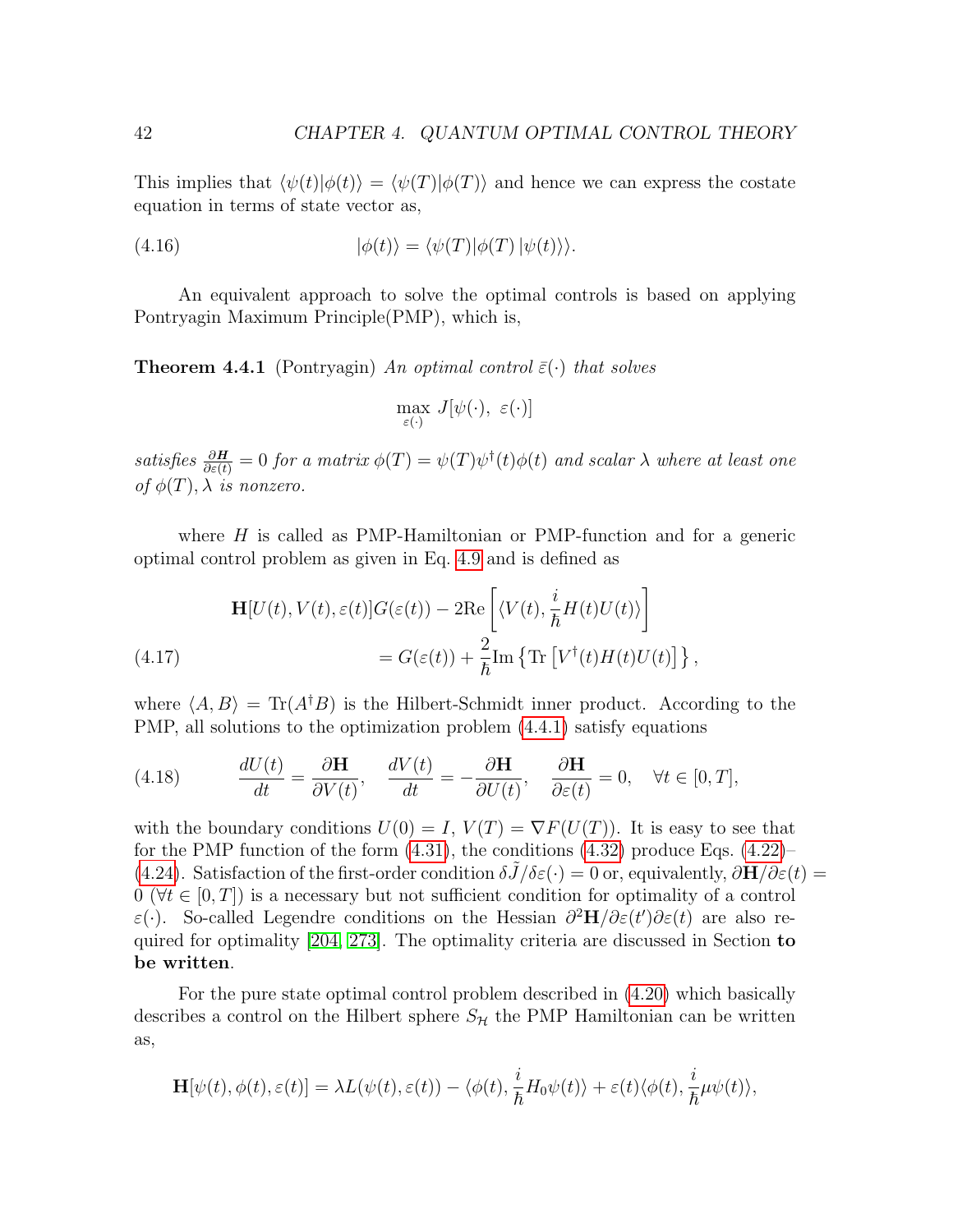and by using the costate solution in Eq. [\(4.16\)](#page-50-1)

$$
\mathbf{H}[\psi(t),\phi(t),\varepsilon(t)]=\lambda L(\psi(t),\varepsilon(t))-\langle \psi(t)\psi^\dagger(T)\phi(T),\frac{i}{\hbar}H_0\psi(t)\rangle+\varepsilon(t)\langle \psi(t)\psi^\dagger(T)\phi(T),\frac{i}{\hbar}\mu\psi(t)\rangle.
$$

Applying the Pontryagin theorem, i.e. maximizing the PMP-Hamiltonian leads us to o±i  $\mathfrak{D}L(\mathfrak{g}(t))$ i

$$
\frac{\partial \mathbf{H}}{\partial \varepsilon(t)} = \lambda \frac{\partial L(\varepsilon(t))}{\partial \varepsilon(t)} - \frac{i}{\hbar} \phi^{\dagger}(t) \mu \psi(t) = 0, \quad 0 \le t \le T.
$$

## <span id="page-51-2"></span>4.4.3 Searching for optimal controls

To identify optimal controls that maximize an objective functional  $J$  (of the types discussed in Section ??), it is convenient to define a functional  $J$  that explicitly incorporates the dynamical constraint. For example, many QOCT studies [\[11,](#page-73-0) [130,](#page-80-0) [131\]](#page-80-1) considered pure-state evolution of a closed quantum system, for which the dynamical constraint is satisfaction of Eq. [\(4.7\)](#page-46-1). The corresponding objective functional (e.g., for observable control)  $\tilde{J} = \tilde{J}[\psi(\cdot), \chi(\cdot), \varepsilon(\cdot)]$  often is taken to have the form

<span id="page-51-1"></span>
$$
(4.19)\ \ \tilde{J} = \langle \psi(T) | \Theta | \psi(T) \rangle - \int_0^T \alpha(t) \varepsilon^2(t) dt - 2 \text{Re} \int_0^T \langle \chi(t) | \left[ \frac{d}{dt} + \frac{i}{\hbar} H(t) \right] | \psi(t) \rangle dt.
$$

Here, the first term represents the main control goal of maximizing the expectation value of the target observable  $\Theta$  at the final time T; the second term is used to restrict the fluence and shape of the control field, with  $\alpha(t)$  being a weight function; the third term includes an auxiliary state  $|\chi(t)\rangle$  that is a Lagrange multiplier employed to enforce satisfaction of the Schrödinger equation for the pure state [Eq.  $(4.7)$ ], and  $H(t)$ is the Hamiltonian [\(4.8\)](#page-48-1) that includes the time-dependent control term. More generally, satisfaction of the Schrödinger equation for the evolution operator of a closed quantum system [Eq. [\(4.5\)](#page-45-1)] can be used as the dynamical constraint for different types of objectives, including evolution-operator, state, and observable control. The corresponding general form of the objective functional  $\tilde{J} = \tilde{J}[U(\cdot), V(\cdot), \varepsilon(\cdot)]$  is

<span id="page-51-0"></span>(4.20) 
$$
\tilde{J} = F(U(T)) + \int_0^T G(\varepsilon(t))dt - 2\text{Re}\int_0^T \text{Tr}\left\{V^{\dagger}(t)\left[\frac{d}{dt} + \frac{i}{\hbar}H(t)\right]U(t)\right\}dt.
$$

Here, an auxiliary operator  $V(t)$  is a Lagrange multiplier employed to enforce satisfaction of Eq.  $(4.5)$ , and, for the sake of simplicity, we assumed that G depends only on the control field.

QOCT can be also formulated for open systems with non-unitary dynamics [\[128,](#page-80-2) [251,](#page-87-0) [252,](#page-87-1) [253,](#page-87-2) [254,](#page-87-3) [255,](#page-87-4) [256,](#page-87-5) [257,](#page-87-6) [258\]](#page-87-7). For example, for a quantum system coupled to a Markovian environment, the Liouville-von Neumann equation [\(4.45\)](#page-60-0) must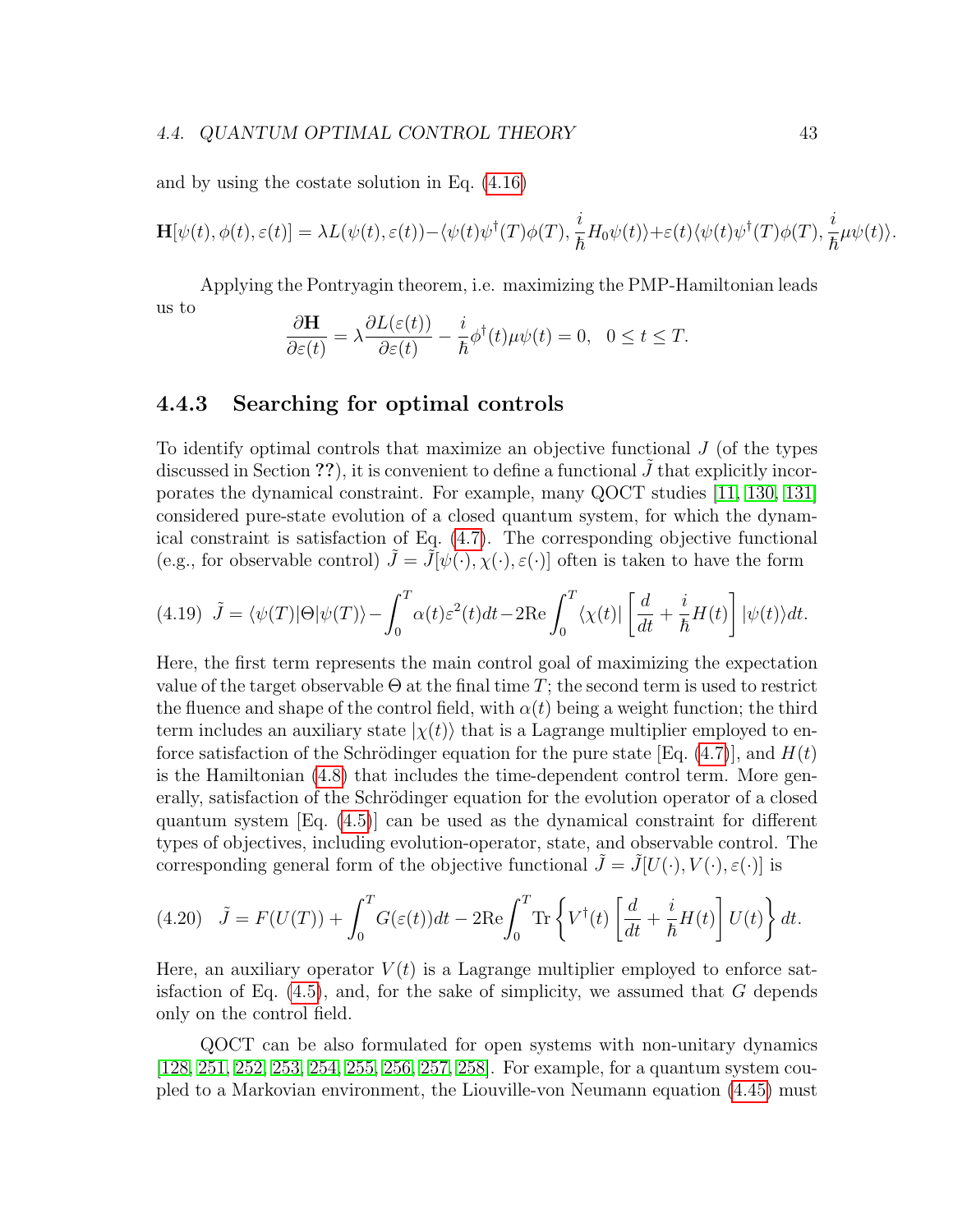be satisfied. The corresponding objective functional (e.g., for observable control)  $\tilde{J} = \tilde{J}[\rho(\cdot), \sigma(\cdot), \varepsilon(\cdot)]$  has the form

<span id="page-52-2"></span>(4.21) 
$$
\tilde{J} = \text{Tr}\left[\rho(T)\Theta\right] - \int_0^T \alpha(t)\varepsilon^2(t)dt - \int_0^T \text{Tr}\left\{\sigma^\dagger(t)\left[\frac{d}{dt} + i\mathcal{L}\right]\rho(t)\right\}dt.
$$

Here,  $\mathcal L$  is the Liouville super-operator (the generator of the dynamical semigroup), and an auxiliary density matrix  $\sigma(t)$  is a Lagrange multiplier employed to enforce satisfaction of Eq. [\(4.45\)](#page-60-0). Extensions of QOCT to non-Markovian open-system dynamics were also considered [\[256,](#page-87-5) [259,](#page-87-8) [257,](#page-87-6) [260\]](#page-87-9).

Various modifications of the objective functionals [\(4.19\)](#page-51-1), [\(4.20\)](#page-51-0), and [\(4.21\)](#page-52-2) are possible. For example, modified objective functionals can comprise additional spectral and fluence constraints on the control field [\[261,](#page-87-10) [262\]](#page-87-11), take into account nonlinear interactions with the control field [\[263,](#page-87-12) [264\]](#page-87-13), deal with time-dependent and time-averaged targets [\[258,](#page-87-7) [265,](#page-87-14) [266,](#page-87-15) [267\]](#page-87-16), and include the final time as a free control parameter [\[268,](#page-87-17) [269\]](#page-87-18). It is also possible to formulate QOCT with time minimization as a control goal (time optimal control) [\[270,](#page-88-1) [271,](#page-88-2) [272\]](#page-88-3). As we mentioned earlier, QOCT can be also extended to incorporate optimization of multiple objectives [\[242,](#page-86-1) [243,](#page-86-2) [244,](#page-86-3) [245\]](#page-86-4).

A necessary condition for a solution of the optimization problem [\(4.4.1\)](#page-50-0) subject to the dynamical constraint [\(4.5\)](#page-45-1) is that the first-order functional derivatives of the objective functional  $J[U(\cdot), V(\cdot), \varepsilon(\cdot)]$  of Eq. [\(4.20\)](#page-51-0) with respect to  $V(\cdot)$ ,  $U(\cdot)$ , and  $\varepsilon(\cdot)$  are equal to zero. The resulting set of Euler-Lagrange equations is given by

<span id="page-52-0"></span>(4.22) 
$$
\frac{d}{dt}U(t) = -\frac{i}{\hbar}H(t)U(t), \quad U(0) = I,
$$

(4.23) 
$$
\frac{d}{dt}V(t) = -\frac{i}{\hbar}H(t)V(t), \quad V(T) = \nabla F(U(T)),
$$

<span id="page-52-1"></span>(4.24) 
$$
\frac{\partial}{\partial \varepsilon(t)} G(\varepsilon(t)) - \frac{2}{\hbar} \text{Im} \left\{ \text{Tr} \left[ V^{\dagger}(t) \mu U(t) \right] \right\} = 0,
$$

where  $\nabla F(U(T))$  is the gradient of F at  $U(T)$  in  $U(N)$ . Critical points of the objective functional, which include optimal controls, can be obtained by solving this set of equations (various algorithms employed for numerical solution are discussed below). In the special case of the objective functional  $\tilde{J}[\psi(\cdot), \chi(\cdot), \varepsilon(\cdot)]$  of Eq. [\(4.19\)](#page-51-1), setting the first-order functional derivatives of  $\tilde{J}$  with respect to  $\chi(\cdot), \psi(\cdot)$ , and  $\varepsilon(\cdot)$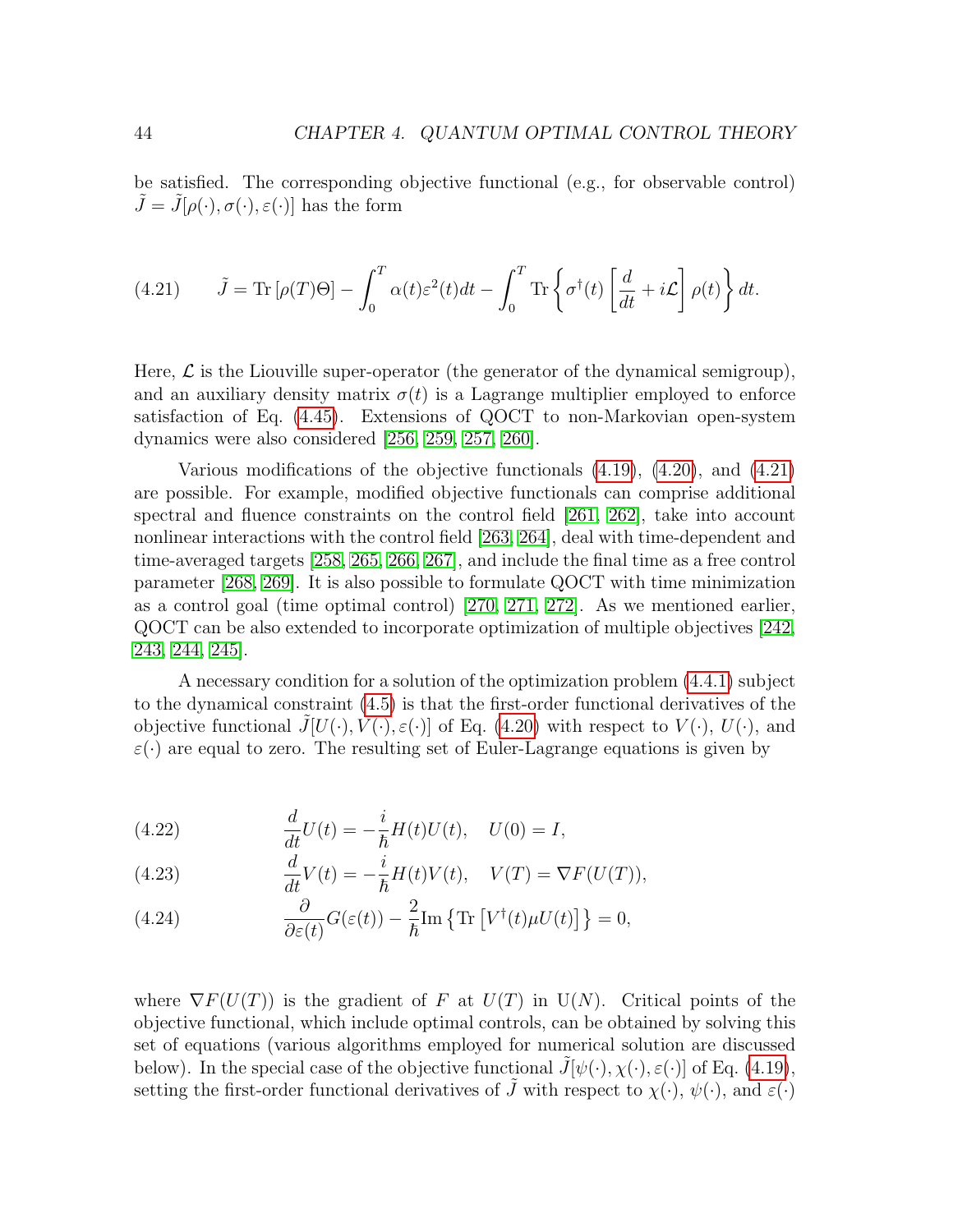to zero results in the following Euler-Lagrange equations:

(4.25) 
$$
\frac{d}{dt}|\psi(t)\rangle = -\frac{i}{\hbar}H(t)|\psi(t)\rangle, \quad |\psi(0)\rangle = |\psi_0\rangle,
$$

(4.26) 
$$
\frac{d}{dt}|\chi(t)\rangle = -\frac{i}{\hbar}H(t)|\chi(t)\rangle, \quad |\chi(T)\rangle = \Theta|\psi(T)\rangle,
$$

(4.27) 
$$
\varepsilon(t) = -\frac{1}{\hbar \alpha(t)} \text{Im} \left\{ \langle \chi(t) | \mu | \psi(t) \rangle \right\}.
$$

Analogously, in the special case of the objective functional  $\tilde{J}[\rho(\cdot), \sigma(\cdot), \varepsilon(\cdot)]$  of Eq. [\(4.21\)](#page-52-2), setting the first-order functional derivatives of  $\tilde{J}$  with respect to  $\sigma(\cdot)$ ,  $\rho(\cdot)$ , and  $\varepsilon(\cdot)$ to zero results in the following Euler-Lagrange equations:

(4.28) 
$$
\frac{d}{dt}\rho(t) = -i\mathcal{L}\rho(t), \quad \rho(0) = \rho_0,
$$

(4.29) 
$$
\frac{d}{dt}\sigma(t) = -i\mathcal{L}^{\dagger}\sigma(t), \quad \sigma(T) = \Theta,
$$

(4.30) 
$$
\varepsilon(t) = -\frac{1}{\hbar \alpha(t)} \text{Im} \left\{ \text{Tr} \left[ \sigma^{\dagger}(t) \mu \rho(t) \right] \right\}.
$$

An equivalent method for deriving optimal control equations is based on applying the Pontryagin maximum principle (PMP) [\[249,](#page-86-0) [250,](#page-86-5) [273\]](#page-88-0). For a bilinear control system of the form [\(4.5\)](#page-45-1) evolving on the unitary group, the PMP function (also referred to as the PMP-Hamiltonian) is defined as

<span id="page-53-0"></span>(4.31)  
\n
$$
\mathbf{H}[U(t), V(t), \varepsilon(t)]G(\varepsilon(t)) - 2\mathrm{Re}\left[\langle V(t), \frac{i}{\hbar}H(t)U(t)\rangle\right]
$$
\n
$$
= G(\varepsilon(t)) + \frac{2}{\hbar}\mathrm{Im}\left\{\mathrm{Tr}\left[V^{\dagger}(t)H(t)U(t)\right]\right\},
$$

where  $\langle A, B \rangle = \text{Tr}(A^{\dagger}B)$  is the Hilbert-Schmidt inner product. According to the PMP, all solutions to the optimization problem [\(4.4.1\)](#page-50-0) satisfy equations

<span id="page-53-1"></span>(4.32) 
$$
\frac{dU(t)}{dt} = \frac{\partial \mathbf{H}}{\partial V(t)}, \quad \frac{dV(t)}{dt} = -\frac{\partial \mathbf{H}}{\partial U(t)}, \quad \frac{\partial \mathbf{H}}{\partial \varepsilon(t)} = 0, \quad \forall t \in [0, T],
$$

with the boundary conditions  $U(0) = I$ ,  $V(T) = \nabla F(U(T))$ . It is easy to see that for the PMP function of the form  $(4.31)$ , the conditions  $(4.32)$  produce Eqs.  $(4.22)$ – [\(4.24\)](#page-52-1). Satisfaction of the first-order condition  $\delta\tilde{J}/\delta\varepsilon(\cdot) = 0$  or, equivalently,  $\partial\mathbf{H}/\partial\varepsilon(t) =$  $0 \ (\forall t \in [0, T])$  is a necessary but not sufficient condition for optimality of a control ε(·). So-called Legendre conditions on the Hessian  $\partial^2 \mathbf{H}/\partial \varepsilon(t')\partial \varepsilon(t)$  are also required for optimality [\[204,](#page-84-0) [273\]](#page-88-0). The optimality criteria are discussed in Section ??.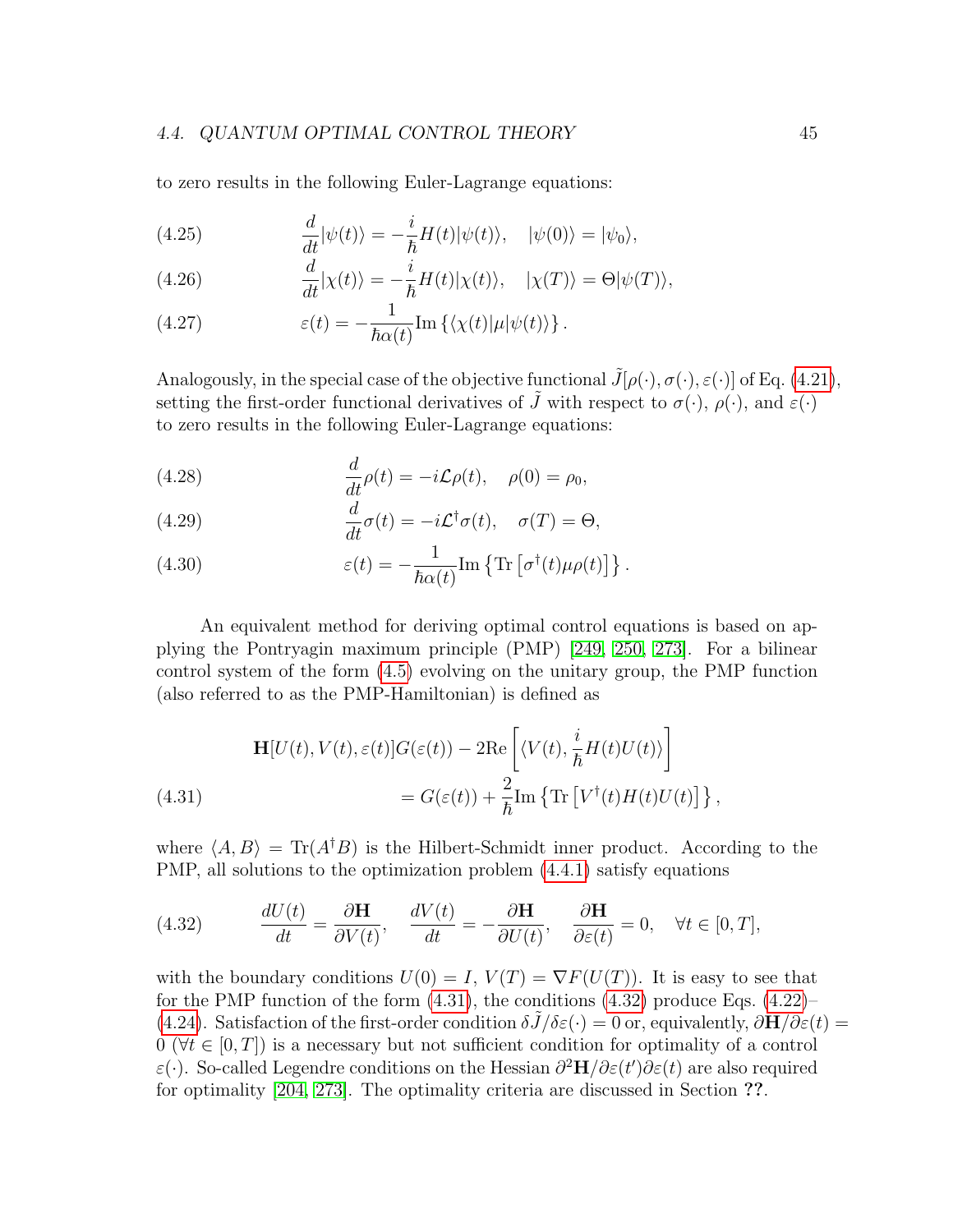#### 4.4.3.1 Existence of optimal controls

An important issue is the existence of optimal control fields (i.e., maxima of the objective functional) for realistic situations that involve practical constraints on the applied laser fields. It is important to distinguish between the existence of an optimal control field and controllability; in the former case, a field is designed, subject to particular constraints, that guides the evolution of the system towards a specified target until a maximum of the objective functional is reached, while in the latter case, the exact coincidence between the attained evolution operator (or state) and the target evolution operator (or state) is sought. The existence of optimal controls for quantum systems was analyzed in a number of works. Peirce et al. [\[37\]](#page-75-0) proved the existence of optimal solutions for state control in a spatially bounded quantum system that necessarily has spatially localized states and a discrete spectrum. Zhao and Rice [\[144\]](#page-81-2) extended this analysis to a system with both discrete and continuous states and proved the existence of optimal controls over the evolution in the subspace of discrete states. Demiralp and Rabitz [\[145\]](#page-81-3) showed that, in general, there is a denumerable infinity of solutions to a particular class of well-posed quantum control problems; the solutions can be ordered in quality according to the achieved optimal value of the objective functional. The existence of multiple control solutions has important practical consequences, suggesting that there may be broad latitude in the laboratory, even under strict experimental restrictions, for finding successful controls for well-posed quantum objectives. The existence and properties of critical points (including global extrema) of objective functionals for various types of quantum control problems were further explored using the analysis of QCLs [\[208,](#page-84-1) [209,](#page-84-2) [210,](#page-84-3) [217,](#page-85-0) [218,](#page-85-1) [219,](#page-85-2) [220,](#page-85-3) [146,](#page-81-4) [221,](#page-85-4) [274\]](#page-88-4) (see Section ??).

A number of optimization algorithms have been adapted or specially developed for use in QOCT, including the conjugate gradient search method [\[39\]](#page-75-1), the Krotov method [\[206,](#page-84-4) [275,](#page-88-5) [276\]](#page-88-6), monotonically convergent algorithms [\[277,](#page-88-7) [278,](#page-88-8) [279,](#page-88-9) [280,](#page-88-10) [259,](#page-87-8) [281,](#page-88-11) [282\]](#page-88-12), non-iterative algorithms [\[283\]](#page-88-13), the gradient ascent pulse engineering (GRAPE) algorithm [\[284\]](#page-88-14), a hybrid local/global algorithm [\[258\]](#page-87-7), and homotopybased methods [\[285,](#page-88-15) [286,](#page-88-16) [287\]](#page-88-17). Faster convergence of iterative QOCT algorithms was demonstrated using "mixing" strategies [\[288\]](#page-88-18). Also, the employment of propagation toolkits [\[289,](#page-88-19) [290,](#page-89-0) [291\]](#page-89-1) can greatly increase the efficiency of numerical optimizations. Detailed discussions of the QOCT formalism and algorithms are available in the literature [\[5,](#page-73-1) [130,](#page-80-0) [131,](#page-80-1) [11\]](#page-73-0).

## 4.4.4 Applications of QOCT

In this section we first survey various applications of the QOCT and present an example of the theory developed so far. The applications of QOCT to the open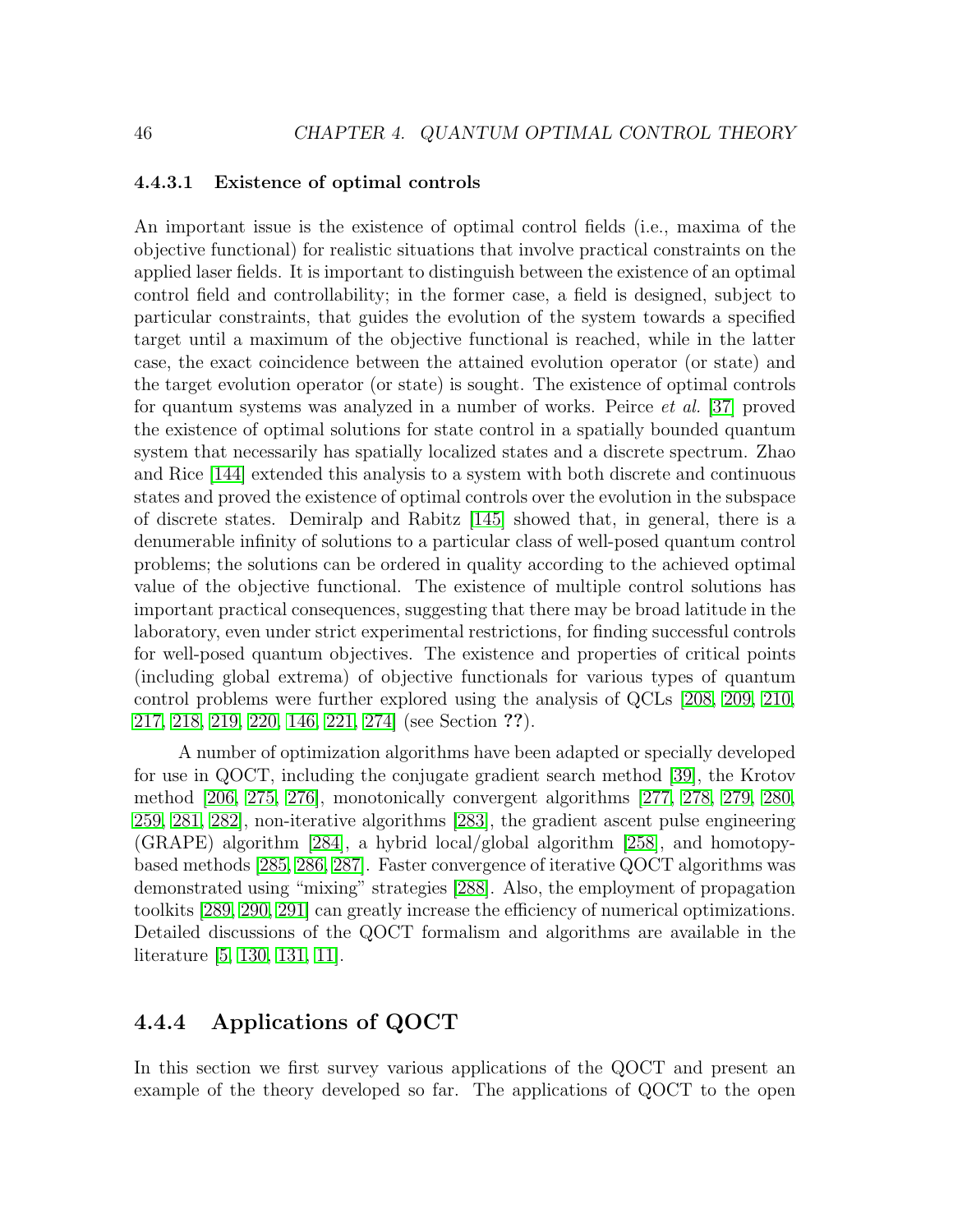quantum systems will be discussed in the next section.

Originally, QOCT was developed to design optimal fields for manipulation of molecular systems [\[36,](#page-75-2) [37,](#page-75-0) [38,](#page-75-3) [39,](#page-75-1) [40,](#page-75-4) [124,](#page-80-3) [125,](#page-80-4) [126,](#page-80-5) [127,](#page-80-6) [128,](#page-80-2) [129\]](#page-80-7) and has been applied to a myriad of problems (e.g., rotational, vibrational, electronic, reactive, and other processes) [\[5,](#page-73-1) [130,](#page-80-0) [11\]](#page-73-0). Some recent applications include, for example, control of molecular isomerization [\[292,](#page-89-2) [293,](#page-89-3) [294,](#page-89-4) [295\]](#page-89-5), control of electron ring currents in chiral aromatic molecules [\[296\]](#page-89-6), and control of heterogeneous electron transfer from surface attached molecules into semiconductor band states [\[297\]](#page-89-7). Beyond molecules, QOCT has been applied to various physical objectives including, for example, control of electron states in semiconductor quantum structures [\[298,](#page-89-8) [299,](#page-89-9) [300\]](#page-89-10), control of atom transport in optical lattices [\[301\]](#page-89-11), control of Bose-Einstein condensate transport in magnetic microtraps [\[302\]](#page-89-12), control of a transition of ultracold atoms from the superfluid phase to a Mott insulator state [\[303\]](#page-89-13), control of coherent population transfer in superconducting quantum interference devices [\[304\]](#page-89-14), and control of the local electromagnetic response of nanostructured materials [\[305\]](#page-89-15).

Recently, there has been rapidly growing interest in applications of QOCT to the field of quantum information sciences. One of the important problems in this field is optimal protection of quantum systems against decoherence, as mentioned above. Applications of QOCT to quantum information processing also include optimal operation of quantum gates in closed systems [\[180,](#page-83-7) [205,](#page-84-5) [206,](#page-84-4) [250,](#page-86-5) [322,](#page-90-0) [323,](#page-90-1) [324,](#page-90-2) [325,](#page-90-3) [326,](#page-90-4) [327,](#page-90-5) [328,](#page-90-6) [329,](#page-90-7) [330,](#page-91-0) [331,](#page-91-1) [332,](#page-91-2) [333,](#page-91-3) [334,](#page-91-4) [335\]](#page-91-5) and in open systems (i.e., in the presence of decoherence) [\[213,](#page-84-6) [336,](#page-91-6) [337,](#page-91-7) [338,](#page-91-8) [339,](#page-91-9) [340,](#page-91-10) [341,](#page-91-11) [342,](#page-91-12) [343,](#page-91-13) [344,](#page-91-14) [345,](#page-91-15) [346,](#page-91-16) [347,](#page-91-17) [348,](#page-91-18) [349,](#page-91-19) [350,](#page-92-0) [351\]](#page-92-1), and optimal generation of entanglement [\[268,](#page-87-17) [269,](#page-87-18) [350,](#page-92-0) [352,](#page-92-2) [353,](#page-92-3) [354\]](#page-92-4). One particular area where QOCT methods have proved to be especially useful is design of optimal sequences of radiofrequency (RF) pulses for operation of quantum gates in systems of coupled nuclear spins in a nuclear magnetic resonance (NMR) setup [\[284,](#page-88-14) [355,](#page-92-5) [356\]](#page-92-6). In a recent experiment with trapped ion qubits, shaped pulses designed using QOCT were applied to enact single-qubit gates with enhanced robustness to noise in the control field [\[357\]](#page-92-7). Optimal control methods were also applied to the problem of storage and retrieval of photonic states in atomic media, including both theoretical optimization [\[358,](#page-92-8) [359,](#page-92-9) [360\]](#page-92-10) and experimental tests [\[361,](#page-92-11) [362,](#page-92-12) [363\]](#page-92-13).

Let us now consider an instructive example by applying the theory developed so far developed to a molecular system. In one of the pioneering QOCT studies, Kosloff et al. [\[39\]](#page-75-1) considered two electronic states (ground and excited) of a model molecular system, with the wave function (in the coordinate representation) of the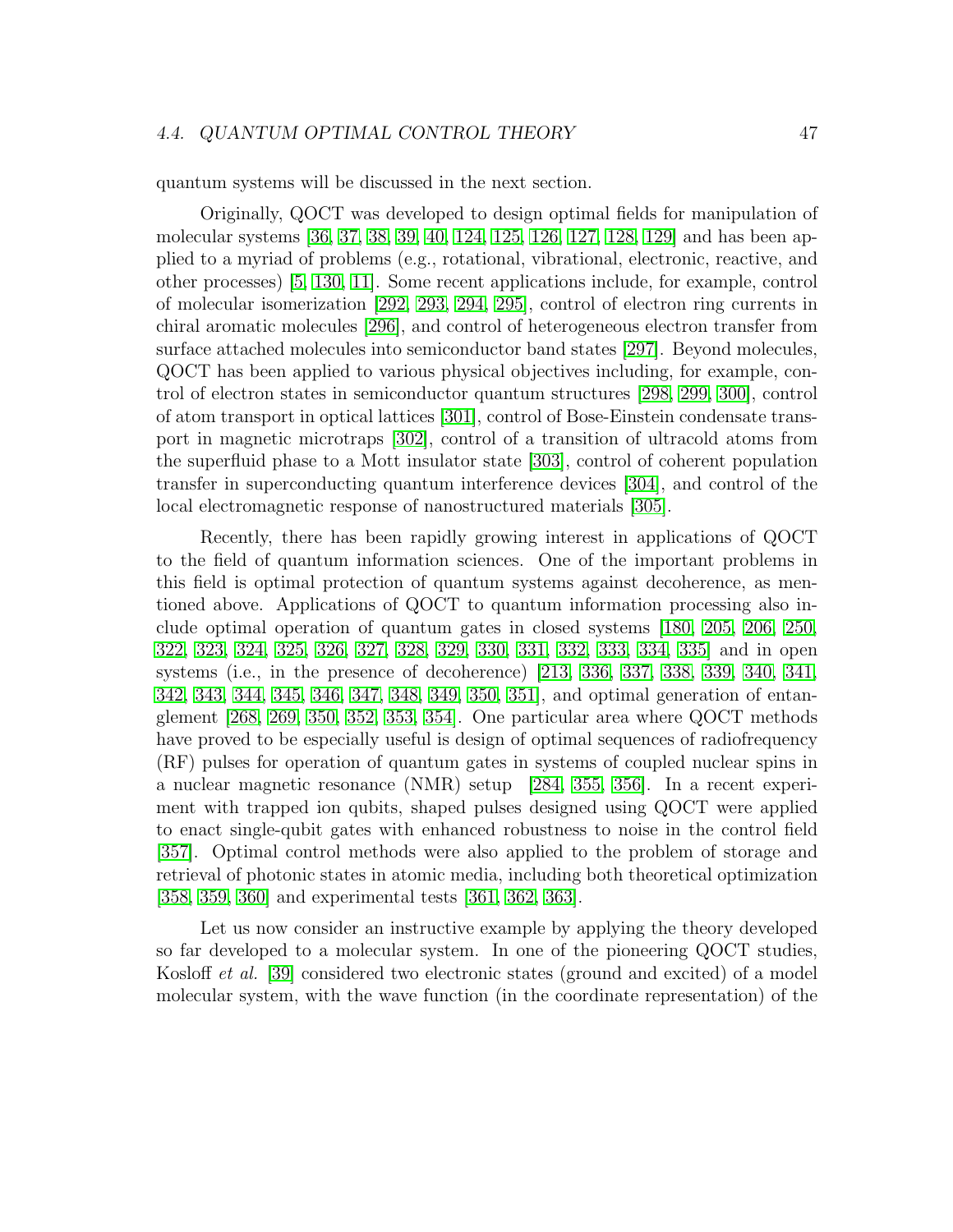form<sup>[2](#page-56-0)</sup>

(4.33) 
$$
\psi(\mathbf{r},t) = \langle \mathbf{r} | \psi(t) \rangle = \begin{pmatrix} \psi_e(\mathbf{r},t) \\ \psi_g(\mathbf{r},t) \end{pmatrix},
$$

where  $\psi_{\rm g}$  and  $\psi_{\rm e}$  are the projections of the wave function on the ground and excited state, respectively. The time evolution of the wave function is determined by the Schrödinger equation:

<span id="page-56-2"></span>(4.34) 
$$
\hbar \frac{\partial}{\partial t} \begin{pmatrix} \psi_{\rm e}(\mathbf{r},t) \\ \psi_{\rm g}(\mathbf{r},t) \end{pmatrix} = \begin{pmatrix} H_{\rm e}(\mathbf{r}) & H_{\rm ge}(\mathbf{r},t) \\ H_{\rm ge}^{\dagger}(\mathbf{r},t) & H_{\rm g}(\mathbf{r}) \end{pmatrix} \begin{pmatrix} \psi_{\rm e}(\mathbf{r},t) \\ \psi_{\rm g}(\mathbf{r},t) \end{pmatrix},
$$

where  $H_i(\mathbf{r}) = \mathbf{p}^2/(2m) + V_i(\mathbf{r})$  (i = g, e), **p** is the momentum operator,  $V_{\rm g}(\mathbf{r})$  and  $V_e(\mathbf{r})$  are the adiabatic potential energy surfaces for the ground and excited state, respectively. The off-diagonal term  $H_{ge}(\mathbf{r},t)$  represents the field-induced coupling between the molecular states:

(4.35) 
$$
H_{\rm ge}(\mathbf{r},t)=-\mu_{\rm ge}(\mathbf{r})\varepsilon(t),
$$

where  $\mu_{ge}(\mathbf{r})$  is the electric dipole operator and  $\varepsilon(t)$  is the time-dependent electric field of the control laser pulse applied to the molecule.

The goal is to control a dissociation reaction in the presence of two distinct exit channels on the ground potential energy surface. The corresponding objective functional (including the dynamical constraint) is given by

<span id="page-56-1"></span>(4.36) 
$$
\tilde{J} = \langle \psi(T) | P | \psi(T) \rangle - \lambda \int_0^T \varepsilon^2(t) t - 2 \Re \int_0^T \langle \chi(t) | \left( \frac{\partial}{\partial t} + \frac{\varepsilon}{\hbar} \right) | \psi(t) \rangle t,
$$

The first term in  $(4.36)$  represents the main control goal, where P is the projection operator on the state corresponding to the target exit channel (i.e., the part of the wave function which is beyond the target saddle point on the ground-state surface and is characterized by the outgoing momentum); the second term is used to manage the fluence of the control field, with  $\lambda$  being a scalar weight factor; the third term includes an auxiliary state  $|\chi(t)\rangle$  that is a Lagrange multiplier employed to enforce satisfaction of the Schrödinger equation (*H* is the  $2 \times 2$  Hamiltonian matrix defined by [\(4.34\)](#page-56-2)). In order to find the control field that maximizes the objective, the firstorder functional derivatives of  $\tilde{J}$  with respect to  $\chi(\cdot)$ ,  $\psi(\cdot)$ , and  $\varepsilon(\cdot)$  are set to zero, producing the following Euler-Lagrange equations:

<span id="page-56-3"></span>(4.37) 
$$
\hbar \frac{\partial}{\partial t} |\psi(t)\rangle = H |\psi(t)\rangle, \quad |\psi(0)\rangle = |\psi_0\rangle,
$$

(4.38) 
$$
\hbar \frac{\partial}{\partial t} |\chi(t)\rangle = H |\chi(t)\rangle, \quad |\chi(T)\rangle = P |\psi(T)\rangle,
$$

<span id="page-56-4"></span>(4.39) 
$$
\varepsilon(t) = -\frac{1}{\hbar\lambda}\Im\left\{\langle\chi_{\rm g}(t)|\mu_{\rm ge}|\psi_{\rm e}(t)\rangle + \langle\chi_{\rm e}(t)|\mu_{\rm ge}|\psi_{\rm g}(t)\rangle\right\}.
$$

<span id="page-56-0"></span><sup>2</sup>For the sake of notation consistency, the control problem is presented here slightly differently than in the original work [\[39\]](#page-75-1).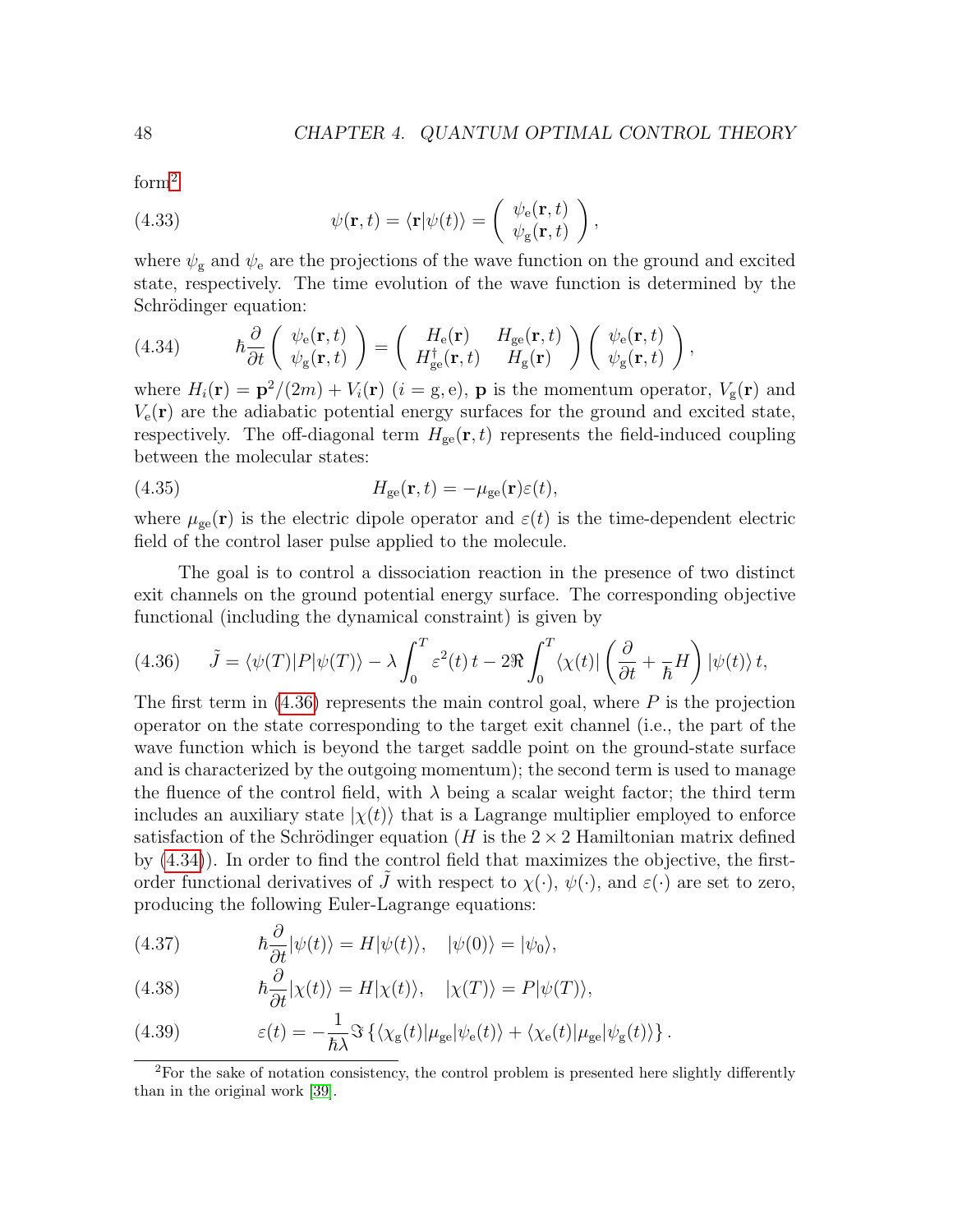An initial guess is selected for the control field (e.g., a pair of transform-limited pulses with a time delay between them, as in pump-dump control), and equations  $(4.37)$ – [\(4.39\)](#page-56-4) are solved using an appropriate algorithm, as discussed in section [4.4.3](#page-51-2) above. This optimization procedure identifies a shaped control field  $\varepsilon_{opt}(\cdot)$  that maximizes photoinduced molecular dissociation into the target channel. Successful application of QOCT to this model molecular system [\[39\]](#page-75-1) demonstrated the benefits of optimally tailoring the time-dependent laser field to achieve the desired dynamic outcome.

Example: Let us consider a more detailed problem of controlling a single nuclear spin subjected to a static magnetic field along the z-axis and a time varying radio frequency magnetic field along the x and y-axes. Since the electric and Magnetic fields are related via Maxwell equations, the controls are denoted as  $\varepsilon_x(t)$ ,  $\varepsilon_y(t)$ instead of  $B_x(t)$ ,  $B_y(t)$ . The dynamics of a spin are described using the Pauli-spin operators,  $\sigma_x, \sigma_y$  and  $\sigma_z$  or with the spin vector  $\vec{\sigma} = \sigma_x \hat{i} + \sigma_y \hat{j} + \sigma_z \hat{k}$ .

The problem: Find the time-varying fields  $\varepsilon_x(t)$  and  $\varepsilon_y(t)$  that drive the system to a specified final state  $\psi_f$  at time T using minimal energy. The dynamical equation (Schrödinger equation) is

$$
\frac{d}{dt}|\psi(t)\rangle = -\frac{i}{\hbar}\vec{\sigma}\cdot\vec{\varepsilon}(t)|\psi(t)\rangle
$$
  
=  $-\frac{i}{\hbar}\left[\sigma_zB_z + \sigma_x\varepsilon_x(t) + \sigma_y\varepsilon_y(t)\right]\psi(t)\rangle$ 

Solution: First lets define the Lagrange for the problem which is now a function of the two controls  $\varepsilon_x(t)$ ,  $\varepsilon_y(t)$  and is given as,

$$
L(\varepsilon_x(t), \varepsilon_y(t)) = -\frac{1}{2}(\varepsilon_x^2(t) + \varepsilon_y^2(t)).
$$

Since the final state  $\psi_f$  is assumed to be pre-defined the cost function will now have the form,

$$
F(\psi(T)) = \Re \langle \psi_f | \psi(t) \rangle
$$

and ideally we want to reach the final state exactly within a global phase , we have the condition

$$
(4.40) \qquad \qquad \max F(\psi(T)) = 1.
$$

Thus proceeding we get the cost functional  $J$  in the Lagrange formulation as,

$$
J = \frac{1}{2} \int_0^T \varepsilon_x^2(t) + \varepsilon_y^2(t) dt
$$

and the PMP-Hamiltonian, which is a function of state  $\psi(t)$ , costate  $\phi(t)$  and control  $\vec{\varepsilon}(t)$ , is given as,

$$
\mathbf{H}(\psi(t),\phi(t),\vec{\varepsilon}(t))=\frac{1}{2}(\varepsilon_x^2(t)+\varepsilon_y^2(t))+\langle\phi(t)|-\frac{i}{\hbar}[\sigma_zB_z+\sigma_x\varepsilon_x(t)+\sigma_y\varepsilon_y(t)|\psi(t)\rangle.
$$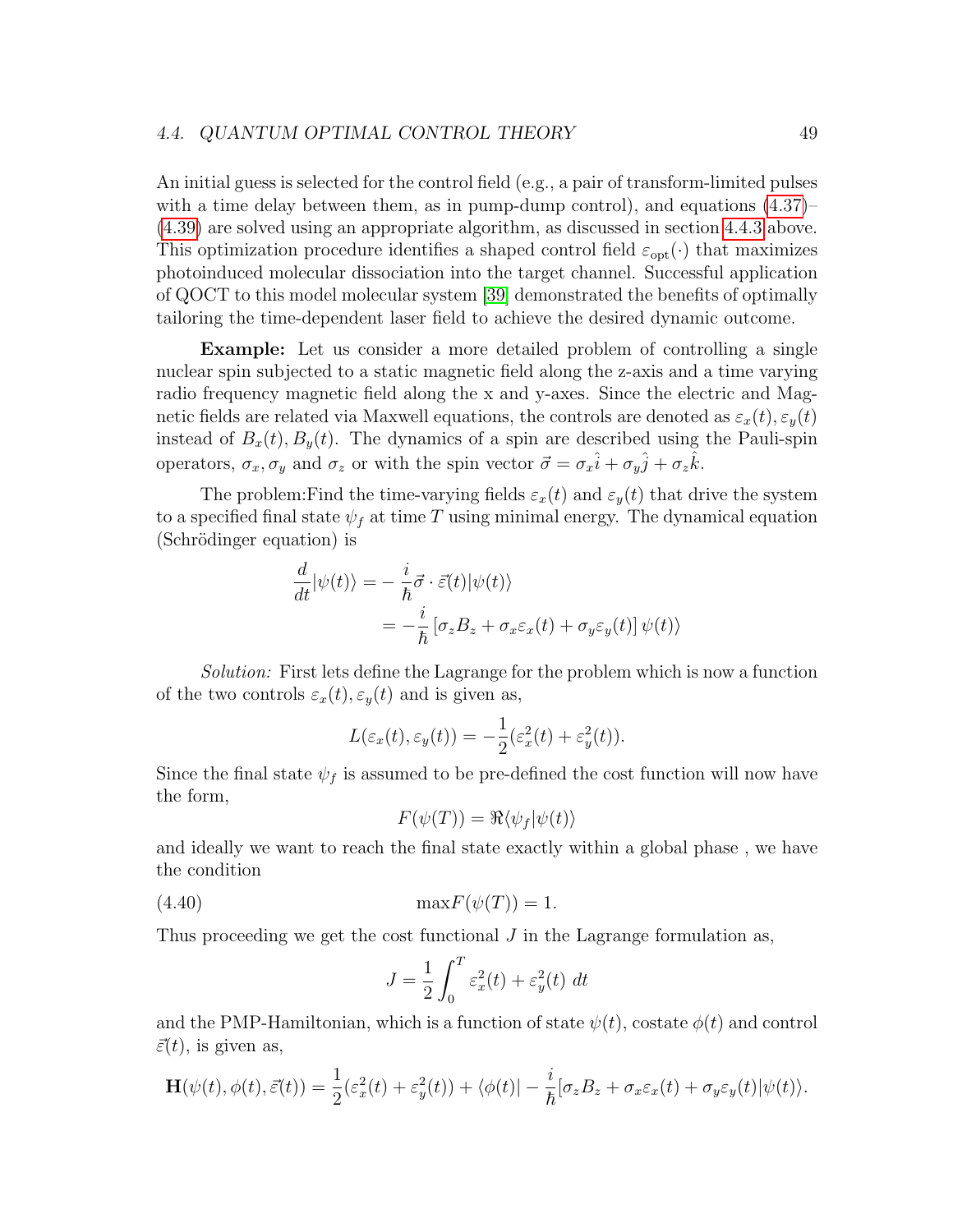From the first Euler-Lagrange equation we have the dynamical equation for the costate  $\phi(t)$  as,

$$
\frac{d\phi^{\dagger}(t)}{dt} = \nabla_{\psi(t)} \mathbf{H}(\psi(t), \phi(t), \varepsilon(t))
$$

$$
= -\frac{i}{\hbar} \phi^{\dagger}(t) \left[ \sigma_z B_z + \sigma_x \varepsilon_x(t) + \sigma_y \varepsilon_y(t) \right]
$$

or equivalently

$$
\frac{d\phi(t)}{dt} = \frac{i}{\hbar} \left[ \sigma_z B_z + \sigma_x \varepsilon_x(t) + \sigma_y \varepsilon_y(t) \right] \phi(t).
$$

Employing the second Euler-Lagrange equation or directly from the Pontraygin maximum principle we have the maximization of the PMP-Hamiltonian over the control as,

$$
\nabla_{\vec{\varepsilon}(t)} \mathbf{H}(\psi(t), \phi(t), \vec{\varepsilon}(t)) = 0
$$

which leads to

$$
\varepsilon_x(t)=\frac{i}{\hbar}\langle\phi(t)|\sigma_x|\psi(t)\rangle\varepsilon_y(t)=\frac{i}{\hbar}\langle\phi(t)|\sigma_y|\psi(t)\rangle
$$

and further leads to the equations for the controls,

$$
\frac{d\varepsilon_x(t)}{dt} = \frac{i}{\hbar} \left\{ \langle \frac{d}{dt} \phi(t) | \sigma_x | \psi(t) \rangle + \langle \phi(t) | \sigma_x | \frac{d}{dt} \psi(t) \rangle \right\}
$$
\n
$$
\frac{d\varepsilon_y(t)}{dt} = \frac{i}{\hbar} \left\{ \langle \frac{d}{dt} \phi(t) | \sigma_y | \psi(t) \rangle + \langle \frac{d}{dt} \phi(t) | \sigma_y | \frac{d}{dt} \psi(t) \rangle \right\}
$$

Since the Pauli matrices obey the commutation rules  $[\sigma_i, \sigma_j] = i\epsilon_{ijk}\sigma_k$  where  $\epsilon_{ijk}$  is called structure constants that determine the structure of the Lie-Algebra.Now we can use the co-state equations,  $\phi(t)$  and rewrite the RHS of the above equations as,

$$
\langle \frac{d}{dt} \phi(t) | \sigma_y | \psi(t) \rangle = \frac{i}{\hbar} \phi^{\dagger}(t) \left[ \sigma_z B_z + \sigma_x u_x(t) + \sigma_y u_y(t) \right] \sigma_x \psi(t)
$$
  

$$
\langle \phi(t) | \sigma_y | \frac{d}{dt} \psi(t) \rangle = \frac{i}{\hbar} \phi^{\dagger}(t) \sigma_x \left[ \sigma_z B_z + \sigma_x u_x(t) + \sigma_y u_y(t) \right] \psi(t)
$$

and the control equations can be rewritten as,

$$
\dot{\varepsilon}_x(t) = (\frac{i}{\hbar})^2 \phi^{\dagger}(t) [\sigma_x, \sigma_y] u_y(t) \psi(t) = -\frac{i}{\hbar} (\phi^{\dagger}(t) \sigma_z \psi(t) u_y(t) - \phi^{\dagger}(t) \sigma_y \psi(t) B_z)
$$
  

$$
\dot{\varepsilon}_y(t) = (\frac{i}{\hbar})^2 \phi^{\dagger}(t) [\sigma_y, \sigma_x] u_x(t) \psi(t) = \frac{i}{\hbar} (\phi^{\dagger}(t) \sigma_z \psi(t) u_x(t) - \phi^{\dagger}(t) \sigma_x \psi(t) B_z).
$$

Additional Conserved quantities: PMP-Hamiltonian Slides not clear to me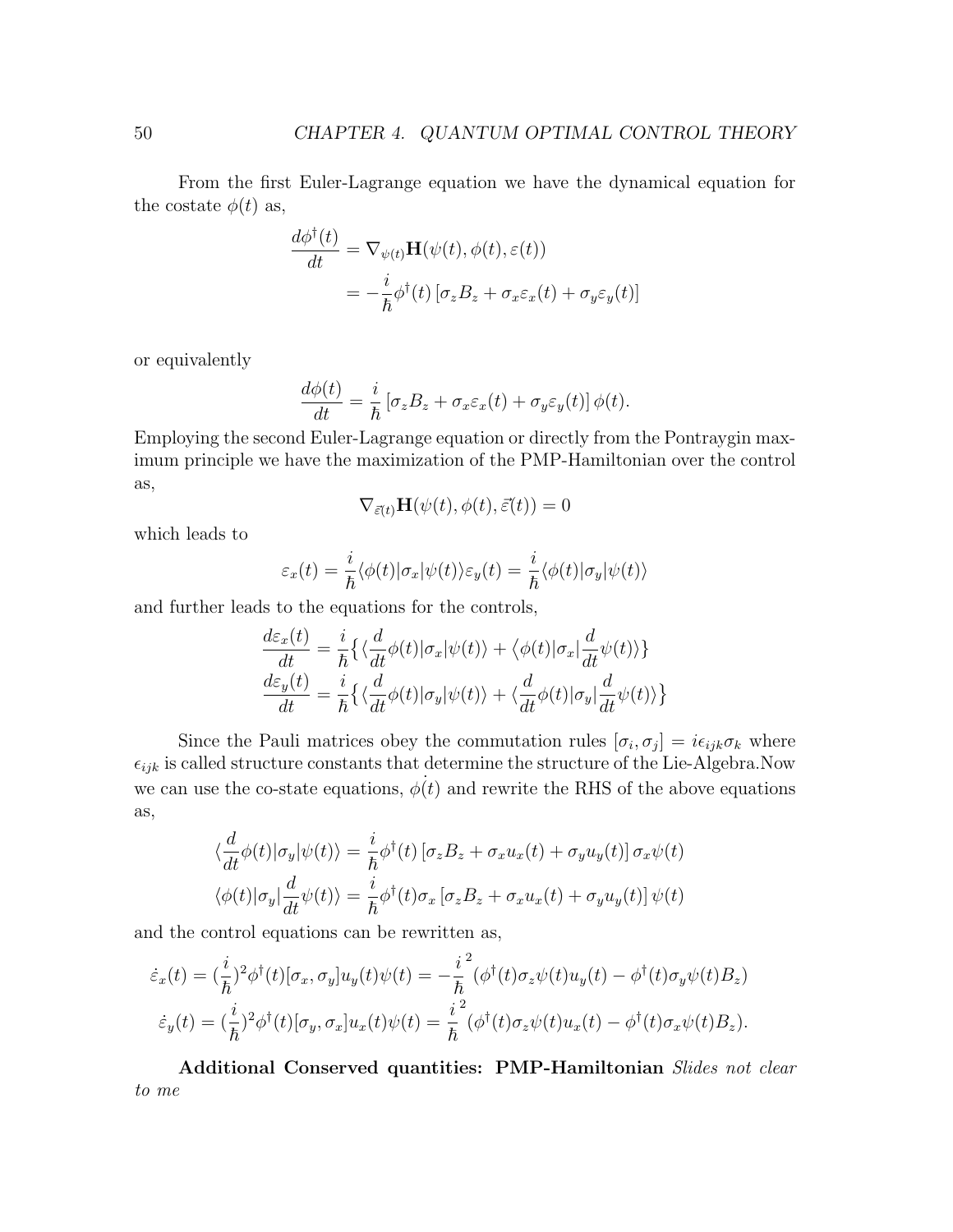# <span id="page-59-0"></span>4.5 Open quantum systems

In practice, it is often necessary to take into account interactions between quantum systems (e.g., between molecules in a liquid or between electron spins and nuclear spins in a semiconductor material). If for a particular problem only one of the interacting subsystems is of interest (now referred to as the system), all other subsystems that surround it are collectively referred to as the environment. A quantum system coupled to an environment is called open [\[154\]](#page-81-5). A molecule in a solution or an atom coupled to the vacuum electromagnetic field are examples of open quantum systems. The interaction with the environment typically results in a process of decoherence, in which a coherent superposition state of an open quantum system is transformed into a statistical mixture (decoherence is often accompanied by dissipation of the initial excitation, although in some situations pure dephasing is possible; see [\[154,](#page-81-5) [155\]](#page-82-11) for details). Generally, all quantum systems are open, however, whether or not environmentally-induced processes are important depends on their rate relative to the rate of the coherent evolution. From a practical perspective, the importance of decoherence also depends on the control objective. In chemical applications such as control over the yield of a reaction product, environmental effects may play a significant role in the liquid phase where relaxation processes happen on the time scale of the order of one picosecond [\[8,](#page-73-2) [9,](#page-73-3) [156,](#page-82-12) [157\]](#page-82-13). On the other hand, decoherence induced by collisions in the gas phase can often be neglected (at least at low pressures), as the time between collisions is much longer than the characteristic period of vibronic dynamics controlled by femtosecond laser pulses [\[8\]](#page-73-2). In contrast, in quantum information processing, an unprecedented level of control accuracy is required to minimize quantum gate errors, and therefore decoherence needs to be taken into account for practically all physical realizations [\[158\]](#page-82-10).

The state of an open quantum system is described by the reduced density matrix  $\rho = \text{Tr}_{env}(\rho_{\text{tot}})$ , where  $\rho_{\text{tot}}$  represents the state of the system and environment taken together, and  $Tr_{env}$  denotes the trace over the environment degrees of freedom. There are many models of open-system dynamics depending on the type of environment and character of the system-environment coupling [\[154,](#page-81-5) [155\]](#page-82-11). If the system and environment are initially uncoupled,  $\rho_{\text{tot}}(0) = \rho(0) \otimes \rho_{\text{env}}$ , then the evolution of the system's reduced density matrix from  $t = 0$  to t is described by a completely positive, trace preserving map  $\Phi_t$ :

<span id="page-59-1"></span>
$$
(4.41)\qquad \qquad \rho(t) = \Phi_t \rho_0,
$$

where  $\rho_0 = \rho(0)$ . A linear map  $\Phi : \mathcal{T}(\mathcal{H}) \to \mathcal{T}(\mathcal{H})$  is called completely positive if the map  $\Phi \otimes I_l : \mathcal{T}(\mathcal{H}) \otimes \mathcal{M}_l \to \mathcal{T}(\mathcal{H}) \otimes \mathcal{M}_l$  (where  $I_l$  is the identity map in  $\mathcal{M}_l$ ) is positive for any  $l \in \mathbb{N}$ . A map  $\Phi$  is called trace preserving if  $\text{Tr}(\Phi \rho) = \text{Tr}(\rho)$  for any  $\rho \in \mathcal{T}(\mathcal{H})$ . The map [\(4.41\)](#page-59-1) can be defined for any time  $t \geq 0$ , and the entire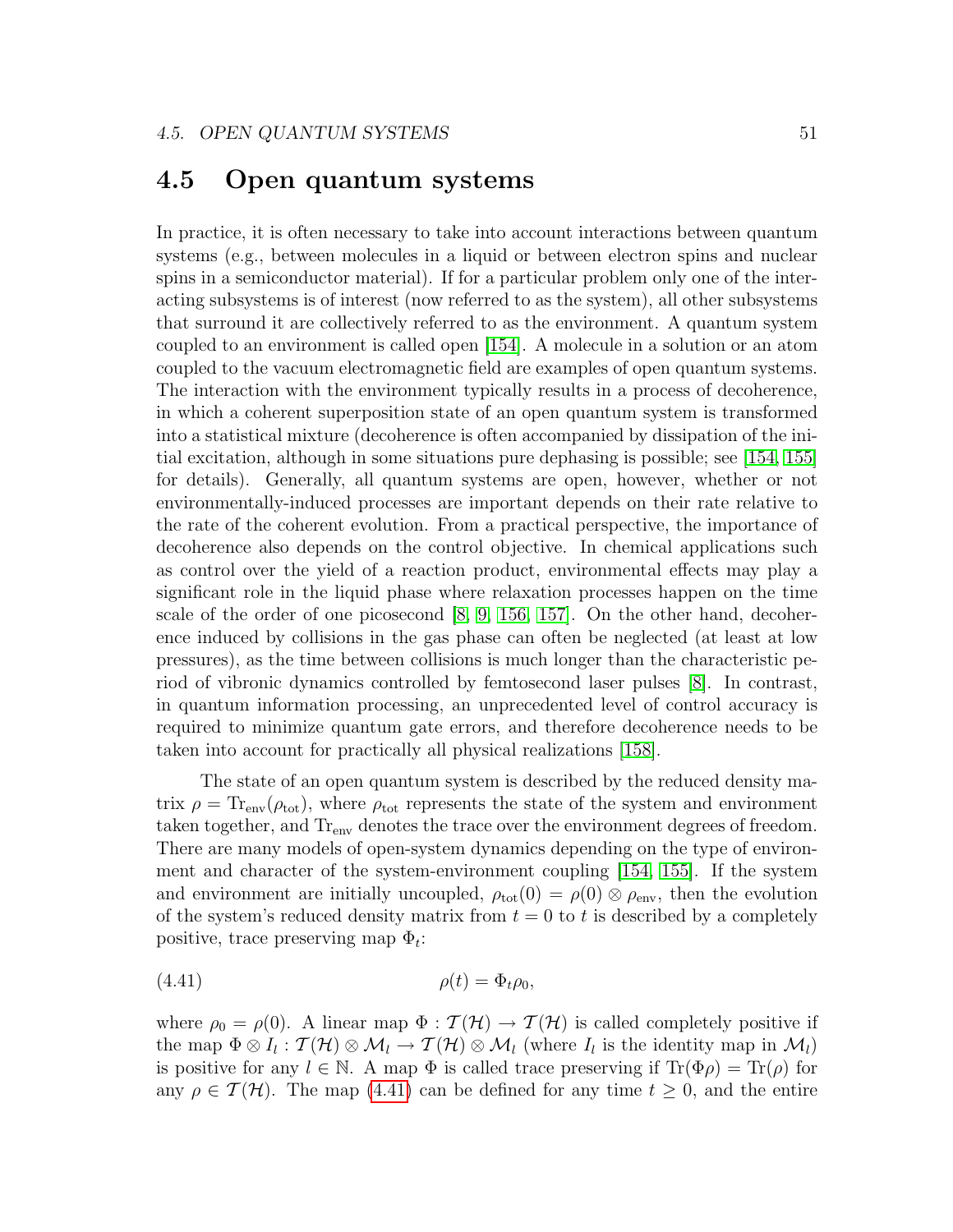time evolution of the open quantum system is described by a one-parameter family  $\{\Phi_t \mid t \geq 0\}$  of dynamical maps (where  $\Phi_0$  is the identity map I).

Any completely positive, trace-preserving map has the Kraus operator-sum representation (OSR) [\[159,](#page-82-14) [160,](#page-82-15) [161\]](#page-82-16):

(4.42) 
$$
\rho(t) = \Phi_t \rho_0 = \sum_{j=1}^n K_j(t) \rho_0 K_j^{\dagger}(t),
$$

where  $\{K_i\}$  are the Kraus operators  $(N \times N)$  complex matrices for an N-level quantum system). The trace preservation is ensured by the condition

(4.43) 
$$
\sum_{j=1}^{n} K_{j}^{\dagger}(t) K_{j}(t) = I.
$$

Here,  $n \in \mathbb{N}$  is the number of Kraus operators. We will refer to completely positive, trace-preserving maps simply as Kraus maps. Unitary transformations form a particular subset of Kraus maps corresponding to  $n = 1$ . There exist infinitely many OSRs (with different sets of Kraus operators) for the same Kraus map. For any Kraus map for an N-level quantum system, there always exists an OSR with a set of  $n \leq N^2$  Kraus operators [\[161\]](#page-82-16).

While the Kraus-map description of open-system dynamics is very general, it is often not the most convenient one for numerical calculations. With additional assumptions, various types of quantum master equations can be derived from the Kraus OSR [\[154,](#page-81-5) [155\]](#page-82-11). In particular, for a Markovian environment (i.e., when the memory time for the environment is zero), the set of Kraus maps  $\{\Phi_t | t \geq 0\}$  is a semigroup, which means that any two maps in the set satisfy the condition [\[154\]](#page-81-5)

(4.44) 
$$
\Phi_{t_1}\Phi_{t_2} = \Phi_{t_1+t_2}, \quad t_1, t_2 \geq 0.
$$

In this situation, the dynamics of an open quantum system is described by the quantum master equation of the form [\[154\]](#page-81-5)

<span id="page-60-0"></span>(4.45) 
$$
\frac{d}{dt}\rho(t) = -i\mathcal{L}\rho(t),
$$

where the linear map  $\mathcal L$  (also referred to as the Liouville super-operator) is the generator of the dynamical semigroup, i.e.,  $\Phi_t = \exp(-i\mathcal{L}t)$ . The evolution equation of the form [\(4.45\)](#page-60-0) is often referred to as the Liouville-von Neumann equation. For an N-level quantum system coupled to a Markovian environment, the most general form of the map  $\mathcal L$  can be constructed, resulting in the quantum master equation of the Lindblad type [\[154,](#page-81-5) [155,](#page-82-11) [162\]](#page-82-17):

<span id="page-60-1"></span>
$$
(4.46)\quad \frac{d}{dt}\rho(t) = -\frac{i}{\hbar}[H(t),\rho(t)] + \sum_{i=1}^{N^2-1} \gamma_i \left[L_i \rho(t)L_i^{\dagger} - \frac{1}{2}L_i^{\dagger}L_i \rho(t) - \frac{1}{2}\rho(t)L_i^{\dagger}L_i\right].
$$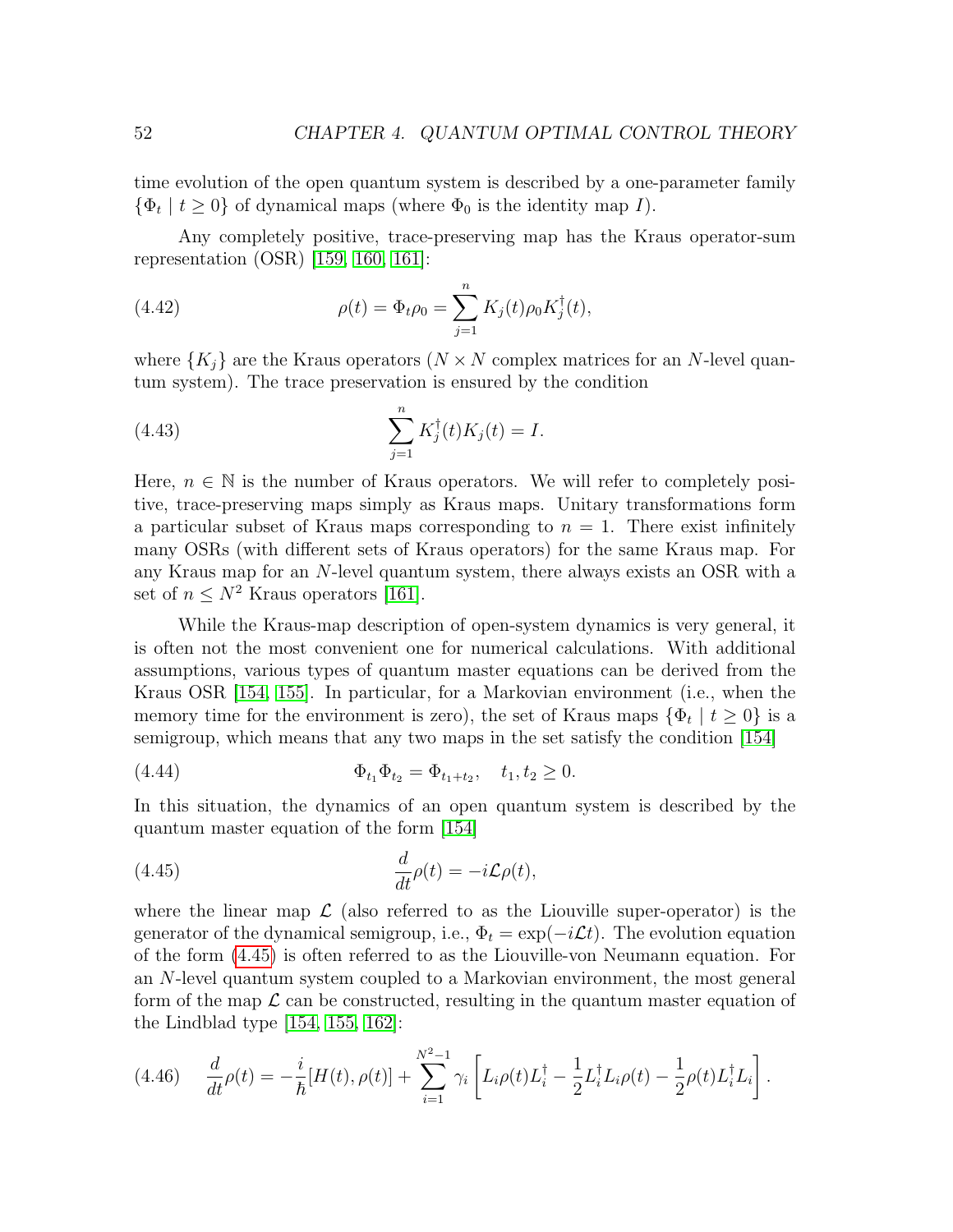Here,  $\{\gamma_i\}$  are non-negative constants and  $\{L_i\}$  are the Lindblad operators  $(N \times N)$ complex matrices) that form (together with the identity operator) an orthonormal operator basis on  $\mathcal{H}$ . By convention,  $\{L_i\}$  are traceless. The first term in Eq. [\(4.46\)](#page-60-1) represents the unitary part of the dynamics governed by the Hamiltonian  $H$  and the second (Lindblad) term represents the non-unitary effect of coupling to the environment. The constants  $\{\gamma_i\}$  are given in terms of certain correlation functions of the environment and play the role of relaxation rates for different decay modes of the open system [\[154\]](#page-81-5).

## 4.5.1 Applications of QOCT for open quantum systems

In the context of open-system dynamics in the presence of coupling to a Markovian environment, QOCT applications include control of unimolecular dissociation reactions in the collisional regime [\[128\]](#page-80-2), laser cooling of molecular internal degrees of freedom coupled to a bath [\[252,](#page-87-1) [253,](#page-87-2) [306\]](#page-89-16), control of vibrational wave packets in a model molecular system coupled to an oscillator bath at finite temperatures in the weakfield (perturbative) regime [\[251,](#page-87-0) [307\]](#page-89-17), creation of a specified vibronic state, population inversion, wave packet shaping in the presence of dissipation in the strong-field regime [\[255\]](#page-87-4), control of ultrafast electron transfer in donor-acceptor systems where the reaction coordinate is coupled to a reservoir of other coordinates [\[308\]](#page-89-18), control of photodesorption of NO molecules from a metal surface in the presence of strong dissipation [\[309\]](#page-90-8), control of excitation of intramolecular and molecule-surface vibrational modes of CO molecules adsorbed on a metal surface in the presence of dissipation to baths of substrate electrons and phonons [\[310,](#page-90-9) [258\]](#page-87-7), and control of current flow patterns through molecular wires coupled to leads [\[311\]](#page-90-10). Also, QOCT was actively applied to the problem of protection of open quantum systems against environmentallyinduced decoherence [\[216,](#page-85-5) [257,](#page-87-6) [312,](#page-90-11) [313,](#page-90-12) [314,](#page-90-13) [315,](#page-90-14) [316,](#page-90-15) [317,](#page-90-16) [318,](#page-90-17) [319,](#page-90-18) [320,](#page-90-19) [321\]](#page-90-20).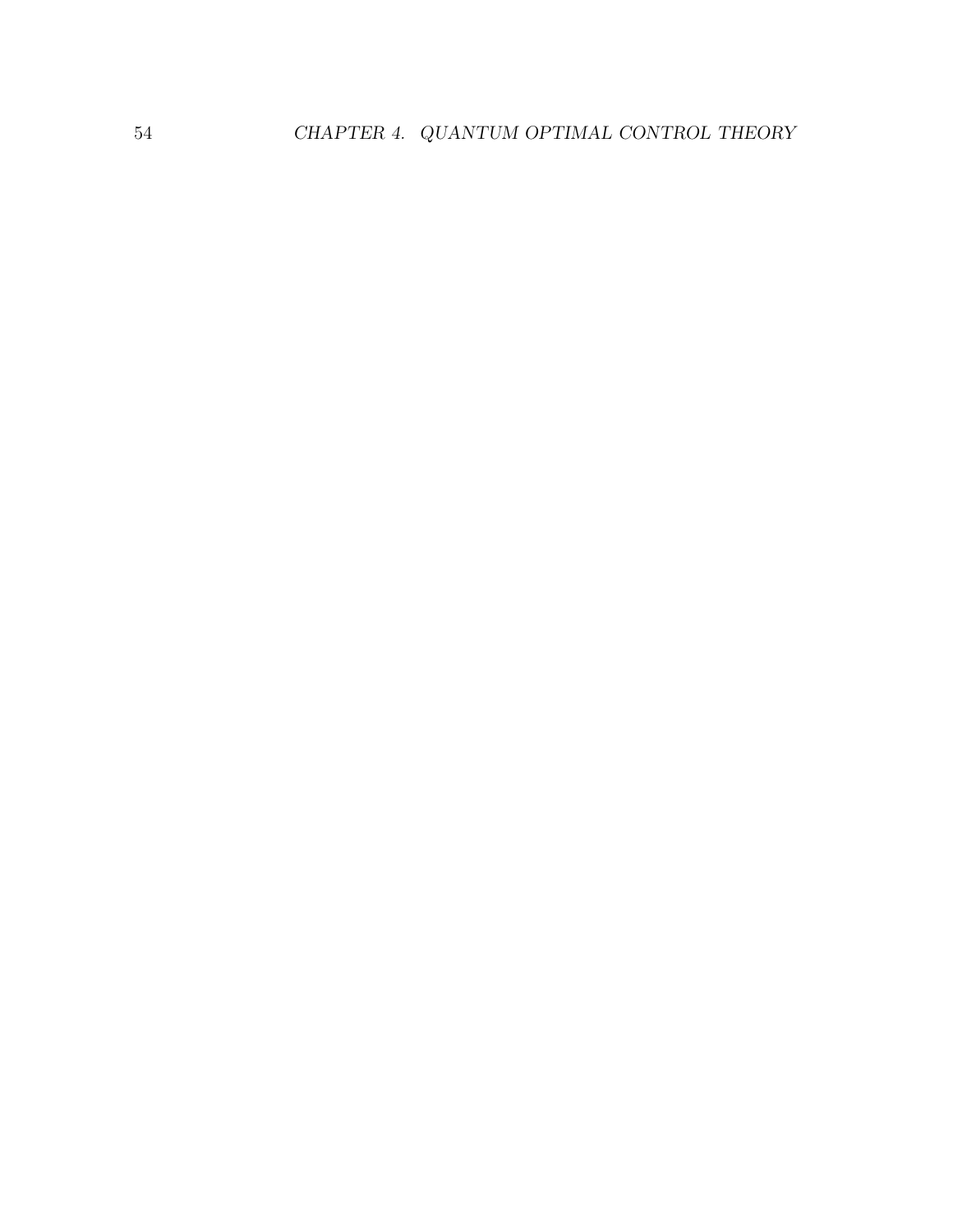# Chapter 5

# Quantum control landscapes

# 5.1 Introduction

An important practical goal of quantum control is the discovery of optimal solutions for manipulating quantum phenomena. Early studies [\[37,](#page-75-0) [145,](#page-81-3) [144\]](#page-81-2) described conditions under which optimal solutions exist, but did not explore the complexity of finding them. Underlying the search for optimal controls is the landscape which specifies the physical objective as a function of the control variables. Analysis of quantum control landscapes [\[147\]](#page-81-6) can not only establish the existence of optimal control solutions and determine their types (e.g., global versus local maxima and true maxima versus saddle points), but also deal with establishing necessary conditions for convergence of optimization algorithms to global maxima along with bounds on the scaling of convergence effort. Surprisingly, these properties are independent of details of a particular Hamiltonian (provided that the system is controllable), which makes the results of landscape analysis applicable across a wide range of controlled quantum phenomena.

The notion of controlling quantum systems seems inherently problematic on several counts. First, the extreme sensitivity of quantum systems to environmental interactions would appear to place limits on the maximal achievable control fidelity. Second, from a numerical perspective, given the considerable cost of propagating the Schrodinger equation, unless the search space for optimal controls has particularly simple properties, it would appear impossible to locate controls for all but the smallest quantum systems in reasonable time. However, once the methods of optimal control began to be applied to molecular systems (thanks to remarkable advances in laser pulse shaping technology) it rapidly became clear that quantum control was not an ill-fated concept, but rather, that controlling quantum systems was surprisingly easy. In the laboratory, this conclusion was particularly apparent in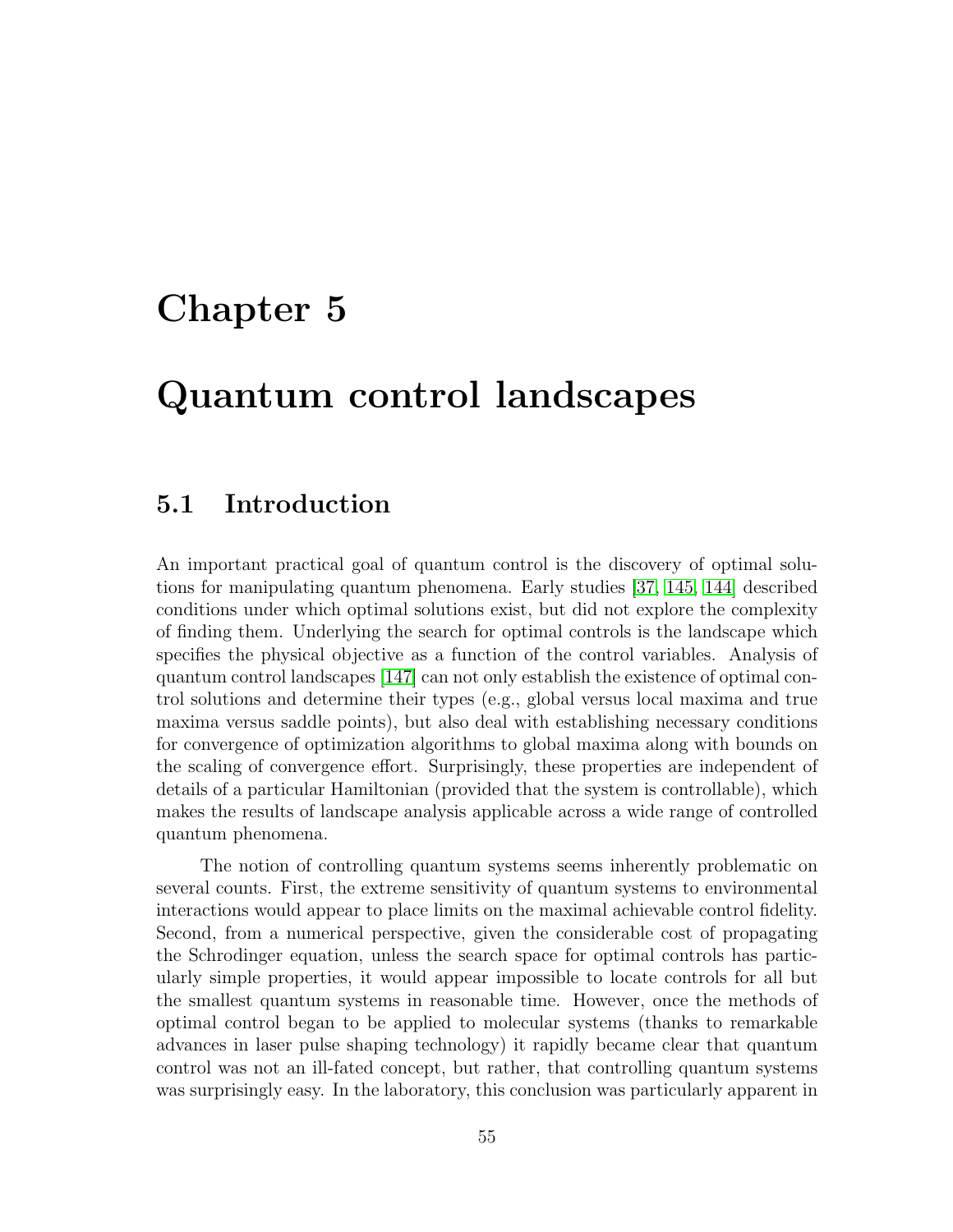the case of so-called adaptive learning control of quantum dynamics, wherein learning (i.e., typically genetic) algorithms are applied to search the space of laser control parameters for the maximization of the expectation value of a quantum observable. This search space is high-dimensional, normally suggesting that it should be replete with local optima and other unfavorable features that would trap unsophisticated search algorithms, especially in the presence of environmental decoherence. The repeated successes of quantum optimal control experiments and simulations indicated that the so-called "curse of dimensionality", common in the theory of optimization in high-dimensional spaces, was not prohibitive here.

<span id="page-64-0"></span>Figure 5.1: A control landscape is defined as the map between the time-dependent control Hamiltonian and associated values of the control cost functional. The entry point into their study is (a) the controllability of the quantum system, which allows search algorithms to freely traverse the landscape. Quantum control landscape features can be conveniently subdivided into those pertaining to (b) critical topology, i.e., the maxima, minima and saddle points of the landscape, and (c) landscape geometry, namely the characteristic local structures encountered while climbing toward the global optimum. Study of the geometry of quantum control landscapes reveals (d) the existence of multiple control solutions corresponding to any given objective function value. The topology and geometry of quantum control landscapes together determine (e) the search complexity of the control problems, i.e. the scaling of the effort required to locate optimal controls. An ultimate goal in the study of quantum control landscapes is the design of global search algorithms that attain lower bounds on this search complexity. Such algorithms may be applied to either of the two major classes of quantum system manipulation problems, (f) control of quantum observables and (g) control of quantum dynamical transformations (i.e., unitary propagators). An overarching conclusion pertaining to both these types of landscapes is that they contain no suboptimal traps, which has broad-scale implications for both the experimental and computational feasibility of quantum control.

This attractive circumstance for quantum control rests on the mathematical underpinnings of quantum theory being surprisingly simple, owing to the linearity of quantum mechanics and the unitarity of the accompanying transformations. Although quantum systems can be highly sensitive to environmental perturbations, the rules governing their dynamics are in many ways simpler than those governing classical dynamics. Furthermore, the presence of an environment, rather than being an impediment, may under the right conditions aid the control process. Recent work has aimed to understand the precise mathematical properties of quantum mechanics are responsible for the surprising simplicity with which quantum phenomena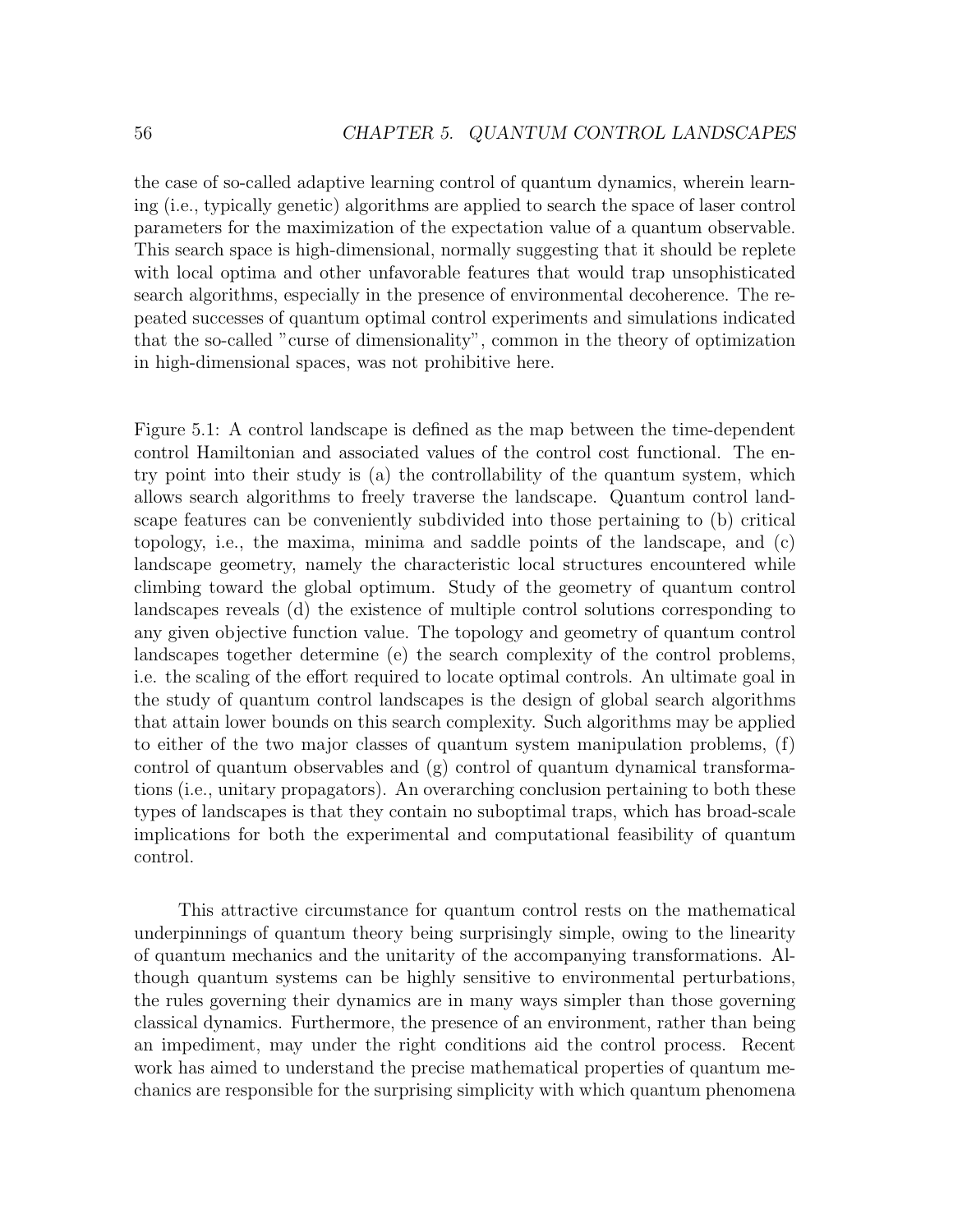can be controlled. Analytical, numerical and experimental treatments of the problem have been explored. In order to enable the systematic study of these features, the notion of a quantum control landscape, defined as the map between the space of time-dependent controls and associated values of the objective functional, was introduced (Figs. [5.1,](#page-64-0) ??).

From an analytical perspective, it was recently found that for several classes of low-dimensional problems, it is possible to exactly solve for quantum optimal controls, without any need for numerical search. By contrast, for the analogous classical problems, analytical solutions do not exist. Of course, analytical solutions are still only possible for special small systems; however, beyond this, it has become clear that the numerical or experimental search for optimal controls is often easier for quantum systems than for classical systems. In this regard, the topology of the search space is of fundamental importance. Evidence suggests that the landscapes for both observable maximization and control of dynamical transformations have simpler topological properties for quantum versus classical systems, contributing to rapid convergence of numerical or experimental searches for effective controls. Moreover, besides the simplicity of locating quantum controls, it has been observed that the controls themselves have remarkably simple functional properties, in some cases enabling a direct interpretation of the mechanisms involved in steering about the dynamics.

The ease of locating optimal quantum controls, and the comparatively simple structure of these controls, have pervasive implications for a wide range of quantum technologies. The study of quantum control landscapes is motivated by the practical goals of achieving higher objective function yields and designing control fields with desired properties, but in order to attain these goals, it is necessary to embrace the mathematical framework that underlies the remarkable properties of these landscapes. The origin of these counterintuitive properties, and their differences with respect to classical control, constitute the primary subject of this review.

subsectionControl landscape definition and critical points

Properties of the search space associated with Mayer-type cost functionals play a fundamental role in the ability to identify optimal controls. To characterize these properties, it is convenient to express the cost functional in a form where the dynamical constraints are implicitly satisfied. Consider a control problem with a fixed target time T for a closed quantum system with unitary evolution. Denote by  $V_T : \varepsilon(\cdot) \mapsto U(T)$  the endpoint map from the space of control functions to the space of unitary evolution operators, induced by the Schrödinger equation  $(4.5)$ , so that  $U(T) = V_T(\varepsilon(\cdot))$ . A Mayer-type cost functional  $F(U(T))$  itself describes a map F from the space of evolution operators to the space of real-valued costs. Thus the composition of these maps,  $J = F \circ V_T : \mathbb{K} \to \mathbb{R}$ , is a map from the space of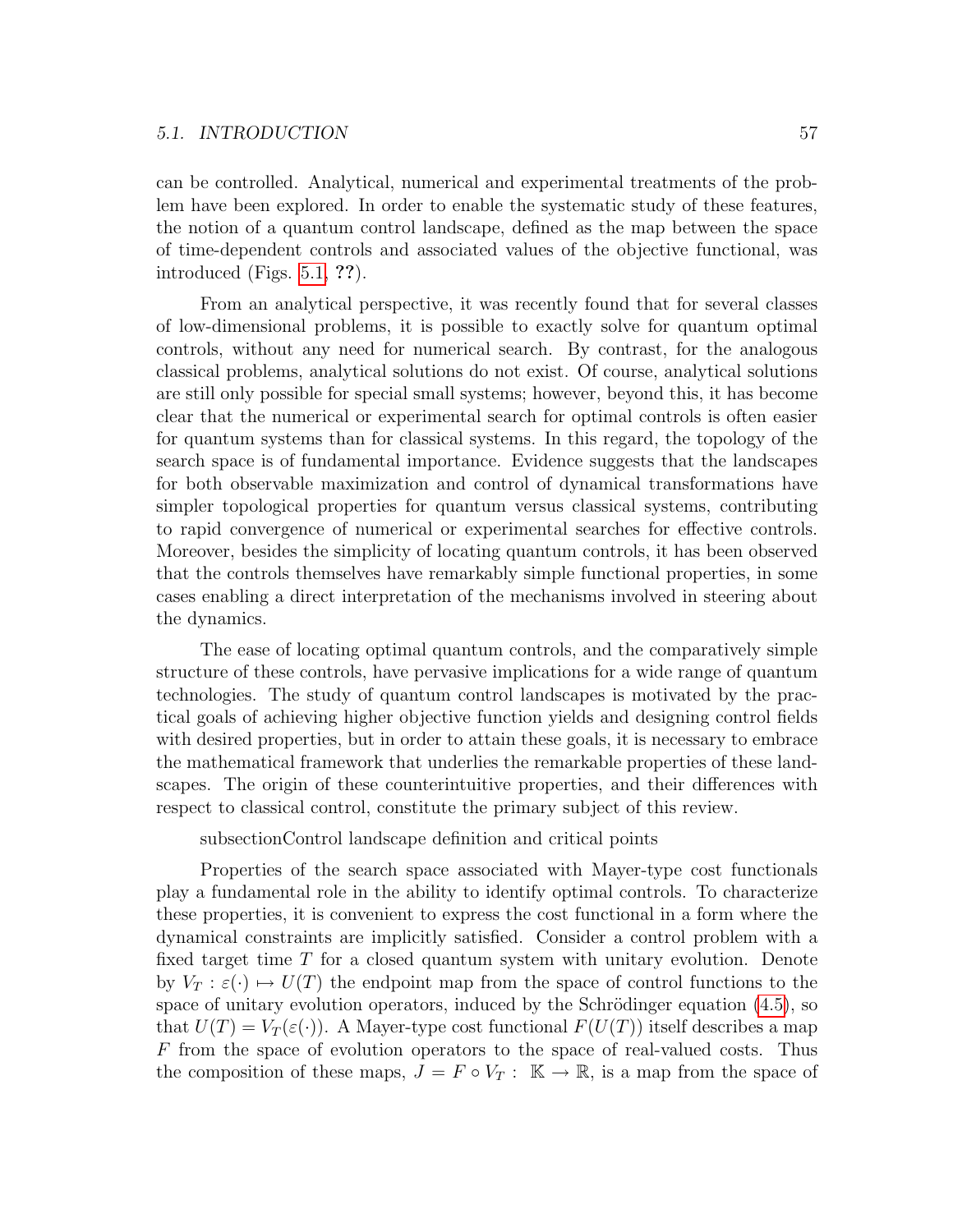control functions to the space of real-valued costs. This map generates the functional  $J[\varepsilon(\cdot)] = F(V_T(\varepsilon(\cdot)))$ . We will refer to the functional  $J[\varepsilon(\cdot)]$  as the *control landscape*. The optimal control problem may then be expressed as the unconstrained search for

(5.1) 
$$
J_{\text{opt}} = \max_{\varepsilon(\cdot)} J[\varepsilon(\cdot)].
$$

The topology of the control landscape (i.e., the character of its critical points, including local and global extrema) determines whether local search algorithms will converge to globally optimal solutions to the control problem [\[148\]](#page-81-7). Studies of quantum control landscape topology are presently an active research area [\[147,](#page-81-6) [208,](#page-84-1) [209,](#page-84-2) [210,](#page-84-3) [217,](#page-85-0) [219,](#page-85-2) [220,](#page-85-3) [146,](#page-81-4) [221,](#page-85-4) [169,](#page-82-6) [627\]](#page-108-0).

The critical points (extrema) of the landscape are controls, at which the firstorder functional derivative of  $J[\varepsilon(\cdot)]$  with respect to the control field is zero for all time, i.e.,

<span id="page-66-1"></span>(5.2) 
$$
\frac{\delta J[\varepsilon(\cdot)]}{\delta \varepsilon(t)} = 0, \quad \forall t \in [0, T].
$$

The critical manifold  $\mathcal M$  of the control landscape is the collection of all critical points:

(5.3) 
$$
\mathcal{M} = \{\varepsilon(\cdot) \mid \delta J/\delta \varepsilon(t) = 0, \ \forall t \in [0, T]\}.
$$

A central concept in landscape topology is the classification of a critical point as regular or singular [\[628,](#page-108-1) [629\]](#page-108-2). Most generally, a critical point of  $J[\epsilon(\cdot)]$  is regular if the map  $V_T$  is locally surjective in its vicinity, i.e., if for any local increment  $\delta U(T)$ in the evolution operator there exists an increment  $\delta \varepsilon(\cdot)$  in the control function such that  $V_T(\varepsilon(\cdot) + \delta \varepsilon(\cdot)) = V_T(\varepsilon(\cdot)) + \delta U(T)$ . This condition is equivalent to requiring that the elements  $\mu_{ij}(t)$  of the time-dependent dipole-operator matrix (in the Heisenberg picture) form a set of  $N^2$  linearly independent functions of time [\[210\]](#page-84-3). In its turn, this condition is satisfied for all non-constant admissible controls if and only if the quantum system is evolution-operator controllable [\[143,](#page-81-1) [210\]](#page-84-3). Note that for landscapes of some particular physical objectives the conditions for regularity of the critical points can be less stringent. For example, in the important special case of state-transition control, a critical point is regular if the matrix elements  $\mu_{ij}(t)$ contain a set of just  $2N - 1$  linearly independent functions of time. This condition is satisfied for all non-constant admissible controls if and only if the quantum system is pure-state controllable (which is a weaker condition than evolution-operator controllability, as discussed in section ??).

A critical point of  $J[\varepsilon(\cdot)]$  is singular if the map  $V_T$  is not locally surjective in the point's vicinity. Using the chain rule, one obtains:

<span id="page-66-0"></span>(5.4) 
$$
\frac{\delta J}{\delta \varepsilon(t)} = \left\langle \nabla F(U(T)), \frac{\delta U(T)}{\delta \varepsilon(t)} \right\rangle,
$$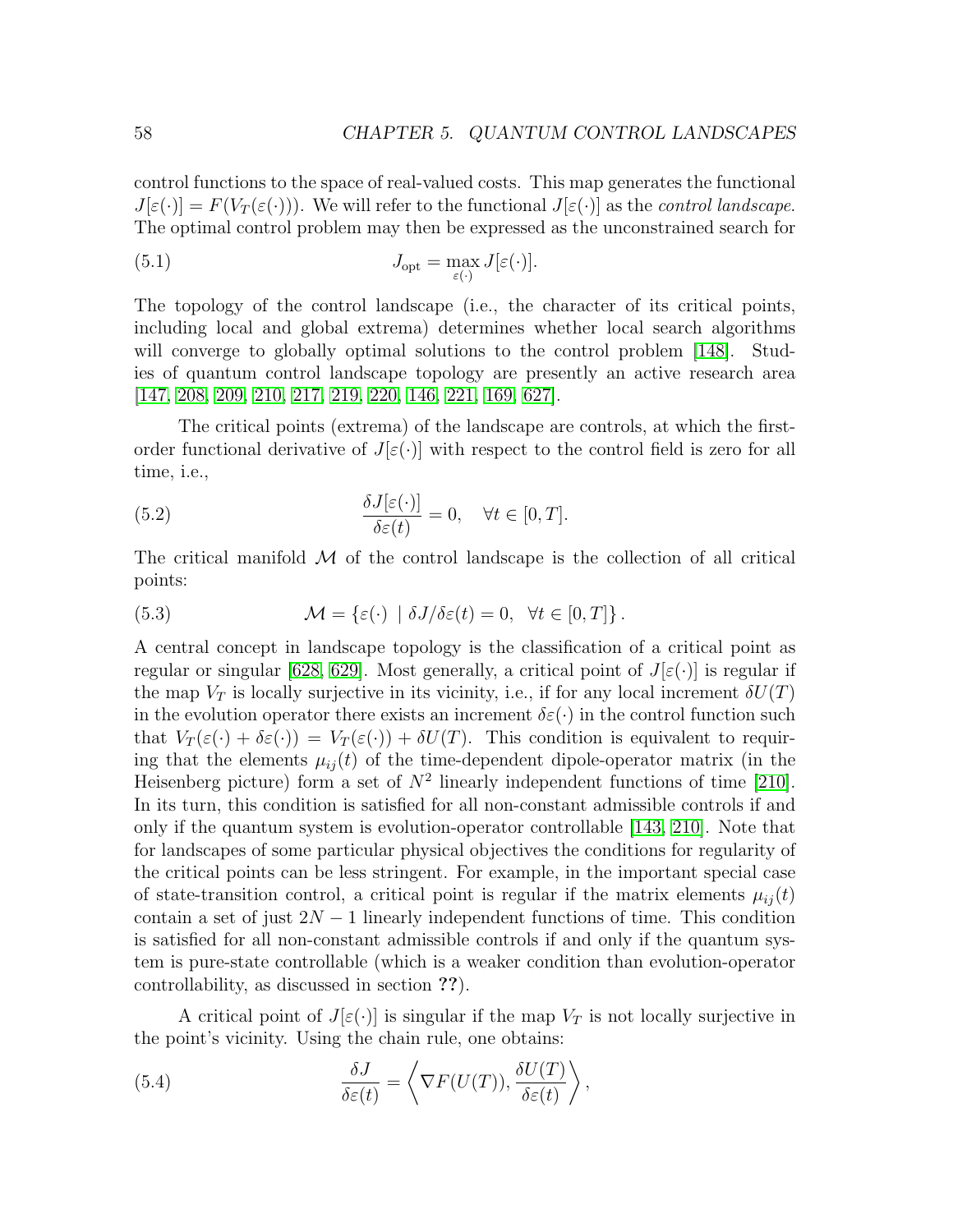where  $\nabla F(U(T))$  is the gradient of F at  $U(T)$ ,  $\delta U(T)/\delta \varepsilon(t)$  is the first-order functional derivative of  $U(T)$  with respect to the control field, and  $\langle A, B \rangle = (A^{\dagger}B)$  is the Hilbert-Schmidt inner product. From  $(5.4)$ , if a critical point of J is regular,  $\nabla F(U(T))$  must be zero. A critical point is called kinematic if  $\nabla F(U(T)) = 0$  and non-kinematic if  $\nabla F(U(T)) \neq 0$ . Thus, all regular critical points are kinematic. A singular critical point may be either kinematic or non-kinematic; in the latter case,  $\delta J/\delta \varepsilon(t) = 0$  whereas  $\nabla F(U(T)) \neq 0$  [\[629\]](#page-108-2). On quantum control landscapes, the measure of regular critical points appears to be much greater than that of singular ones [\[629\]](#page-108-2). Therefore attention has been focused on the characterization of regular critical points, and several important results have been obtained [\[147\]](#page-81-6). Nevertheless, singular critical points on quantum control landscapes have been recently studied theoretically [\[629\]](#page-108-2) and demonstrated experimentally [\[630\]](#page-108-3).

The condition for kinematic critical points,  $\nabla F(U(T)) = 0$ , can be cast in an explicit form for various types of quantum control problems. For evolution-operator control with the objective functional  $J = F_1(U(T))$  of (??), this condition becomes [\[208,](#page-84-1) [209\]](#page-84-2)

$$
(5.5) \t W†U(T) = U†(T)W,
$$

i.e.,  $W^{\dagger}U(T)$  is required to be a Hermitian operator. It was shown [\[208,](#page-84-1) [209\]](#page-84-2) that this condition implies  $W^{\dagger}U(T) = Y^{\dagger}(-I_m \oplus I_{N-m})Y$ , where Y is an arbitrary unitary transformation and  $m = 0, 1, ..., N$ . There are  $N + 1$  distinct critical submanifolds labeled by  $m$ , with corresponding critical values of J given by  $J_m = 1 - (2m/N)$ . The global optima corresponding to  $m = 0$  and  $m = N$  (with  $J_0 = 1$  and  $J_N = -1$ , respectively) are isolated points, while local extrema corresponding to  $m = 1, 2, ..., N - 1$  are smooth, compact, Grassmannian submanifolds embedded in  $U(N)$ . It can be shown that all regular local extrema are saddle-point regions [\[209\]](#page-84-2).

For observable control with the objective functional  $J = F_3(U(T))$  of (??), the condition for a kinematic critical point becomes [\[217,](#page-85-0) [146,](#page-81-4) [169\]](#page-82-6)

<span id="page-67-0"></span>(5.6) 
$$
[U(T)\rho_0 U^{\dagger}(T),\Theta]=0,
$$

i.e., the density matrix at the final time is required to commute with the target observable operator. This condition was studied in the context of optimization of Lagrange-type cost functionals with an endpoint constraint [\[627,](#page-108-0) [631,](#page-108-4) [632\]](#page-108-5) as well as in the context of regular critical points for Mayer-type cost functionals [\[217,](#page-85-0) [169\]](#page-82-6). Let R and S denote unitary matrices that diagonalize  $\rho_0$  and  $\Theta$ , respectively, and define  $\tilde{U}(T) = S^{\dagger}U(T)R$ . The condition [\(5.6\)](#page-67-0) that  $\rho(T)$  and  $\Theta$  commute is equivalent to the condition that the matrix  $U(T)$  is in the double coset  $\mathcal{M}_{\pi}$  of some permutation matrix  $P_{\pi}$  [\[219\]](#page-85-2):

(5.7) 
$$
\tilde{U}(T) \in \mathcal{M}_{\pi} = U(n) P_{\pi} U(m).
$$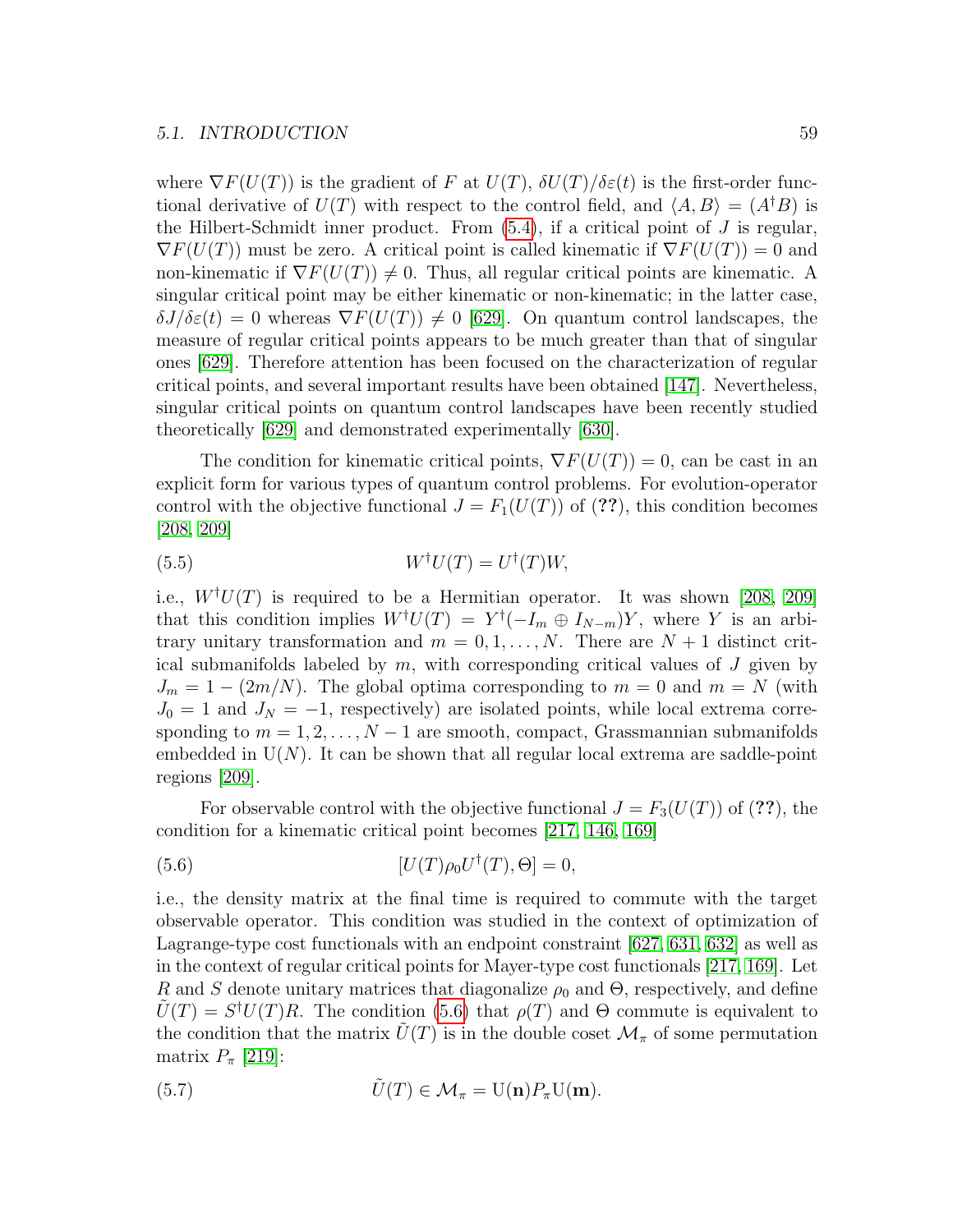Here,  $U(n)$  is the product group  $U(n_1) \times \cdots \times U(n_r)$ , where  $U(n_l)$  corresponds to the *l*th eigenvalue of  $\rho_0$  with  $n_l$ -fold degeneracy, and U(m) is the product group  $U(m_1)\times\cdots\times U(m_s)$ , where  $U(m_l)$  corresponds to the *l*th eigenvalue of  $\Theta$  with  $m_l$ -fold degeneracy. Thus, each critical submanifold  $\mathcal{M}_{\pi}$  corresponds to a particular choice of the permutation  $\pi$ . All permutations on N indices form the symmetric group  $\mathfrak{S}_N$ , and the entire critical manifold M is given by  $\mathcal{M} = \bigcup_{\pi \in \mathfrak{S}_N} \mathcal{M}_{\pi}$ . The structure of M depends on any degeneracies in the spectra of  $\rho_0$  and  $\Theta$ . When both  $\rho_0$  and  $Θ$  are fully nondegenerate, then  $U(n) = U(m) = [U(1)]^N$ , and M consists of N! disjoint N-dimensional tori, labeled by the permutation matrices. The occurrence of degeneracies in the spectra of  $\rho_0$  and  $\Theta$  will merge two or more tori together, thereby reducing the number of disjoint critical submanifolds and increasing their dimensions [\[219\]](#page-85-2).

## 5.1.1 Optimality of control solutions

Satisfaction of the condition [\(5.2\)](#page-66-1) for a critical point is a necessary but not sufficient condition for optimality of a control [\[204,](#page-84-0) [249\]](#page-86-0). For Mayer-type cost functionals, a sufficient condition for optimality is negative semidefiniteness of the Hessian of J, which is defined as

(5.8) 
$$
\mathcal{H}(t,t')\frac{\delta^2 J}{\delta \varepsilon(t')\delta \varepsilon(t)}.
$$

The characteristics of critical points (in particular, the presence or absence of local optima) are important for the convergence properties of search algorithms [\[147\]](#page-81-6). To classify critical points as global maxima and minima, local maxima and minima, and saddle points, one examines the second-order variation in  $J$  for an arbitrary control variation  $\delta \varepsilon(\cdot)$ , which for Mayer-type functionals can be written as

(5.9) 
$$
\delta^2 J = \mathcal{Q}_F(\delta U(T), \delta U(T)) + \langle \nabla F(U(T)), \delta^2 U(T) \rangle,
$$

where  $\delta U(T)$  and  $\delta^2 U(T)$  are the first- and second-order variations, respectively, of  $U(T)$  caused by a control variation  $\delta \varepsilon(\cdot)$ , and  $\mathcal{Q}_F$  is the Hessian quadratic form of  $F(U)$ . Assuming that the critical point  $\varepsilon(\cdot)$  is regular, one obtains:

(5.10) 
$$
\delta^2 J = \mathcal{Q}_F(\delta U(T), \delta U(T)).
$$

Explicit expressions for the Hessian and/or Hessian quadratic form were obtained for evolution-operator control [\[208,](#page-84-1) [209,](#page-84-2) [210\]](#page-84-3) and observable control [\[218,](#page-85-1) [148\]](#page-81-7).

The optimality of regular critical points can be determined by inspecting the number of positive, negative and null eigenvalues of the Hessian (or, equivalently, the coefficients of the Hessian quadratic form when written in a diagonal basis).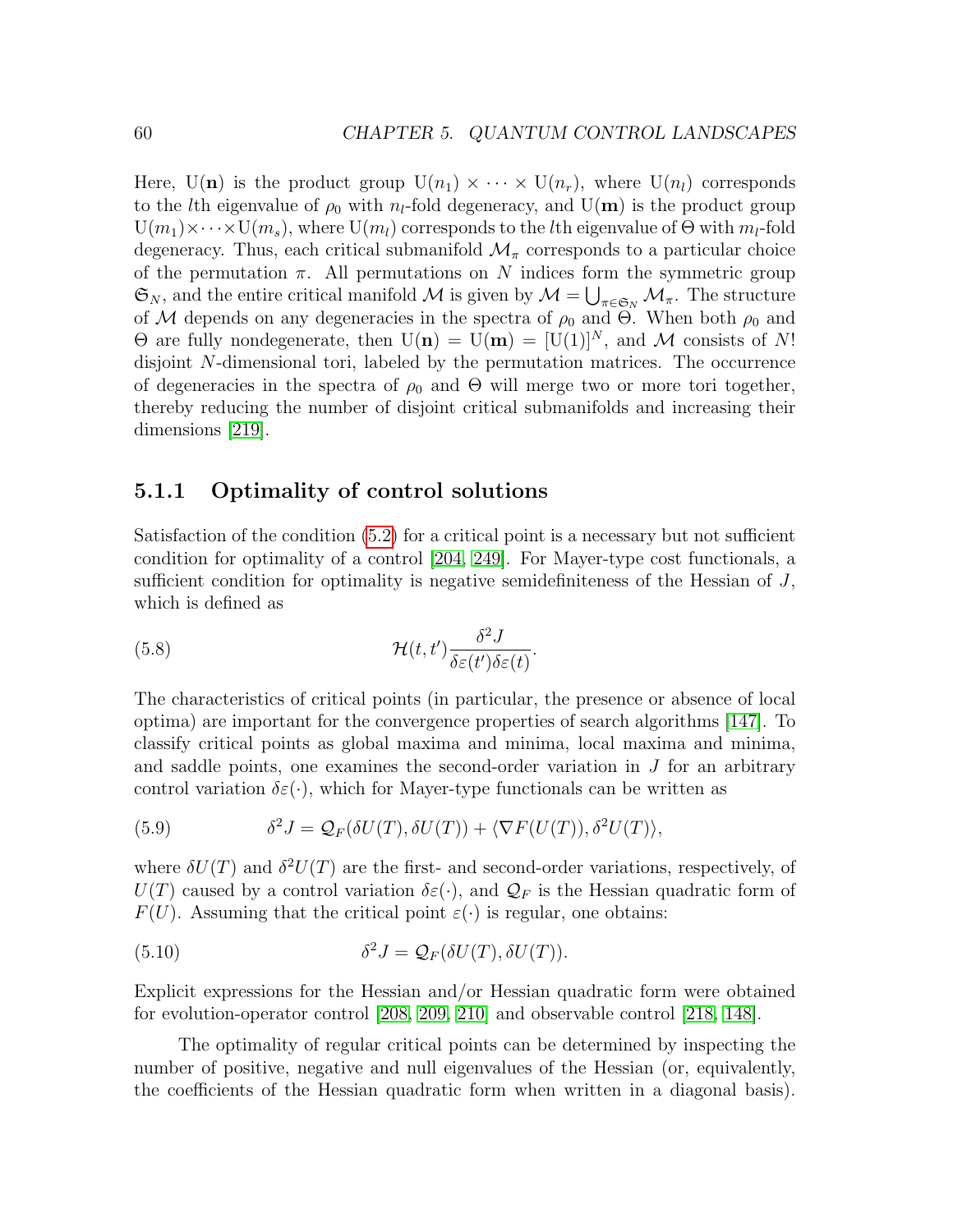An issue of special interest is to determine whether any of the regular critical points are local maxima (frequently referred to as local traps due to their ability to halt searches guided by gradient algorithms before reaching the global maximum). Detailed analyses for evolution-operator control and observable control reveal [\[147,](#page-81-6) [208,](#page-84-1) [209,](#page-84-2) [210,](#page-84-3) [218,](#page-85-1) [148\]](#page-81-7) that all regular optima are global and the remainder of regular critical points (i.e., except for the global maximum and global minimum) are saddles. This discovery means that no local traps exist in the control landscapes of controllable closed quantum systems. The same result was also obtained for observable-control landscapes of controllable open quantum systems with Kraus-map dynamics [\[274\]](#page-88-4). Due attention still needs to be given to consideration of singular critical points, although numerical evidence suggests that their effect on optimization is likely insignificant [\[629\]](#page-108-2).

## 5.1.2 Pareto optimality for multi-objective control

Many practical quantum control problems seek to optimize multiple, often competing, objectives. In such situations the usual notion of optimality is replaced by that of Pareto optimality. The Pareto front of a multi-objective control problem is the set of all controls such that all other controls have a lower value for at least one of the objectives [\[246,](#page-86-6) [247,](#page-86-7) [248\]](#page-86-8). The analysis of the Pareto front reveals the nature of conflicts and tradeoffs between different control objectives. The structure of the landscape for multi-observable control is of interest and follows directly from that of single-observable control [\[244\]](#page-86-3). Of particular relevance to many chemical and physical applications is the problem of simultaneous maximization of the expectation values of multiple observables. Such simultaneous maximization is possible if the intersection  $\bigcap_k \mathcal{M}_k^{(\max)}$  (where  $\mathcal{M}_k^{(\max)}$  is the maximum submanifold for the kth observable) is nonempty and a point in the intersection can be reached under some control  $\varepsilon(\cdot)$ ; in this regard, the dimension of the intersection manifold  $\bigcap_k \mathcal{M}_k^{(\max)}$ has been analyzed [\[245\]](#page-86-4). It has been shown that the common QOCT technique of running many independent maximizations of a cost functional like (??) (using different weight coefficients  $\{\alpha_k\}$  is incapable of sampling many regions of the Pareto front [\[245\]](#page-86-4). Alternative methods for Pareto front sampling are discussed further below.

## 5.1.3 Landscape exploration via homotopy trajectory control

The absence of local traps in landscapes for observable control and evolution-operator control with Mayer-type cost functionals has important implications for the design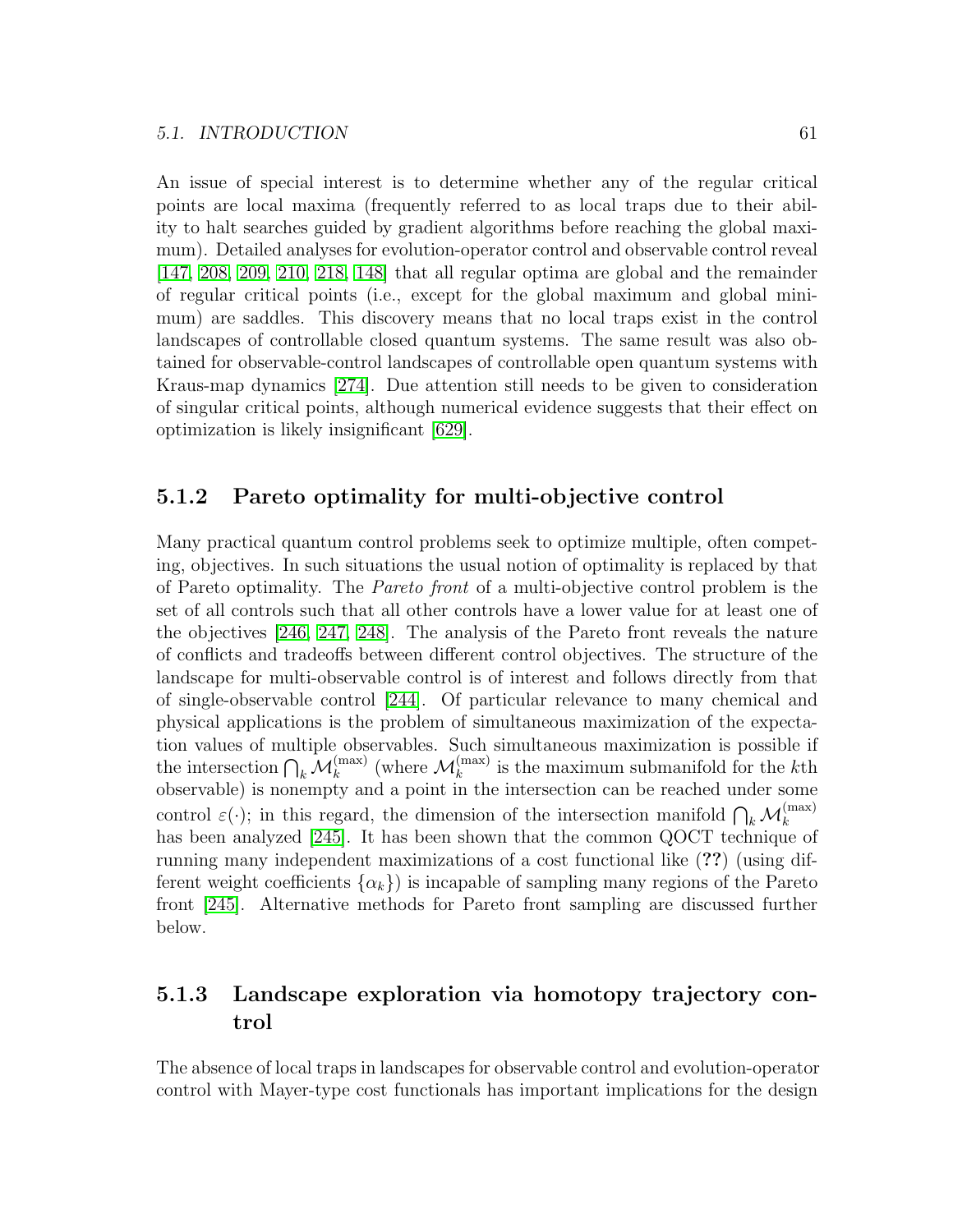of optimization algorithms. Many practical applications require algorithms capable of searching quantum control landscapes for optimal solutions that satisfy additional criteria, such as minimization of the field fluence or maximization of the robustness to laser noise. So-called *homotopy trajectory control* algorithms (in particular, diffeomorphic modulation under observable-response-preserving homotopy, or D-MORPH) [\[285,](#page-88-15) [286,](#page-88-16) [287\]](#page-88-17) can follow paths to the global maximum of a Mayertype cost functional, exploiting the trap-free nature of the control landscape, while locally optimizing auxiliary costs. The essential prerequisite for successful use of these algorithms is the existence of a connected path between the initial and target controls. Homotopy trajectory control is closely related to the notion of a level set which is defined as the collection of controls that all produce the same value of the cost functional J. Theoretical analysis [\[147,](#page-81-6) [286,](#page-88-16) [287\]](#page-88-17) predicts that for controllable quantum systems each level set is a continuous manifold. A homotopy trajectory algorithm is able to move on such a manifold exploring different control solutions that result in the same value of the cost functional, but may differ in other properties (e.g., the field fluence or robustness). A version of the D-MORPH algorithm was also developed for evolution-operator control of closed quantum systems; it was able to identify optimal controls generating a target unitary transformation up to machine precision [\[328\]](#page-90-6).

Homotopy trajectory algorithms are also very useful for exploring quantum control landscapes for multiple objectives. For example, in order to track paths in the space of expectation values of multiple observables while locally minimizing a Lagrange-type cost, multi-observable trajectory control algorithms were developed [\[244\]](#page-86-3). Such algorithms are generally applicable to the treatment of multi-objective quantum control problems (Pareto quantum optimal control) [\[245\]](#page-86-4). They can traverse the Pareto front to identify admissible tradeoffs in optimization of multiple control objectives (e.g., maximization of multiple observable expectation values). This method can continuously sample the Pareto front during the course of one optimization run [\[245\]](#page-86-4) and thus can be more efficient than the use of standard QOCT with cost functionals of the form  $(??)$ . Also, the D-MORPH algorithm was recently extended to handle optimal control problems involving multiple quantum systems and multiple objectives [?].

### 5.1.4 Practical importance of control landscape analysis

The absence of local traps in control landscapes of controllable quantum systems has very important implications for the feasibility of AFC experiments (see section ??). The relationship between the quantum control landscape structure and optimization complexity of algorithms used in AFC has been the subject of recent theoretical analyses [\[147,](#page-81-6) [149,](#page-81-8) [150,](#page-81-9) [151\]](#page-81-10). Results of these studies support the vast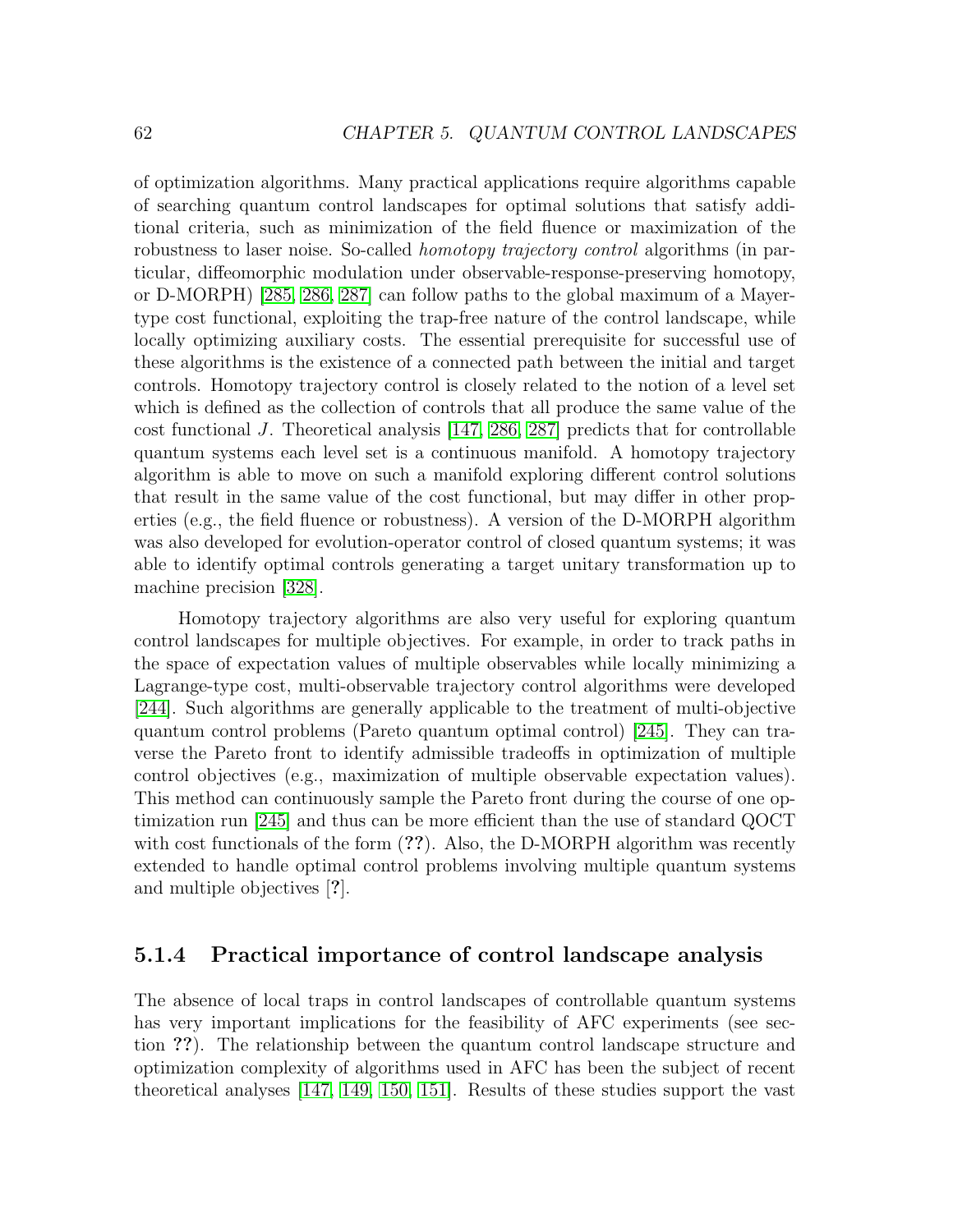empirical evidence [\[148\]](#page-81-7) indicating that the favorable landscape topology strongly correlates with fast mean convergence times to the global optimum. The trap-free control landscape topology also ensures convergence of gradient-based optimization algorithms to the global maximum. These algorithms can be used to search for optimal solutions to a variety of quantum control problems. In addition to theoretical studies (mostly using QOCT), gradient algorithms are also applicable in quantum control experiments [\[152\]](#page-81-11), provided that measurement of the gradient is sufficiently robust to laser and detection noise. The use of deterministic algorithms in AFC experiments is discussed in more detail in section ??.

## 5.1.5 Experimental observation of quantum control landscapes

Significant efforts have been recently devoted to experimental observation of quantum control landscapes, aiming both at testing the predictions of the theoretical analysis and at obtaining a better understanding of control mechanisms. Roslund et al. [\[634\]](#page-108-6) observed quantum control level sets for maximization of non-resonant two-photon absorption in a molecule and second harmonic generation (SHG) in a nonlinear crystal and found them to be continuous manifolds (closed surfaces) in the control landscape. A diverse family of control mechanisms was encountered, as each of the multiple control fields forming a level set preserves the observable value by exciting a distinct pattern of constructive and destructive quantum interferences.

Wollenhaupt, Baumert, and co-workers [\[635,](#page-108-7) [636\]](#page-108-8) used parameterized pulse shapes to reduce the dimensionality of the optimization problem (maximization of the Autler-Townes contrast in strong-field ionization of potassium atoms) and observed the corresponding two-dimensional quantum control landscape. In order to better understand the performance of AFC, the evolution of different optimization procedures was visualized by means of trajectories on the surface of the measured control landscape. Marquetand et al. [\[637\]](#page-108-9) observed a two-dimensional quantum control landscape (for maximization of the retinal photoisomerization yield in bacteriorhodopsin) and used it to elucidate the properties of molecular wave-packet evolution on an excited potential energy surface.

The theoretical analysis of control landscape topology has been carried out with no constraints placed on the controls (see section [5.1\)](#page-64-0). A main conclusion from these studies is the inherent lack of local traps on quantum control landscapes under normal circumstances. Recently, Roslund and Rabitz [?] experimentally demonstrated the trap-free monotonic character of control landscapes for optimization of frequency unfiltered and filtered SHG. For unfiltered SHG, the landscape was randomly sampled and interpolation of the data was found to be devoid of traps up to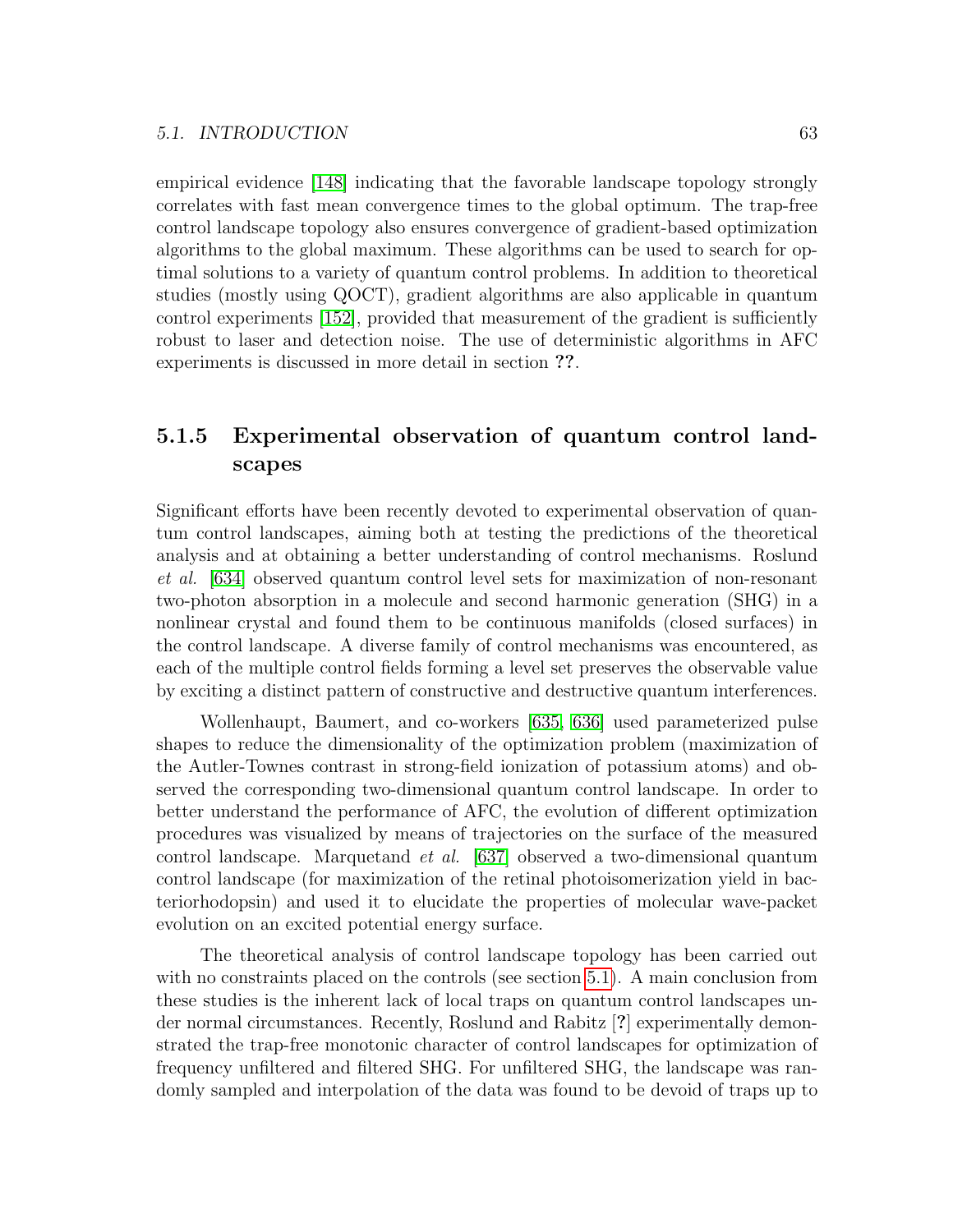the level of data noise. In the case of narrow-band-filtered SHG, trajectories taken on the landscape revealed the absence of traps, although a rich local structure was observed on the landscape in this case. Despite the inherent trap-free nature of the landscapes, significant constraints on the controls can distort and/or isolate portions of the erstwhile trap-free landscape to produce apparent (i.e., false) traps [?]. Such artificial structure arising from the forced sampling of the landscape has been seen in some experimental studies [\[635,](#page-108-0) [636,](#page-108-1) [637\]](#page-108-2), in which the number of control variables was purposely reduced.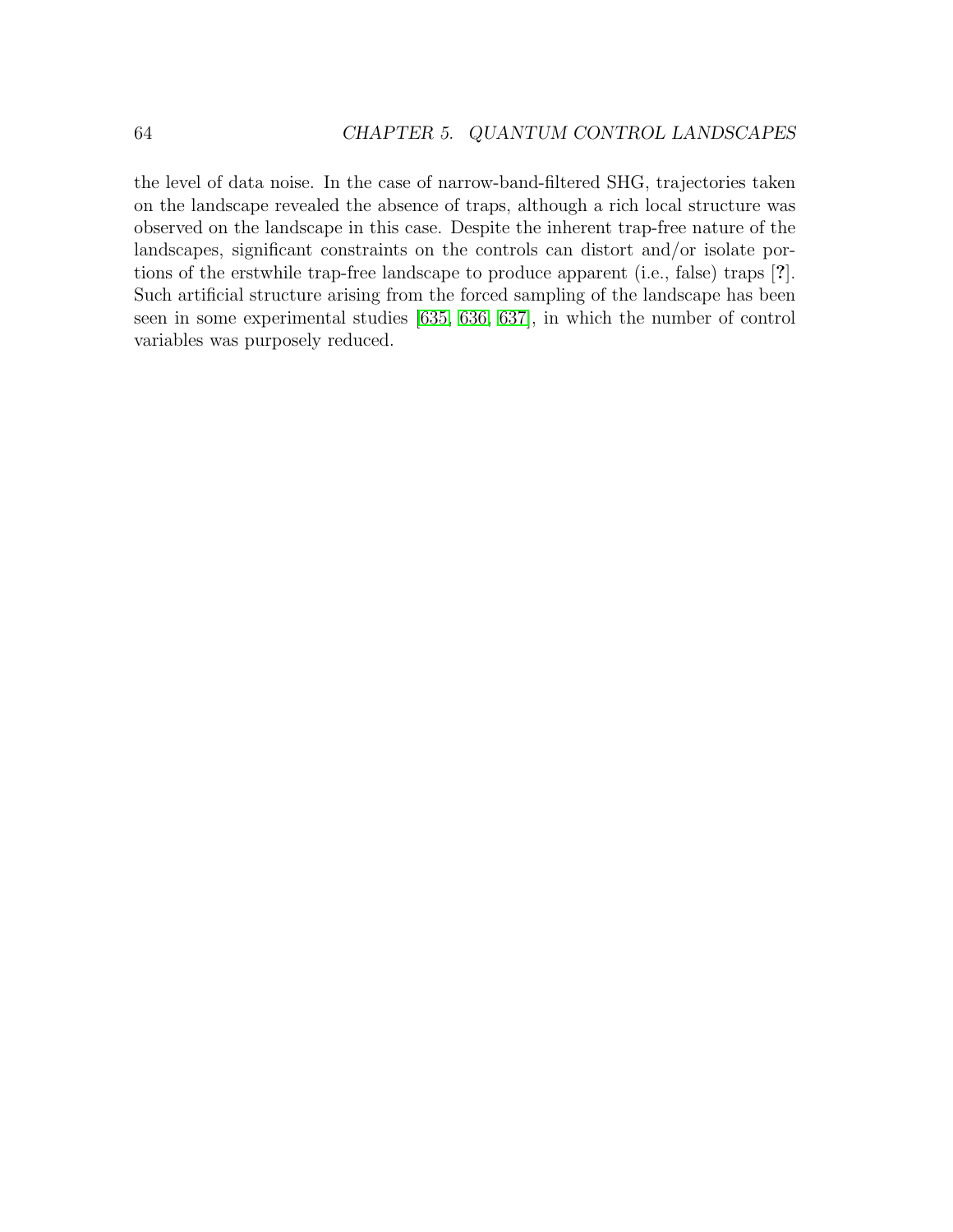## Bibliography

- [1] P. Brumer and M. Shapiro, Ann. Rev. Phys. Chem. 43, 257–282 (1992).
- [2] W. S. Warren, H. Rabitz, and M. Dahleh, Science 259, 1581–1589 (1993).
- [3] R. J. Gordon and S. A. Rice, Ann. Rev. Phys. Chem. 48, 601–641 (1997).
- [4] H. Rabitz, R. de Vivie-Riedle, M. Motzkus, and K. Kompa, Science 288, 824– 828 (2000).
- [5] S. A. Rice and M. Zhao, Optical Control of Molecular Dynamics, Wiley, New York, 2000.
- [6] P. Brumer and M. Shapiro, Principles of the Quantum Control of Molecular Processes, Wiley-Interscience, Hoboken, NJ, 2003.
- [7] D. Goswami, Phys. Rep. 374, 385–481 (2003).
- [8] T. Brixner and G. Gerber, ChemPhysChem 4, 418–438 (2003).
- [9] P. Nuernberger, G. Vogt, T. Brixner, and G. Gerber, Phys. Chem. Chem. Phys. 9, 2470–2497 (2007).
- [10] D. D'Alessandro, Introduction to Quantum Control and Dynamics, Chapman & Hall/CRC, Boca Raton, FL, 2007.
- [11] G. G. Balint-Kurti, S. Zou, and A. Brown, in Adv. Chem. Phys., S. A. Rice (ed.), vol. 138, Wiley, New York, 2008, pp. 43–94.
- [12] R. J. Levis and H. A. Rabitz, J. Phys. Chem. A 106, 6427–6444 (2002).
- [13] T. C. Weinacht and P. H. Bucksbaum, J. Opt. B: Quantum Semiclass. Opt. 4, R35–R52 (2002).
- [14] M. Dantus and V. V. Lozovoy, Chem. Rev. 104, 1813–1860 (2004).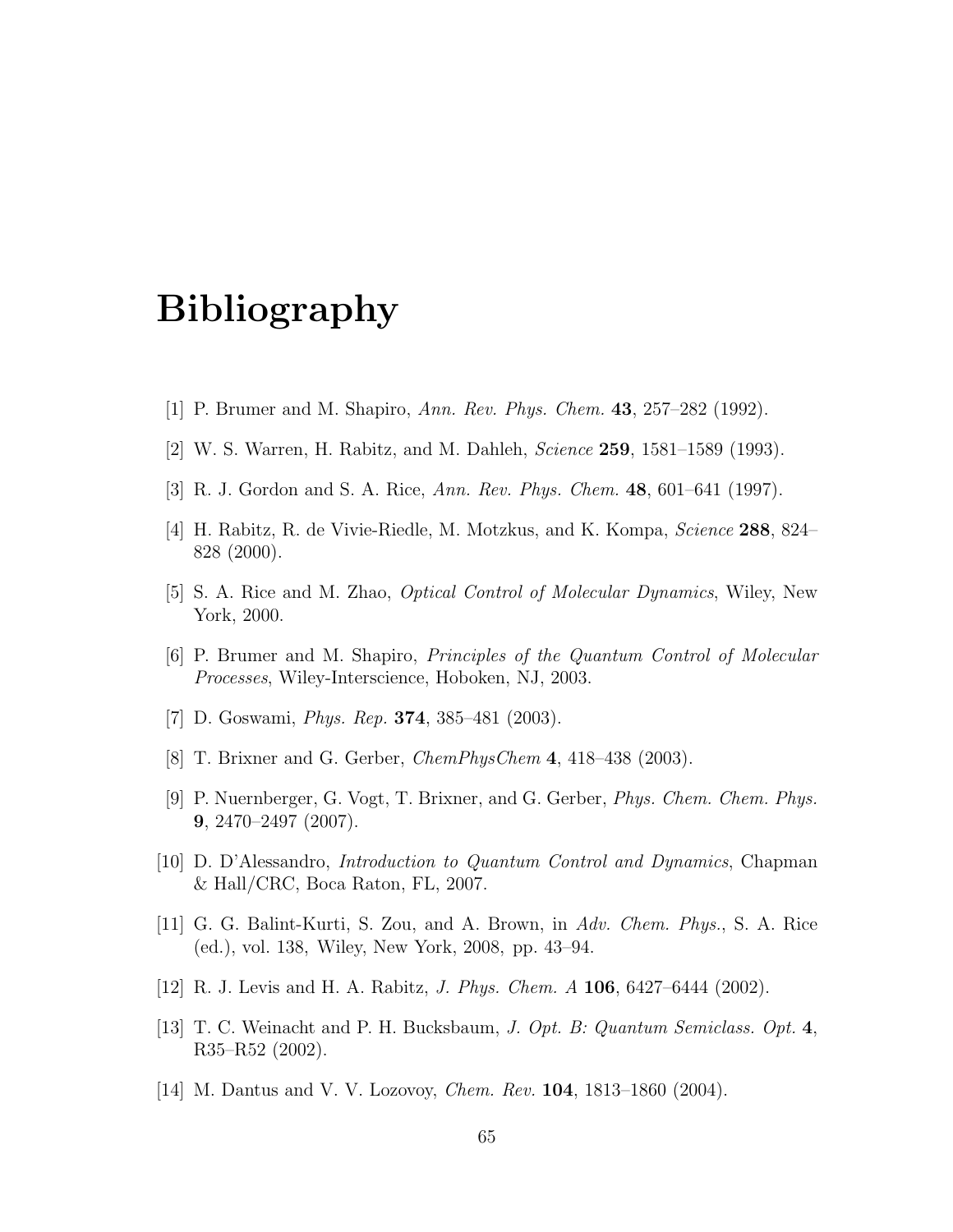- [15] R. E. Carley, E. Heesel, and H. H. Fielding, Chem. Soc. Rev. 34, 949–969 (2005).
- [16] M. Wollenhaupt, V. Engel, and T. Baumert, Ann. Rev. Phys. Chem. 56, 25–56 (2005).
- [17] W. Wohlleben, T. Buckup, J. L. Herek, and M. Motzkus, ChemPhysChem 6, 850–857 (2005).
- [18] T. Pfeifer, C. Spielmann, and G. Gerber, Rep. Prog. Phys. 69, 443–505 (2006).
- [19] C. Winterfeldt, C. Spielmann, and G. Gerber, Rev. Mod. Phys. 80, 117–140 (2008).
- [20] K. Ohmori, Ann. Rev. Phys. Chem. 60, 487–511 (2009).
- [21] L. G. C. Rego, L. F. Santos, and V. S. Batista, Ann. Rev. Phys. Chem. 60, 293–320 (2009).
- [22] Y. Silberberg, Ann. Rev. Phys. Chem. 60, 277–292 (2009).
- [23] F. Krausz and M. Ivanov, Rev. Mod. Phys. 81, 163–234 (2009).
- [24] V. S. Letokhov, *Phys. Today* **30**, 23–32 (1977).
- [25] N. Bloembergen and E. Yablonovitch, *Phys. Today* **31**, 23–30 (1978).
- [26] A. H. Zewail, *Phys. Today* **33**, 25–33 (1980).
- [27] N. Bloembergen and A. H. Zewail, J. Phys. Chem. 88, 5459–5465 (1984).
- [28] T. Elsaesser and W. Kaiser, Ann. Rev. Phys. Chem. 42, 83–107 (1991).
- [29] A. H. Zewail, J. Phys. Chem. 100, 12701–12724 (1996).
- [30] P. Brumer and M. Shapiro, Chem. Phys. Lett. 126, 541–546 (1986).
- [31] P. Brumer and M. Shapiro, Faraday Discuss. Chem. Soc. 82, 177–185 (1986).
- [32] M. Shapiro, J. W. Hepburn, and P. Brumer, Chem. Phys. Lett. 149, 451–454 (1988).
- [33] P. Brumer and M. Shapiro, Acc. Chem. Res. 22, 407–413 (1989).
- [34] D. J. Tannor and S. A. Rice, *J. Chem. Phys.* **83**, 5013–5018 (1985).
- [35] D. J. Tannor, R. Kosloff, and S. A. Rice, J. Chem. Phys. 85, 5805–5820 (1986).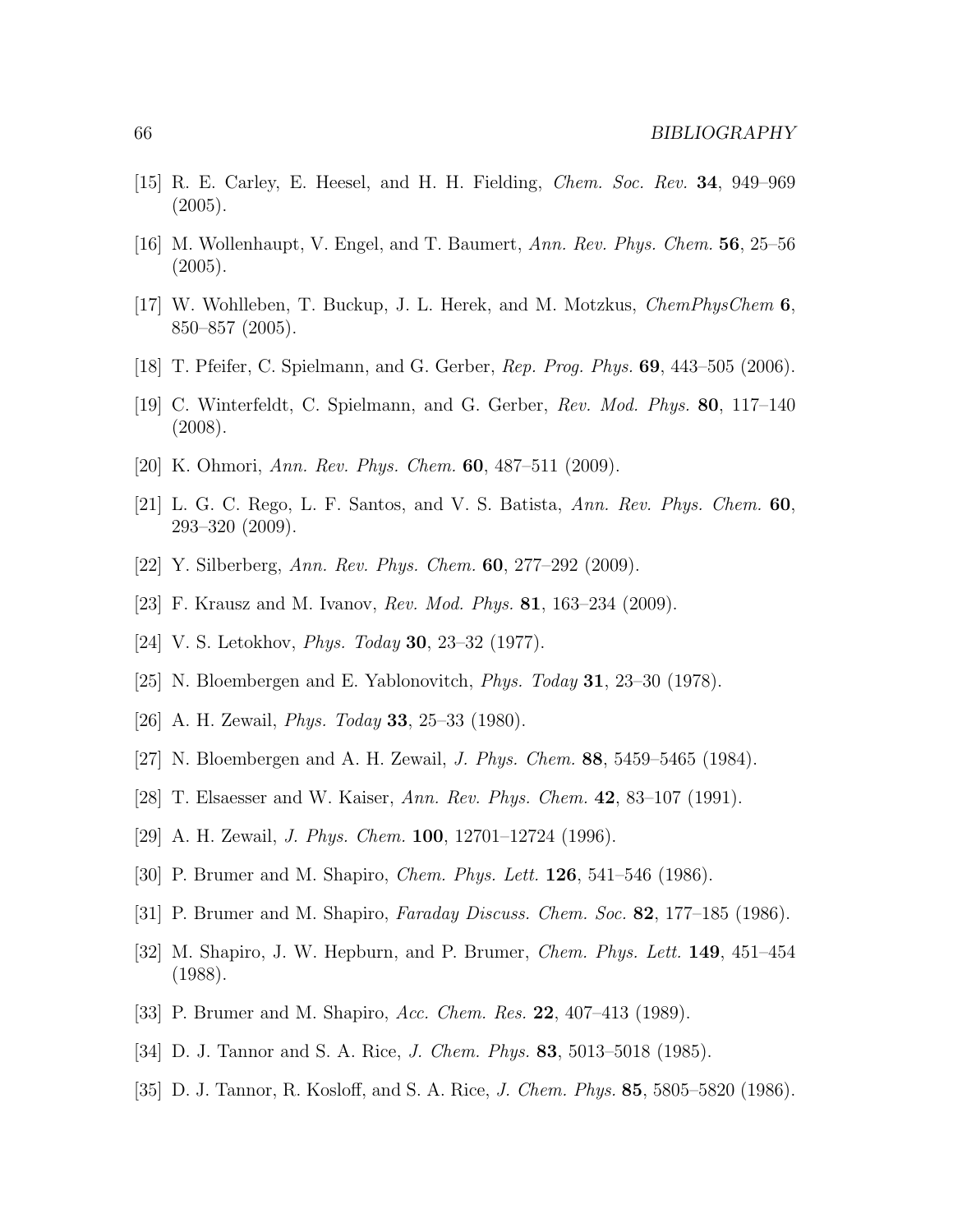- [36] S. Shi, A. Woody, and H. Rabitz, J. Chem. Phys. 88, 6870–6883 (1988).
- [37] A. P. Peirce, M. A. Dahleh, and H. Rabitz, Phys. Rev. A 37, 4950–4964 (1988).
- [38] S. Shi and H. Rabitz, *Chem. Phys.* **139**, 185–199 (1989).
- [39] R. Kosloff, S. A. Rice, P. Gaspard, S. Tersigni, and D. J. Tannor, Chem. Phys. 139, 201–220 (1989).
- [40] W. Jakubetz, J. Manz, and H.-J. Schreier, Chem. Phys. Lett. 165, 100–106 (1990).
- [41] C. K. Chan, P. Brumer, and M. Shapiro, J. Chem. Phys. 94, 2688–2696 (1991).
- [42] Z. Chen, P. Brumer, and M. Shapiro, J. Chem. Phys. 98, 6843–6852 (1993).
- [43] S. Lee, *J. Chem. Phys.* **108**, 3903–3908 (1998).
- [44] C. Chen, Y.-Y. Yin, and D. S. Elliott, *Phys. Rev. Lett.* **64**, 507–510 (1990).
- [45] C. Chen and D. S. Elliott, *Phys. Rev. Lett.* **65**, 1737–1740 (1990).
- [46] S. M. Park, S.-P. Lu, and R. J. Gordon, *J. Chem. Phys.* **94**, 8622–8624 (1991).
- [47] S.-P. Lu, S. M. Park, Y. Xie, and R. J. Gordon, J. Chem. Phys. 96, 6613–6620 (1992).
- [48] G. Xing, X. Wang, X. Huang, R. Bersohn, and B. Katz, J. Chem. Phys. 104, 826–831 (1996).
- [49] X. Wang, R. Bersohn, K. Takahashi, M. Kawasaki, and H. L. Kim, J. Chem. Phys. 105, 2992–2997 (1996).
- [50] H. G. Muller, P. H. Bucksbaum, D. W. Schumacher, and A. Zavriyev, J. Phys. B: Atom. Mol. Opt. Phys. 23, 2761–2769 (1990).
- [51] D. W. Schumacher, F. Weihe, H. G. Muller, and P. H. Bucksbaum, Phys. Rev. Lett. **73**,  $1344-1347$  (1994).
- [52] Y.-Y. Yin, C. Chen, D. S. Elliott, and A. V. Smith, Phys. Rev. Lett. 69, 2353– 2356 (1992).
- [53] Y.-Y. Yin, D. S. Elliott, R. Shehadeh, and E. R. Grant, Chem. Phys. Lett. 241, 591–596 (1995).
- [54] B. Sheehy, B. Walker, and L. F. DiMauro, Phys. Rev. Lett. 74, 4799–4802 (1995).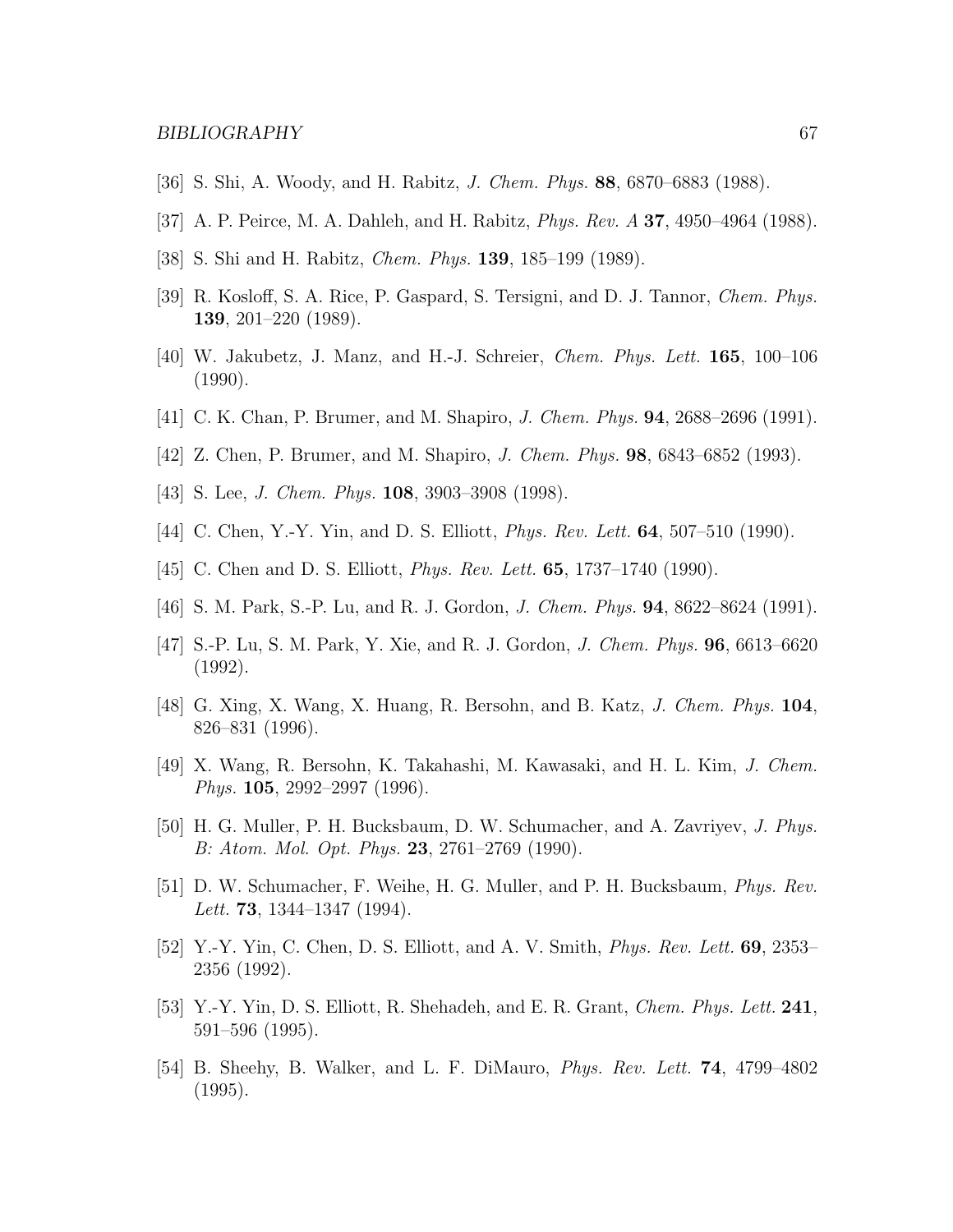- [55] V. D. Kleiman, L. Zhu, X. Li, and R. J. Gordon, J. Chem. Phys. 102, 5863–5866 (1995).
- [56] V. D. Kleiman, L. Zhu, J. Allen, and R. J. Gordon, J. Chem. Phys. 103, 10800–10803 (1995).
- [57] L. Zhu, V. Kleiman, X. Li, S.-P. Lu, K. Trentelman, and R. J. Gordon, Science **270**, 77–80  $(1995)$ .
- [58] E. Dupont, P. B. Corkum, H. C. Liu, M. Buchanan, and Z. R. Wasilewski, Phys. Rev. Lett. 74, 3596–3599 (1995).
- [59] A. Haché, Y. Kostoulas, R. Atanasov, J. L. P. Hughes, J. E. Sipe, and H. M. van Driel, Phys. Rev. Lett. 78, 306–309 (1997).
- [60] C. Chen and D. S. Elliott, *Phys. Rev. A* 53, 272–279 (1996).
- [61] M. Shapiro and P. Brumer, J. Chem. Soc., Faraday Trans. 93, 1263–1277 (1997).
- [62] M. Shapiro and P. Brumer, Rep. Prog. Phys. 66, 859–942 (2003).
- [63] T. Baumert, M. Grosser, R. Thalweiser, and G. Gerber, Phys. Rev. Lett. 67, 3753–3756 (1991).
- [64] T. Baumert, B. Bühler, M. Grosser, R. Thalweiser, V. Weiss, E. Wiedenmann, and G. Gerber, J. Phys. Chem. 95, 8103–8110 (1991).
- [65] T. Baumert and G. Gerber, *Isr. J. Chem.* **34**, 103–114 (1994).
- [66] E. D. Potter, J. L. Herek, S. Pedersen, Q. Liu, and A. H. Zewail, Nature 355, 66–68 (1992).
- $[67]$  J. L. Herek, A. Materny, and A. H. Zewail, *Chem. Phys. Lett.* 228, 15–25 (1994).
- [68] F. Gai, J. C. McDonald, and P. A. Anfinrud, J. Am. Chem. Soc. 119, 6201–6202 (1997).
- [69] S. L. Logunov, V. V. Volkov, M. Braun, and M. A. El-Sayed, Proc. Natl. Acad. Sci. 98, 8475–8479  $(2001)$ .
- [70] S. Ruhman, B. Hou, N. Friedman, M. Ottolenghi, and M. Sheves, J. Am. Chem. Soc. **124**, 8854–8858 (2002).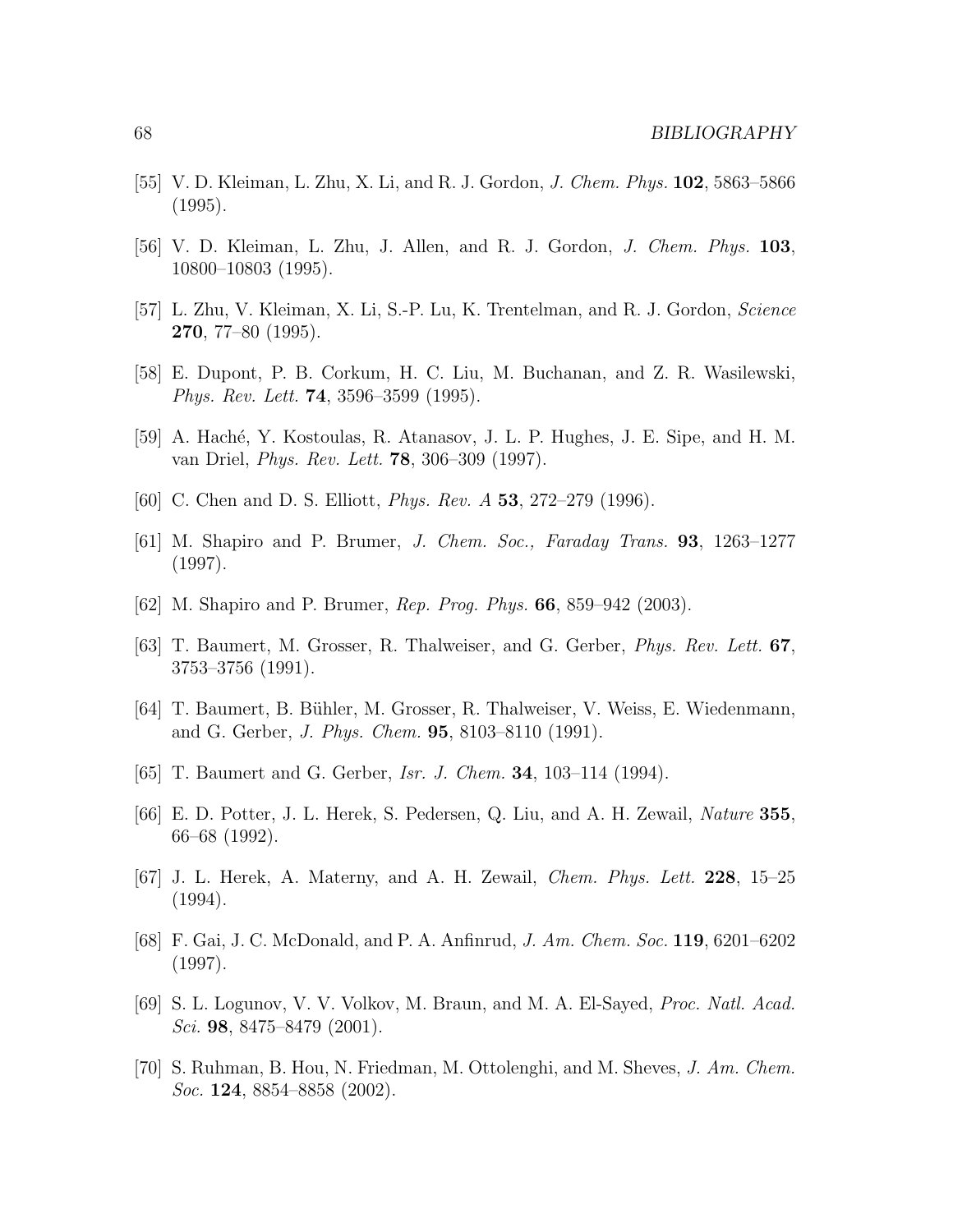- [71] D. S. Larsen, M. Vengris, I. H. van Stokkum, M. A. van der Horst, F. L. de Weerd, K. J. Hellingwerf, and R. van Grondelle, Biophys. J. 86, 2538–2550 (2004).
- [72] D. S. Larsen, I. H. van Stokkum, M. Vengris, M. A. van der Horst, F. L. de Weerd, K. J. Hellingwerf, and R. van Grondelle, Biophys. J. 87, 1858–1872 (2004).
- [73] D. S. Larsen and R. van Grondelle, ChemPhysChem 6, 828–837 (2005).
- [74] M. Vengris, D. S. Larsen, M. A. van der Horst, O. F. A. Larsen, K. J. Hellingwerf, and R. van Grondelle, *J. Phys. Chem. B* 109, 4197–4208 (2005).
- [75] M. Vengris, I. H. M. van Stokkum, X. He, A. F. Bell, P. J. Tonge, R. van Grondelle, and D. S. Larsen, *J. Phys. Chem. A*, **108**, 4587–4598 (2004).
- [76] U. Gaubatz, P. Rudecki, M. Becker, S. Schiemann, M. Külz, and K. Bergmann, Chem. Phys. Lett. 149, 463–468 (1988).
- [77] J. R. Kuklinski, U. Gaubatz, F. T. Hioe, and K. Bergmann, Phys. Rev. A 40, 6741–6744 (1989).
- [78] U. Gaubatz, P. Rudecki, S. Schiemann, and K. Bergmann, J. Chem. Phys. 92, 5363–5376 (1990).
- [79] B. W. Shore, K. Bergmann, J. Oreg, and S. Rosenwaks, Phys. Rev. A 44, 7442–7447 (1991).
- [80] M. N. Kobrak and S. A. Rice, Phys. Rev. A 57, 2885–2894 (1998).
- [81] M. Demirplak and S. A. Rice, J. Chem. Phys. 116, 8028–8035 (2002).
- $[82]$  K. Bergmann, H. Theuer, and B. W. Shore, *Rev. Mod. Phys.* **70**, 1003–1025 (1998).
- [83] N. V. Vitanov, T. Halfmann, B. W. Shore, and K. Bergmann, Ann. Rev. Phys. *Chem.* **52**, 763–809 (2001).
- [84] L. D. Noordam, D. I. Duncan, and T. F. Gallagher, Phys. Rev. A 45, 4734–4737 (1992).
- [85] R. R. Jones, C. S. Raman, D. W. Schumacher, and P. H. Bucksbaum, Phys. *Rev. Lett.* **71**, 2575–2578 (1993).
- [86] R. R. Jones, D. W. Schumacher, T. F. Gallagher, and P. H. Bucksbaum, J. Phys. B: At. Mol. Opt. Phys. 28, L405–L411 (1995).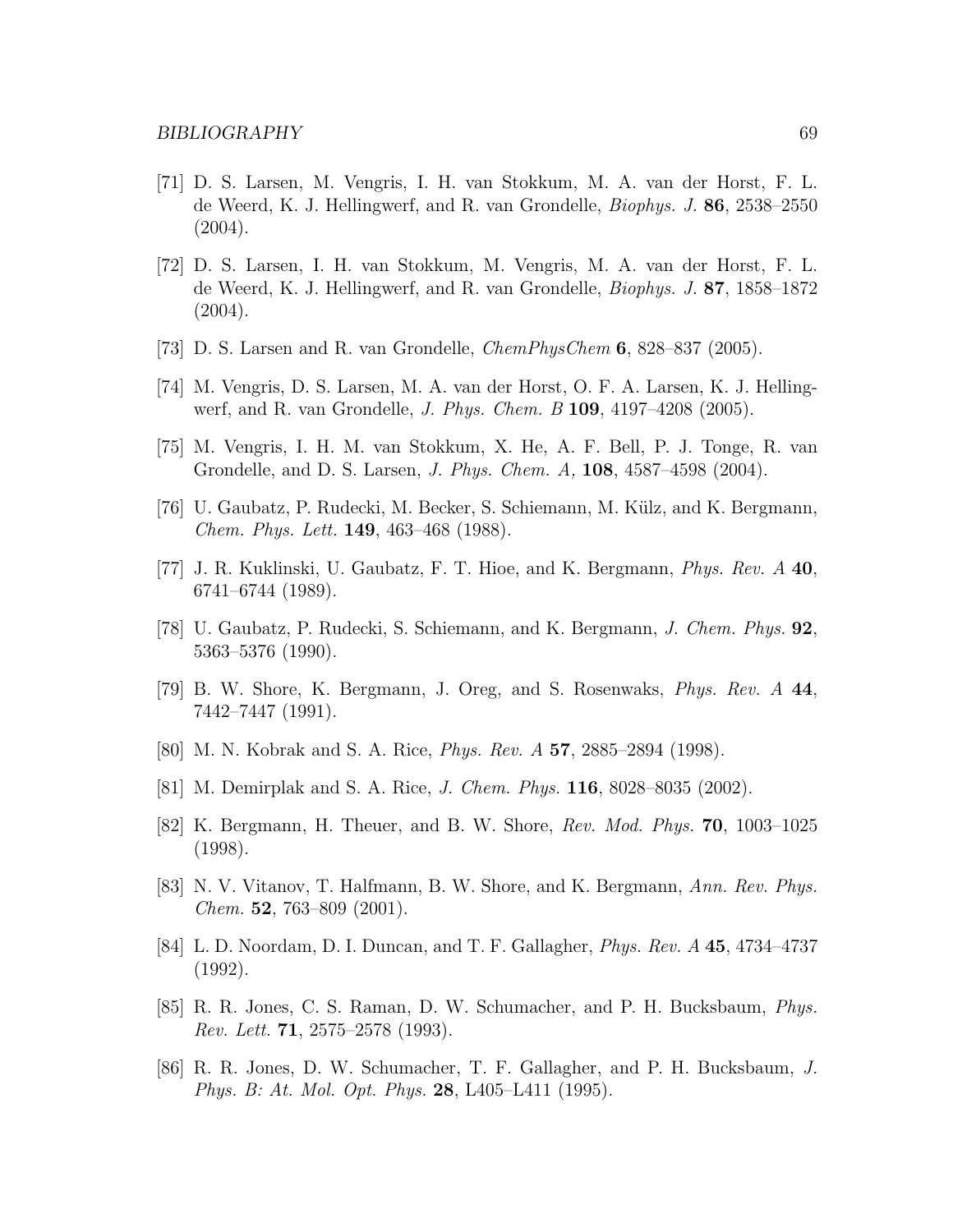- [87] V. Blanchet, C. Nicole, M.-A. Bouchene, and B. Girard, Phys. Rev. Lett. 78, 2716–2719 (1997).
- [88] M.-A. Bouchene, V. Blanchet, C. Nicole, N. Melikechi, B. Girard, H. Ruppe, S. Rutz, E. Schreiber, and L. Wöste, *Eur. Phys. J. D* 2, 131–141 (1998).
- [89] N. F. Scherer, R. J. Carlson, A. Matro, M. Du, A. J. Ruggiero, V. Romero-Rochin, J. A. Cina, G. R. Fleming, and S. A. Rice, J. Chem. Phys. 95, 1487– 1511 (1991).
- [90] N. F. Scherer, A. Matro, L. D. Ziegler, M. Du, R. J. Carlson, J. A. Cina, and G. R. Fleming, J. Chem. Phys. 96, 4180–4194 (1992).
- [91] V. Blanchet, M. A. Bouchène, and B. Girard, *J. Chem. Phys.* **108**, 4862–4876 (1998).
- [92] C. Doulé, E. Hertz, L. Berguiga, R. Chaux, B. Lavorel, and O. Faucher, J. Phys. B: At. Mol. Opt. Phys. 34, 1133–142 (2001).
- [93] K. Ohmori, Y. Sato, E. E. Nikitin, and S. A. Rice, Phys. Rev. Lett. 91, 243003 (2003).
- [94] E. Hertz, O. Faucher, B. Lavorel, and R. Chaux, J. Chem. Phys. 113, 6132– 6138 (2000).
- [95] N. H. Bonadeo, J. Erland, D. Gammon, D. Park, D. S. Katzer, and D. G. Steel, Science **282**, 1473–1476 (1998).
- [96] T. Flissikowski, A. Betke, I. A. Akimov, and F. Henneberger, Phys. Rev. Lett. 92, 227401 (2004).
- [97] H. Kawashima, M. M. Wefers, and K. A. Nelson, Ann. Rev. Phys. Chem. 46, 627–656 (1995).
- [98] A. M. Weiner, Prog. Quantum Electron. 19, 161–237 (1995).
- [99] A. M. Weiner, *Rev. Sci. Instr.* **71**, 1929–1960 (2000).
- [100] C. J. Bardeen, Q. Wang, and C. V. Shank, Phys. Rev. Lett. **75**, 3410-3413 (1995).
- [101] B. Kohler, V. V. Yakovlev, J. Che, J. L. Krause, M. Messina, K. R. Wilson, N. Schwentner, R. M. Whitnell, and Y. Yan, *Phys. Rev. Lett.* **74**, 3360–3363 (1995).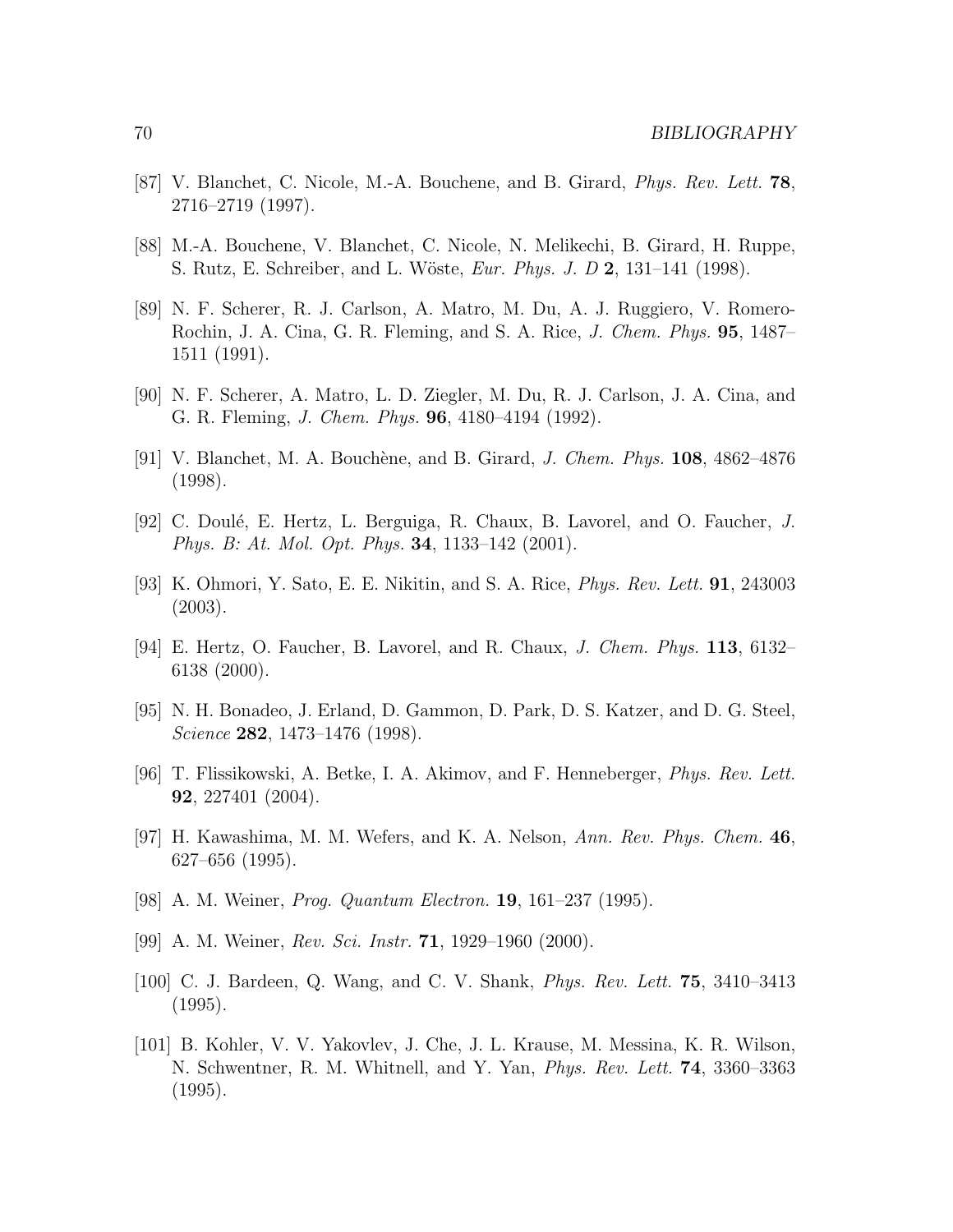- [102] C. J. Bardeen, J. Che, K. R. Wilson, V. V. Yakovlev, V. A. Apkarian, C. C. Martens, R. Zadoyan, B. Kohler, and M. Messina, *J. Chem. Phys.* **106**, 8486– 8503 (1997).
- [103] C. J. Bardeen, J. Che, K. R. Wilson, V. V. Yakovlev, P. Cong, B. Kohler, J. L. Krause, and M. Messina, J. Phys. Chem. A 101, 3815–3822 (1997).
- [104] C. J. Bardeen, Q. Wang, and C. V. Shank, J. Phys. Chem. A 102, 2759–2766 (1998).
- [105] K. Misawa and T. Kobayashi, J. Chem. Phys. 113, 7546–7553 (2000).
- [106] S. Malkmus, R. Dürr, C. Sobotta, H. Pulvermacher, W. Zinth, and M. Braun, J. Phys. Chem. A 109, 10488–10492 (2005).
- [107] J. S. Melinger, S. R. Gandhi, A. Hariharan, J. X. Tull, and W. S. Warren, Phys. Rev. Lett. 68, 2000–2003 (1992).
- [108] B. Broers, H. B. van Linden van den Heuvell, and L. D. Noordam, Phys. Rev. *Lett.* **69**, 2062–2065 (1992).
- [109] P. Balling, D. J. Maas, and L. D. Noordam, Phys. Rev. A 50, 4276–4285 (1994).
- [110] V. D. Kleiman, S. M. Arrivo, J. S. Melinger, and E. J. Heilweil, Chem. Phys. 233, 207–216 (1998).
- [111] T. Witte, T. Hornung, L. Windhorn, D. Proch, R. de Vivie-Riedle, M. Motzkus, and K. L. Kompa, J. Chem. Phys. 118, 2021–2024 (2003).
- [112] T. Witte, J. S. Yeston, M. Motzkus, E. J. Heilweil, and K.-L. Kompa, Chem. *Phys. Lett.* **392**, 156–161 (2004).
- [113] A. Assion, T. Baumert, J. Helbing, V. Seyfried, and G. Gerber, Chem. Phys. *Lett.* **259**, 488–494 (1996).
- [114] G. Cerullo, C. J. Bardeen, Q. Wang, and C. V. Shank, *Chem. Phys. Lett.* **262**, 362–368 (1996).
- [115] C. J. Bardeen, V. V. Yakovlev, J. A. Squier, and K. R. Wilson, J. Am. Chem. Soc. **120**, 13023-13027 (1998).
- [116] G. J. Brakenhoff, A. H. Buist, M. Müller, J. A. Squier, C. J. Bardeen, V. V. Yakovlev, and K. R. Wilson, *Proc. SPIE* **3605**, 40–47 (1999).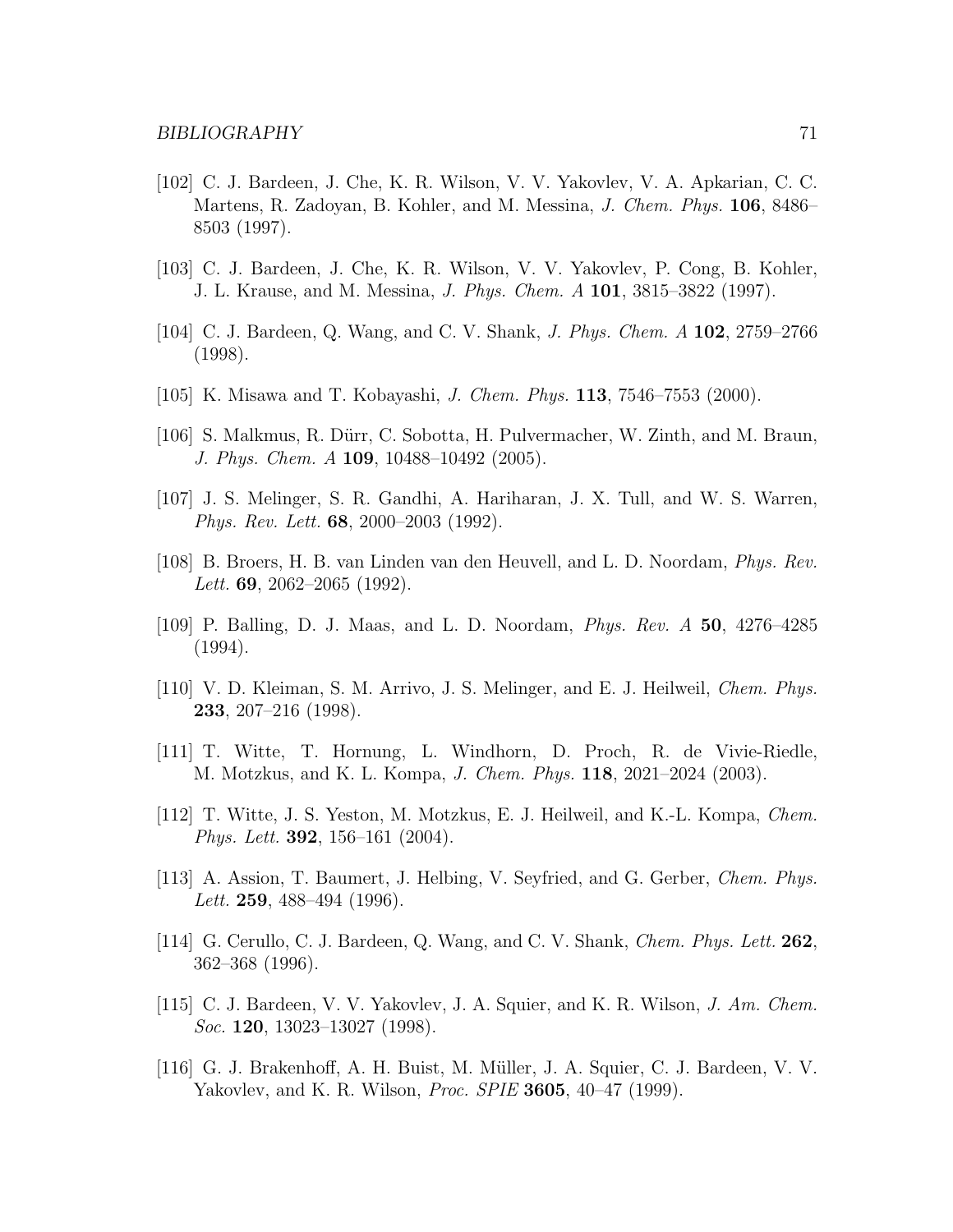- [117] G. Vogt, P. Nuernberger, R. Selle, F. Dimler, T. Brixner, and G. Gerber, Phys. *Rev. A* **74**, 033413 (2006).
- [118] T. Chen, A. Vierheilig, P. Waltner, M. Heid, W. Kiefer, and A. Materny, Chem. Phys. Lett. 326, 375–382 (2000).
- [119] T. Hellerer, A. M. Enejder, and A. Zumbusch, Appl. Phys. Lett. 85, 25–27 (2004).
- [120] K. P. Knutsen, J. C. Johnson, A. E. Miller, P. B. Petersen, and R. J. Saykally, Chem. Phys. Lett. 387, 436–441 (2004).
- [121] M. Wollenhaupt, A. Präkelt, C. Sarpe-Tudoran, D. Liese, and T. Baumert, Appl. Phys. B 82, 183–188 (2006).
- [122] M. Krug, T. Bayer, M. Wollenhaupt, C. Sarpe-Tudoran, T. Baumert, S. S. Ivanov, and N. V. Vitanov, New J. Phys. 11, 105051 (2009).
- [123] M. P. A. Branderhorst, P. Londero, P. Wasylczyk, C. Brif, R. L. Kosut, H. Rabitz, and I. A. Walmsley, Science 320, 638–643 (2008).
- [124] S. Shi and H. Rabitz, J. Chem. Phys. 92, 364–376 (1990).
- [125] S. Shi and H. Rabitz, *J. Chem. Phys.* **92**, 2927–2937 (1990).
- [126] M. Dahleh, A. P. Peirce, and H. Rabitz, Phys. Rev. A 42, 1065–1079 (1990).
- [127] S. Shi and H. Rabitz, Comp. Phys. Commun. 63, 71–83 (1991).
- [128] P. Gross, D. Neuhauser, and H. Rabitz, J. Chem. Phys. 94, 1158–1166 (1991).
- [129] M. Sugawara and Y. Fujimura, J. Chem. Phys. 100, 5646–5655 (1994).
- [130] H. Rabitz and W. S. Zhu, Acc. Chem. Res. 33, 572–578 (2000).
- [131] J. Werschnik and E. K. U. Gross, J. Phys. B: At. Mol. Opt. Phys. 40, R175– R211 (2007).
- [132] R. S. Judson and H. Rabitz, Phys. Rev. Lett. 68, 1500–1503 (1992).
- [133] T. Brixner, N. Damrauer, and G. Gerber, in Adv. At. Mol. Opt. Phys., B. Bederson and H. Walther (eds.), vol. 46, Academic Press, San Diego, 2001, pp. 1–54.
- [134] C. Brif and H. Rabitz, in *Fundamentals of Chemistry*, S. Carra (ed.), vol. 6 of Encyclopedia of Life Support Systems, EOLSS Publishers, Oxford, UK, 2003.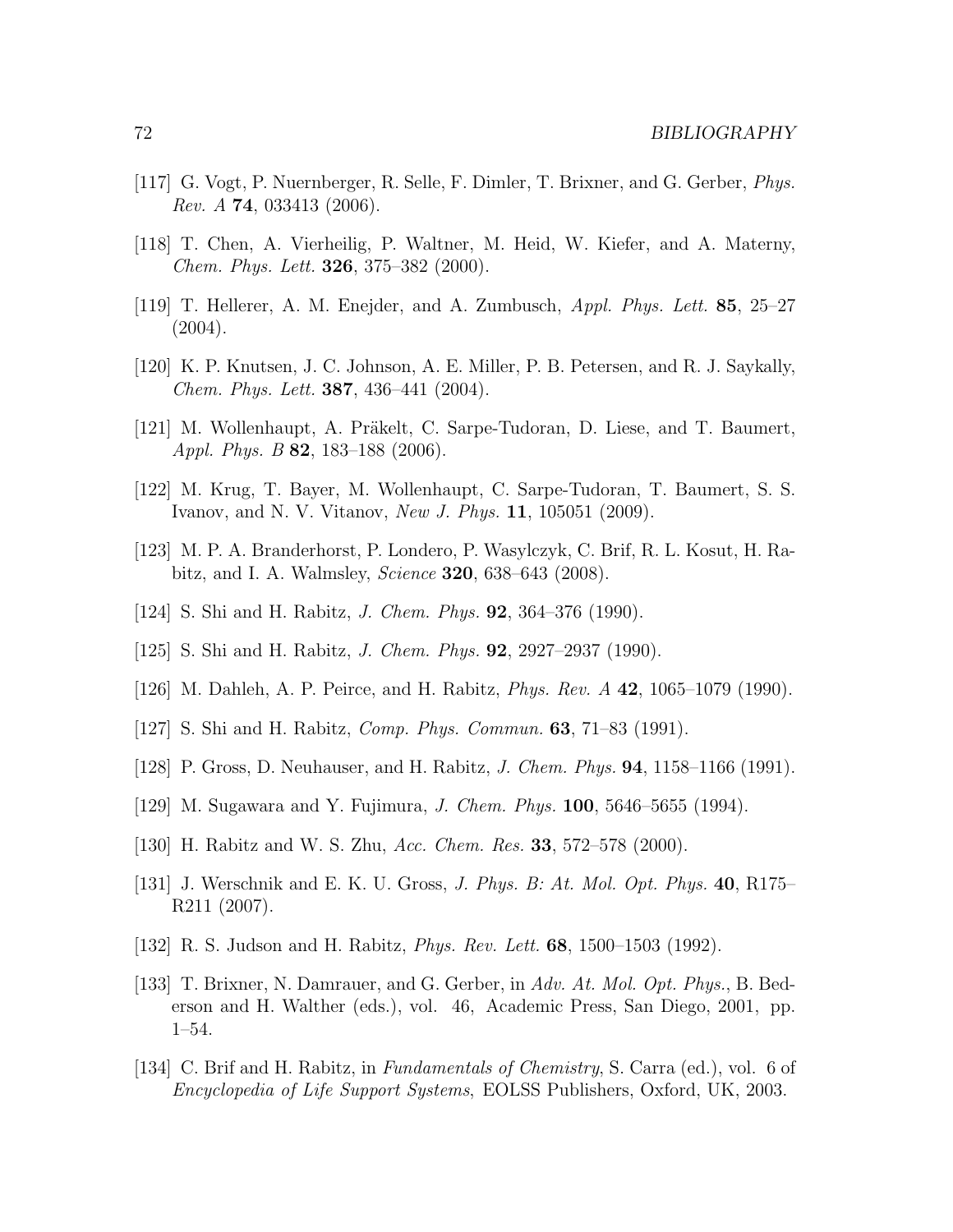- [135] T. Brixner, N. H. Damrauer, G. Krampert, P. Niklaus, and G. Gerber, J. Mod. Opt. 50, 539–560  $(2003)$ .
- [136] I. Walmsley and H. Rabitz, Phys. Today 56, 43–49 (2003).
- [137] T. Brixner and G. Gerber, *Phys. Scr.* **T110**, 101–107 (2004).
- [138] T. Brixner, T. Pfeifer, G. Gerber, M. Wollenhaupt, and T. Baumert, in Femtosecond Laser Spectroscopy, P. Hannaford (ed.), Springer, New York, 2005, chap. 9.
- [139] E. Brown and H. Rabitz, J. Math. Chem. 31, 17–63 (2002).
- [140] D. Zeidler, S. Frey, K.-L. Kompa, and M. Motzkus, Phys. Rev. A 64, 023420 (2001).
- [141] H. Rabitz, *Theor. Chem. Acc.* **109**, 64–70 (2003).
- [142] G. M. Huang, T. J. Tarn, and J. W. Clark, J. Math. Phys. 24, 2608–2618 (1983).
- [143] V. Ramakrishna, M. V. Salapaka, M. Dahleh, H. Rabitz, and A. Peirce, Phys. *Rev. A* 51, 960–966 (1995).
- [144] M. Zhao and S. A. Rice, J. Chem. Phys. 95, 2465–2472 (1991).
- [145] M. Demiralp and H. Rabitz, Phys. Rev. A 47, 809–816 (1993).
- [146] H. Rabitz, M. Hsieh, and C. Rosenthal, *Science* **303**, 1998–2001 (2004).
- [147] R. Chakrabarti and H. Rabitz, *Int. Rev. Phys. Chem.* **26**, 671–735 (2007).
- [148] T.-S. Ho and H. Rabitz, *J. Photochem. Photobiol. A* 180, 226–240 (2006).
- [149] R. Chakrabarti, R. B. Wu, and H. Rabitz, arXiv:0708.3513 (2008).
- [150] K. Moore, M. Hsieh, and H. Rabitz, J. Chem. Phys. 128, 154117 (2008).
- [151] A. Oza, A. Pechen, J. Dominy, V. Beltrani, K. Moore, and H. Rabitz, J. Phys. A: Math. Theor. 42, 205305 (2009).
- [152] J. Roslund and H. Rabitz, *Phys. Rev. A* **79**, 053417 (2009).
- [153] J. Roslund, O. M. Shir, T. Bäck, and H. Rabitz, Phys. Rev. A 80, 043415 (2009).
- [154] H.-P. Breuer and F. Petruccione, The Theory of Open Quantum Systems, Oxford University Press, New York, 2002.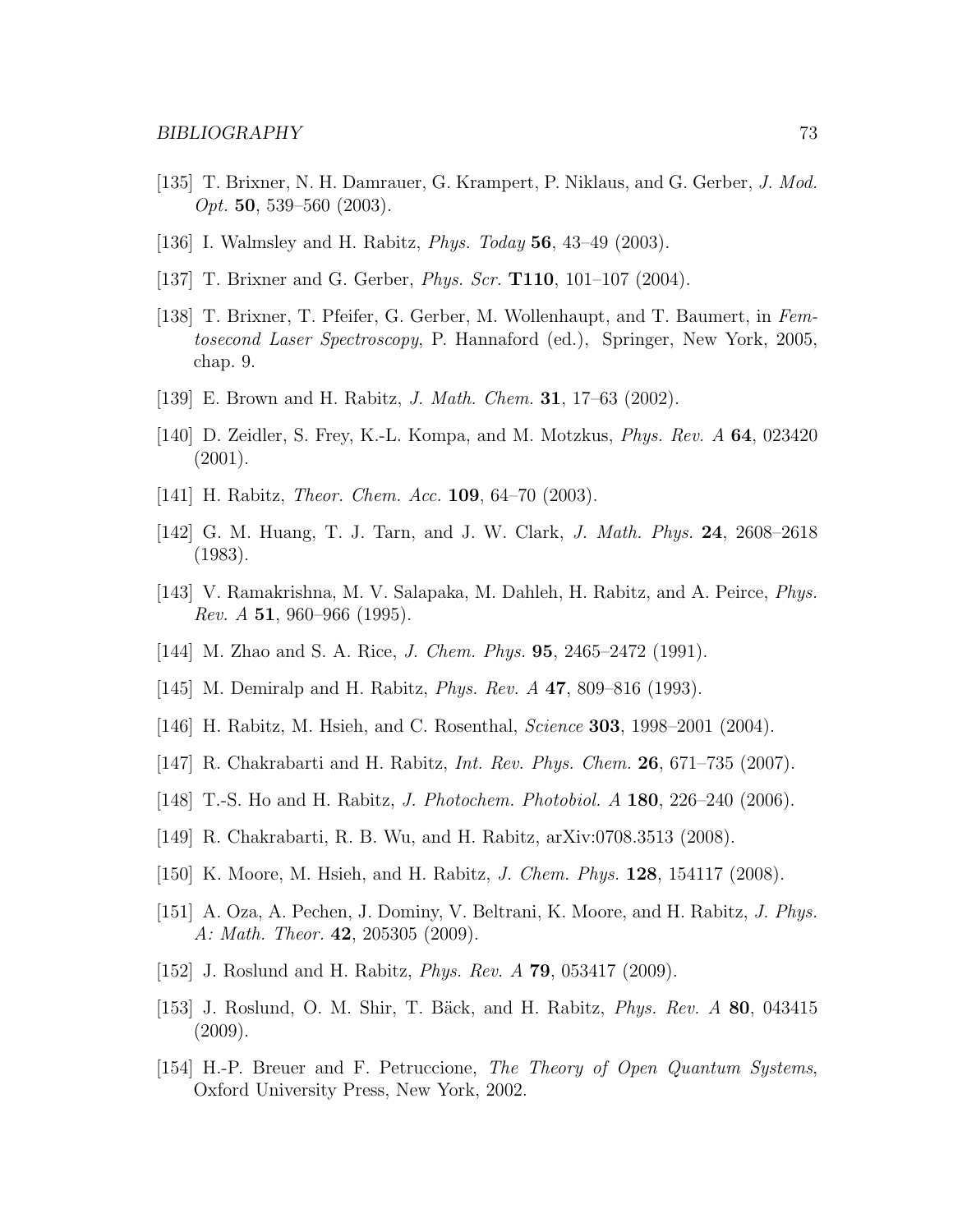- [155] C. W. Gardiner and P. Zoller, Quantum Noise: A Handbook of Markovian and Non-Markovian Quantum Stochastic Methods with Applications to Quantum Optics, Springer, Berlin, 2004.
- [156] P. van der Walle, M. T. W. Milder, L. Kuipers, and J. L. Herek, Proc. Natl. Acad. Sci. **106**, 7714–7717 (2009).
- [157] M. Roth, L. Guyon, J. Roslund, V. Boutou, F. Courvoisier, J.-P. Wolf, and H. Rabitz, Phys. Rev. Lett. 102, 253001 (2009).
- [158] M. A. Nielsen and I. L. Chuang, Quantum Computation and Quantum Information, Cambridge University Press, Cambridge, UK, 2000.
- [159] K. Kraus, States, Effects and Operations: Fundamental Notions of Quantum Theory, vol. 190 of Lecture Notes in Physics, Springer, Berlin, 1983.
- [160] R. Alicki and K. Lendi, Quantum Dynamical Semigroups and Applications, vol. 717 of Lecture Notes in Physics, Springer, Berlin, 2007.
- [161] M.-D. Choi, *Lin. Alg. Appl.* **10**, 285–290 (1975).
- [162] G. Lindblad, Commun. Math. Phys. 48, 119–130 (1976).
- [163] G. Turinici and H. Rabitz, Chem. Phys. 267, 1–9 (2001).
- [164] G. Turinici and H. Rabitz, *J. Phys. A: Math. Gen.* **36**, 2565–2576 (2003).
- [165] F. Albertini and D. D'Alessandro, in *Proceedings of the 40th IEEE Conference* on Decision and Control, vol. 2, pp. 1589–1594, 2001.
- [166] H. Fu, S. G. Schirmer, and A. I. Solomon, *J. Phys. A: Math. Gen.* **34**, 1679– 1690 (2001).
- [167] S. G. Schirmer, H. Fu, and A. I. Solomon, Phys. Rev. A 63, 063410 (2001).
- [168] C. Altafini, *J. Math. Phys.* **43**, 2051–2062 (2002).
- [169] M. D. Girardeau, S. G. Schirmer, J. V. Leahy, and R. M. Koch, Phys. Rev. A 58, 2684–2689 (1998).
- [170] S. G. Schirmer and J. V. Leahy, *Phys. Rev. A* **63**, 025403 (2001).
- [171] S. G. Schirmer, A. I. Solomon, and J. V. Leahy, J. Phys. A: Math. Gen. 35, 4125–4141 (2002).
- [172] S. G. Schirmer, A. I. Solomon, and J. V. Leahy, J. Phys. A: Math. Gen. 35, 8551–8562 (2002).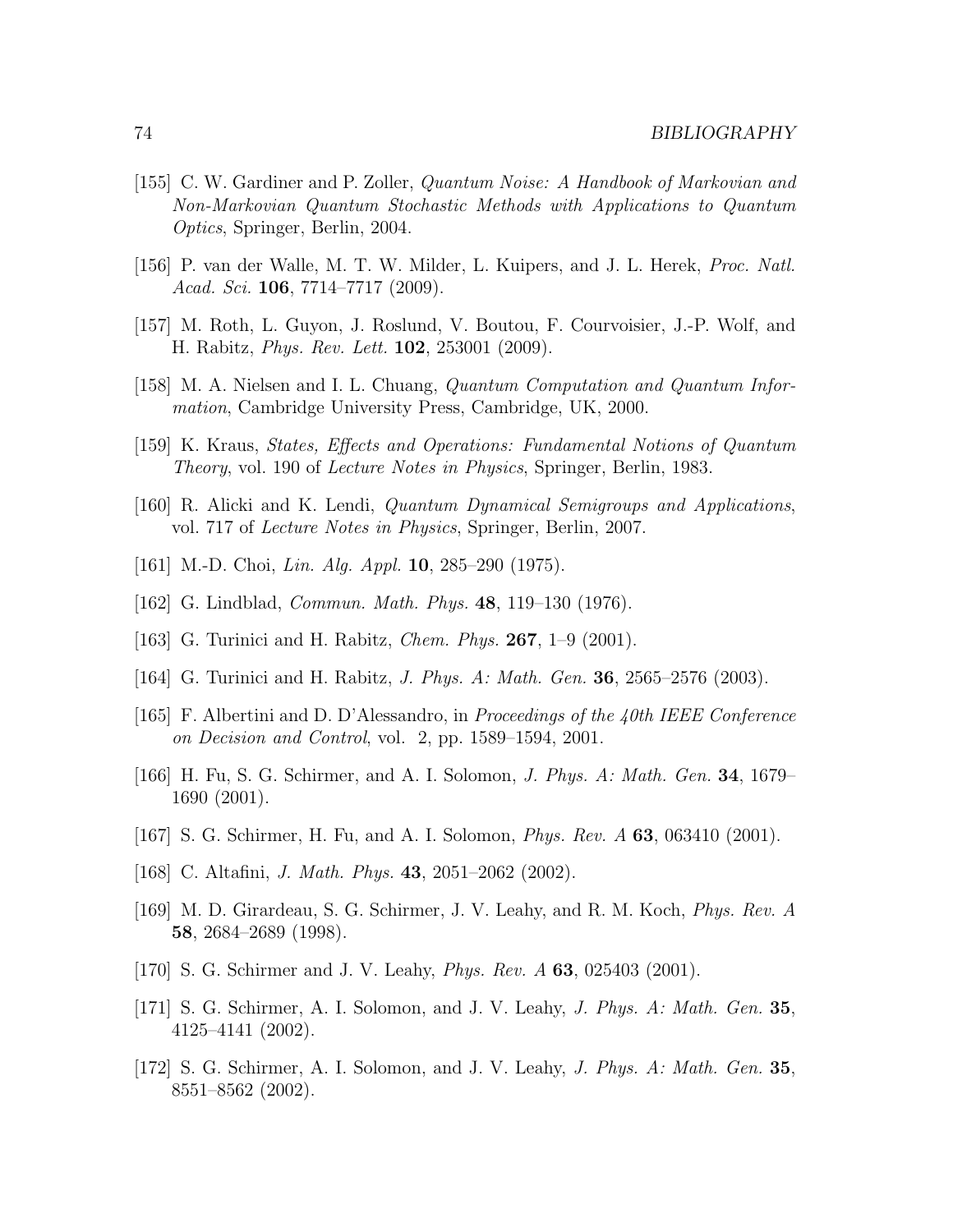- [173] A. Albertini and D. D'Alessandro, IEEE Trans. Autom. Control 48, 1399–1403 (2003).
- [174] S. P. Shah, D. J. Tannor, and S. A. Rice, Phys. Rev. A 66, 033405 (2002).
- [175] J. Gong and S. A. Rice, *Phys. Rev. A* **69**, 063410 (2004).
- [176] S. G. Schirmer, I. C. H. Pullen, and A. I. Solomon, J. Opt. B: Quantum Semiclass. Opt. 7, S293–S299 (2005).
- [177] G. Turinici and H. Rabitz, *J. Phys. A: Math. Theor.* **43**, 105303 (2010).
- [178] J. W. Clark, D. G. Lucarelli, and T. J. Tarn, Int. J. Mod. Phys. B 17, 5397– 5411 (2003).
- [179] R. B. Wu, T. J. Tarn, and C. W. Li, *Phys. Rev. A* **73**, 012719 (2006).
- [180] R. B. Wu, R. Chakrabarti, and H. Rabitz, Phys. Rev. A 77, 052303 (2008).
- [181] S. Lloyd and L. Viola, Phys. Rev. A 65, 010101 (2001).
- [182] A. I. Solomon and S. G. Schirmer, arXiv:quant-ph/0401094 (2004).
- [183] C. Altafini, J. Math. Phys. 44, 2357–2372 (2003).
- [184] C. Altafini, *Phys. Rev. A* **70**, 062321 (2004).
- [185] R. Romano, J. Phys. A: Math. Gen. 38, 9105–9114 (2005).
- [186] R. Wu, A. Pechen, C. Brif, and H. Rabitz, J. Phys. A: Math. Theor. 40, 5681–5693 (2007).
- [187] R. Vilela Mendes, Phys. Lett. A 373, 2529–2532 (2009).
- [188] G. Dirr, U. Helmke, I. Kurniawan, and T. Schulte-Herbrüggen, Rep. Math. *Phys.* **64**, 93–121 (2009).
- [189] A. Pechen and H. Rabitz, *Phys. Rev. A* **73**, 062102 (2006).
- [190] H. M. Wiseman and G. J. Milburn, Phys. Rev. A 49, 4110–4125 (1994).
- [191] S. Lloyd, *Phys. Rev. A* **62**, 022108 (2000).
- [192] R. J. Nelson, Y. Weinstein, D. Cory, and S. Lloyd, Phys. Rev. Lett. 85, 3045– 3048 (2000).
- [193] H. Mabuchi, Phys. Rev. A 78, 032323 (2008).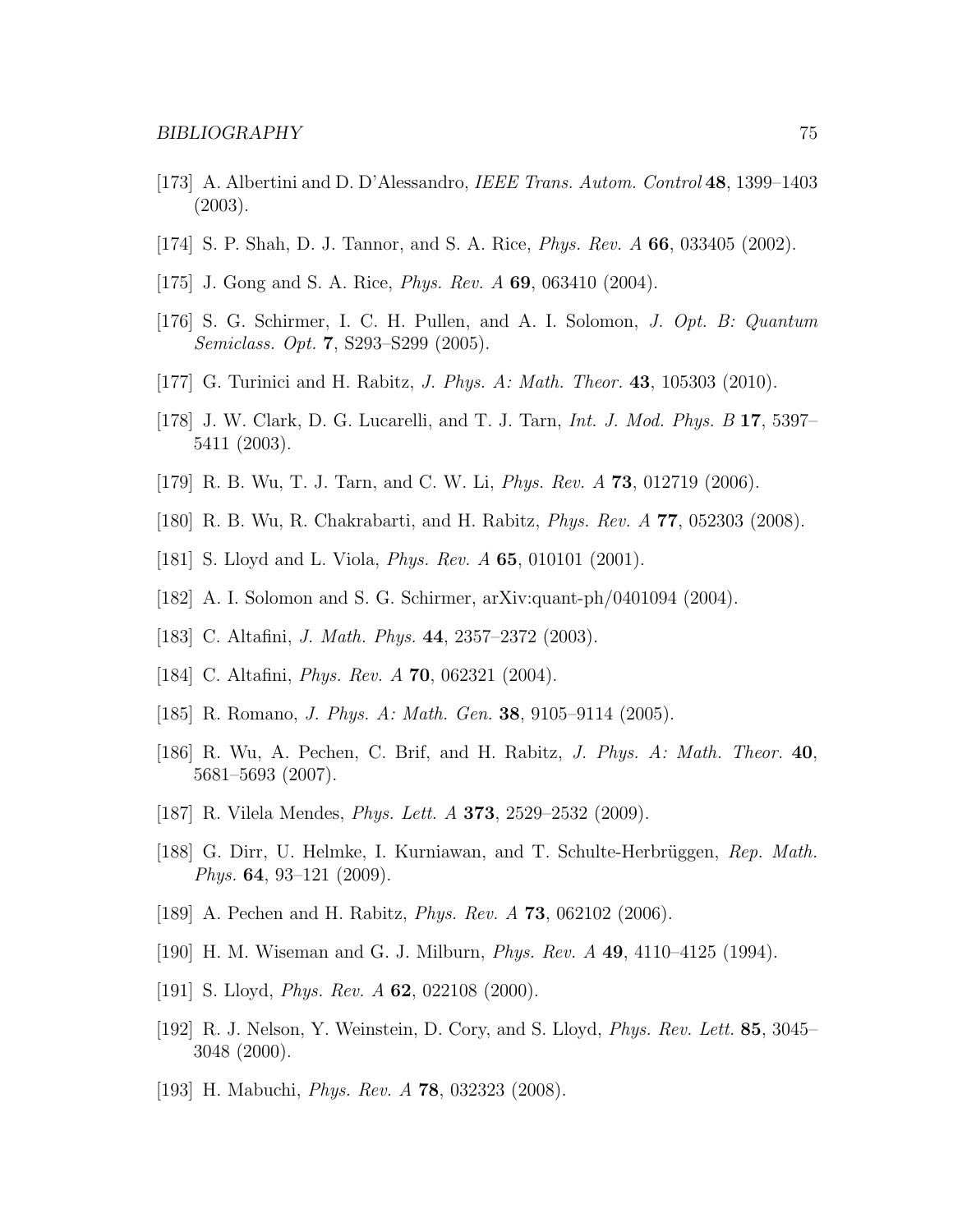- [194] M. Yanagisawa and H. Kimura, IEEE Trans. Autom. Control 48, 2107–2120 (2003).
- [195] M. Yanagisawa and H. Kimura, IEEE Trans. Autom. Control 48, 2121–2132 (2003).
- [196] R. Romano and D. D'Alessandro, Phys. Rev. A 73, 022323 (2006).
- [197] J. Nie, H. C. Fu, and X. X. Yi, *Quant. Inf. Comp.* **10**, 87–96 (2010).
- [198] R. Vilela Mendes and V. I. Man'ko, Phys. Rev. A 67, 053404 (2003).
- [199] A. Pechen, N. Il'in, F. Shuang, and H. Rabitz, Phys. Rev. A 74, 052102 (2006).
- [200] F. Shuang, A. Pechen, T.-S. Ho, and H. Rabitz, J. Chem. Phys.  $126$ , 134303 (2007).
- [201] F. Shuang, M. Zhou, A. Pechen, R. Wu, O. M. Shir, and H. Rabitz, Phys. *Rev. A* **78**, 063422 (2008).
- [202] D. Dong, C. Zhang, H. Rabitz, A. Pechen, and T.-J. Tarn, J. Chem. Phys. 129, 154103 (2008).
- [203] K. Jacobs, arXiv:0904.3745 (2009).
- [204] R. F. Stengel, Optimal Control and Estimation, Dover, Mineola, NY, 1994.
- [205] J. P. Palao and R. Kosloff, *Phys. Rev. Lett.* **89**, 188301 (2002).
- [206] J. P. Palao and R. Kosloff, Phys. Rev. A 68, 062308 (2003).
- [207] R. A. Horn and C. R. Johnson, Matrix Analysis, Cambridge University Press, Cambridge, UK, 1990.
- [208] H. Rabitz, M. Hsieh, and C. Rosenthal, Phys. Rev. A 72, 052337 (2005).
- [209] M. Hsieh and H. Rabitz, Phys. Rev. A 77, 042306 (2008).
- [210] T.-S. Ho, J. Dominy, and H. Rabitz, Phys. Rev. A 79, 013422 (2009).
- [211] A. Gilchrist, N. K. Langford, and M. A. Nielsen, *Phys. Rev. A* **71**, 062310 (2005).
- [212] R. L. Kosut, M. Grace, C. Brif, and H. Rabitz, arXiv:quant-ph/0606064 (2006).
- [213] M. D. Grace, J. Dominy, R. L. Kosut, C. Brif, and H. Rabitz, New J. Phys. 12, 015001 (2010).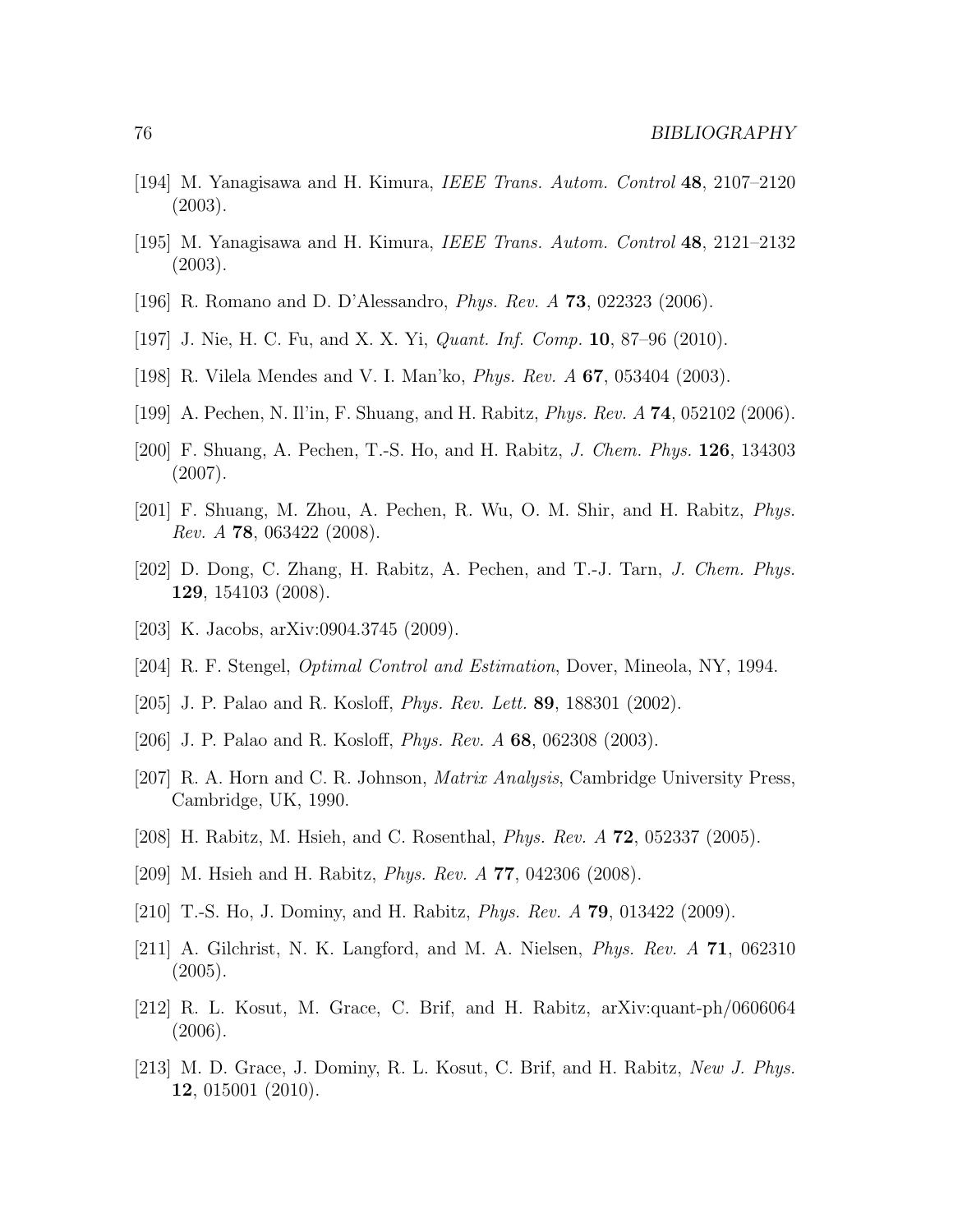- [214] R. Jozsa, *J. Mod. Opt.* 41, 2315–2323 (1994).
- [215] C. A. Fuchs and J. van de Graaf, IEEE Trans. Inf. Theory 45, 1216–1227 (1999).
- [216] H. Jirari and W. Pötz, *Phys. Rev. A*  $72$ , 013409 (2005).
- [217] H. Rabitz, M. Hsieh, and C. Rosenthal, J. Chem. Phys. 124, 204107 (2006).
- [218] Z. Shen, M. Hsieh, and H. Rabitz, J. Chem. Phys. 124, 204106 (2006).
- [219] R. B. Wu, H. Rabitz, and M. Hsieh, *J. Phys. A: Math. Theor.* 41, 015006 (2008).
- [220] M. Hsieh, R. B. Wu, and H. Rabitz, *J. Chem. Phys.* **130**, 104109 (2009).
- [221] H. Rabitz, T.-S. Ho, M. Hsieh, R. Kosut, and M. Demiralp, Phys. Rev. A 74, 012721 (2006).
- [222] J. Bertrand and P. Bertrand, Found. Phys. 17, 397–405 (1987).
- [223] K. Vogel and H. Risken, Phys. Rev. A 40, 2847–2849 (1989).
- [224] U. Leonhardt, Measuring the Quantum State of Light, Cambridge University Press, Cambridge, UK, 1997.
- [225] V. Bužek, R. Derka, G. Adam, and P. L. Knight, Ann. Phys.  $(N. Y. )$  266, 454–496 (1998).
- [226] C. Brif and A. Mann, *Phys. Rev. A* **59**, 971–987 (1999).
- [227] C. Brif and A. Mann, J. Opt. B: Quantum Semiclass. Opt. 2, 245–251 (2000).
- [228] J. Reháček, D. Mogilevtsev, and Z. Hradil,  $New J. Phys. 10, 043022$  (2008).
- [229] G. M. D'Ariano and P. Lo Presti, Phys. Rev. Lett. 86, 4195–4198 (2001).
- [230] R. Kosut, I. A. Walmsley, and H. Rabitz, arXiv:quant-ph/0411093 (2004).
- [231] M. P. A. Branderhorst, I. A. Walmsley, R. L. Kosut, and H. Rabitz, J. Phys. B: At. Mol. Opt. Phys. 41, 074004 (2008).
- [232] M. Mohseni, A. T. Rezakhani, and D. A. Lidar, Phys. Rev. A 77, 032322 (2008).
- [233] K. C. Young, M. Sarovar, R. Kosut, and K. B. Whaley, *Phys. Rev. A* 79, 062301 (2009).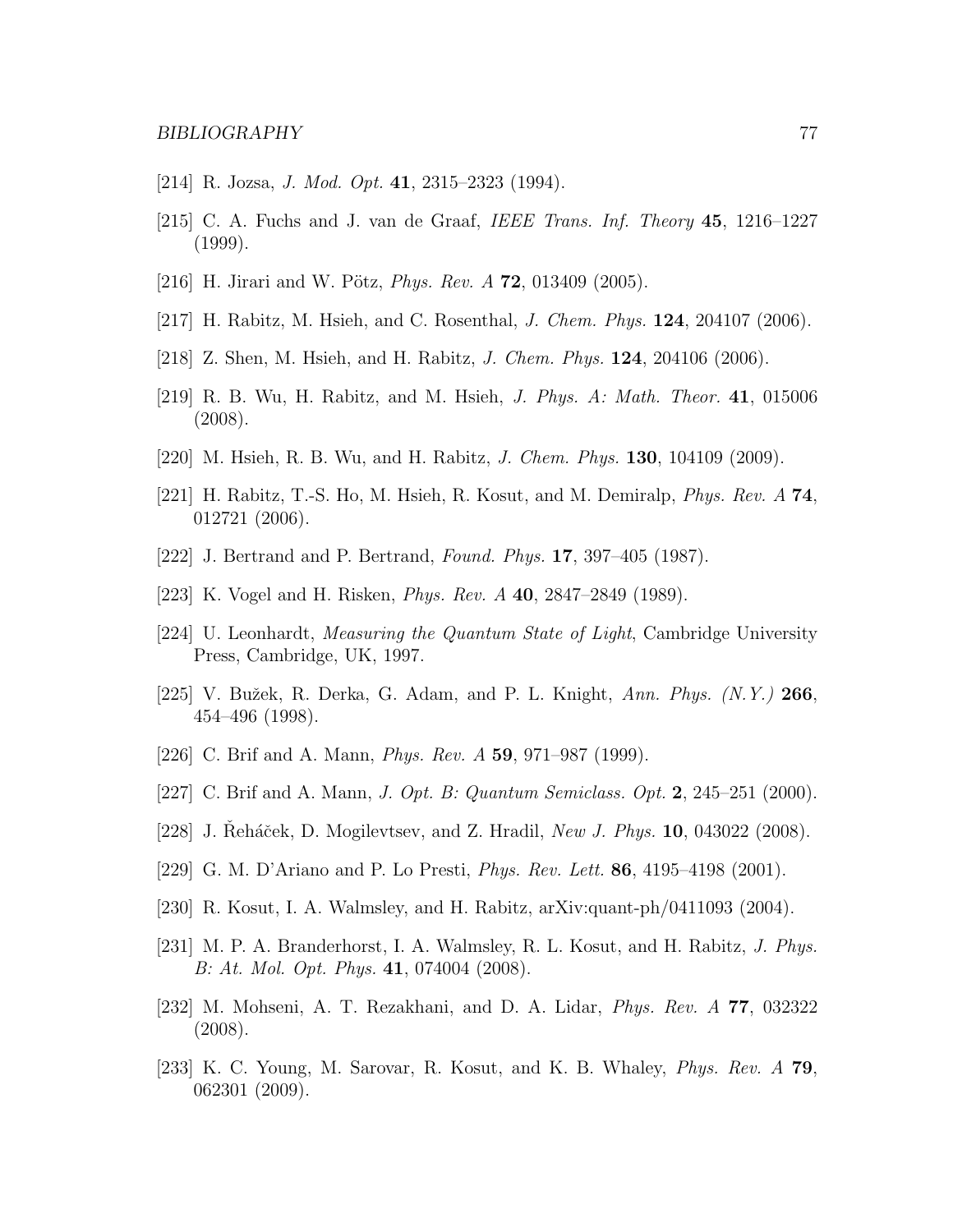- [234] J. Emerson, M. Silva, O. Moussa, C. Ryan, M. Laforest, J. Baugh, D. G. Cory, and R. Laflamme, Science 317, 1893–1896 (2007).
- [235] R. L. Kosut, arXiv:0812.4323 (2009).
- [236] M. P. A. Branderhorst, J. Nunn, I. A. Walmsley, and R. L. Kosut, New J. *Phys.* **11**, 115010 (2009).
- [237] A. Shabani, R. L. Kosut, and H. Rabitz, arXiv:0910.5498 (2009).
- [238] A. Bendersky, F. Pastawski, and J. P. Paz, Phys. Rev. Lett. 100, 190403 (2008).
- [239] C. T. Schmiegelow, M. A. Larotonda, and J. P. Paz, arXiv:1002.4436 (2010).
- [240] M. Cramer and M. B. Plenio, arXiv:1002.3780 (2010).
- [241] S. T. Flammia, D. Gross, S. D. Bartlett, and R. Somma, arXiv:1002.3839 (2010).
- [242] Y. Ohtsuki, K. Nakagami, Y. Fujimura, W. S. Zhu, and H. Rabitz, J. Chem. Phys. 114, 8867–8876 (2001).
- [243] O. M. Shir, M. Emmerich, T. Bäck, and M. J. J. Vrakking, in *Proceedings* of IEEE Congress on Evolutionary Computation (CEC 2007), pp. 4108–4115, 2007.
- [244] R. Chakrabarti, R. B. Wu, and H. Rabitz, Phys. Rev. A 77, 063425 (2008).
- [245] R. Chakrabarti, R. B. Wu, and H. Rabitz, Phys. Rev. A 78, 033414 (2008).
- [246] V. Chankong and Y. Y. Haimes, Multiobjective Decision Making Theory and Methodology, North-Holland, New York, 1983.
- [247] R. E. Steuer, Multiple Criteria Optimization: Theory, Computation and Application, Wiley, New York, 1986.
- [248] K. M. Miettinen, Nonlinear Multiobjective Optimization, Kluwer, Norwell, MA, 1998.
- [249] V. Jurdjevic, Geometric Control Theory, Cambridge University Press, Cambridge, UK, 1997.
- [250] D. D'Alessandro and M. Dahleh, IEEE Trans. Autom. Control 46, 866–876 (2001).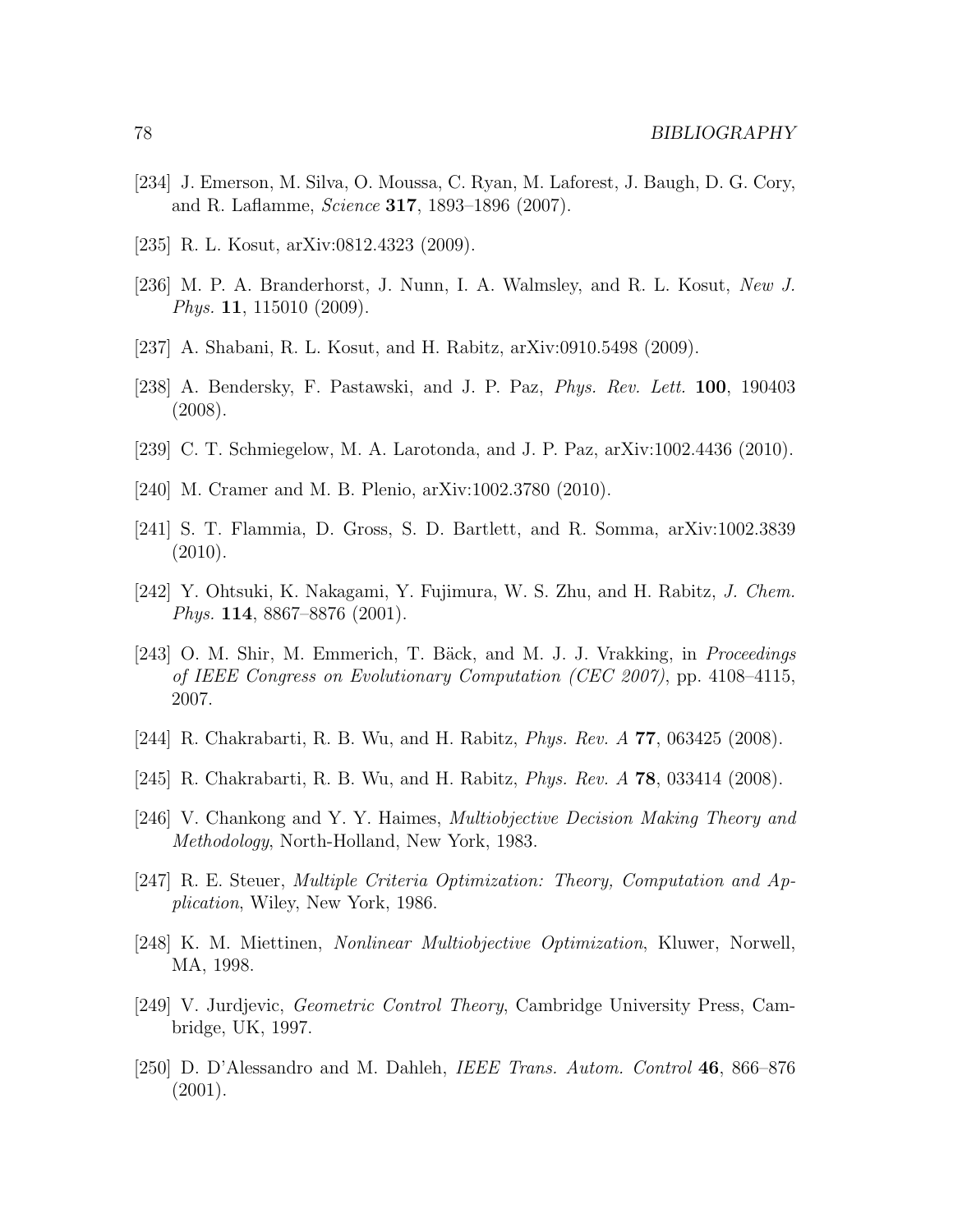- [251] Y. J. Yan, R. E. Gillilan, R. M. Whitnell, K. R. Wilson, and S. Mukamel, J. Phys. Chem. 97, 2320–2333 (1993).
- [252] A. Bartana, R. Kosloff, and D. J. Tannor, J. Chem. Phys. 99, 196–210 (1993).
- [253] A. Bartana, R. Kosloff, and D. J. Tannor, J. Chem. Phys. 106, 1435–1448 (1997).
- [254] Y. Ohtsuki, W. S. Zhu, and H. Rabitz, J. Chem. Phys. 110, 9825–9832 (1999).
- [255] Y. Ohtsuki, K. Nakagami, W. S. Zhu, and H. Rabitz, Chem. Phys. 287, 197– 216 (2003).
- [256] R. Xu, Y.-J. Yan, Y. Ohtsuki, Y. Fujimura, and H. Rabitz, J. Chem. Phys. 120, 6600–6608 (2004).
- [257] W. Cui, Z. R. Xi, and Y. Pan, *Phys. Rev. A* **77**, 032117 (2008).
- [258] S. Beyvers and P. Saalfrank, J. Chem. Phys. 128, 074104 (2008).
- [259] Y. Ohtsuki, Y. Teranishi, P. Saalfrank, G. Turinici, and H. Rabitz, Phys. Rev. A 75, 033407 (2007).
- [260] M. Mohseni and A. T. Rezakhani, Phys. Rev. A 80, 010101 (2009).
- [261] J. Werschnik and E. K. U. Gross, J. Opt. B: Quantum Semiclass. Opt. 7, S300–S312 (2005).
- [262] M. Lapert, R. Tehini, G. Turinici, and D. Sugny, *Phys. Rev. A* **79**, 063411 (2009).
- [263] M. Lapert, R. Tehini, G. Turinici, and D. Sugny, Phys. Rev. A 78, 023408 (2008).
- [264] Y. Ohtsuki and K. Nakagami, Phys. Rev. A 77, 033414 (2008).
- [265] I. Serban, J. Werschnik, and E. K. U. Gross, Phys. Rev. A 71, 053810 (2005).
- [266] A. Kaiser and V. May, *J. Chem. Phys.* **121**, 2528–2535 (2004).
- [267] I. Grigorenko, M. E. Garcia, and K. H. Bennemann, *Phys. Rev. Lett.* **89**, 233003 (2002).
- [268] K. Mishima and K. Yamashita, J. Chem. Phys. 130, 034108 (2009).
- [269] K. Mishima and K. Yamashita, *J. Chem. Phys.* **131**, 014109 (2009).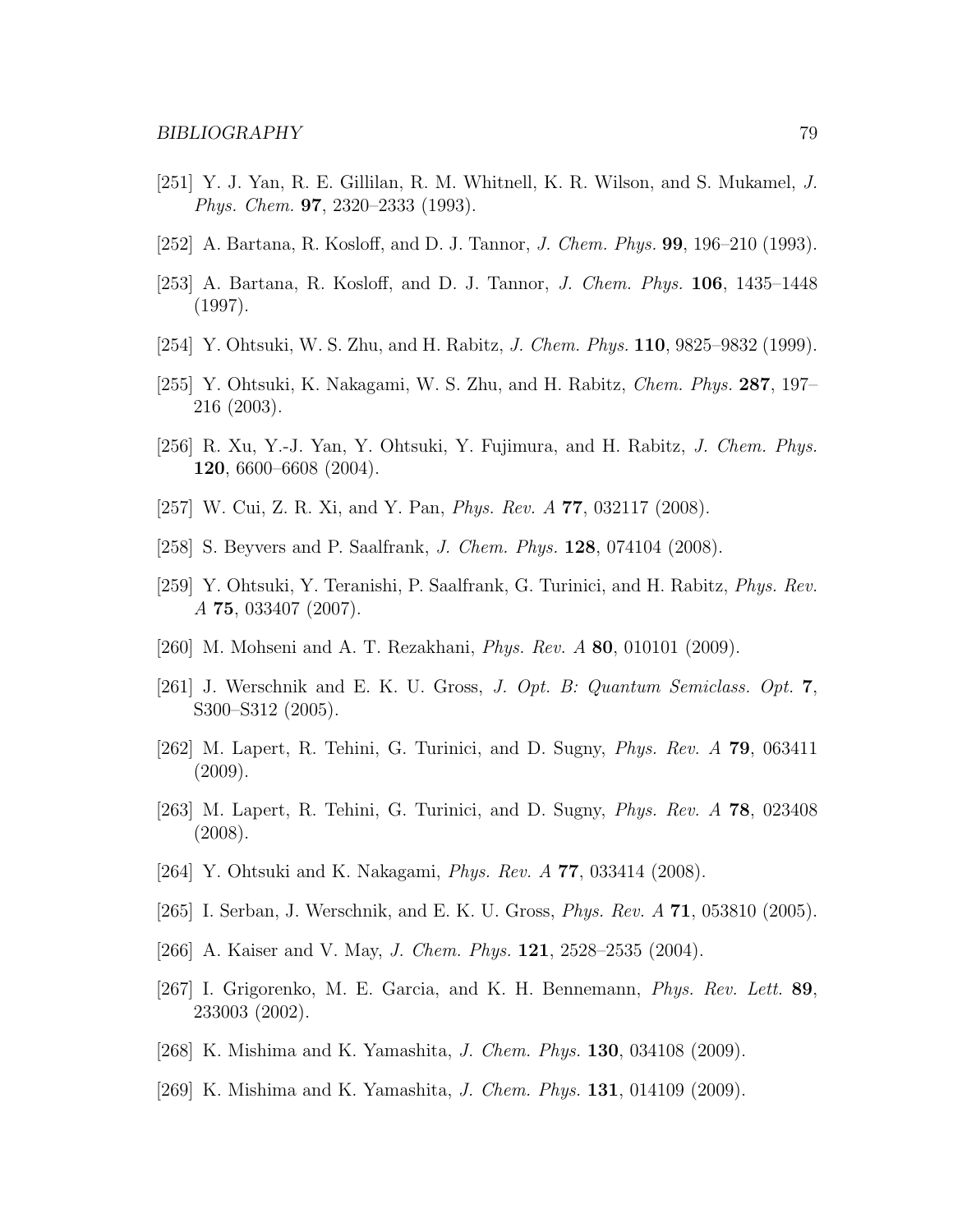- [270] N. Khaneja, R. Brockett, and S. J. Glaser, Phys. Rev. A 63, 032308 (2001).
- [271] N. Khaneja, S. J. Glaser, and R. Brockett, Phys. Rev. A 65, 032301 (2002).
- [272] T. O. Reiss, N. Khaneja, and S. J. Glaser, *J. Magn. Reson.* **154**, 192–195 (2002).
- [273] A. E. Bryson and Y.-C. Ho, Applied Optimal Control: Optimization, Estimation and Control, Taylor and Francis, Boca Raton, FL, 1975.
- [274] R. B. Wu, A. Pechen, H. Rabitz, M. Hsieh, and B. Tsou, J. Math. Phys.  $49$ , 022108 (2008).
- [275] D. J. Tannor, V. Kazakov, and V. Orlov, in Time Dependent Quantum Molecular Dynamics, J. Broeckhove and L. Lathouwers (eds.), Plenum, New York, 1992, pp. 347–360.
- [276] J. Somlói, V. A. Kazakov, and D. J. Tannor, *Chem. Phys.*  $172, 85-98$  (1993).
- [277] W. S. Zhu, J. Botina, and H. Rabitz, J. Chem. Phys. 108, 1953–1963 (1998).
- [278] W. S. Zhu and H. Rabitz, J. Chem. Phys. 109, 385–391 (1998).
- [279] G. Maday and G. Turinici, *J. Chem. Phys.* **118**, 8191–8196 (2003).
- [280] Y. Ohtsuki, G. Turinici, and H. Rabitz, *J. Chem. Phys.* **120**, 5509–5517 (2004).
- [281] A. Borzì, J. Salomon, and S. Volkwein, *J. Comput. Appl. Math.* **216**, 170–197 (2008).
- [282] P. Ditz and A. Borzì, *Comp. Phys. Commun.* **178**, 393–399 (2008).
- [283] W. S. Zhu and H. Rabitz, J. Chem. Phys. 110, 7142–7152 (1999).
- [284] N. Khaneja, T. Reiss, C. Kehlet, T. Schulte-Herbrüggen, and S. J. Glaser, J. Magn. Reson. 172, 296–305 (2005).
- [285] C. Hillermeier, Nonlinear Multiobjective Optimization: A Generalized Homotopy Approach, Birkhäuser, Basel, 2001.
- [286] A. Rothman, T.-S. Ho, and H. Rabitz, J. Chem. Phys. 123, 134104 (2005).
- [287] A. Rothman, T.-S. Ho, and H. Rabitz, *Phys. Rev. A* **73**, 053401 (2006).
- [288] A. Castro and E. K. U. Gross, Phys. Rev. E 79, 056704 (2009).
- [289] F. Yip, D. Mazziotti, and H. Rabitz, J. Chem. Phys. 118, 8168–8172 (2003).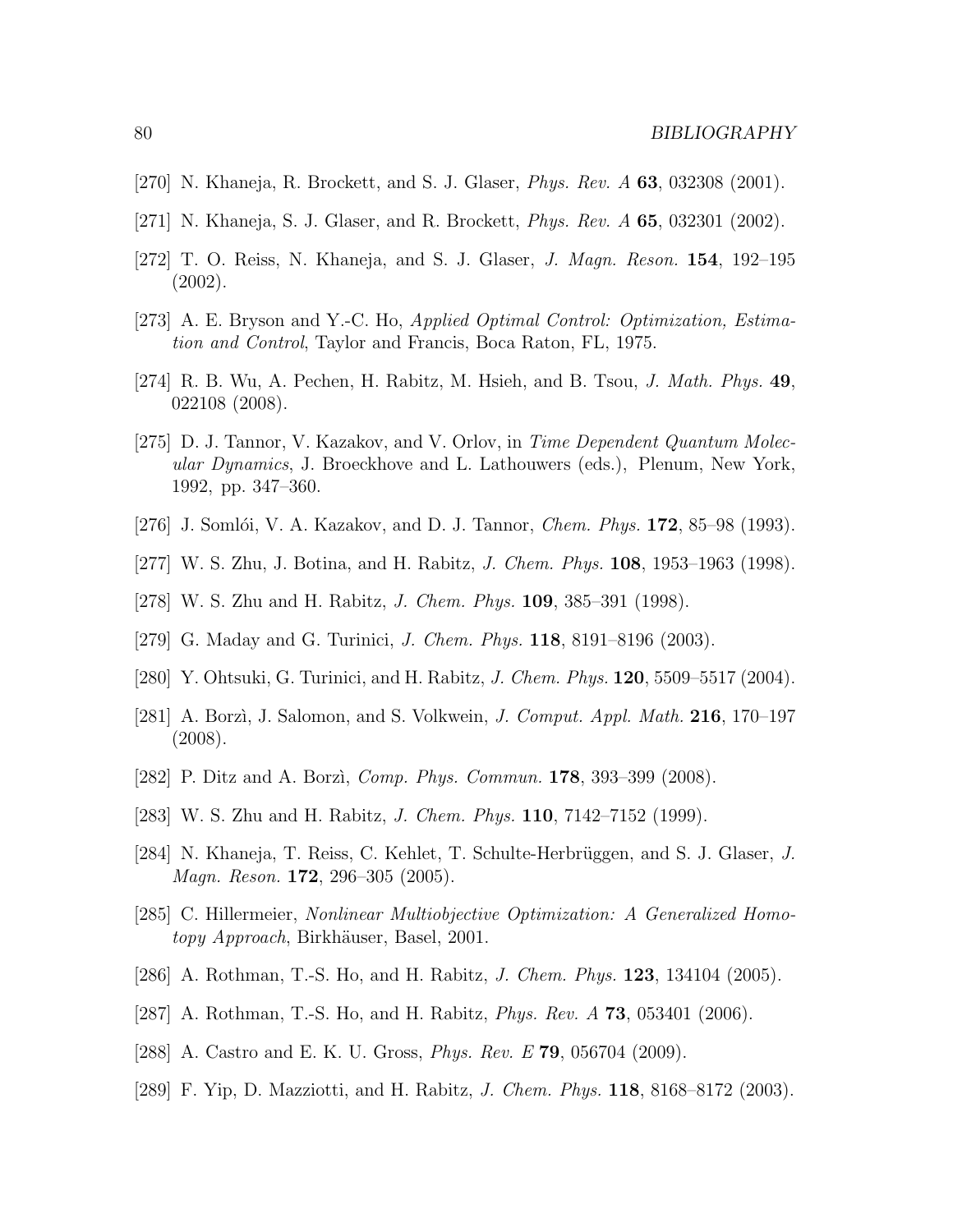- [290] G. G. Balint-Kurti, F. R. Manby, Q. Ren, M. Artamonov, T.-S. Ho, and H. Rabitz, J. Chem. Phys. 122, 084110 (2005).
- [291] M. Hsieh and H. Rabitz, *Phys. Rev. E*  $77$ , 037701 (2008).
- [292] M. Artamonov, T.-S. Ho, and H. Rabitz, *Chem. Phys.* **305**, 213–222 (2004).
- [293] M. Artamonov, T.-S. Ho, and H. Rabitz, Chem. Phys. 328, 147–155 (2006).
- [294] M. Artamonov, T.-S. Ho, and H. Rabitz, *J. Chem. Phys.* **124**, 064306 (2006).
- [295] Y. Kurosaki, M. Artamonov, T.-S. Ho, and H. Rabitz, J. Chem. Phys. 131, 044306 (2009).
- [296] M. Kanno, K. Hoki, H. Kono, and Y. Fujimura, *J. Chem. Phys.* **127**, 204314 (2007).
- [297] L. Wang and V. May, *Chem. Phys.* **361**,  $1-8$  (2009).
- [298] S. G. Kosionis, A. F. Terzis, and E. Paspalakis, Phys. Rev. B 75, 193305 (2007).
- [299] E. Räsänen, A. Castro, J. Werschnik, A. Rubio, and E. K. U. Gross, *Phys.* Rev. Lett. 98, 157404 (2007).
- [300] E. Räsänen, A. Castro, J. Werschnik, A. Rubio, and E. K. U. Gross, *Phys. Rev. B* 77, 085324 (2008).
- [301] G. D. Chiara, T. Calarco, M. Anderlini, S. Montangero, P. J. Lee, B. L. Brown, W. D. Phillips, and J. V. Porto, Phys. Rev. A 77, 052333 (2008).
- [302] U. Hohenester, P. K. Rekdal, A. Borzì, and J. Schmiedmayer, *Phys. Rev. A* 75, 023602 (2007).
- [303] P. Doria, T. Calarco, and S. Montangero, arXiv:1003.3750 (2010).
- [304] H. Jirari, F. W. J. Hekking, and O. Buisson, *Europhys. Lett.* **87**, 28004 (2009).
- [305] I. Grigorenko and H. Rabitz, Appl. Phys. Lett. 94, 253107 (2009).
- [306] A. Bartana, R. Kosloff, and D. J. Tannor, Chem. Phys. 267, 195–207 (2001).
- [307] J. Cao, M. Messina, and K. R. Wilson, J. Chem. Phys. 106, 5239–5248 (1997).
- [308] T. Mančal, U. Kleinekathöfer, and V. May, *J. Chem. Phys.* **117**, 636–646 (2002).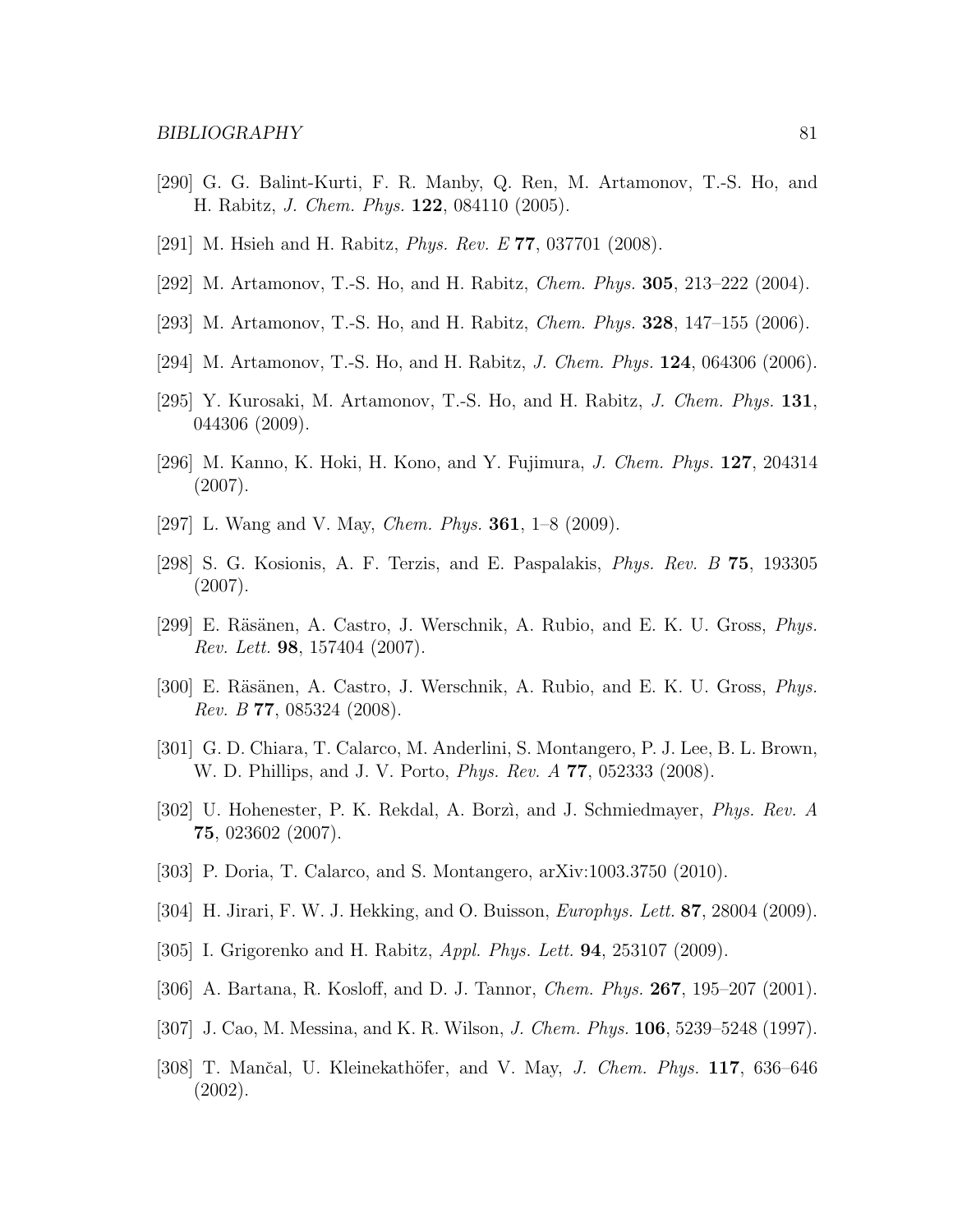- [309] K. Nakagami, Y. Ohtsuki, and Y. Fujimura, Chem. Phys. Lett. 360, 91–98 (2002).
- [310] S. Beyvers, Y. Ohtsuki, and P. Saalfrank, J. Chem. Phys. 124, 234706 (2006).
- [311] G. Q. Li, S. Welack, M. Schreiber, and U. Kleinekathöfer, *Phys. Rev. B* 77, 075321 (2008).
- [312] U. Hohenester and G. Stadler, *Phys. Rev. Lett.* **92**, 196801 (2004).
- [313] S. E. Sklarz, D. J. Tannor, and N. Khaneja, Phys. Rev. A 69, 053408 (2004).
- [314] I. A. Grigorenko and D. V. Khveshchenko, *Phys. Rev. Lett.* **94**, 040506 (2005).
- [315] H. Jirari and W. Pötz, *Phys. Rev. A*  $74$ , 022306 (2006).
- [316] M. Wenin and W. Pötz, *Phys. Rev. A*  $74$ , 022319 (2006).
- [317] W. Pötz, *J. Comp. Electron.* **6**, 171–174  $(2007)$ .
- [318] A. Pelzer, S. Ramakrishna, and T. Seideman, J. Chem. Phys. 129, 134301 (2008).
- [319] J. P. Palao, R. Kosloff, and C. P. Koch, Phys. Rev. A 77, 063412 (2008).
- [320] H. Jirari, *Europhys. Lett.* **87**, 40003 (2009).
- [321] G. Gordon, J. Phys. B: At. Mol. Opt. Phys. 42, 223001 (2009).
- [322] G. D. Sanders, K. W. Kim, and W. C. Holton, Phys. Rev. A 59, 1098–1101 (1999).
- [323] S. E. Sklarz and D. J. Tannor, arXiv:quant-ph/0404081 (2004).
- [324] S. E. Sklarz and D. J. Tannor, Chem. Phys. 322, 87–97 (2006).
- [325] T. Schulte-Herbrüggen, A. Spörl, N. Khaneja, and S. J. Glaser, *Phys. Rev. A* 72, 042331 (2005).
- [326] A. Spörl, T. Schulte-Herbrüggen, S. J. Glaser, V. Bergholm, M. J. Storcz, J. Ferber, and F. K. Wilhelm, Phys. Rev. A 75, 012302 (2007).
- [327] R. de Vivie-Riedle and U. Troppmann, *Chem. Rev.* **107**, 5082–5100 (2007).
- [328] J. Dominy and H. Rabitz, J. Phys. A: Math. Theor. 41, 205305 (2008).
- [329] M. Schröder and A. Brown, *J. Chem. Phys.* **131**, 034101 (2009).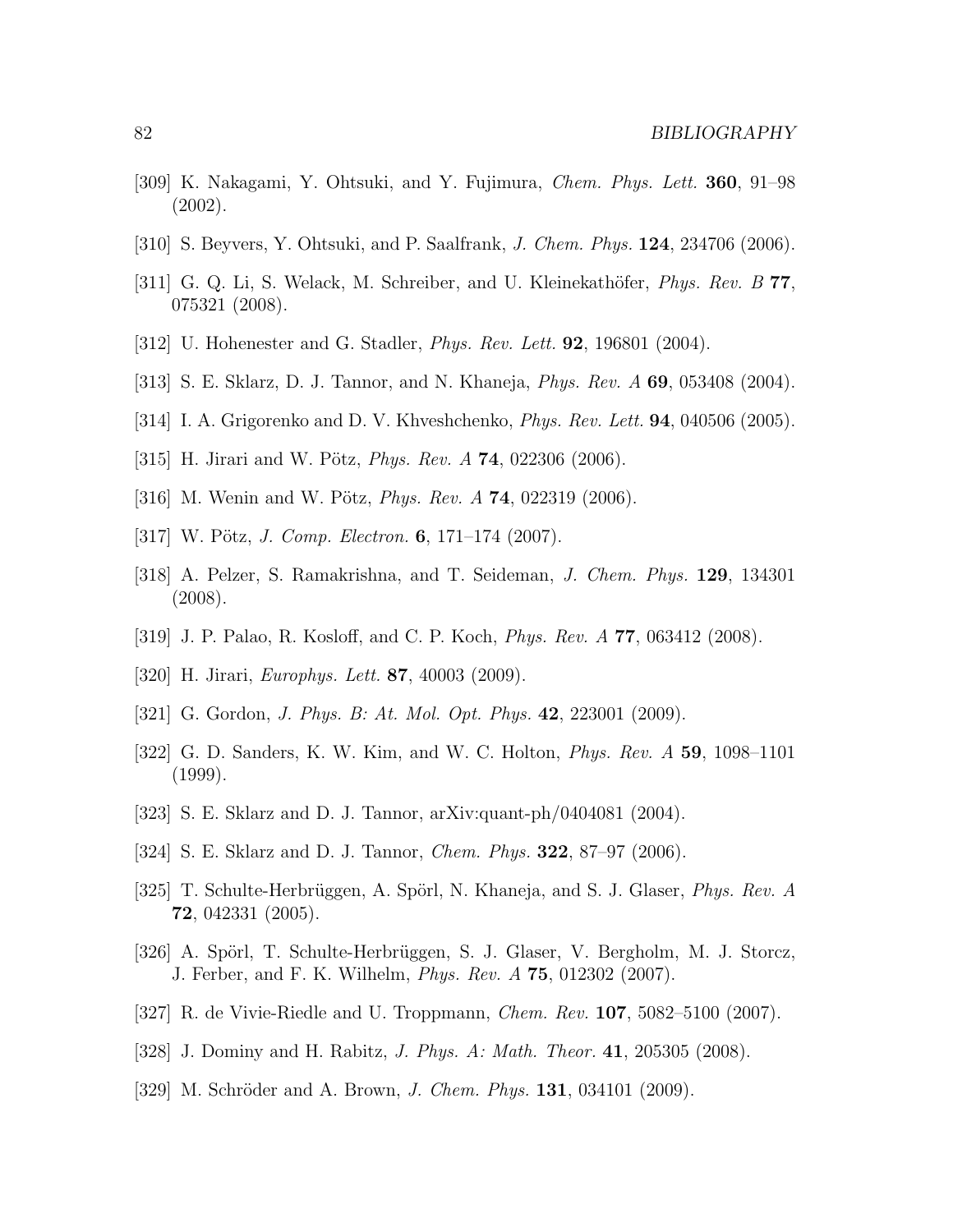- [330] V. Nebendahl, H. Häffner, and C. F. Roos, *Phys. Rev. A* **79**, 012312 (2009).
- [331] S. Schirmer, *J. Mod. Opt.* **56**, 831–839 (2009).
- [332] R. Nigmatullin and S. G. Schirmer, *New J. Phys.* **11**, 105032 (2009).
- [333] R. Fisher, F. Helmer, S. J. Glaser, F. Marquardt, and T. Schulte-Herbrüggen, Phys. Rev. B 81, 085328 (2010).
- [334] C. Gollub, M. Kowalewski, and R. de Vivie-Riedle, *Phys. Rev. Lett.* 101, 073002 (2008).
- [335] M. Schröder and A. Brown, *New J. Phys.* **11**, 105031 (2009).
- [336] I. A. Grigorenko and D. V. Khveshchenko, *Phys. Rev. Lett.* **95**, 110501 (2005).
- [337] T. Schulte-Herbrüggen, A. Spörl, N. Khaneja, and S. J. Glaser, arXiv:quantph/0609037 (2009).
- [338] U. Hohenester, *Phys. Rev. B* **74**, 161307 (2006).
- [339] S. Montangero, T. Calarco, and R. Fazio, Phys. Rev. Lett. 99, 170501 (2007).
- [340] M. Grace, C. Brif, H. Rabitz, I. A. Walmsley, R. L. Kosut, and D. A. Lidar, J. Phys. B: At. Mol. Opt. Phys. 40, S103–S125 (2007).
- [341] M. D. Grace, C. Brif, H. Rabitz, D. A. Lidar, I. A. Walmsley, and R. L. Kosut, J. Mod. Opt. 54, 2339–2349 (2007).
- [342] M. Wenin and W. Pötz, *Phys. Rev. A*  $78$ , 012358 (2008).
- [343] M. Wenin and W. Pötz, *Phys. Rev. B* 78, 165118 (2008).
- [344] P. Rebentrost, I. Serban, T. Schulte-Herbrüggen, and F. K. Wilhelm, *Phys.* Rev. Lett. 102, 090401 (2009).
- [345] P. Rebentrost and F. K. Wilhelm, *Phys. Rev. B* **79**, 060507 (2009).
- [346] F. Motzoi, J. M. Gambetta, P. Rebentrost, and F. K. Wilhelm, Phys. Rev. Lett. **103**, 110501 (2009).
- [347] S. Safaei, S. Montangero, F. Taddei, and R. Fazio, Phys. Rev. B 79, 064524 (2009).
- [348] R. Roloff and W. Pötz, *Phys. Rev. B* **79**, 224516 (2009).
- [349] M. Wenin, R. Roloff, and W. Pötz, *J. Appl. Phys.* **105**, 084504 (2009).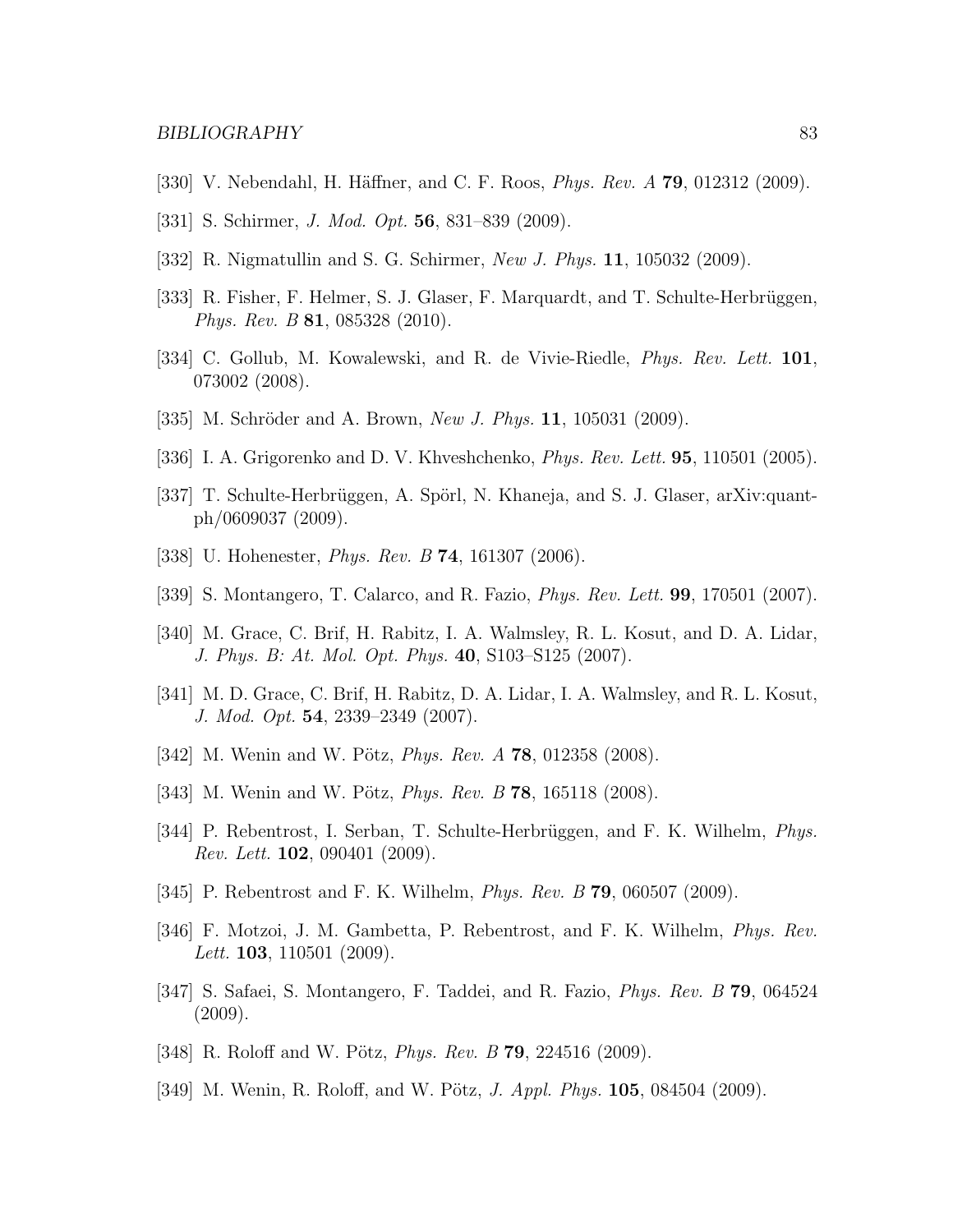- [350] R. Roloff, M. Wenin, and W. Pötz, *J. Comp. Electron.* 8, 29–34 (2009).
- [351] R. Roloff, M. Wenin, and W. Pötz, *J. Comput. Theor. Nanosci.* 6, 1837–1863 (2009).
- [352] F. Galve and E. Lutz, *Phys. Rev. A* **79**, 032327 (2009).
- [353] R. Fisher, H. Yuan, A. Spörl, and S. Glaser, *Phys. Rev. A* **79**, 042304 (2009).
- [354] X. Wang and S. G. Schirmer, *Phys. Rev. A* **80**, 042305 (2009).
- [355] L. M. K. Vandersypen and I. L. Chuang, Rev. Mod. Phys. 76, 1037–1069 (2005).
- [356] C. A. Ryan, C. Negrevergne, M. Laforest, E. Knill, and R. Laflamme, Phys. *Rev. A* **78**, 012328 (2008).
- [357] N. Timoney, V. Elman, S. Glaser, C. Weiss, M. Johanning, W. Neuhauser, and C. Wunderlich, Phys. Rev. A 77, 052334 (2008).
- [358] J. Nunn, I. A. Walmsley, M. G. Raymer, K. Surmacz, F. C. Waldermann, Z. Wang, and D. Jaksch, Phys. Rev. A 75, 011401 (2007).
- [359] A. V. Gorshkov, A. André, M. Fleischhauer, A. S. Sørensen, and M. D. Lukin, Phys. Rev. Lett. 98, 123601 (2007).
- [360] A. V. Gorshkov, T. Calarco, M. D. Lukin, and A. S. Sørensen, Phys. Rev. A 77, 043806 (2008).
- [361] I. Novikova, A. V. Gorshkov, D. F. Phillips, A. S. Sørensen, M. D. Lukin, and R. L. Walsworth, Phys. Rev. Lett. 98, 243602 (2007).
- [362] I. Novikova, N. B. Phillips, and A. V. Gorshkov, Phys. Rev. A 78, 021802 (2008).
- [363] N. B. Phillips, A. V. Gorshkov, and I. Novikova, Phys. Rev. A 78, 023801 (2008).
- [364] R. Chakrabarti and A. Ghosh, arXiv:0904.1628 (2009).
- [365] J. M. Geremia, W. S. Zhu, and H. Rabitz, J. Chem. Phys. 113, 10841–10848  $(2000).$
- [366] F. G. Omenetto, B. P. Luce, and A. J. Taylor, J. Opt. Soc. Am. B 16, 2005– 2009 (1999).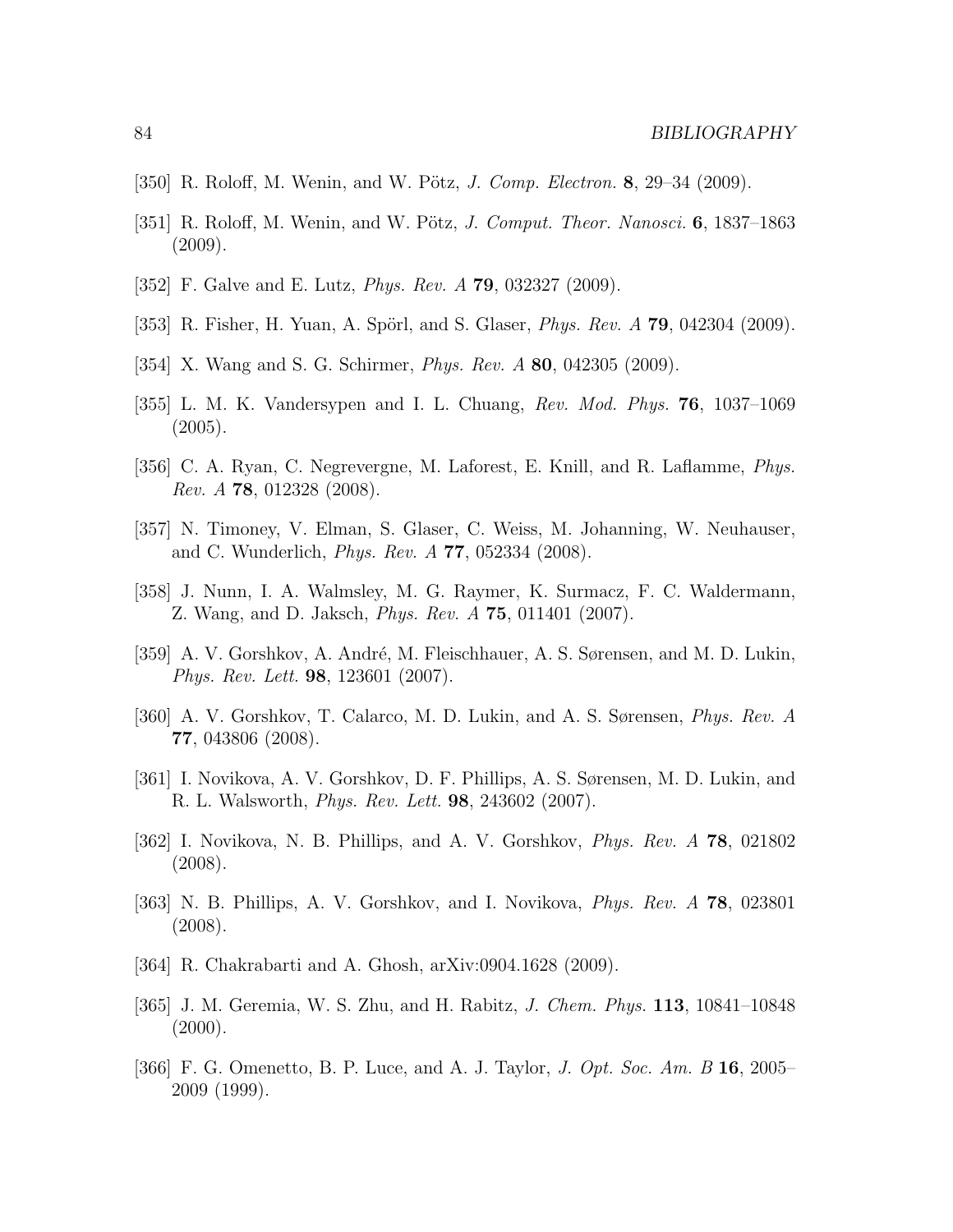- [367] T. Brixner, F. J. García de Abajo, J. Schneider, and W. Pfeiffer, *Phys. Rev. Lett.* **95**, 093901  $(2005)$ .
- [368] T. Brixner, F. J. G. de Abajo, J. Schneider, C. Spindler, and W. Pfeiffer, Phys. Rev. B 73, 125437 (2006).
- [369] T. Brixner, F. García de Abajo, C. Spindler, and W. Pfeiffer, Appl. Phys. B 84, 89–95 (2006).
- [370] E. Hertz, A. Rouzée, S. Guérin, B. Lavorel, and O. Faucher, *Phys. Rev. A* 75, 031403 (2007).
- [371] D. Voronine, D. Abramavicius, and S. Mukamel, J. Chem. Phys. 124, 034104 (2006).
- [372] D. V. Voronine, D. Abramavicius, and S. Mukamel, J. Chem. Phys. 126, 044508 (2007).
- [373] P. Tuchscherer, C. Rewitz, D. V. Voronine, F. J. García de Abajo, W. Pfeiffer, and T. Brixner, Opt. Expr. 17, 14235–14259 (2009).
- [374] W. S. Zhu and H. Rabitz, J. Chem. Phys. 118, 6751–6757 (2003).
- [375] M. Grace, C. Brif, H. Rabitz, I. Walmsley, R. Kosut, and D. Lidar, New J. Phys. 8, 35 (2006).
- [376] C. Gollub and R. de Vivie-Riedle, Phys. Rev. A 78, 033424 (2008).
- [377] C. Gollub and R. de Vivie-Riedle, *Phys. Rev. A* **79**, 021401 (2009).
- [378] R. R. Zaari and A. Brown, J. Chem. Phys. 132, 014307 (2010).
- [379] V. P. Belavkin, Autom. Remote Control 44, 178–188 (1983).
- [380] H. M. Wiseman and G. J. Milburn, *Phys. Rev. Lett.* **70**, 548–551 (1993).
- [381] H. M. Wiseman, Phys. Rev. A 49, 2133–2150 (1994).
- [382] A. C. Doherty, S. Habib, K. Jacobs, H. Mabuchi, and S. M. Tan, Phys. Rev. A 62, 012105 (2000).
- [383] A. Doherty, J. Doyle, H. Mabuchi, K. Jacobs, and S. Habib, in *Proceedings of* the 39th IEEE Conference on Decision and Control, vol. 1, pp. 949–954, 2000.
- [384] H. M. Wiseman and G. J. Milburn, Quantum Measurement and Control, Cambridge University Press, Cambridge, UK, 2010.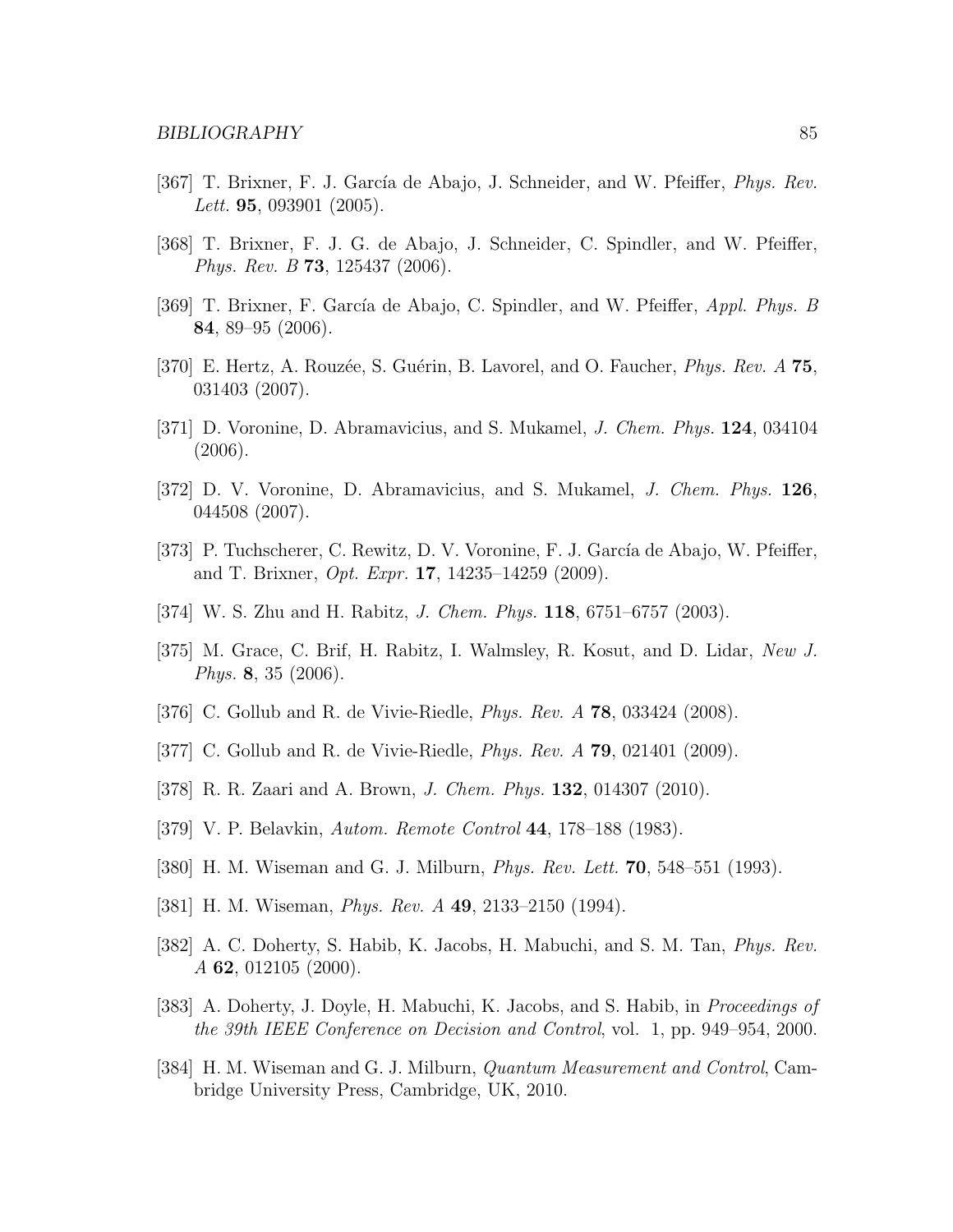- [385] A. M. Weiner, D. E. Leaird, J. S. Patel, and J. R. Wullert,  $Opt.$  Lett. **15**, 326 (1990).
- [386] M. M. Wefers and K. A. Nelson, *Opt. Lett.* **18**, 2032–2034 (1993).
- [387] M. M. Wefers and K. A. Nelson, *Opt. Lett.* **20**, 1047 (1995).
- [388] C. W. Hillegas, J. X. Tull, D. Goswami, D. Strickland, and W. S. Warren, Opt. Lett. 19, 737–739 (1994).
- [389] G. Stobrawa, M. Hacker, T. Feurer, D. Zeidler, M. Motzkus, and F. Reichel, Appl. Phys. B 72, 627–630 (2001).
- [390] A. Monmayrant and B. Chatel, Review of Scientific Instruments 75, 2668– 2671 (2004).
- [391] A. Präkelt, M. Wollenhaupt, A. Assion, C. Horn, C. Sarpe-Tudoran, M. Winter, and T. Baumert, Rev. Sci. Instrum. 74, 4950–4953 (2003).
- [392] E. Frumker, E. Tal, Y. Silberberg, and D. Majer, Opt. Lett. 30, 2796–2798 (2005).
- [393] Z. Jiang, C.-B. Huang, D. E. Leaird, and A. M. Weiner, Nature Photon. 1, 463–467 (2007).
- [394] Z. Jiang, C.-B. Huang, D. E. Leaird, and A. M. Weiner, J. Opt. Soc. Am. B 24, 2124–2128 (2007).
- [395] T. Brixner and G. Gerber, *Opt. Lett.* **26**, 557–559 (2001).
- [396] T. Brixner, G. Krampert, P. Niklaus, and G. Gerber, Appl. Phys. B 74, S133– S144 (2002).
- [397] L. Polachek, D. Oron, and Y. Silberberg, Opt. Lett. 31, 631–633 (2006).
- [398] M. Plewicki, F. Weise, S. M. Weber, and A. Lindinger, Appl. Opt. 45, 8354– 8359 (2006).
- [399] M. Ninck, A. Galler, T. Feurer, and T. Brixner, Opt. Lett. 32, 3379–3381 (2007).
- [400] O. Masihzadeh, P. Schlup, and R. A. Bartels, Opt. Expr. 15, 18025–18032 (2007).
- [401] M. Plewicki, S. M. Weber, F. Weise, and A. Lindinger, Appl. Phys. B 86, 259–263 (2007).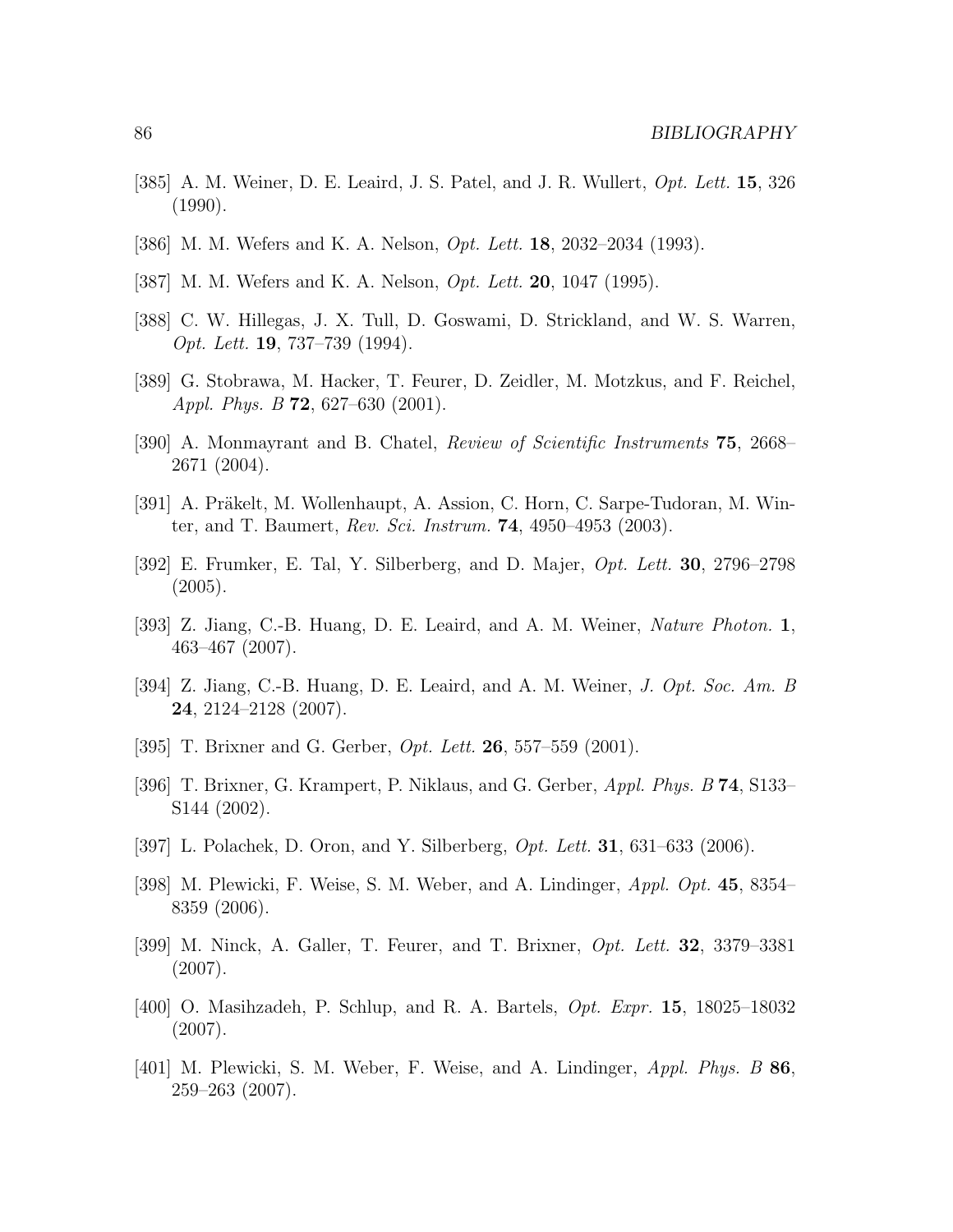- [402] F. Weise and A. Lindinger, Opt. Lett. 34, 1258–1260 (2009).
- [403] D. Kupka, P. Schlup, and R. A. Bartels, *Review of Scientific Instruments* 80, 053110 (2009).
- [404] P. Nuernberger, G. Vogt, R. Selle, S. Fechner, T. Brixner, and G. Gerber, Appl. Phys. B 88, 519–526 (2007).
- [405] D. S. N. Parker, A. D. G. Nunn, R. S. Minns, and H. H. Fielding, Appl. Phys. B 94, 181–186 (2009).
- [406] R. Selle, P. Nuernberger, F. Langhojer, F. Dimler, S. Fechner, G. Gerber, and T. Brixner, Opt. Lett. 33, 803–805 (2008).
- [407] P. Nuernberger, R. Selle, F. Langhojer, F. Dimler, S. Fechner, G. Gerber, and T. Brixner, J. Opt. A: Pure Appl. Opt. 11, 085202 (2009).
- [408] T. Baumert, T. Brixner, V. Seyfried, M. Strehle, and G. Gerber, Appl. Phys. B 65, 779–782 (1997).
- [409] D. Yelin, D. Meshulach, and Y. Silberberg, Opt. Lett. 22, 1793–1795 (1997).
- [410] T. Brixner, M. Strehle, and G. Gerber, Appl. Phys. B 68, 281–284 (1999).
- [411] E. Zeek, K. Maginnis, S. Backus, U. Russek, M. Murnane, G. Mourou, H. Kapteyn, and G. Vdovin, Opt. Lett. 24, 493–495 (1999).
- [412] E. Zeek, R. Bartels, M. M. Murnane, H. C. Kapteyn, S. Backus, and G. Vdovin, Opt. Lett. 25, 587–589 (2000).
- [413] D. Zeidler, T. Hornung, D. Proch, and M. Motzkus, Appl. Phys. B 70, S125– S131 (2000).
- [414] U. Siegner, M. Haiml, J. Kunde, and U. Keller, Opt. Lett. 27, 315–317 (2002).
- [415] A. Efimov, M. D. Moores, N. M. Beach, J. L. Krause, and D. H. Reitze, Opt. *Lett.* **23**, 1915–1917 (1998).
- [416] A. Efimov, M. D. Moores, B. Mei, J. L. Krause, C. W. Siders, and D. H. Reitze, Appl. Phys. B 70, S133–S141 (2000).
- [417] D. Meshulach, D. Yelin, and Y. Silberberg, J. Opt. Soc. Am. B 15, 1615–1619 (1998).
- [418] T. Brixner, A. Oehrlein, M. Strehle, and G. Gerber, Appl. Phys. B 70, S119– S124 (2000).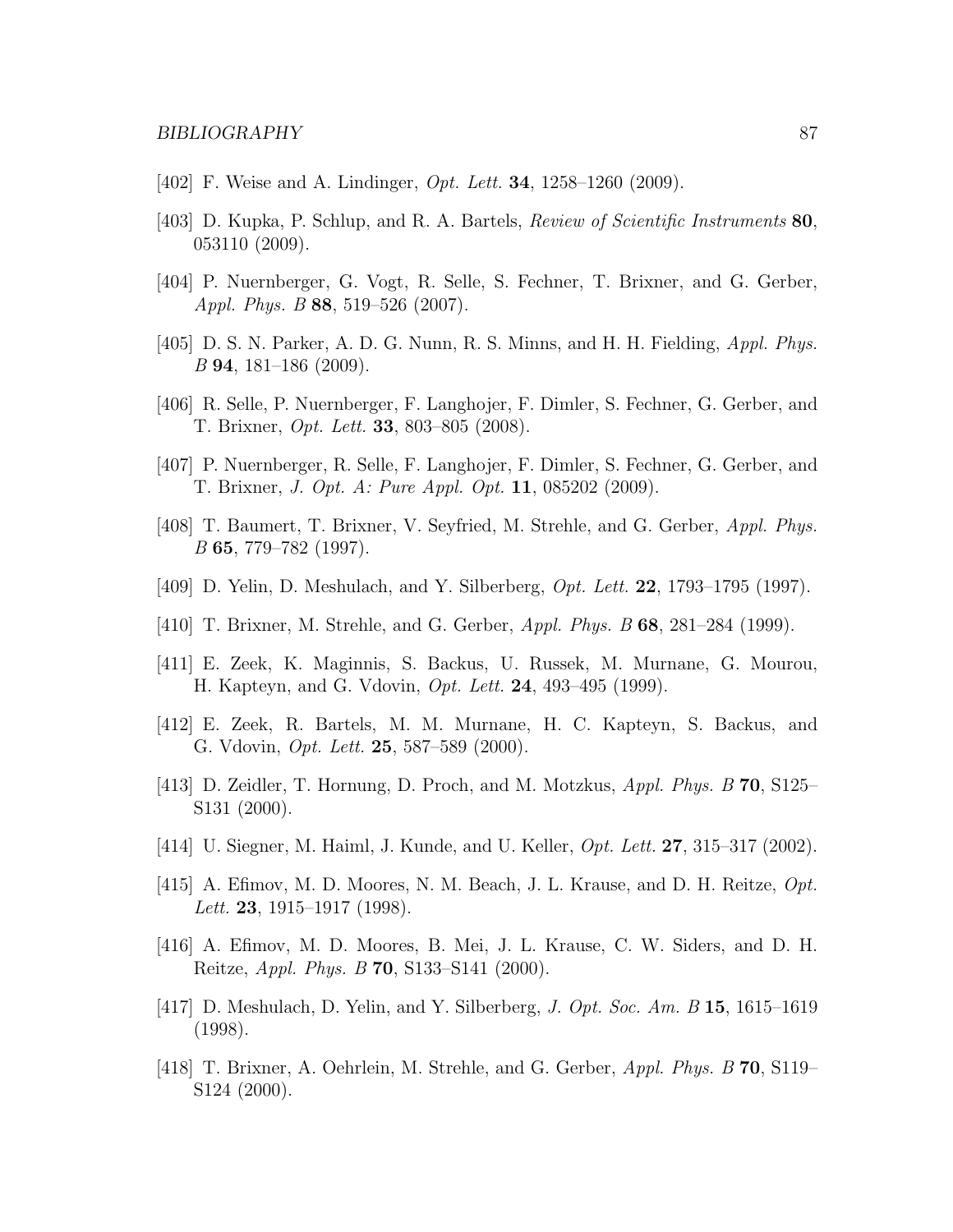- [419] T. Brixner, N. H. Damrauer, G. Krampert, P. Niklaus, and G. Gerber, J. Opt. Soc. Am. B **20**, 878–881 (2003).
- [420] T. Suzuki, S. Minemoto, and H. Sakai, *Appl. Opt.* **43**, 6047–6050 (2004).
- [421] M. Aeschlimann, M. Bauer, D. Bayer, T. Brixner, F. J. García de Abajo, W. Pfeiffer, M. Rohmer, C. Spindler, and F. Steeb, *Nature* **446**, 301–304 (2007).
- [422] T. C. Weinacht, J. Ahn, and P. H. Bucksbaum, Nature 397, 233–235 (1999).
- [423] C. Leichtle, W. P. Schleich, I. S. Averbukh, and M. Shapiro, *Phys. Rev. Lett.* 80, 1418–1421 (1998).
- [424] D. Meshulach and Y. Silberberg, *Nature* **396**, 239–242 (1998).
- [425] D. Meshulach and Y. Silberberg, *Phys. Rev. A* **60**, 1287–1292 (1999).
- [426] T. Hornung, R. Meier, D. Zeidler, K.-L. Kompa, D. Proch, and M. Motzkus, Appl. Phys. B 71, 277–284 (2000).
- [427] N. Dudovich, B. Dayan, S. M. Gallagher Faeder, and Y. Silberberg, Phys. Rev. *Lett.* **86**, 47–50  $(2001)$ .
- [428] C. Trallero-Herrero, J. L. Cohen, and T. Weinacht, *Phys. Rev. Lett.* **96**, 063603 (2006).
- [429] E. Papastathopoulos, M. Strehle, and G. Gerber, Chem. Phys. Lett. 408, 65– 70 (2005).
- [430] M. Wollenhaupt, A. Präkelt, C. Sarpe-Tudoran, D. Liese, and T. Baumert, J. Opt. B: Quantum Semiclass. Opt. 7, S270–S276 (2005).
- [431] R. Bartels, S. Backus, E. Zeek, L. Misoguti, G. Vdovin, I. P. Christov, M. M. Murnane, and H. C. Kapteyn, *Nature* **406**, 164–166 (2000).
- [432] R. Bartels, S. Backus, I. Christov, H. Kapteyn, and M. Murnane, *Chem. Phys.* 267, 277–289 (2001).
- [433] R. A. Bartels, M. M. Murnane, H. C. Kapteyn, I. Christov, and H. Rabitz, Phys. Rev. A 70, 043404 (2004).
- [434] D. H. Reitze, S. Kazamias, F. Weihe, G. Mullot, D. Douillet, F. Augé, O. Albert, V. Ramanathan, J. P. Chambaret, D. Hulin, and P. Balcou, Opt. Lett. **29**, 86–88 (2004).
- [435] T. Pfeifer, R. Kemmer, R. Spitzenpfeil, D. Walter, C. Winterfeldt, G. Gerber, and C. Spielmann, *Opt. Lett.* **30**, 1497–1499 (2005).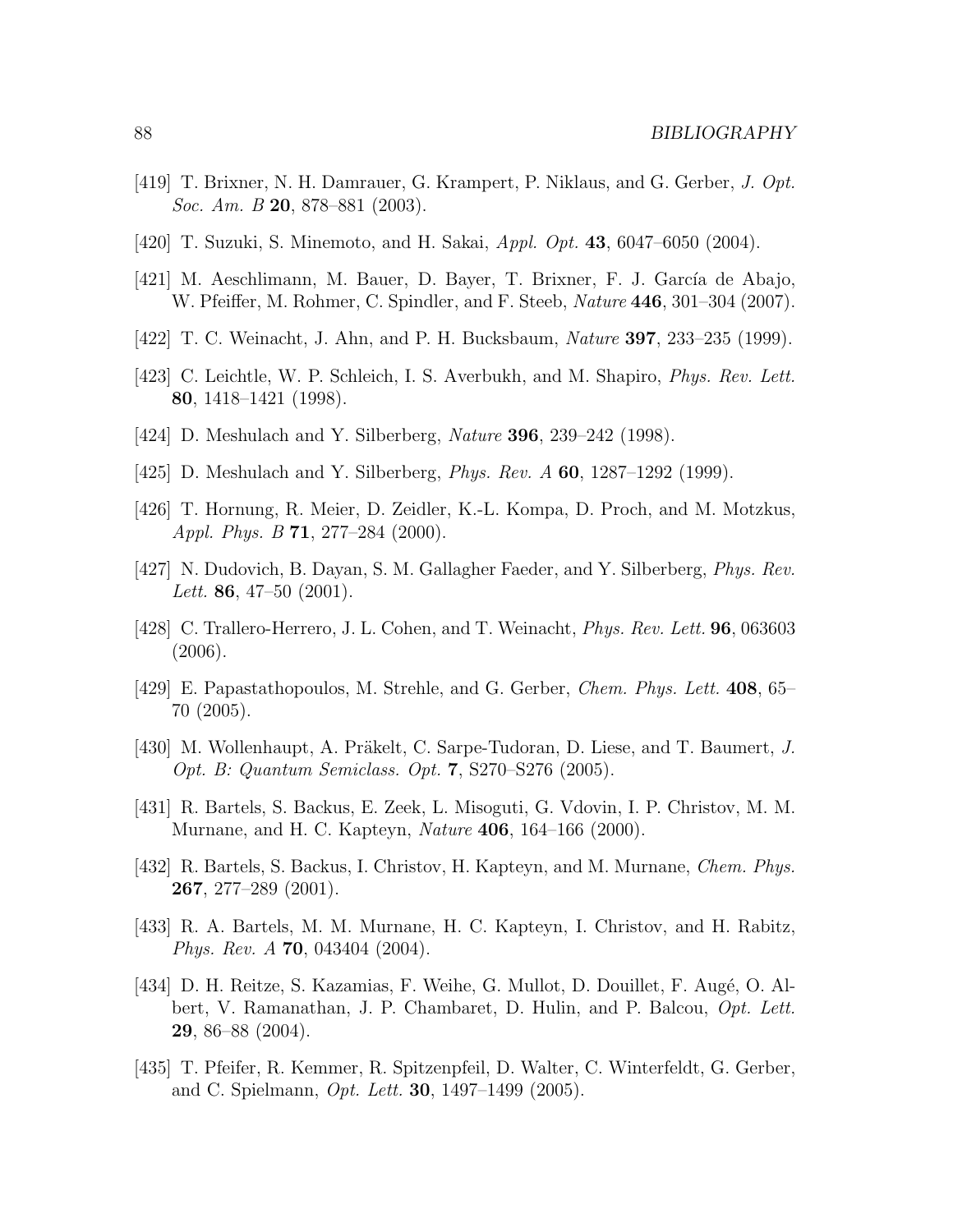- [436] D. Walter, T. Pfeifer, C. Winterfeldt, R. Kemmer, R. Spitzenpfeil, G. Gerber, and C. Spielmann, *Opt. Expr.* **14**, 3433–3442 (2006).
- [437] R. Spitzenpfeil, S. Eyring, C. Kern, C. Ott, J. Lohbreier, J. Henneberger, N. Franke, S. Jung, D. Walter, M. Weger, C. Winterfeldt, T. Pfeifer, and C. Spielmann, Appl. Phys. A 96, 69–81 (2009).
- [438] T. Pfeifer, D. Walter, C. Winterfeldt, C. Spielmann, and G. Gerber, Appl. Phys. B 80, 277–280 (2005).
- [439] T. Pfeifer, R. Spitzenpfeil, D. Walter, C. Winterfeldt, F. Dimler, G. Gerber, and C. Spielmann, *Opt. Expr.* **15**, 3409–3416 (2007).
- [440] C. J. Bardeen, V. V. Yakovlev, K. R. Wilson, S. D. Carpenter, P. M. Weber, and W. S. Warren, *Chem. Phys. Lett.* **280**, 151–158 (1997).
- [441] O. Nahmias, O. Bismuth, O. Shoshana, and S. Ruhman, J. Phys. Chem. A 109, 8246–8253 (2005).
- [442] S.-H. Lee, K.-H. Jung, J. H. Sung, K.-H. Hong, and C. H. Nam, *J. Chem.* Phys. 117, 9858–9861 (2002).
- [443] V. I. Prokhorenko, A. M. Nagy, and R. J. D. Miller, *J. Chem. Phys.* 122, 184502 (2005).
- [444] S. Zhang, Z. Sun, X. Zhang, Y. Xu, Z. Wang, Z. Xu, and R. Li, Chem. Phys. *Lett.* 415, 346–350  $(2005)$ .
- [445] T. Brixner, N. H. Damrauer, B. Kiefer, and G. Gerber, J. Chem. Phys. 118, 3692–3701 (2003).
- [446] M. A. Montgomery, R. R. Meglen, and N. H. Damrauer, J. Phys. Chem. A 110, 6391–6394 (2006).
- [447] M. A. Montgomery, R. R. Meglen, and N. H. Damrauer, J. Phys. Chem. A 111, 5126–5129 (2007).
- [448] M. A. Montgomery and N. H. Damrauer, J. Phys. Chem. A 111, 1426–1433 (2007).
- [449] I. Otake, S. S. Kano, and A. Wada, J. Chem. Phys. **124**, 014501 (2006).
- [450] D. G. Kuroda, C. P. Singh, Z. Peng, and V. D. Kleiman, Science 326, 263–267 (2009).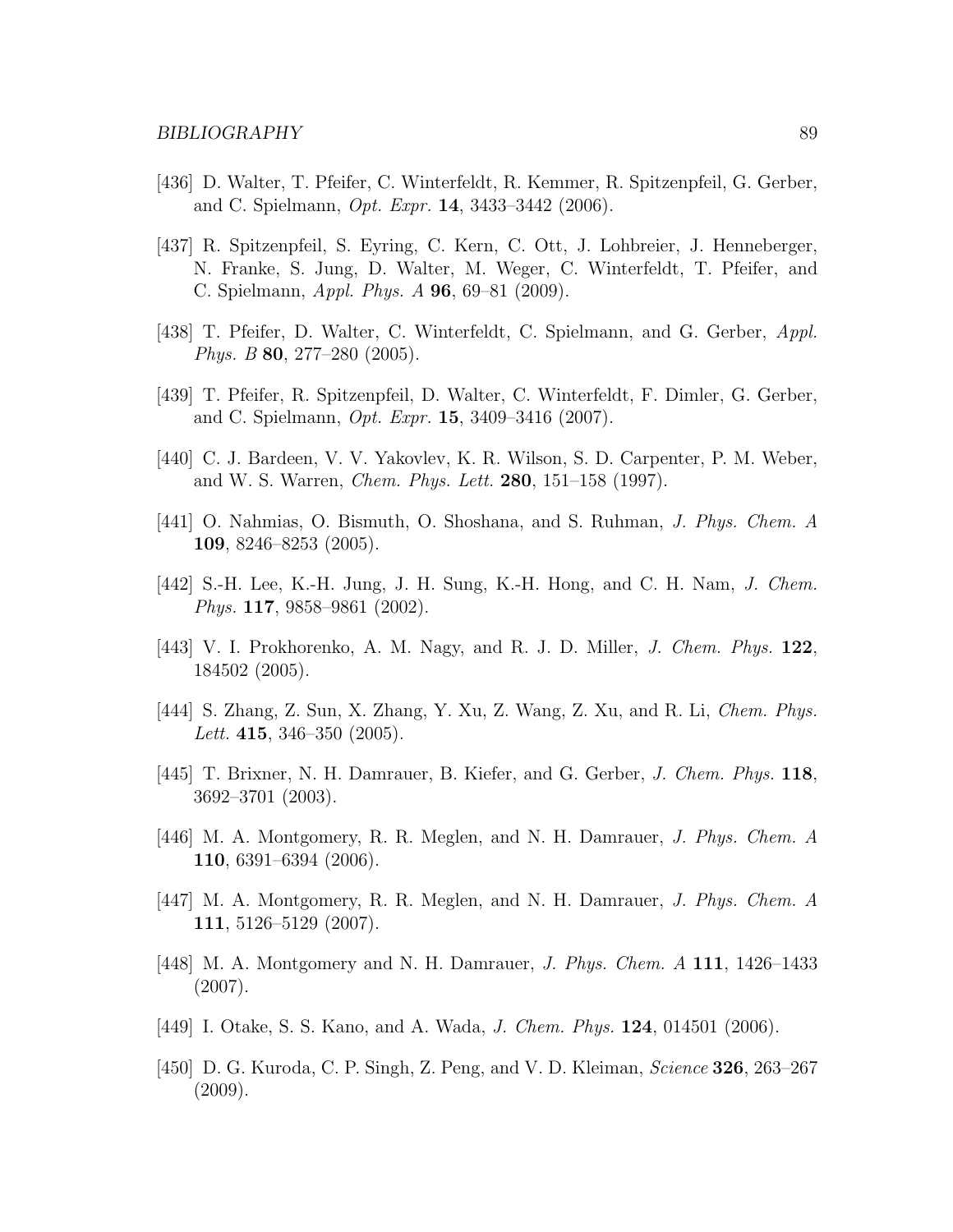- [451] L. Bonacina, J. Extermann, A. Rondi, V. Boutou, and J.-P. Wolf, Phys. Rev. A 76, 023408 (2007).
- [452] T. Okada, I. Otake, R. Mizoguchi, K. Onda, S. S. Kano, and A. Wada, J. Chem. Phys. 121, 6386–6391 (2004).
- [453] T. Brixner, G. Krampert, T. Pfeifer, R. Selle, G. Gerber, M. Wollenhaupt, O. Graefe, C. Horn, D. Liese, and T. Baumert, Phys. Rev. Lett. 92, 208301 (2004).
- [454] T. Suzuki, S. Minemoto, T. Kanai, and H. Sakai, *Phys. Rev. Lett.* **92**, 133005 (2004).
- [455] S. M. Weber, M. Plewicki, F. Weise, and A. Lindinger, *J. Chem. Phys.* **128**, 174306 (2008).
- [456] C. Lupulescu, A. Lindinger, M. Plewicki, A. Merli, S. M. Weber, and L. Wöste, Chem. Phys. 296, 63–69 (2004).
- [457] S. M. Weber, A. Lindinger, M. Plewicki, C. Lupulescu, F. Vetter, and L. Wöste, *Chem. Phys.* **306**, 287–293 (2004).
- [458] B. Scháfer-Bung, R. Mitrić, V. Bonačić-Koutecký, A. Bartelt, C. Lupulescu, A. Lindinger, S. Vajda, S. M. Weber, and L. Wöste, *J. Phys. Chem. A* 108, 4175–4179 (2004).
- [459] A. Lindinger, S. M. Weber, C. Lupulescu, F. Vetter, M. Plewicki, A. Merli, L. Wöste, A. F. Bartelt, and H. Rabitz, *Phys. Rev. A* **71**, 013419 (2005).
- [460] A. F. Bartelt, T. Feurer, and L. W¨oste, Chem. Phys. 318, 207–216 (2005).
- [461] A. Lindinger, S. M. Weber, A. Merli, F. Sauer, M. Plewicki, and L. Wöste, J. Photochem. Photobiol. A 180, 256–261 (2006).
- [462] A. Lindinger, F. Vetter, C. Lupulescu, M. Plewicki, S. M. Weber, A. Merli, and L. Wöste, *Chem. Phys. Lett.* **397**,  $123-127$  (2004).
- [463] A. Lindinger, C. Lupulescu, M. Plewicki, F. Vetter, A. Merli, S. M. Weber, and L. Wöste, *Phys. Rev. Lett.* **93**, 033001 (2004).
- [464] A. Lindinger, C. Lupulescu, F. Vetter, M. Plewicki, S. M. Weber, A. Merli, and L. Wöste, *J. Chem. Phys.*  $122$ ,  $024312$   $(2005)$ .
- [465] J. B. Ballard, H. U. Stauffer, Z. Amitay, and S. R. Leone, *J. Chem. Phys.* 116, 1350–1360 (2002).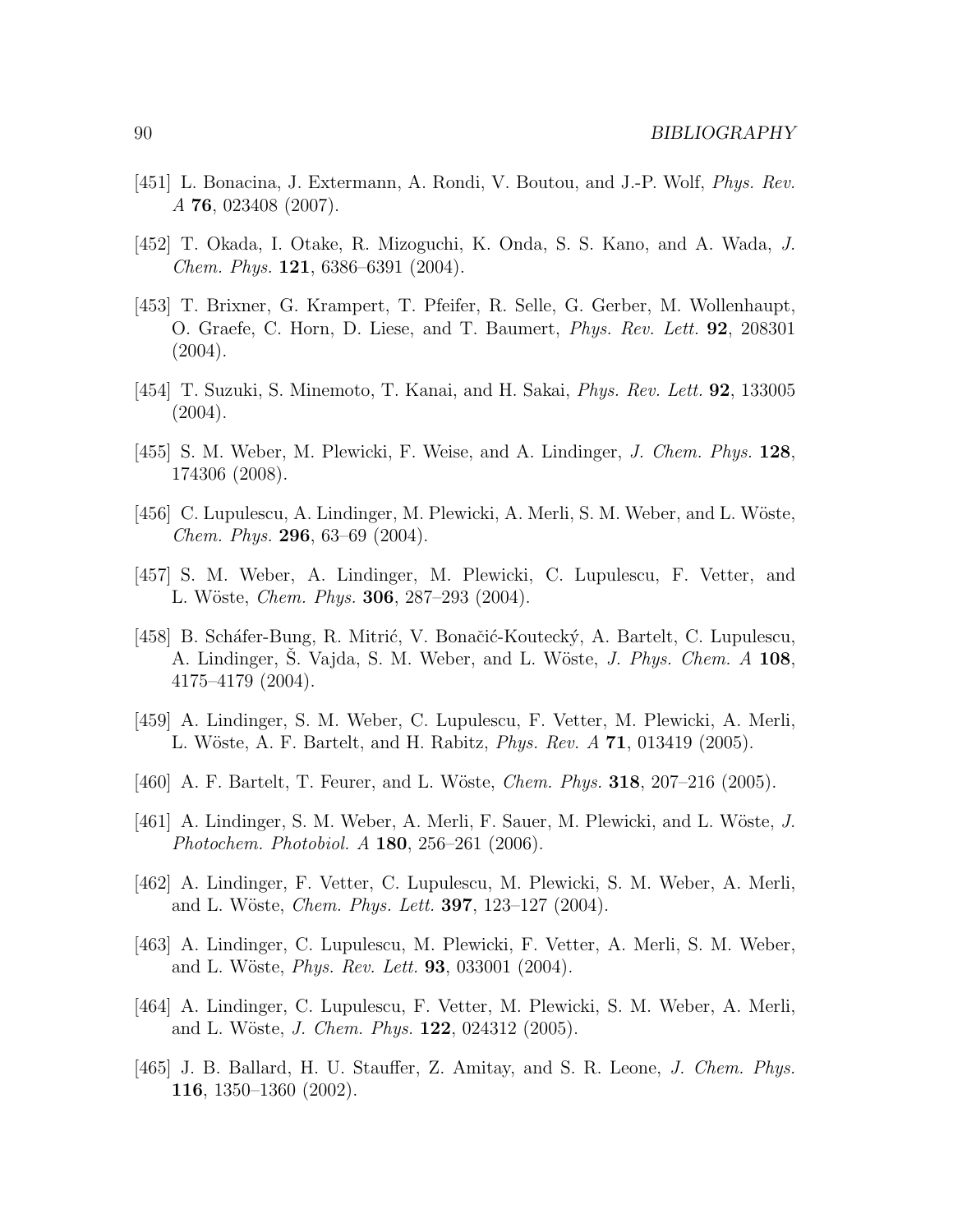- [466] C. Siedschlag, O. M. Shir, T. Bäck, and M. J. J. Vrakking,  $Opt.$  Commun. 264, 511–518 (2006).
- [467] O. M. Shir, V. Beltrani, T. Bäck, H. Rabitz, and M. J. J. Vrakking, J. Phys. B: At. Mol. Opt. Phys. 41, 074021 (2008).
- [468] A. Rouzée, A. Gijsbertsen, O. Ghafur, O. M. Shir, T. Bäck, S. Stolte, and M. J. J. Vrakking, New J. Phys. 11, 105040 (2009).
- [469] M. Leibscher, I. S. Averbukh, and H. Rabitz, Phys. Rev. Lett. 90, 213001 (2003).
- [470] M. Leibscher, I. S. Averbukh, and H. Rabitz, Phys. Rev. A 69, 013402 (2004).
- [471] H. Stapelfeldt and T. Seideman, Rev. Mod. Phys. **75**, 543–557 (2003).
- [472] C. Z. Bisgaard, M. D. Poulsen, E. Péronne, S. S. Viftrup, and H. Stapelfeldt, Phys. Rev. Lett. 92, 173004 (2004).
- [473] M. Renard, E. Hertz, B. Lavorel, and O. Faucher, Phys. Rev. A 69, 043401 (2004).
- [474] M. Renard, E. Hertz, S. Guérin, H. R. Jauslin, B. Lavorel, and O. Faucher, Phys. Rev. A 72, 025401 (2005).
- [475] C. Horn, M. Wollenhaupt, M. Krug, T. Baumert, R. de Nalda, and L. Bañares, Phys. Rev. A 73, 031401 (2006).
- [476] R. de Nalda, C. Horn, M. Wollenhaupt, M. Krug, L. Bañares, and T. Baumert, J. Raman Spectrosc. 38, 543–550 (2007).
- [477] D. Pinkham, K. E. Mooney, and R. R. Jones, Phys. Rev. A 75, 013422 (2007).
- [478] A. Assion, T. Baumert, M. Bergt, T. Brixner, B. Kiefer, V. Seyfried, M. Strehle, and G. Gerber, Science 282, 919–922 (1998).
- [479] M. Bergt, T. Brixner, B. Kiefer, M. Strehle, and G. Gerber, J. Phys. Chem. A 103, 10381–10387 (1999).
- [480] T. Brixner, B. Kiefer, and G. Gerber, *Chem. Phys.* **267**, 241–246 (2001).
- [481] N. H. Damrauer, C. Dietl, G. Krampert, S.-H. Lee, K.-H. Jung, and G. Gerber, Europ. Phys. J. D 20, 71–76 (2002).
- [482] M. Bergt, T. Brixner, C. Dietl, B. Kiefer, and G. Gerber, J. Organomet. Chem. 661, 199–209 (2002).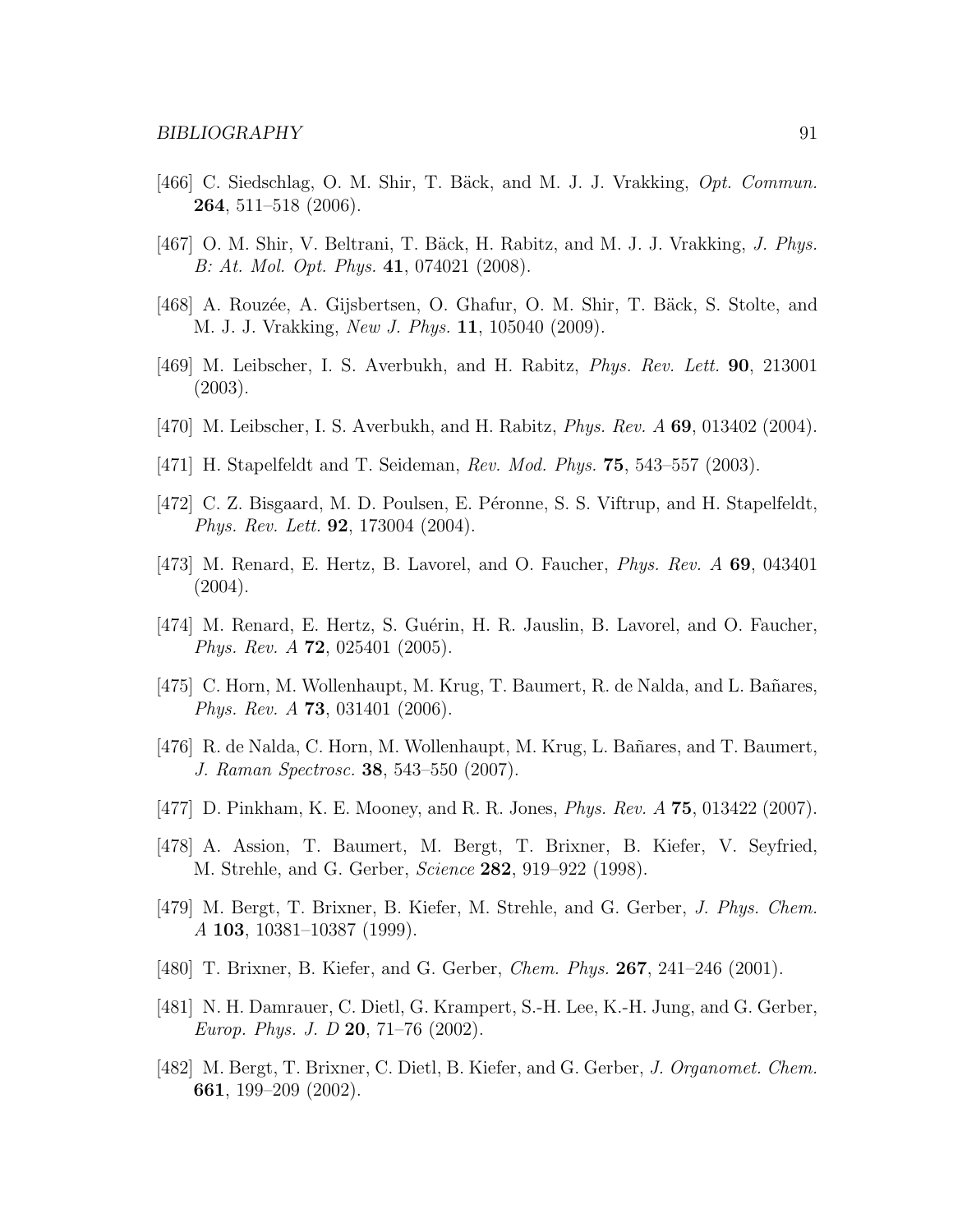- [483] R. J. Levis, G. M. Menkir, and H. Rabitz, Science 292, 709–713 (2001).
- [484] S. Vajda, A. Bartelt, E.-C. Kaposta, T. Leisner, C. Lupulescu, S. Minemoto, P. Rosendo-Francisco, and L. Wöste, *Chem. Phys.* **267**, 231–239 (2001).
- [485] A. Bartelt, S. Minemoto, C. Lupulescu, S. Vajda, and L. Wöste, Eur. Phys.  $J.$   $D$  **16**, 127–131 (2001).
- [486] A. Lindinger, C. Lupulescu, A. Bartelt, S. Vajda, and L. Wöste, Spectrochim. Acta B: At. Spectrosc. **58**, 1109–1124 (2003).
- [487] A. Bartelt, A. Lindinger, C. Lupulescu, Š. Vajda, and L. Wöste, *Phys. Chem.* Chem. Phys. 6, 1679–1686 (2004).
- [488] E. Wells, K. J. Betsch, C. W. S. Conover, M. J. DeWitt, D. Pinkham, and R. R. Jones, Phys. Rev. A 72, 063406 (2005).
- [489] L. Palliyaguru, J. Sloss, H. Rabitz, and R. J. Levis, J. Mod. Opt. 55, 177–185 (2008).
- [490] C. Daniel, J. Full, L. González, C. Kaposta, M. Krenz, C. Lupulescu, J. Manz, S. Minemoto, M. Oppel, P. Rosendo-Francisco, S. Vajda, and L. Wöste, *Chem. Phys.* **267**, 247–260 (2001).
- [491] S.. Vajda, P. Rosendo-Francisco, C. Kaposta, M. Krenz, C. Lupulescu, and L. Wöste, *Eur. Phys. J. D* 16, 161–164  $(2001)$ .
- [492] C. Daniel, J. Full, L. González, C. Lupulescu, J. Manz, A. Merli, S. Vajda, and L. Wöste, *Science* **299**, 536–539 (2003).
- [493] D. Cardoza, M. Baertschy, and T. Weinacht, J. Chem. Phys. 123, 074315 (2005).
- [494] D. Cardoza, M. Baertschy, and T. Weinacht, Chem. Phys. Lett. 411, 311–315 (2005).
- [495] D. Cardoza, F. Langhojer, C. Trallero-Herrero, O. L. A. Monti, and T. Weinacht, Phys. Rev. A 70, 053406 (2004).
- [496] F. Langhojer, D. Cardoza, M. Baertschy, and T. Weinacht, J. Chem. Phys. 122, 014102 (2005).
- [497] D. Cardoza, C. Trallero-Herrero, F. Langhojer, H. Rabitz, and T. Weinacht, J. Chem. Phys. 122, 124306 (2005).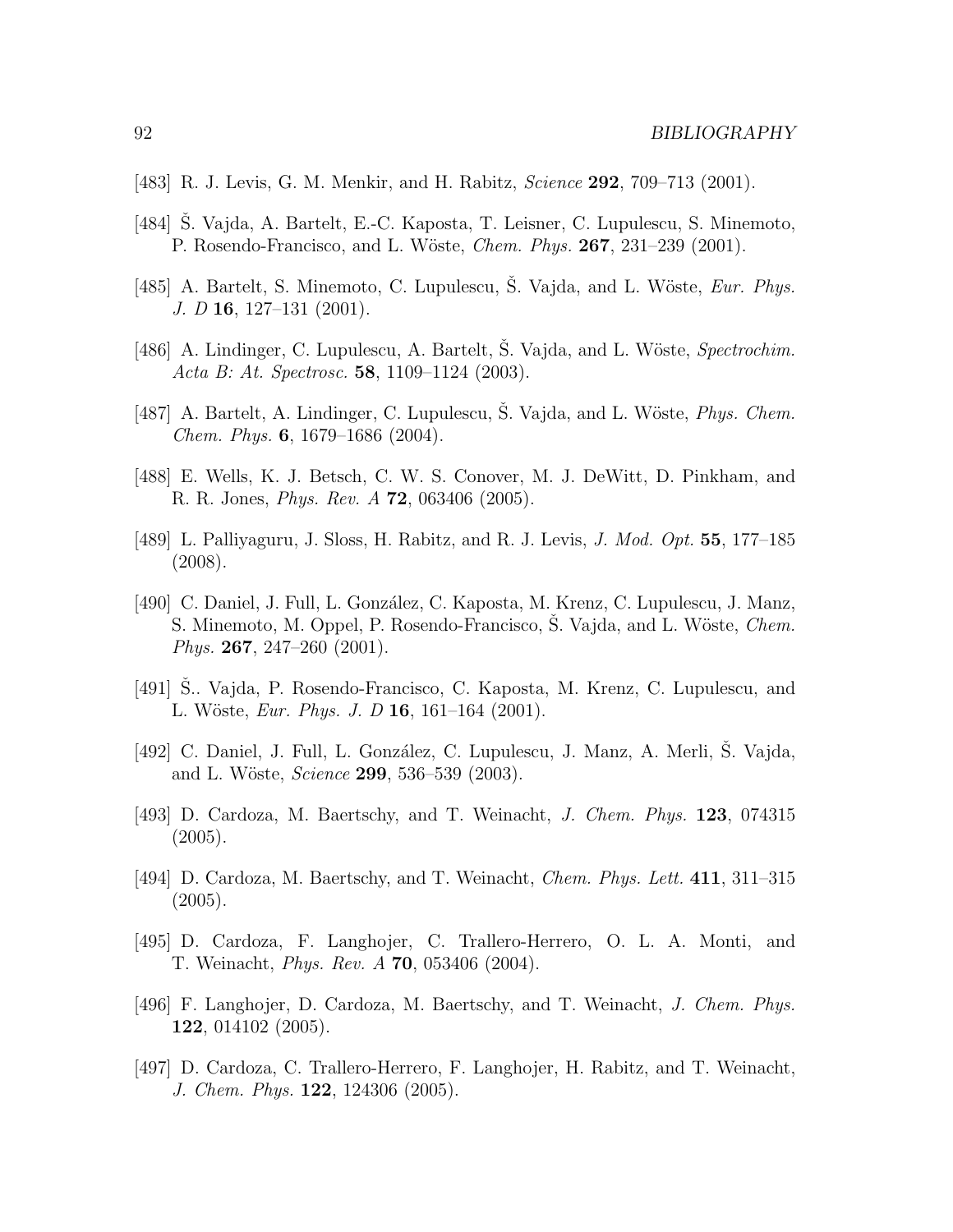- [498] D. Cardoza, B. J. Pearson, M. Baertschy, and T. Weinacht, J. Photochem. Photobiol. A 180, 277–281 (2006).
- [499] V. V. Lozovoy, X. Zhu, T. C. Gunaratne, D. A. Harris, J. C. Shane, and M. Dantus, J. Phys. Chem. A 112, 3789–3812 (2008).
- [500] X. Zhu, T. C. Gunaratne, V. V. Lozovoy, and M. Dantus, J. Phys. Chem. A 113, 5264–5266 (2009).
- [501] R. J. Levis, *J. Phys. Chem. A* **113**, 5267–5268 (2009).
- [502] T. Hornung, R. Meier, and M. Motzkus, *Chem. Phys. Lett.* **326**, 445–453  $(2000).$
- [503] T. C. Weinacht, R. Bartels, S. Backus, P. H. Bucksbaum, B. Pearson, J. M. Geremia, H. Rabitz, H. C. Kapteyn, and M. M. Murnane, Chem. Phys. Lett. 344, 333–338 (2001).
- [504] R. A. Bartels, T. C. Weinacht, S. R. Leone, H. C. Kapteyn, and M. M. Murnane, Phys. Rev. Lett. 88, 033001 (2002).
- [505] T. C. Weinacht, J. L. White, and P. H. Bucksbaum, *J. Phys. Chem. A* 103, 10166–10168 (1999).
- [506] B. J. Pearson, J. L. White, T. C. Weinacht, and P. H. Bucksbaum, Phys. Rev. A 63, 063412 (2001).
- [507] J. L. White, B. J. Pearson, and P. H. Bucksbaum, J. Phys. B: At. Mol. Opt. Phys. 37, L399–L405 (2004).
- [508] B. J. Pearson and P. H. Bucksbaum, Phys. Rev. Lett. 92, 243003 (2004).
- [509] M. Spanner and P. Brumer, Phys. Rev. A 73, 023809 (2006).
- [510] M. Spanner and P. Brumer, Phys. Rev. A 73, 023810 (2006).
- [511] D. Zeidler, S. Frey, W. Wohlleben, M. Motzkus, F. Busch, T. Chen, W. Kiefer, and A. Materny, J. Chem. Phys. 116, 5231–5235 (2002).
- [512] J. Konradi, A. K. Singh, and A. Materny, Phys. Chem. Chem. Phys. 7, 3574– 3579 (2005).
- [513] J. Konradi, A. Scaria, V. Namboodiri, and A. Materny, J. Raman Spectrosc. 38, 1006–1021 (2007).
- [514] J. Konradi, A. K. Singh, A. V. Scaria, and A. Materny, *J. Raman Spectrosc.* 37, 697–704 (2006).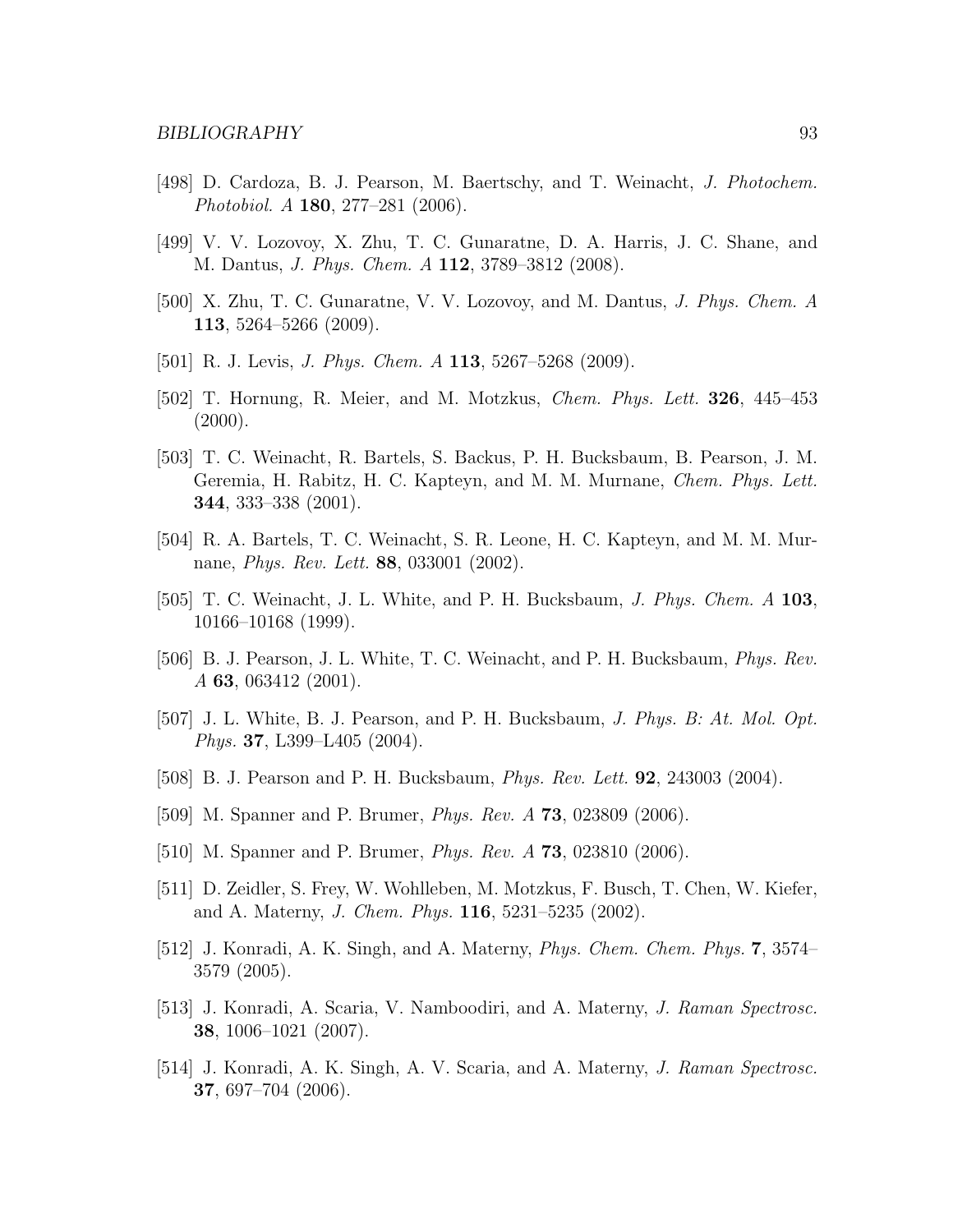- [515] J. Konradi, A. K. Singh, and A. Materny, J. Photochem. Photobiol. A 180, 289–299 (2006).
- [516] A. Scaria, J. Konradi, V. Namboodiri, and A. Materny, J. Raman Spectrosc. 39, 739–749 (2008).
- [517] S. Zhang, L. Zhang, X. Zhang, L. Ding, G. Chen, Z. Sun, and Z. Wang, *Chem.* Phys. Lett. 433, 416–421 (2007).
- [518] B. von Vacano, W. Wohlleben, and M. Motzkus, *Opt. Lett.* **31**, 413–415 (2006).
- [519] D. B. Strasfeld, S.-H. Shim, and M. T. Zanni, Phys. Rev. Lett. 99, 038102 (2007).
- [520] D. B. Strasfeld, C. T. Middleton, and M. T. Zanni, New J. Phys. 11, 105046 (2009).
- [521] H. Kawano, Y. Nabekawa, A. Suda, Y. Oishi, H. Mizuno, A. Miyawaki, and K. Midorikawa, Biochem. Biophys. Res. Commun. 311, 592–596 (2003).
- [522] J. Chen, H. Kawano, Y. Nabekawa, H. Mizuno, A. Miyawaki, T. Tanabe, F. Kannari, and K. Midorikawa, Opt. Expr. 12, 3408–3414 (2004).
- [523] J. Tada, T. Kono, A. Suda, H. Mizuno, A. Miyawaki, K. Midorikawa, and F. Kannari, Appl. Opt. 46, 3023–3030 (2007).
- [524] K. Isobe, A. Suda, M. Tanaka, F. Kannari, H. Kawano, H. Mizuno, A. Miyawaki, and K. Midorikawa, Opt. Expr. 17, 13737–13746 (2009).
- [525] B. Q. Li, G. Turinici, V. Ramakrishna, and H. Rabitz, *J. Phys. Chem. B* 106, 8125–8131 (2002).
- [526] G. Turinici, V. Ramakhrishna, B. Q. Li, and H. Rabitz, J. Phys. A: Math. Gen. 37, 273–282 (2004).
- [527] B. Q. Li, W. S. Zhu, and H. Rabitz, *J. Chem. Phys.* **124**, 024101 (2006).
- [528] T. Brixner, N. H. Damrauer, P. Niklaus, and G. Gerber, Nature 414, 57–60 (2001).
- [529] G. Vogt, G. Krampert, P. Niklaus, P. Nuernberger, and G. Gerber, Phys. Rev. *Lett.* **94**, 068305 (2005).
- [530] K. Hoki and P. Brumer, *Phys. Rev. Lett.* **95**, 168305 (2005).
- [531] P. A. Hunt and M. A. Robb, *J. Am. Chem. Soc.* **127**, 5720–5726 (2005).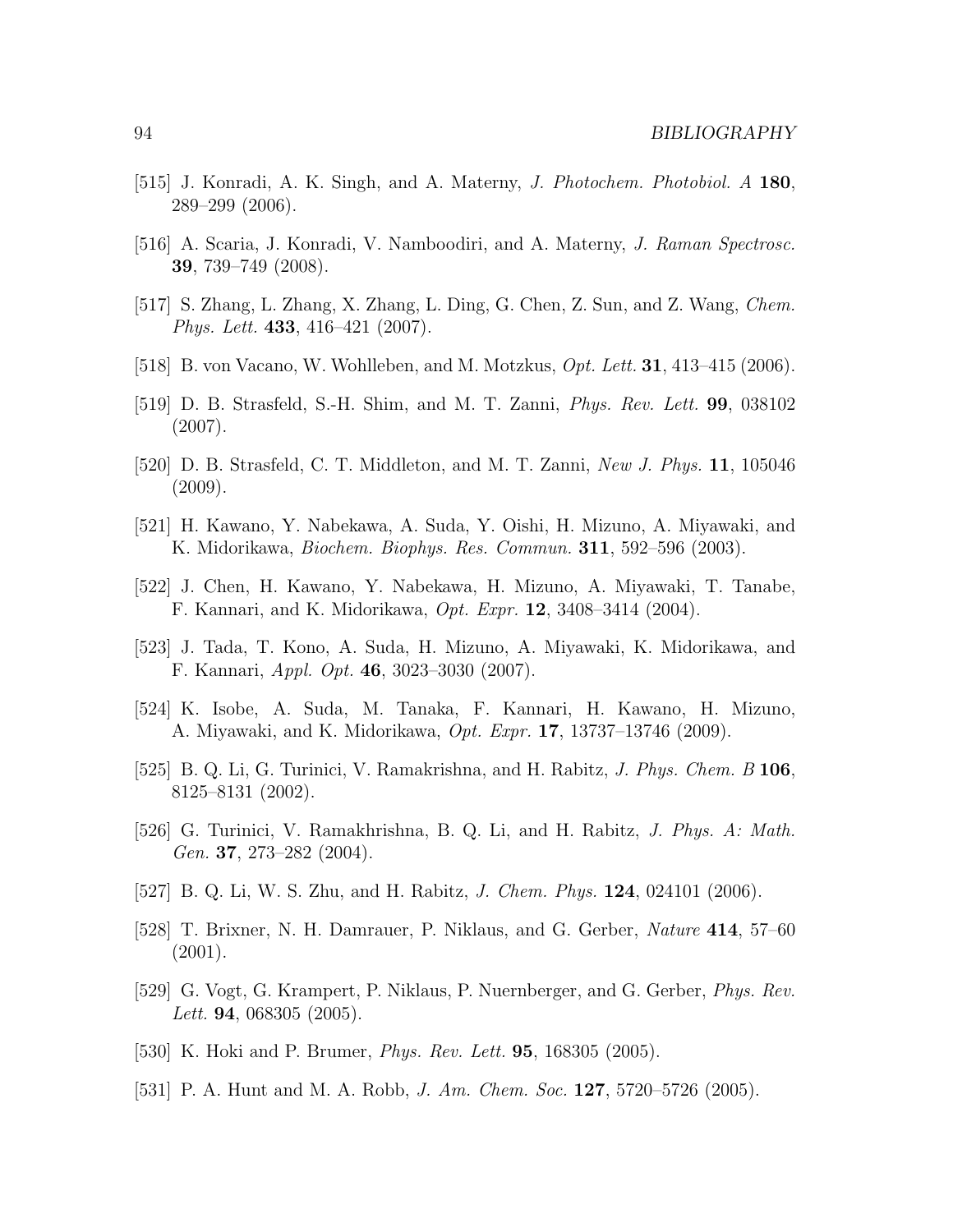- [532] R. Improta and F. Santoro, J. Chem. Theory Comput. 1, 215–229 (2005).
- [533] B. Dietzek, B. Brüggemann, T. Pascher, and A. Yartsev, *Phys. Rev. Lett.* **97**, 258301 (2006).
- [534] B. Dietzek, B. Brüggemann, T. Pascher, and A. Yartsev, J. Am. Chem. Soc. 129, 13014–13021 (2007).
- [535] K. Hoki and P. Brumer, *Chem. Phys. Lett.* **468**, 23–27 (2009).
- [536] G. Katz, M. A. Ratner, and R. Kosloff, *New J. Phys.* **12**, 015003 (2010).
- [537] V. I. Prokhorenko, A. M. Nagy, S. A. Waschuk, L. S. Brown, R. R. Birge, and R. J. D. Miller, Science 313, 1257–1261 (2006).
- [538] V. I. Prokhorenko, A. M. Nagy, L. S. Brown, and R. J. D. Miller, *Chem. Phys.* 341, 296–309 (2007).
- [539] G. Vogt, P. Nuernberger, T. Brixner, and G. Gerber, Chem. Phys. Lett. 433, 211–215 (2006).
- [540] A. C. Florean, D. Cardoza, J. L. White, J. K. Lanyi, R. J. Sension, and P. H. Bucksbaum, *Proc. Natl. Acad. Sci.* **106**, 10896–10900 (2009).
- [541] E. C. Carroll, B. J. Pearson, A. C. Florean, P. H. Bucksbaum, and R. J. Sension, *J. Chem. Phys.* **124**, 114506 (2006).
- [542] E. C. Carroll, J. L. White, A. C. Florean, P. H. Bucksbaum, and R. J. Sension, J. Phys. Chem. A 112, 6811–6822 (2008).
- [543] M. Kotur, T. Weinacht, B. J. Pearson, and S. Matsika, *J. Chem. Phys.* 130, 134311 (2009).
- [544] M. Greenfield, S. D. McGrane, and D. S. Moore, J. Phys. Chem. A 113, 2333–2339 (2009).
- [545] J. L. Herek, W. Wohlleben, R. J. Cogdell, D. Zeidler, and M. Motzkus, Nature  $417, 533 - 535$  (2002).
- [546] W. Wohlleben, T. Buckup, J. L. Herek, R. J. Cogdell, and M. Motzkus, *Bio*phys. J. 85, 442–450 (2003).
- [547] T. Buckup, T. Lebold, A. Weigel, W. Wohlleben, and M. Motzkus, J. Photochem. Photobiol. A 180, 314–321 (2006).
- [548] B. Brüggemann, J. A. Organero, T. Pascher, T. Pullerits, and A. Yartsev, Phys. Rev. Lett. 97, 208301 (2006).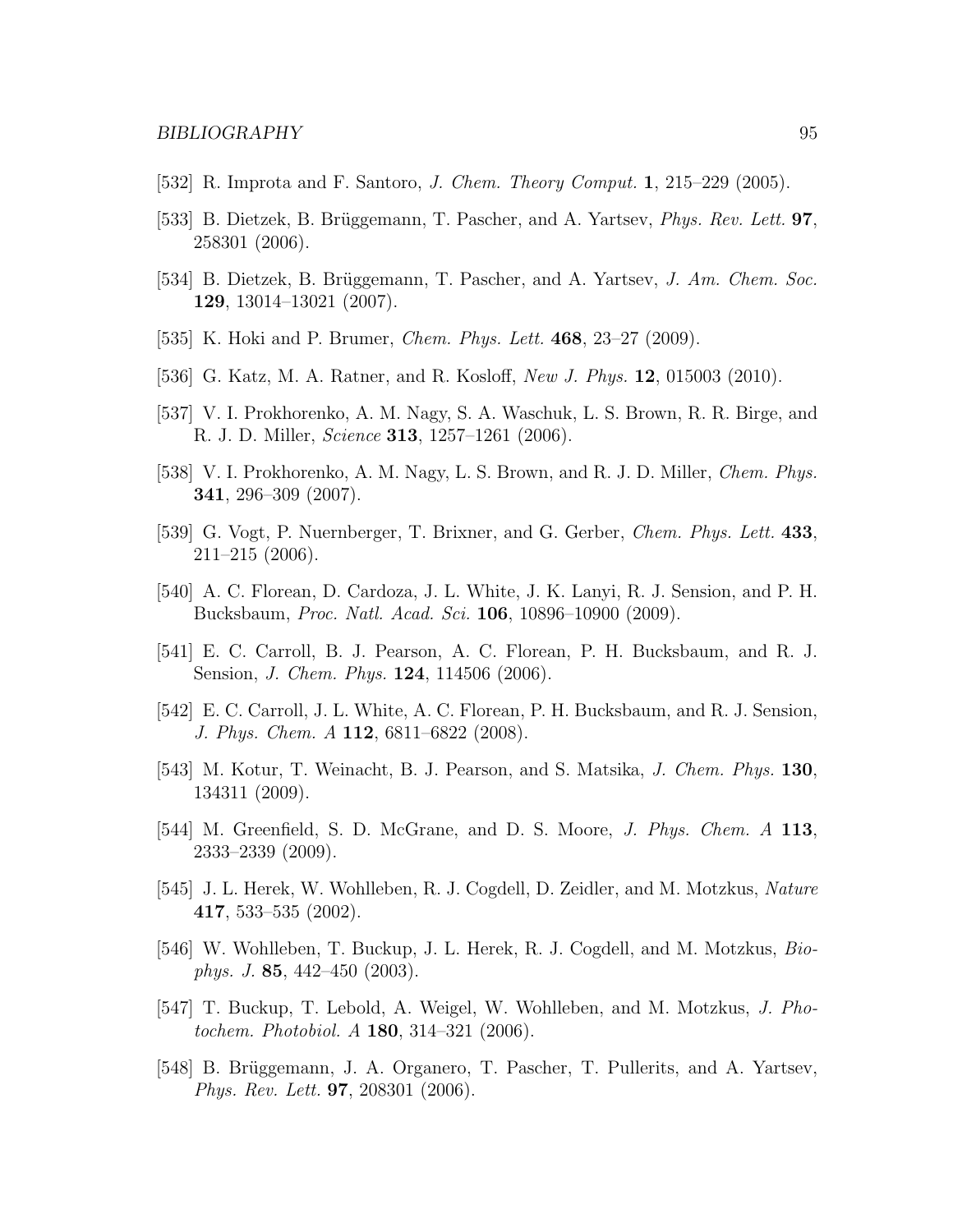- [549] T. Laarmann, I. Shchatsinin, A. Stalmashonak, M. Boyle, N. Zhavoronkov, J. Handt, R. Schmidt, C. P. Schulz, and I. V. Hertel, Phys. Rev. Lett. 98, 058302 (2007).
- [550] J. Kunde, B. Baumann, S. Arlt, F. Morier-Genoud, U. Siegner, and U. Keller, Appl. Phys. Lett. **77**, 924–926 (2000).
- [551] J. Kunde, B. Baumann, S. Arlt, F. Morier-Genoud, U. Siegner, and U. Keller, J. Opt. Soc. Am. B 18, 872–881 (2001).
- [552] J.-H. Chung and A. Weiner, *IEEE J. Select. Top. Quantum Electron.* 12, 297–306 (2006).
- [553] C. Brif, H. Rabitz, S. Wallentowitz, and I. A. Walmsley, *Phys. Rev. A* 63, 063404 (2001).
- [554] U. Haeberlen, *High Resolution NMR in Solids*, Academic Press, New York, 1976.
- [555] L. Viola and S. Lloyd, *Phys. Rev. A* 58, 2733–2744 (1998).
- [556] L. Viola, E. Knill, and S. Lloyd, *Phys. Rev. Lett.* **82**, 2417–2421 (1999).
- [557] P. Zanardi, *Phys. Lett. A* **258**, 77–82 (1999).
- [558] D. Vitali and P. Tombesi, *Phys. Rev. A* **59**, 4178–4186 (1999).
- [559] D. Vitali and P. Tombesi, *Phys. Rev. A* **65**, 012305 (2001).
- [560] M. S. Byrd and D. A. Lidar, *Phys. Rev. A* **67**, 012324 (2003).
- [561] K. Khodjasteh and D. A. Lidar, *Phys. Rev. Lett.* **95**, 180501 (2005).
- [562] P. Facchi, S. Tasaki, S. Pascazio, H. Nakazato, A. Tokuse, and D. A. Lidar, Phys. Rev. A 71, 022302 (2005).
- [563] L. Viola and E. Knill, Phys. Rev. Lett. 94, 060502 (2005).
- [564] G. S. Uhrig, *Phys. Rev. Lett.* **98**, 100504 (2007).
- [565] S. Pasini and G. S. Uhrig, Phys. Rev. A 81, 012309 (2010).
- [566] E. Fraval, M. J. Sellars, and J. J. Longdell, *Phys. Rev. Lett.* **95**, 030506 (2005).
- [567] J. J. L. Morton, A. M. Tyryshkin, A. Ardavan, S. C. Benjamin, K. Porfyrakis, S. A. Lyon, and G. A. D. Briggs, Nature Phys. 2, 40–43 (2006).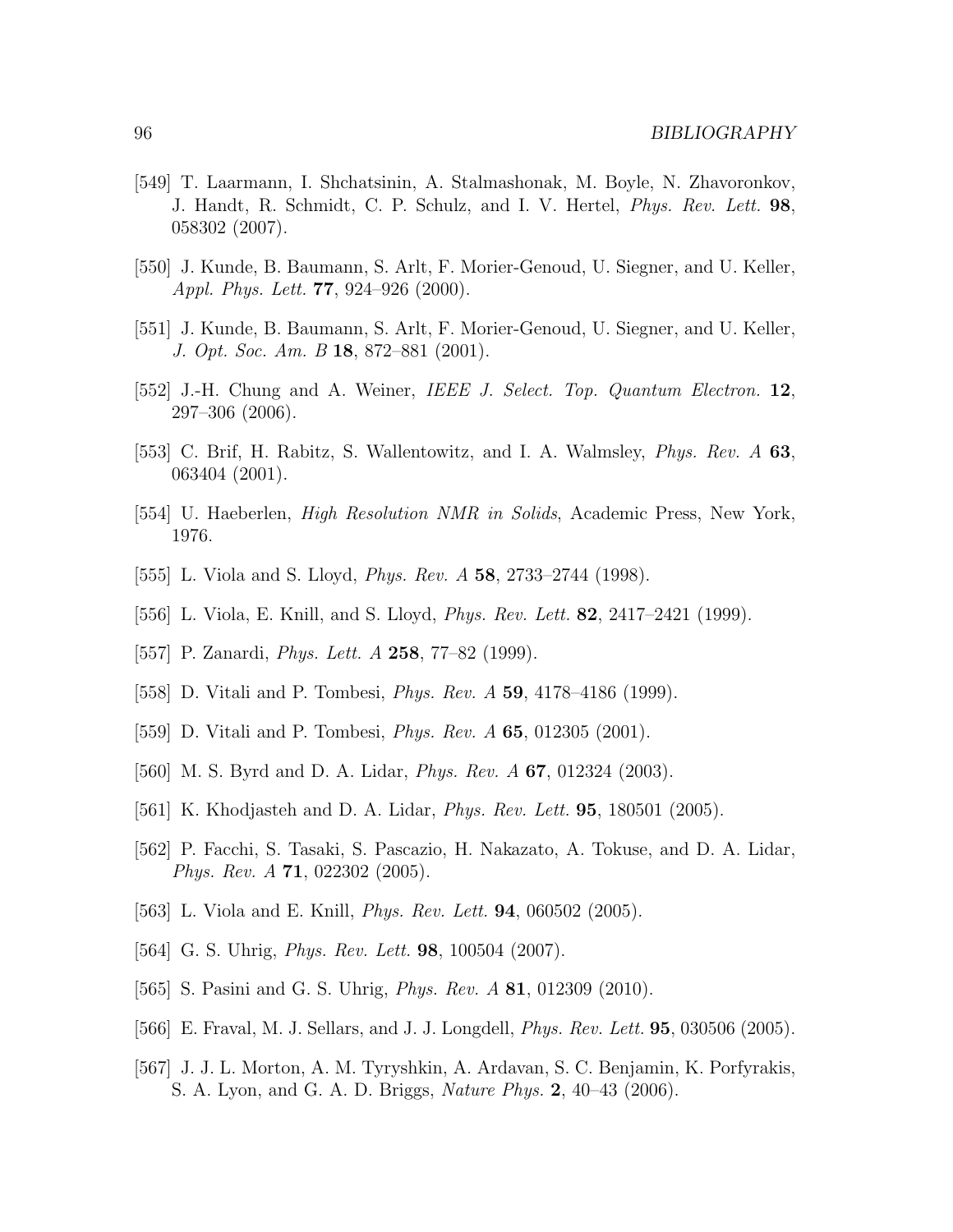- [568] J. J. L. Morton, A. M. Tyryshkin, R. M. Brown, S. Shankar, B. W. Lovett, A. Ardavan, T. Schenkel, E. E. Haller, J. W. Ager, and S. A. Lyon, Nature 455, 1085–1088 (2008).
- [569] S. Damodarakurup, M. Lucamarini, G. Di Giuseppe, D. Vitali, and P. Tombesi, *Phys. Rev. Lett.* **103**, 040502 (2009).
- [570] Y. Sagi, I. Almog, and N. Davidson, arXiv:0905.0286 (2009).
- [571] M. J. Biercuk, H. Uys, A. P. VanDevender, N. Shiga, W. M. Itano, and J. J. Bollinger, Nature 458, 996–1000 (2009).
- [572] S. D. McGrane, R. J. Scharff, M. Greenfield, and D. S. Moore, New J. Phys. 11, 105047 (2009).
- [573] F. Rossi and T. Kuhn, *Rev. Mod. Phys.* **74**, 895–950 (2002).
- [574] R. Hanson, L. P. Kouwenhoven, J. R. Petta, S. Tarucha, and L. M. K. Vandersypen, *Rev. Mod. Phys.* **79**, 1217 (2007).
- [575] J. Appel, E. Figueroa, D. Korystov, M. Lobino, and A. I. Lvovsky, Phys. Rev. *Lett.* **100**, 093602 (2008).
- [576] K. S. Choi, H. Deng, J. Laurat, and H. J. Kimble, Nature 452, 67–71 (2008).
- [577] M. U. Staudt, S. R. Hastings-Simon, M. Nilsson, M. Afzelius, V. Scarani, R. Ricken, H. Suche, W. Sohler, W. Tittel, and N. Gisin, Phys. Rev. Lett. 98, 113601 (2007).
- [578] K. F. Reim, J. Nunn, V. O. Lorenz, B. J. Sussman, K. Lee, N. K. Langford, D. Jaksch, and I. A. Walmsley, arXiv:0912.2970 (2009).
- [579] A. I. Lvovsky, B. C. Sanders, and W. Tittel, *Nature Photon.* **3**, 706–714 (2009).
- [580] C. Simon, M. Afzelius, J. Appel, A. B. de la Giroday, S. J. Dewhurst, N. Gisin, C. Y. Hu, F. Jelezko, S. Kroll, J. H. Muller, J. Nunn, E. Polzik, J. Rarity, H. de Riedmatten, W. Rosenfeld, A. J. Shields, N. Skold, R. M. Stevenson, R. Thew, I. Walmsley, M. Weber, H. Weinfurter, J. Wrachtrup, and R. J. Young, arXiv:1003.1107 (2010).
- [581] F. Solas, J. M. Ashton, A. Markmann, and H. A. Rabitz, J. Chem. Phys. 130, 214702 (2009).
- [582] Y. Makhlin, G. Schön, and A. Shnirman, Rev. Mod. Phys. **73**, 357–400 (2001).
- [583] J. Clarke and F. K. Wilhelm, *Nature* **453**, 1031–1042 (2008).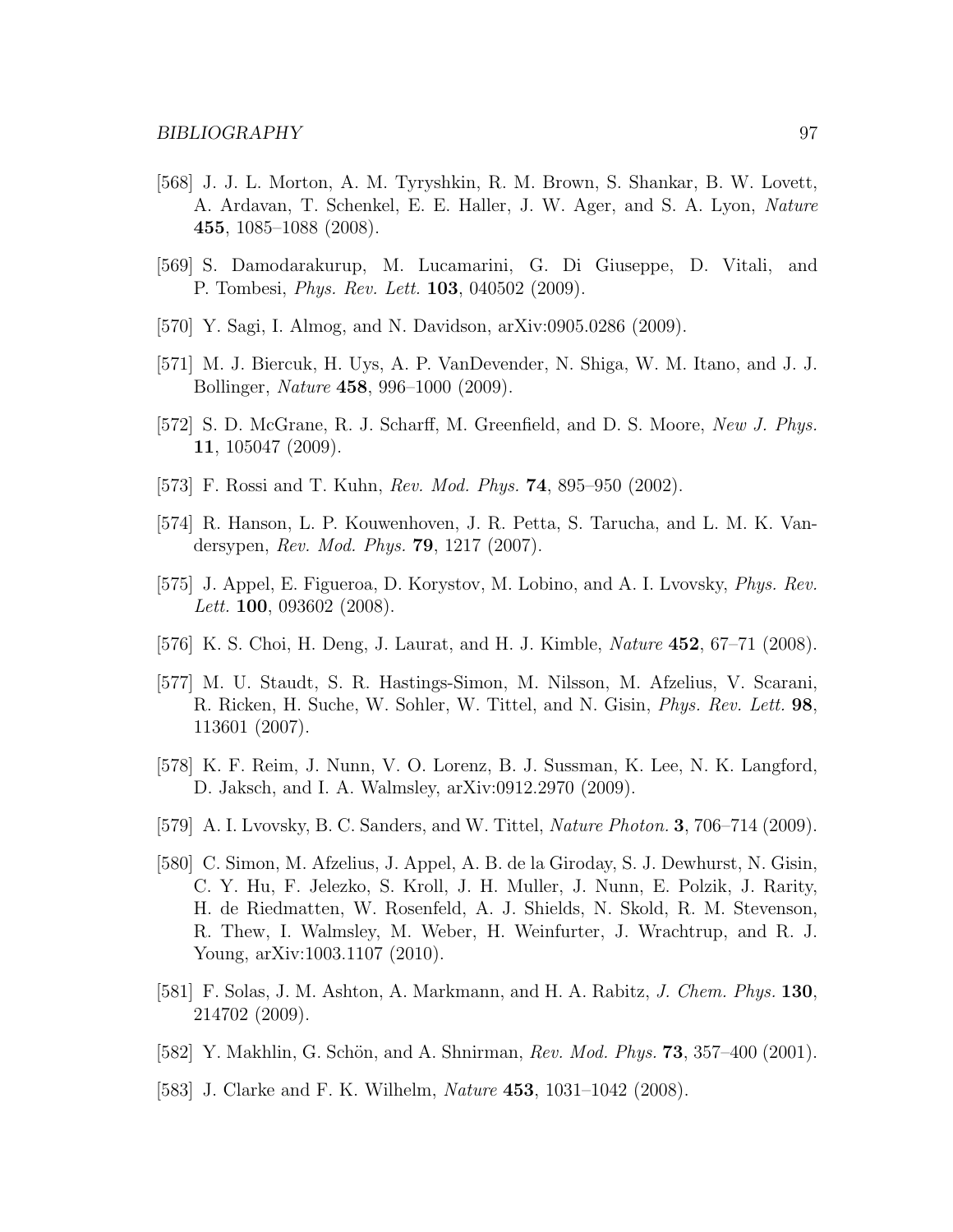- [584] I. A. Walmsley, Private communication (2009).
- [585] C. Liu, M. C. Kohler, K. Z. Hatsagortsyan, C. Muller, and C. H. Keitel, New J. Phys. 11, 105045 (2009).
- [586] H.-P. Schwefel, Evolution and Optimum Seeking, Wiley, New York, 1995.
- [587] D. E. Goldberg, Genetic Algorithms in Search, Optimization, and Machine Learning, Addison-Wesley, Reading, MA, 2007.
- [588] A. F. Bartelt, M. Roth, M. Mehendale, and H. Rabitz, Phys. Rev. A 71, 063806 (2005).
- [589] O. M. Shir, C. Siedschlag, T. Bäck, and M. J. J. Vrakking, in *Artificial Evo*lution, vol. 3871 of Lecture Notes in Computer Science, Springer, Berlin, 2006, pp. 85–96.
- [590] C. M. Fonseca and P. J. Fleming, *Evol. Comput.* **3**, 1–16 (1995).
- [591] K. Deb, *Evolutionary Computation* 7, 205–230 (1999).
- [592] C. Gollub and R. de Vivie-Riedle, *New J. Phys.* **11**, 013019 (2009).
- [593] S. Kirkpatrick, J. Gelatt, C. D., and M. P. Vecchi, *Science* **220**, 671–680 (1983).
- [594] M. Dorigo, V. Maniezzo, and A. Colorni, IEEE Trans. Syst. Man Cybern. B 26, 29–41 (1996).
- [595] E. Bonabeau, M. Dorigo, and G. Theraulaz, *Nature* **406**, 39–42 (2000).
- [596] T. Feurer, *Appl. Phys. B* **68**, 55–60 (1999).
- [597] A. Glaß, T. Rozgonyi, T. Feurer, R. Sauerbrey, and G. Szabó, Appl. Phys. B 71, 267–276 (2000).
- [598] R. R. Ernst, Principles of Nuclear Magnetic Resonance in One and Two Dimensions, Oxford University Press, Oxford, UK, 1990.
- [599] M. H. Levitt, Spin Dynamics, Wiley, New York, 2001.
- [600] N. Dudovich, D. Oron, and Y. Silberberg, *Nature* **418**, 512–514 (2002).
- [601] D. Oron, N. Dudovich, D. Yelin, and Y. Silberberg, Phys. Rev. Lett. 88, 063004 (2002).
- $[602]$  D. Oron, N. Dudovich, and Y. Silberberg, *Phys. Rev. Lett.* **89**, 273001 (2002).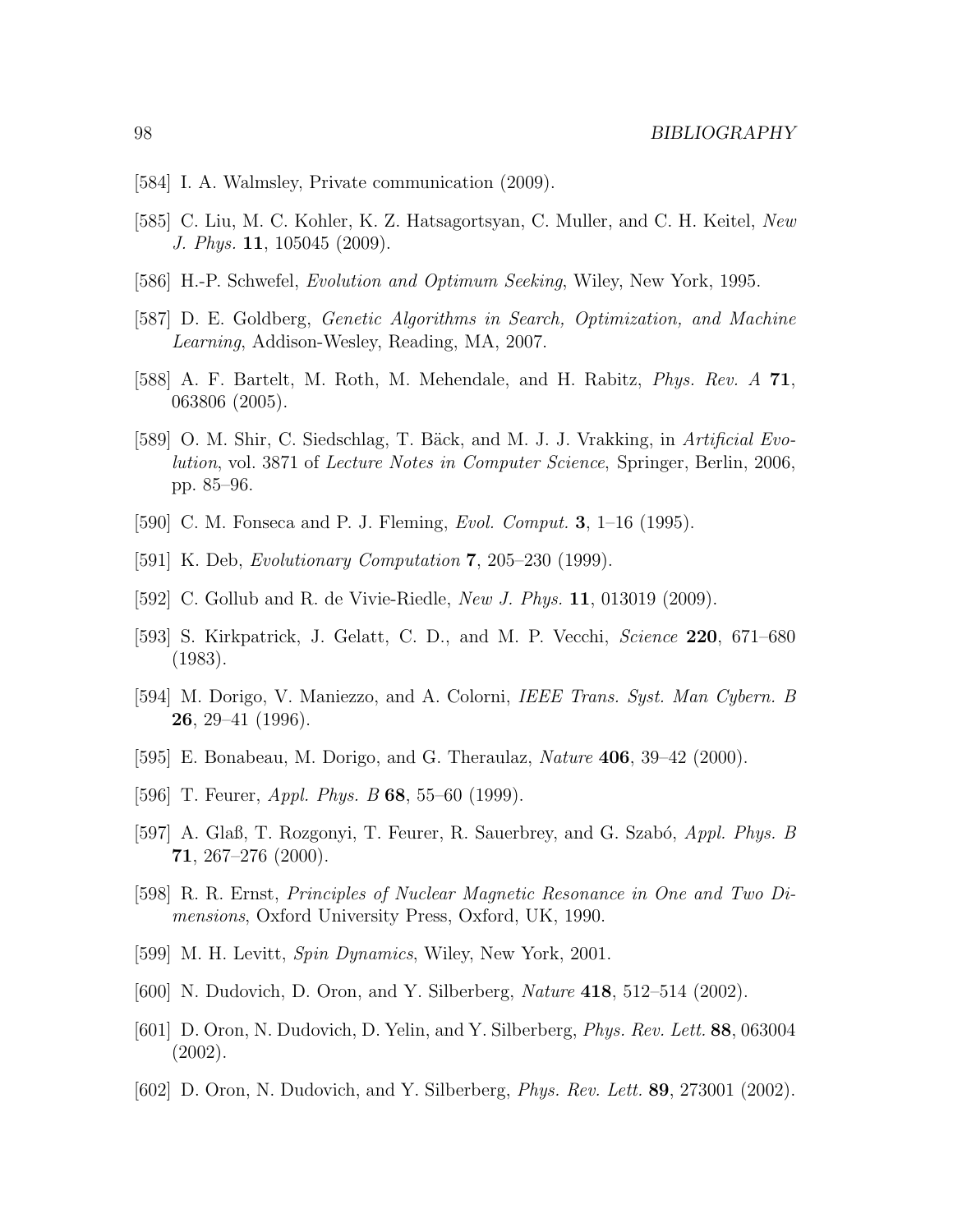- [603] D. Oron, N. Dudovich, D. Yelin, and Y. Silberberg, Phys. Rev. A 65, 043408 (2002).
- [604] N. Dudovich, D. Oron, and Y. Silberberg, J. Chem. Phys. 118, 9208–9215 (2003).
- [605] D. Oron, N. Dudovich, and Y. Silberberg, Phys. Rev. Lett. 90, 213902 (2003).
- [606] E. Gershgoren, R. A. Bartels, J. T. Fourkas, R. Tobey, M. M. Murnane, and H. C. Kapteyn, Opt. Lett. 28, 361–363 (2003).
- [607] I. Pastirk, J. D. Cruz, K. Walowicz, V. Lozovoy, and M. Dantus, Opt. Expr. 11, 1695–1701 (2003).
- [608] S.-H. Lim, A. G. Caster, and S. R. Leone, Phys. Rev. A 72, 041803 (2005).
- [609] J. P. Ogilvie, D. Débarre, X. Solinas, J.-L. Martin, E. Beaurepaire, and M. Joffre, *Opt. Expr.* **14**, 759–766 (2006).
- [610] B. von Vacano and M. Motzkus, *J. Chem. Phys.* **127**, 144514 (2007).
- [611] D. Pestov, X. Wang, R. K. Murawski, G. O. Ariunbold, V. A. Sautenkov, and A. V. Sokolov, J. Opt. Soc. Am. B 25, 768–772 (2008).
- [612] S. Postma, A. C. W. van Rhijn, J. P. Korterik, P. Gross, J. L. Herek, and H. L. Offerhaus, Opt. Expr. 16, 7985–7996 (2008).
- [613] K. Isobe, A. Suda, M. Tanaka, H. Hashimoto, F. Kannari, H. Kawano, H. Mizuno, A. Miyawaki, and K. Midorikawa, Opt. Expr. 17, 11259–11266 (2009).
- [614] N. Dudovich, D. Oron, and Y. Silberberg, Phys. Rev. Lett. 92, 103003 (2004).
- [615] M. Wollenhaupt, M. Krug, J. Köhler, T. Bayer, C. Sarpe-Tudoran, and T. Baumert, Appl. Phys. B 95, 245–259 (2009).
- [616] A. Präkelt, M. Wollenhaupt, C. Sarpe-Tudoran, and T. Baumert, *Phys. Rev.* A 70, 063407 (2004).
- [617] H. G. Barros, W. L. B., S. S. Vianna, and L. H. Acioli, *Opt. Lett.* **30**, 3081– 3083 (2005).
- [618] H. G. Barros, J. Ferraz, W. L. B., L. H. Acioli, and S. S. Vianna, Phys. Rev. A 74, 055402 (2006).
- [619] M. Wollenhaupt, A. Präkelt, C. Sarpe-Tudoran, D. Liese, T. Bayer, and T. Baumert, Phys. Rev. A 73, 063409 (2006).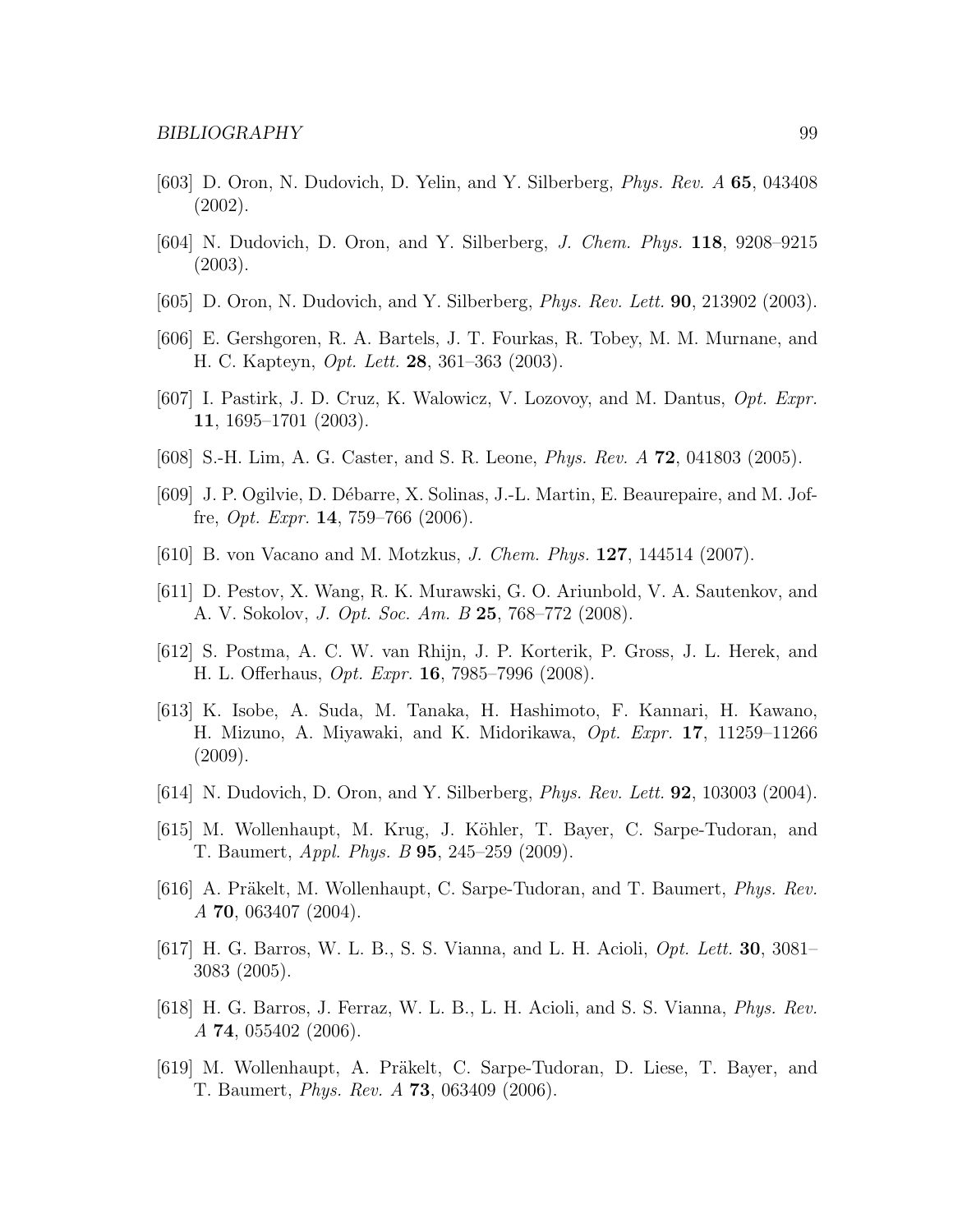- [620] N. Dudovich, T. Polack, A. Pe'er, and Y. Silberberg, Phys. Rev. Lett. 94, 083002 (2005).
- [621] Z. Amitay, A. Gandman, L. Chuntonov, and L. Rybak, Phys. Rev. Lett. 100, 193002 (2008).
- $[622]$  H. Ibrahim, M. Héjjas, M. Fushitani, and N. Schwentner, *J. Phys. Chem. A* 113, 7439–7450 (2009).
- [623] Y. Nakamura, Y. A. Pashkin, and J. S. Tsai, Nature 398, 786–788 (1999).
- [624] T. Feurer, J. C. Vaughan, and K. A. Nelson, Science 299, 374–377 (2003).
- [625] R. Fanciulli, A. M. Weiner, M. M. Dignam, D. Meinhold, and K. Leo, Phys. *Rev. B* **71**, 153304 (2005).
- [626] B. Golan, Z. Fradkin, G. Kopnov, D. Oron, and R. Naaman, J. Chem. Phys. 130, 064705 (2009).
- [627] S. J. Glaser, T. Schulte-Herbrüggen, M. Sieveking, O. Schedletzky, N. C. Nielsen, O. W. Sørensen, and C. Griesinger, *Science* **280**, 421–424 (1998).
- [628] B. Bonnard and M. Chyba, Singular Trajectories and Their Role in Control Theory, Springer, Berlin, 2003.
- [629] R. B. Wu, J. Dominy, T.-S. Ho, and H. Rabitz, arXiv:0907.2354 (2009).
- [630] M. Lapert, Y. Zhang, M. Braun, S. J. Glaser, and D. Sugny, Phys. Rev. Lett. 104, 083001 (2010).
- [631] R. W. Brockett, *Linear Alg. Appl.* **146**, 79–91 (1991).
- [632] J. von Neumann, Tomsk Univ. Rev. 1, 286–300 (1937).
- [633] A. Pechen, C. Brif, R. B. Wu, R. Chakrabarti, and H. Rabitz, arXiv:1003.3506 (2010).
- [634] J. Roslund, M. Roth, and H. Rabitz, Phys. Rev. A 74, 043414 (2006).
- [635] M. Wollenhaupt, A. Präkelt, C. Sarpe-Tudoran, D. Liese, and T. Baumert, J. Mod. Opt. 52, 2187–2195 (2005).
- [636] T. Bayer, M. Wollenhaupt, and T. Baumert, J. Phys. B: At. Mol. Opt. Phys. 41, 074007 (2008).
- [637] P. Marquetand, P. Nuernberger, G. Vogt, T. Brixner, and V. Engel, Europhys. *Lett.* **80**, 53001 (2007).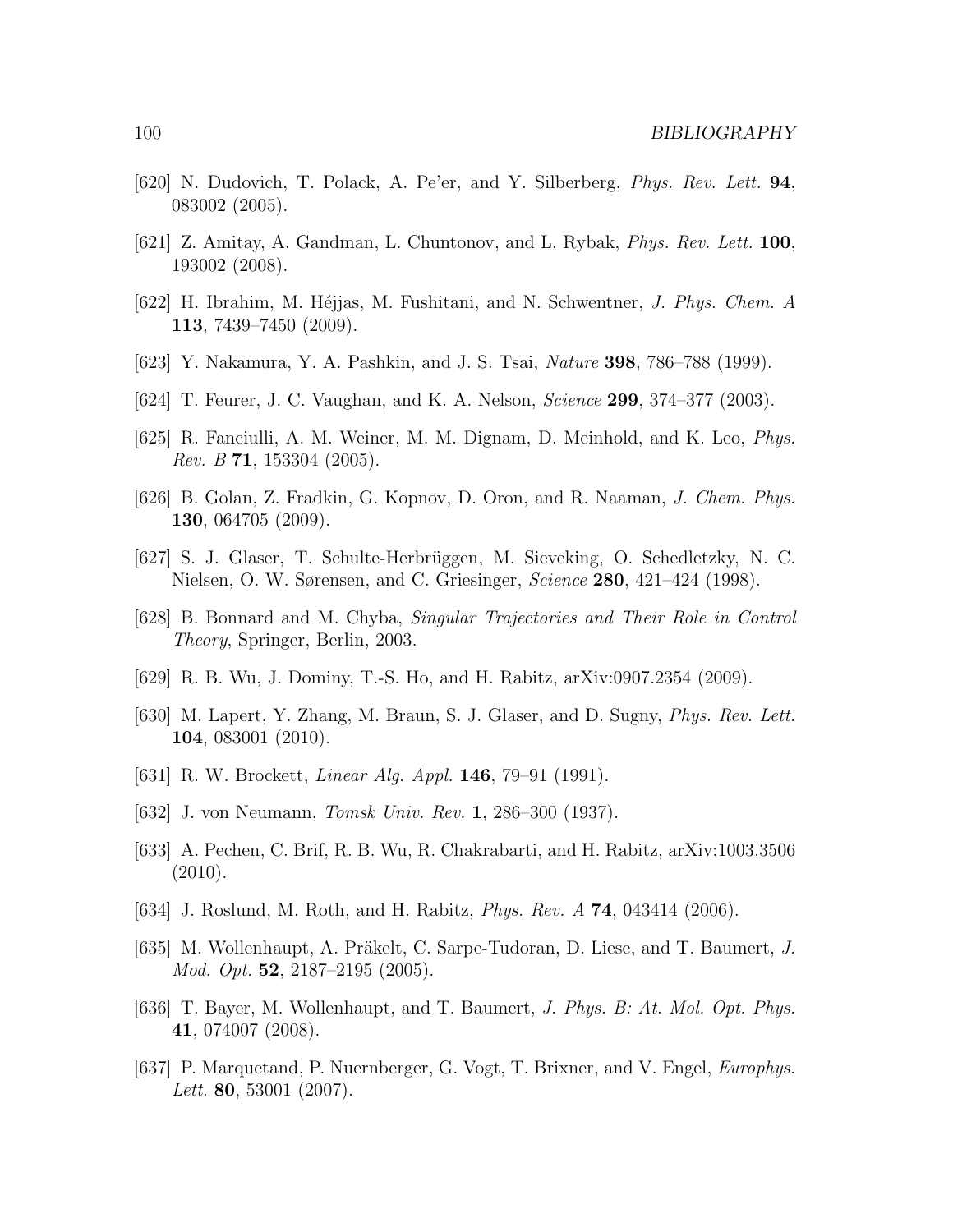- [638] C. Brif, R. Chakrabarti, and H. Rabitz, arXiv:0912.5121 (2009).
- [639] G. S. Engel, T. R. Calhoun, E. L. Read, T.-K. Ahn, T. Mančal, Y.-C. Cheng, R. E. Blankenship, and G. R. Fleming, Nature 446, 782–786 (2007).
- [640] H. Lee, Y.-C. Cheng, and G. R. Fleming, *Science* **316**, 1462–1465 (2007).
- [641] I. P. Mercer, Y. C. El-Taha, N. Kajumba, J. P. Marangos, J. W. G. Tisch, M. Gabrielsen, R. J. Cogdell, E. Springate, and E. Turcu, *Phys. Rev. Lett.* 102, 057402 (2009).
- [642] E. Collini, C. Y. Wong, K. E. Wilk, P. M. G. Curmi, P. Brumer, and G. D. Scholes, Nature 463, 644–647 (2010).
- [643] G. Panitchayangkoon, D. Hayes, K. A. Fransted, J. R. Caram, E. Harel, J. Wen, R. E. Blankenship, and G. S. Engel, arXiv:1001.5108 (2010).
- [644] E. Collini and G. D. Scholes, *Science* **323**, 369–373 (2009).
- [645] E. Collini and G. D. Scholes, J. Phys. Chem. A 113, 4223–4241 (2009).
- [646] Y.-C. Cheng and G. R. Fleming, Ann. Rev. Phys. Chem. **60**, 241–262 (2009).
- [647] D. Beljonne, C. Curutchet, G. D. Scholes, and R. J. Silbey, J. Phys. Chem. B 113, 6583–6599 (2009).
- [648] D. Abramavicius, B. Palmieri, D. V. Voronine, F. Sanda, and S. Mukamel, Chem. Rev. 109, 2350–2408 (2009).
- [649] M. Arndt, T. Juffmann, and V. Vedral, *HFSP J.* **3**, 386–400 (2009).
- [650] Y.-C. Cheng and G. R. Fleming, *J. Phys. Chem. A* 112, 4254–4260 (2008).
- [651] A. Ishizaki and G. R. Fleming, *Proc. Natl. Acad. Sci.* **106**, 17255–17260 (2009).
- [652] A. Ishizaki and G. R. Fleming, *J. Chem. Phys.* **130**, 234110 (2009).
- [653] A. Ishizaki and G. R. Fleming, *J. Chem. Phys.* **130**, 234111 (2009).
- [654] A. Olaya-Castro, C. F. Lee, F. F. Olsen, and N. F. Johnson, *Phys. Rev. B* 78, 085115 (2008).
- [655] Z. G. Yu, M. A. Berding, and H. Wang, *Phys. Rev. E* 78, 050902 (2008).
- [656] S. Jang, Y.-C. Cheng, D. R. Reichman, and J. D. Eaves, J. Chem. Phys. 129, 101104 (2008).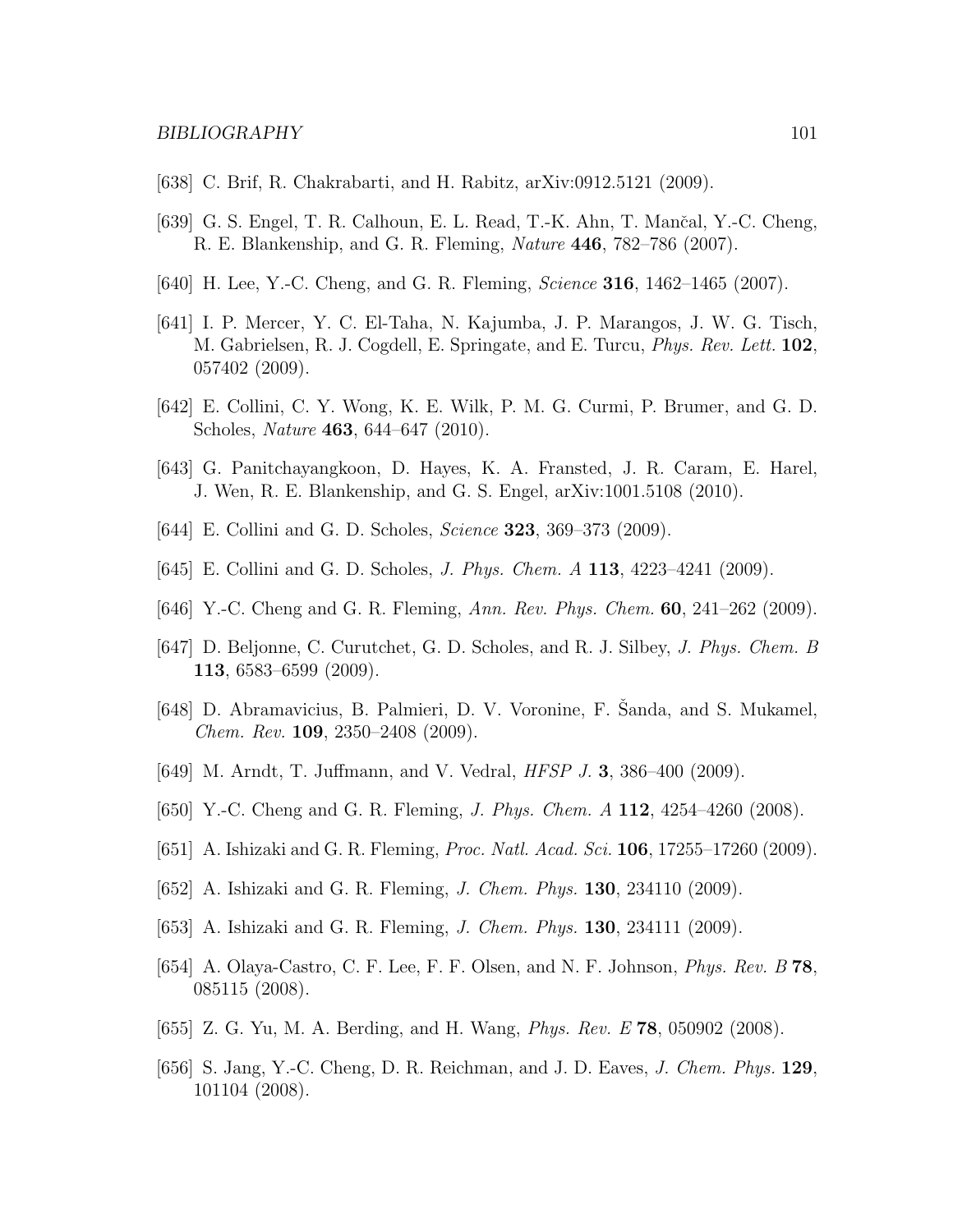- [657] S. Jang, *J. Chem. Phys.* **131**, 164101 (2009).
- [658] M. Mohseni, P. Rebentrost, S. Lloyd, and A. Aspuru-Guzik, J. Chem. Phys. 129, 174106 (2008).
- [659] P. Rebentrost, M. Mohseni, I. Kassal, S. Lloyd, and A. Aspuru-Guzik, New J. Phys. 11, 033003 (2009).
- [660] P. Rebentrost, M. Mohseni, and A. Aspuru-Guzik, J. Phys. Chem. B 113, 9942–9947 (2009).
- [661] P. Rebentrost, R. Chakraborty, and A. Aspuru-Guzik, J. Chem. Phys. 131, 184102 (2009).
- [662] M. B. Plenio and S. F. Huelga, *New J. Phys.* **10**, 113019 (2008).
- [663] F. Caruso, A. W. Chin, A. Datta, S. F. Huelga, and M. B. Plenio, J. Chem. *Phys.* **131**, 105106 (2009).
- [664] B. Palmieri, D. Abramavicius, and S. Mukamel, J. Chem. Phys. 130, 204512 (2009).
- [665] M. Thorwart, J. Eckel, J. Reina, P. Nalbach, and S. Weiss, Chem. Phys. Lett. 478, 234–237 (2009).
- [666] A. Nazir, *Phys. Rev. Lett.* **103**, 146404 (2009).
- [667] F. Caruso, A. W. Chin, A. Datta, S. F. Huelga, and M. B. Plenio, arXiv:0912.0122 (2009).
- [668] K. Brádler, M. M. Wilde, S. Vinjanampathy, and D. B. Uskov, arXiv:0912.5112 (2009).
- [669] A. Perdomo, L. Vogt, A. Najmaie, and A. Aspuru-Guzik, arXiv:1001.2602 (2010).
- [670] F. Fassioli and A. Olaya-Castro, arXiv:1003.3610 (2010).
- [671] Z.-M. Lu and H. Rabitz, *Phys. Rev. A* 52, 1961–1967 (1995).
- [672] Z.-M. Lu and H. Rabitz, J. Phys. Chem. 99, 13731–13735 (1995).
- [673] W. S. Zhu and H. Rabitz, J. Chem. Phys. 111, 472–480 (1999).
- [674] W. S. Zhu and H. Rabitz, J. Phys. Chem. A 103, 10187–10193 (1999).
- [675] C. Brif and H. Rabitz, *J. Phys. B: At. Mol. Opt. Phys.* **33**, L519–L525 (2000).